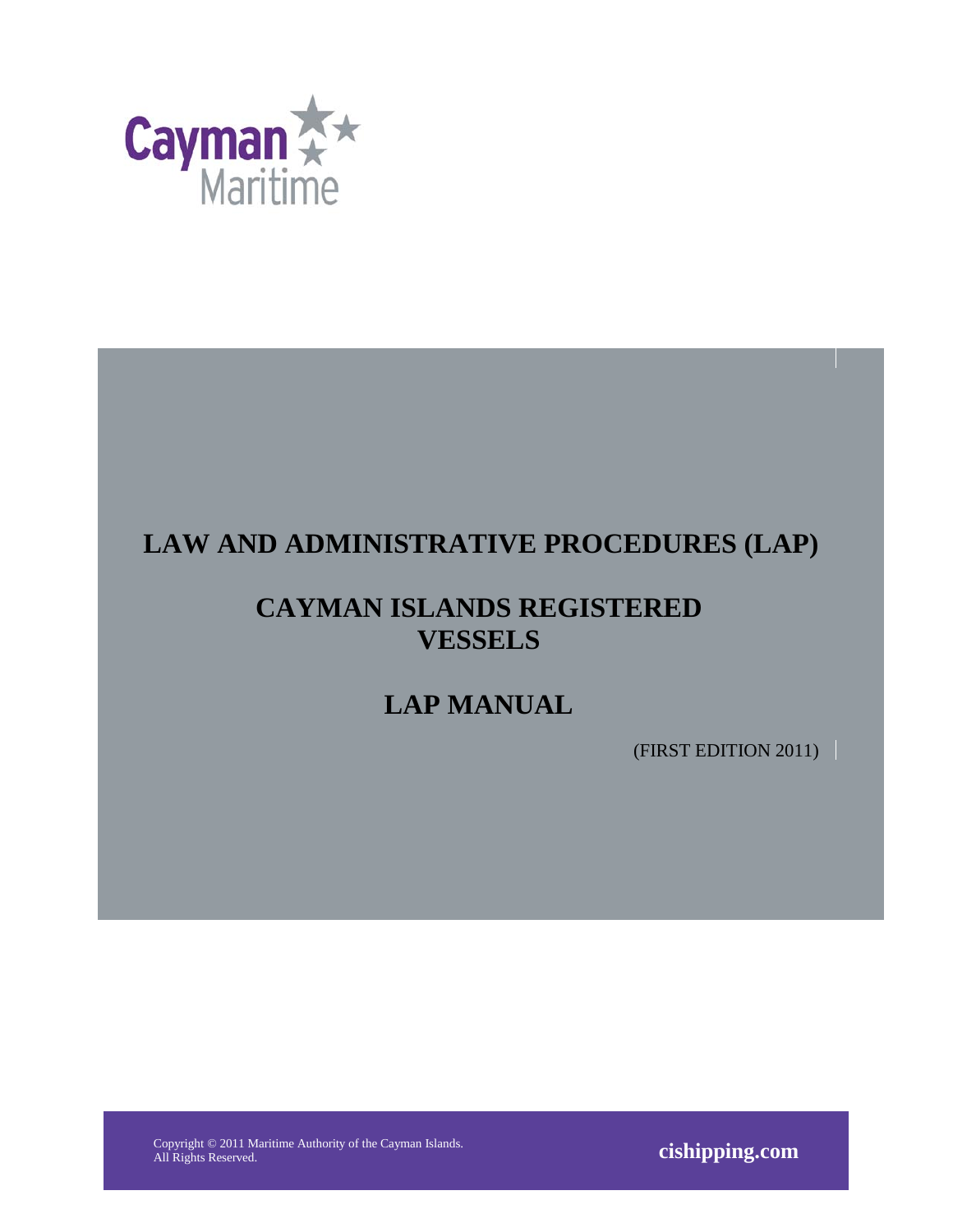#### <span id="page-1-0"></span>**INTRODUCTION:**

1. Under the International Convention on Standards of Training, Certification and Watchkeeping for Seafarers, 1978, as amended (STCW 95), Masters and senior officers serving at the management level are required to have an appropriate knowledge of the Laws and Administrative Procedures (LAP) relative to the flag of the ship in which they serve. For Cayman Islands ships these requirements are given effect through Regulation 5(4) of the Cayman Islands Merchant Shipping (Training, Certification, Safe Manning, Hours of Work and Watchkeeping) Regulations (2004 Revision) (TCSM&HW Regulations), made under the Cayman Islands Merchant Shipping Law (2008 Revision), as amended (MSL 2008). There is also a requirement for proficiency in the use of English but this is addressed under separate arrangements.

2. In order to meet its obligations under STCW 95 the Maritime Authority of the Cayman Islands (MACI) has instituted a LAP test for Masters and senior officers intending to serve on Cayman Islands ships and acceptable evidence of having passed this test is a pre-requisite for the issue of a "recognition" endorsement", under STCW 95, for service on such ships.

3. This Manual is designed therefore to provide all the information that will be required to prepare for and pass the LAP test at the appropriate level. To further assist the process a summary of what a Master or senior officer needs to know is given at the end of each Chapter. The Manual should be read in conjunction with the relevant Cayman Islands maritime legislation (Laws and Regulations) and associated Codes, Circulars and Shipping Notices. This material is available online in CIRIS at [www.cishipping.com.](http://www.cishipping.com/) MACI has also published a Shipmaster's Guide and a Yachtmaster's Guide which will provide additional complementary guidance for Masters and senior officers.

4. In dealing with the Cayman Islands LAP requirements it should be noted that whilst many Cayman Islands Laws and Regulations may be based on equivalent UK legislation, the Cayman Islands provisions do not always mirror those of the UK and hence Cayman Islands legislation, unless otherwise clearly stated, should always be consulted as the authoritative source so far as Cayman Islands ships are concerned.

5. Finally, it should be borne in mind that Cayman Islands shipping legislation applies penalties, which can be quite severe, for non-compliance with many of its provisions. In this context most of the breaches of shipping legislation so far as Master, officers and Owners are concerned, fall under the general category of criminal offences. Nevertheless, Masters in particular and senior officers in general do need to be aware that the Cayman Islands shipping legislation does contain some civil provisions, such as those related to the International Convention on Civil Liability for Oil Pollution Damage, as amended by the 1992 Protocol thereto (CLC) or the International Convention on Limitation of Maritime Claims, 1976, as amended by the 1996 Protocol thereto (LLMC). In addition it is important to realise that failure to follow proper procedures under Cayman Islands shipping legislation could result in significant claims being brought against the ship, the Master and officers or the Owners in a civil action.

6. Masters and senior officers serving, or having served, on Cayman Islands ships are invited and encouraged to participate in the continuous development of the LAP Manual by submitting appropriate comments and suggestions to MACI. As the day to day practitioners we view serving Masters and senior officers as a vital barometer in assessing the effectiveness of the Manual and the associated LAP test. Please forward all such comments and suggestions to [shipping.master@cishipping.com](mailto:shipping.master@cishipping.com) or fax them to +44 1489 799 204.

7. For ease of use the Manual is set out in main Sections numbered consecutively as 1, 2, 3 etc. with subsections numbered 1.1, 1.2 or 2.1, 2.2 etc. Where there are several paragraphs in a section or subsection they are numbered (1), (2), (3) etc, with subparagraphs denoted by (a), (b) (c) etc. Cross references in the Manual are denoted by reference to section or subsection as the case may be, and, where appropriate, to paragraph and subparagraph. For example a reference to 13.2(2) means a reference to subsection 13.2, paragraph (2), and a reference to 14.1(2)(b) means a reference to subsection 14.1, paragraph (2), subparagraph (b).

**MACI APRIL 2011**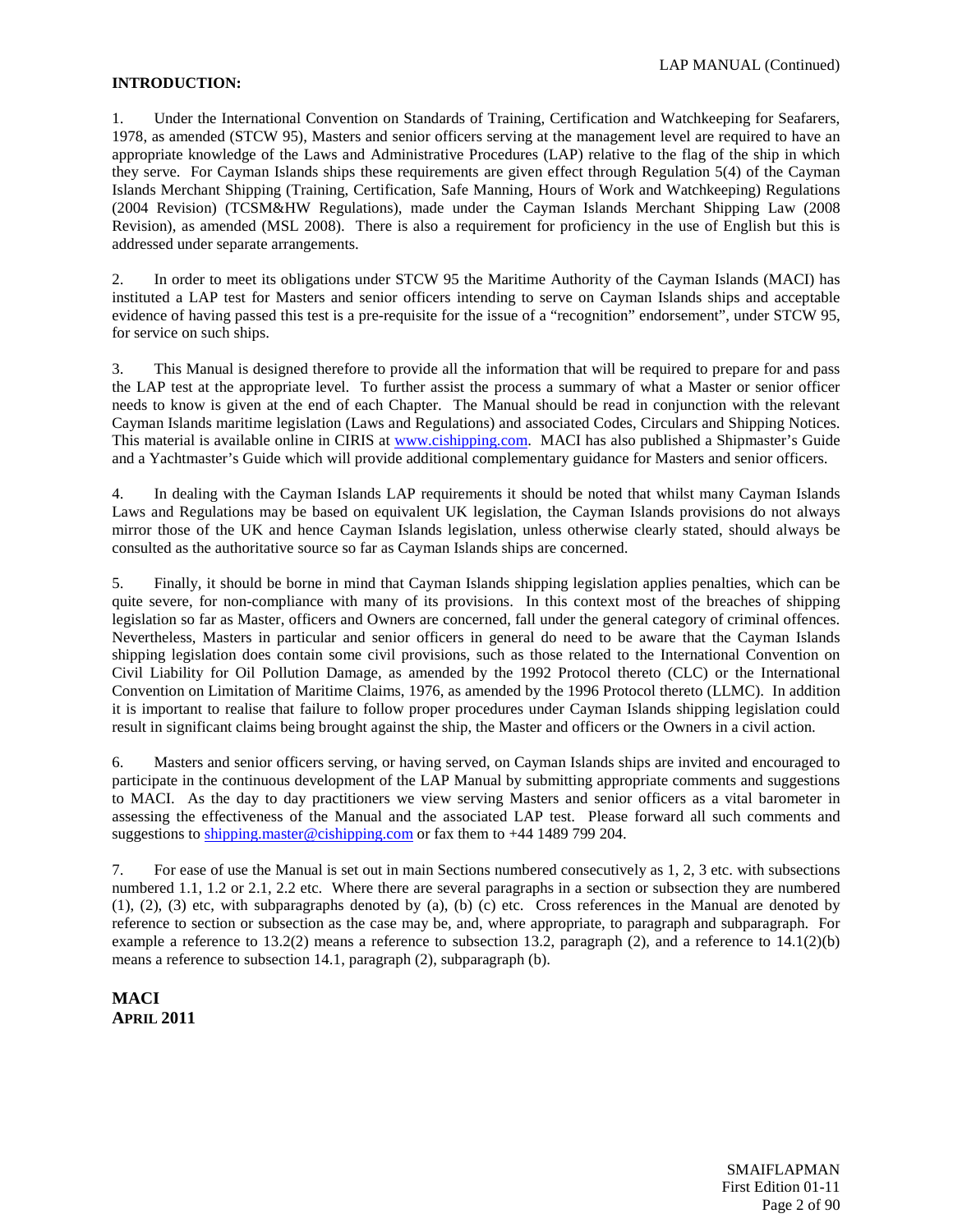# **CONTENTS**

|                     | <b>SECTION ETC.</b>                                                                      | <b>PAGE</b>    |
|---------------------|------------------------------------------------------------------------------------------|----------------|
|                     |                                                                                          | Nos.           |
| <b>INTRODUCTION</b> |                                                                                          | $\overline{2}$ |
| <b>CONTENTS</b>     |                                                                                          | $3 - 7$        |
| <b>SECTION 1</b>    |                                                                                          | $8-12$         |
|                     | <b>Registration of ships:</b>                                                            |                |
|                     | Registration requirements and Procedure.<br>1.1                                          | 8-9            |
|                     | Certificate of Registry.<br>1.2                                                          | $9-10$         |
|                     | 1.3<br>Demise (Bareboat) Charter Registration.                                           | 10             |
|                     | Carving and Marking of ship.<br>1.4                                                      | $10 - 11$      |
|                     | Registration of alterations and registration anew.<br>1.5                                | 11             |
|                     | Tonnage Measurement.<br>1.6                                                              | $11 - 12$      |
|                     | Transfers of Ownership.<br>1.7                                                           | 12             |
|                     | 1.8<br>Requirement for insurance cover.                                                  | 12             |
|                     | <b>Summary</b>                                                                           | 12             |
|                     |                                                                                          |                |
| <b>SECTION 2</b>    |                                                                                          |                |
|                     | <b>National Character and Flag:</b>                                                      | $13 - 14$      |
|                     | <b>Summary</b>                                                                           | 14             |
| <b>SECTION 3</b>    | <b>Masters and Seafarers, Log Books and Documents:</b>                                   | 15-32          |
|                     |                                                                                          |                |
|                     | 3.1<br>Engagement and Discharge of crew.                                                 | 15             |
|                     | Lists of crew.<br>3.2                                                                    | $15 - 16$      |
|                     | Payment of Crew's Wages.<br>3.3                                                          | $16-17$        |
|                     | Employment of Young Persons.<br>3.4                                                      | 17             |
|                     | 3.5<br>Crew's entitlement to on-board accommodation, food and                            | 18             |
|                     | water.                                                                                   |                |
|                     | Manning, certification and knowledge of English.<br>3.6                                  | 19-21          |
|                     | 3.7<br>Hours of work and rest.                                                           | $21 - 22$      |
|                     | 3.8<br>Seafarer's Safety, Health and Welfare.                                            | $23 - 26$      |
|                     | Crew's entitlement regarding repatriation.<br>3.9                                        | 26-28          |
|                     | 3.10 Master's powers in relation to crew misconduct, including<br>absence without leave. | 28-29          |
|                     | 3.11 Disqualification of seafarers and Inquiry into fitness of                           | 29             |
|                     | conduct.                                                                                 |                |
|                     | 3.12 Payment of wages of deceased seafarer or a seafarer left                            | 29-30          |
|                     | behind.                                                                                  |                |
|                     | 3.13 Log Books and Documentation.                                                        | 30-32          |
|                     | 3.14 Handing over of Documents by Master.                                                | 32             |
|                     | <b>Summary</b>                                                                           | 32             |
|                     |                                                                                          |                |
|                     |                                                                                          |                |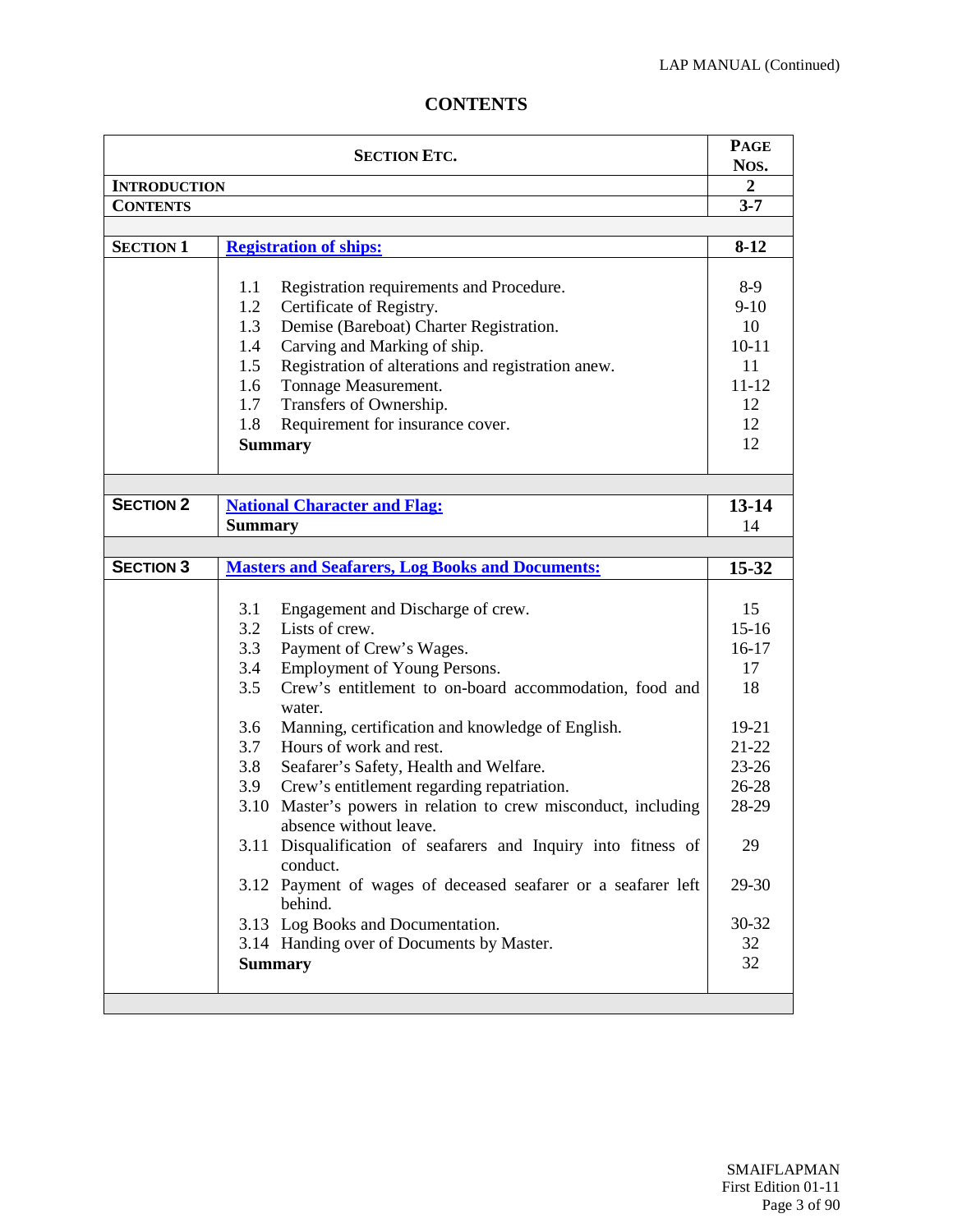| <b>SECTION ETC.</b> |                                                                                                         | <b>PAGE</b><br>Nos. |
|---------------------|---------------------------------------------------------------------------------------------------------|---------------------|
| <b>SECTION 4</b>    | <b>Prevention of Collisions and Safety of Navigation:</b>                                               | $33 - 37$           |
|                     |                                                                                                         |                     |
|                     | Adherence to Collision Regulations and Traffic Separation<br>4.1<br>Schemes.                            | 33                  |
|                     | Collision Liability.<br>4.2                                                                             | 33                  |
|                     | Duty to render assistance following a collision.<br>4.3                                                 | 34                  |
|                     | 4.4<br>Duty to assist ships in distress and persons in danger at sea.                                   | 34                  |
|                     | 4.5<br>Reporting of accidents.                                                                          | $34 - 35$           |
|                     | Lifeboat and fire drills, entry into dangerous spaces and<br>4.6<br>inspections of safety equipment.    | $35 - 36$           |
|                     | Carriage of nautical publications.<br>4.7                                                               | 36-37               |
|                     | <b>Summary</b>                                                                                          | 37                  |
|                     |                                                                                                         |                     |
| <b>SECTION 5</b>    | <b>International Safety Management (ISM) Code:</b>                                                      | 38-39               |
|                     | Purpose of the ISM Code.<br>5.1                                                                         | 38                  |
|                     | Certificates and period of validity.<br>5.2                                                             | 38                  |
|                     | Responsibility of Owner and Master for compliance with the<br>5.3                                       | 39                  |
|                     | ISM Code.                                                                                               |                     |
|                     | 5.4<br>Designated Person Ashore (DPA) and functions.                                                    | 39                  |
|                     | Effect of withdrawal of cancellation of the DOC.<br>5.5                                                 | 39                  |
|                     | <b>Summary</b>                                                                                          | 39                  |
| <b>SECTION 6</b>    | <b>International Ship and Port Facility Security (ISPS) Code:</b>                                       | 40-43               |
|                     |                                                                                                         |                     |
|                     | Purpose of the ISPS Code.<br>6.1<br>International Ship Security Certificate – Period of validity<br>6.2 | 40<br>40            |
|                     | and inspections.                                                                                        |                     |
|                     | Security Levels.<br>6.3                                                                                 | 41                  |
|                     | ISPS Ship Security Plan.<br>6.4                                                                         | 41                  |
|                     | Ship Security Officer (SSO) and functions.<br>6.5                                                       | $41 - 42$           |
|                     | Company Security Officer (CSO) and functions.<br>6.6                                                    | 42                  |
|                     | Ship Security Alert Systems and testing.<br>6.7                                                         | 42                  |
|                     | 6.8<br>Access and egress control.                                                                       | 42                  |
|                     | <b>Summary</b>                                                                                          | $42 - 43$           |
| <b>SECTION 7</b>    | <b>Safety of Life at Sea and Maritime Security:</b>                                                     | 44-45               |
|                     |                                                                                                         |                     |
|                     | Safety of Life at Sea Convention, 1974 (SOPALS 74).<br>7.1                                              | 44                  |
|                     | Master's obligations and authority with respect to ship<br>7.2<br>Certificates.                         | 44-45               |
|                     | Effect of operational Certificate becoming invalid.<br>7.3                                              | 45                  |
|                     | <b>Summary</b>                                                                                          | 45                  |
|                     |                                                                                                         |                     |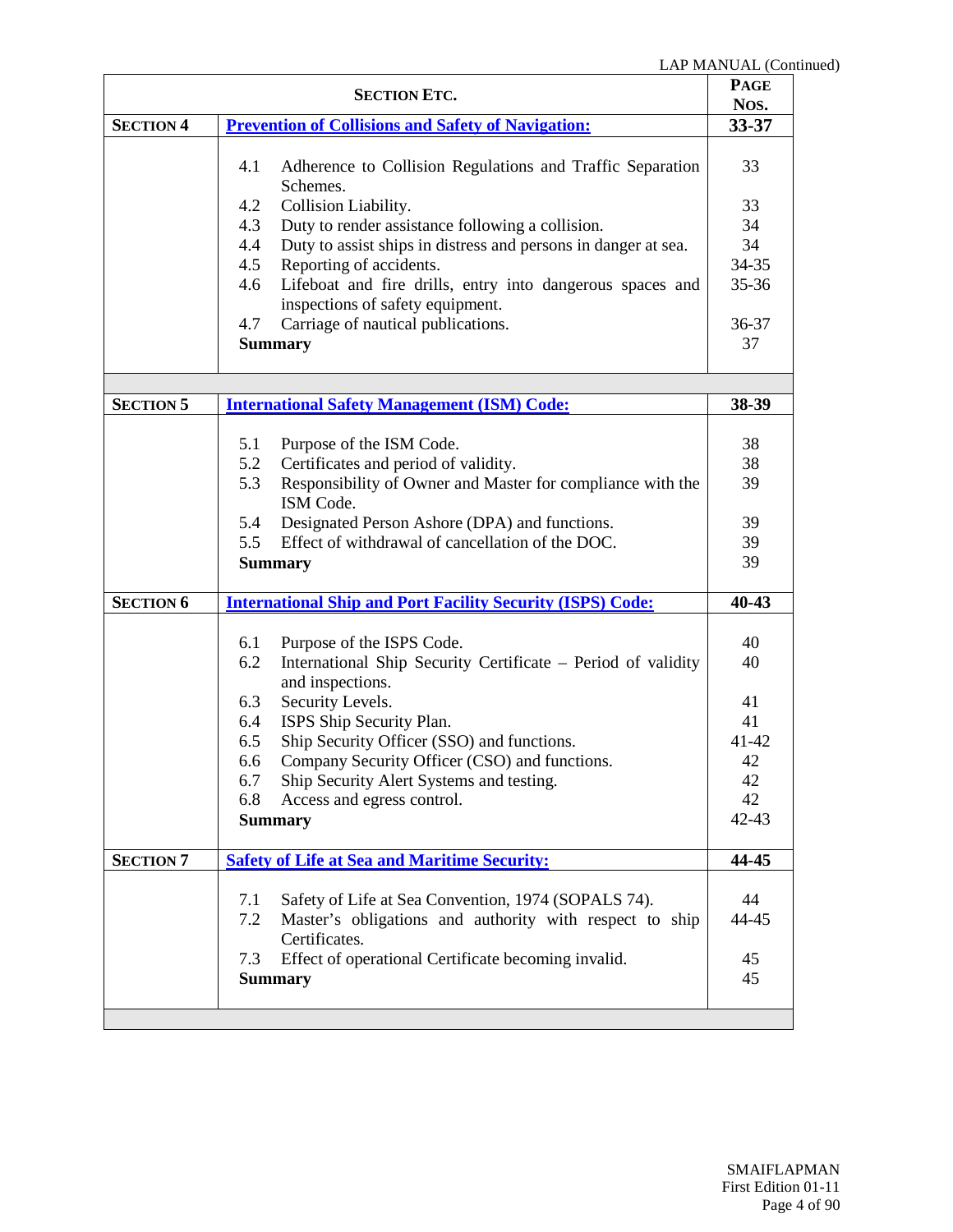| <b>SECTION ETC.</b> |                                                                                                                                                                                                                                                | <b>PAGE</b><br>Nos.                  |
|---------------------|------------------------------------------------------------------------------------------------------------------------------------------------------------------------------------------------------------------------------------------------|--------------------------------------|
| <b>SECTION 8</b>    | <b>Load Lines:</b>                                                                                                                                                                                                                             | 46-47                                |
|                     | 8.1<br>Load Lines Convention, 1966.<br>8.2<br>Submersion of Load Lines.<br>8.3<br>Posting up of Load Line Certificate and draft and freeboard<br>prior to leaving port.<br>Load Line Marks and offences in relation to these.<br>8.4           | 46<br>46<br>46<br>47                 |
|                     | Ships not to proceed without a Load Line Certificate.<br>8.5<br>Load Line Exemption Certificate.<br>8.6<br><b>Summary</b>                                                                                                                      | 47<br>47<br>47                       |
| <b>SECTION 9</b>    | <b>Carriage of Dangerous Goods and Bulk Cargoes:</b>                                                                                                                                                                                           | 48                                   |
|                     | 9.1<br>Application of Codes.<br>9.2<br>Rejection, disposal or forfeiture of Dangerous Goods.<br>9.3<br>Carriage of grain.<br>Carriage of other bulk cargoes.<br>9.4<br><b>Summary</b>                                                          | 48<br>48<br>48<br>48<br>48           |
|                     |                                                                                                                                                                                                                                                |                                      |
| <b>SECTION 10</b>   | <b>Unsafe Ships:</b>                                                                                                                                                                                                                           | 49                                   |
|                     | 10.1 What is an Unsafe Ship?<br>10.2 Responsibilities and liabilities in relation to an unsafe ship.<br><b>Summary</b>                                                                                                                         | 49<br>49<br>49                       |
|                     |                                                                                                                                                                                                                                                |                                      |
| <b>SECTION 11</b>   | <b>Wreck and Salvage:</b>                                                                                                                                                                                                                      | $50 - 53$                            |
|                     | 11.1 Wreck – what it is and what action to take with respect to it.<br>11.2 Salvage – what constitutes salvage.<br>11.3 Master's authority to enter into salvage agreement.<br>11.4 SCOPIC Clause of the Salvage Convention.<br><b>Summary</b> | $50 - 51$<br>51-52<br>52<br>52<br>53 |
|                     |                                                                                                                                                                                                                                                |                                      |
| <b>SECTION 12</b>   | <b>Control of Persons on Ships:</b>                                                                                                                                                                                                            | 54-55                                |
|                     | 12.1 Procedures for Births and Deaths on board ship.<br>12.2 Actions by Master regarding deceased seafarer.<br>12.3 Stowaways.<br>12.4 Powers of arrest.<br>12.5 Unauthorised presence on board.<br><b>Summary</b>                             | 54<br>54<br>55<br>55<br>55<br>55     |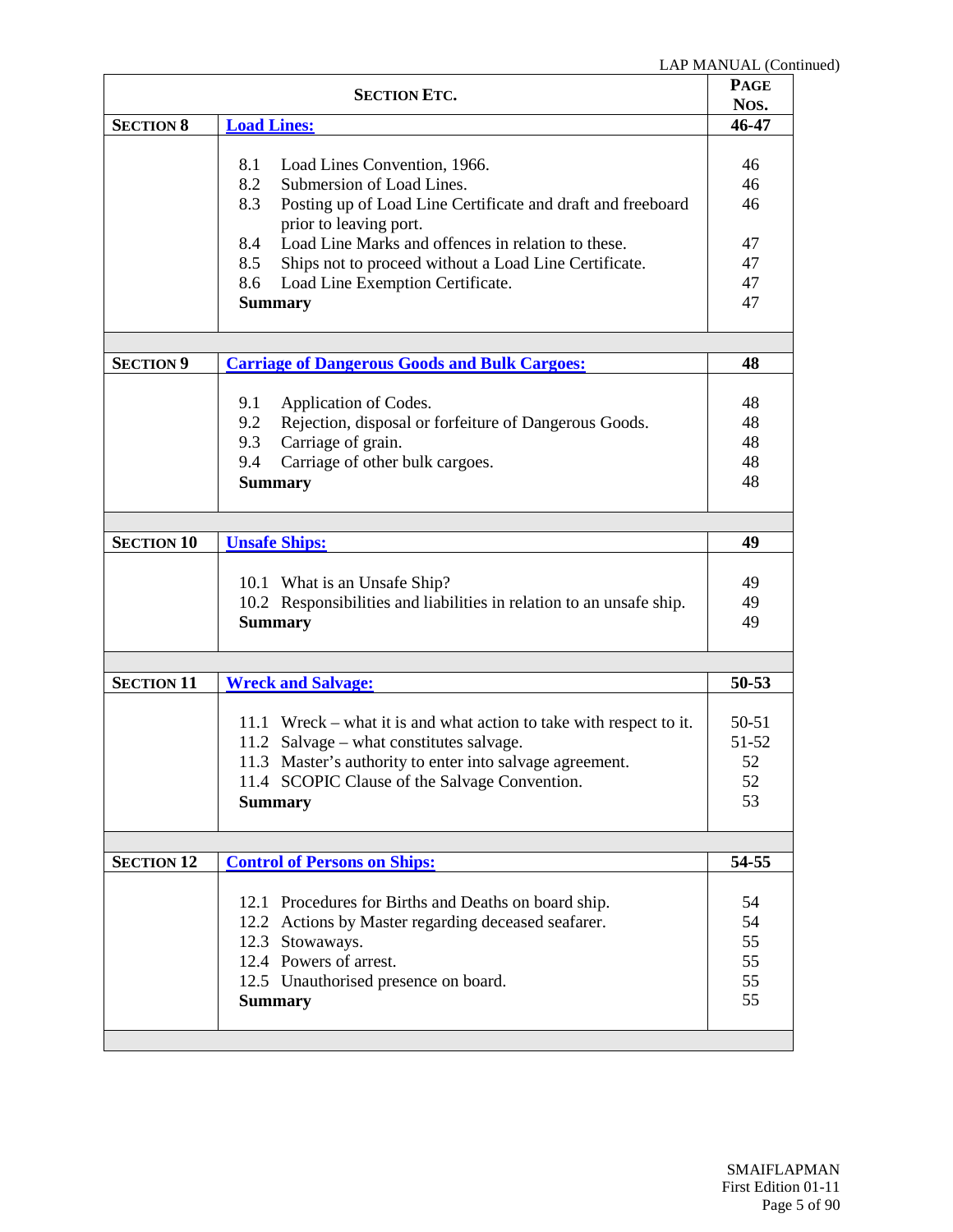|                   | <b>SECTION ETC.</b>                                                                                                                                                                  | <b>PAGE</b><br>Nos.               |
|-------------------|--------------------------------------------------------------------------------------------------------------------------------------------------------------------------------------|-----------------------------------|
| <b>SECTION 13</b> | <b>Liability and Compensation for Oil Pollution Damage:</b>                                                                                                                          | 56-58                             |
|                   | 13.1 Overview of the CLC and Fund Regime.<br>13.2 Certificate of Insurance for Oil Pollution Damage.<br>13.3 Penalties.<br><b>Summary</b>                                            | 56<br>57<br>57<br>58              |
| <b>SECTION 14</b> | <b>Liability and compensation for Bunker Oil Pollution Damage:</b>                                                                                                                   | 59-61                             |
|                   |                                                                                                                                                                                      |                                   |
|                   | 14.1 Overview of Bunkers Convention Regime.<br>14.2 Bunker Oil Pollution Insurance Certificate.<br>14.3 Penalties.<br><b>Summary</b>                                                 | 59<br>59-60<br>60<br>61           |
|                   |                                                                                                                                                                                      |                                   |
| <b>SECTION 15</b> | <b>Prevention of Oil spills and action in the event of a spill:</b>                                                                                                                  | $62 - 63$                         |
|                   | 15.1 SOPEP Manual.<br>15.2 IOPP Certificate Regime.<br>15.3 Reporting procedures in the event of a cargo oil spill.<br>15.4 Procedure for the Approval of a SOPEP.<br><b>Summary</b> | 62<br>62<br>$62 - 63$<br>63<br>63 |
|                   |                                                                                                                                                                                      |                                   |
| <b>SECTION 16</b> | <b>Piracy and Hijack:</b>                                                                                                                                                            | 64-65                             |
|                   | 16.1 Piracy.<br>16.2 Hijacking and Destroying ships.<br>16.3 Offences endangering safe navigation, threats and ancillary<br>offences.<br>16.4 Master's Power of Delivery.<br>Summary | 64<br>64<br>64<br>65<br>65        |
|                   |                                                                                                                                                                                      |                                   |
| <b>SECTION 17</b> | <b>Limitation and Division of Liability:</b>                                                                                                                                         | 66-68                             |
|                   | 17.1 International Conventions and Protocols on Limitation of<br>Liability for Maritime Claims (LLMC).                                                                               | 66                                |
|                   | 17.2 What constitutes a maritime claim?                                                                                                                                              | 66-67                             |
|                   | 17.3 What is "general average"?<br>17.4 What claims are excepted from Limitation of Liability?                                                                                       | 67<br>68                          |
|                   | 17.5 Claims against a Port Authority for damages.                                                                                                                                    | 68                                |
|                   | <b>Summary</b>                                                                                                                                                                       | 68                                |
|                   |                                                                                                                                                                                      |                                   |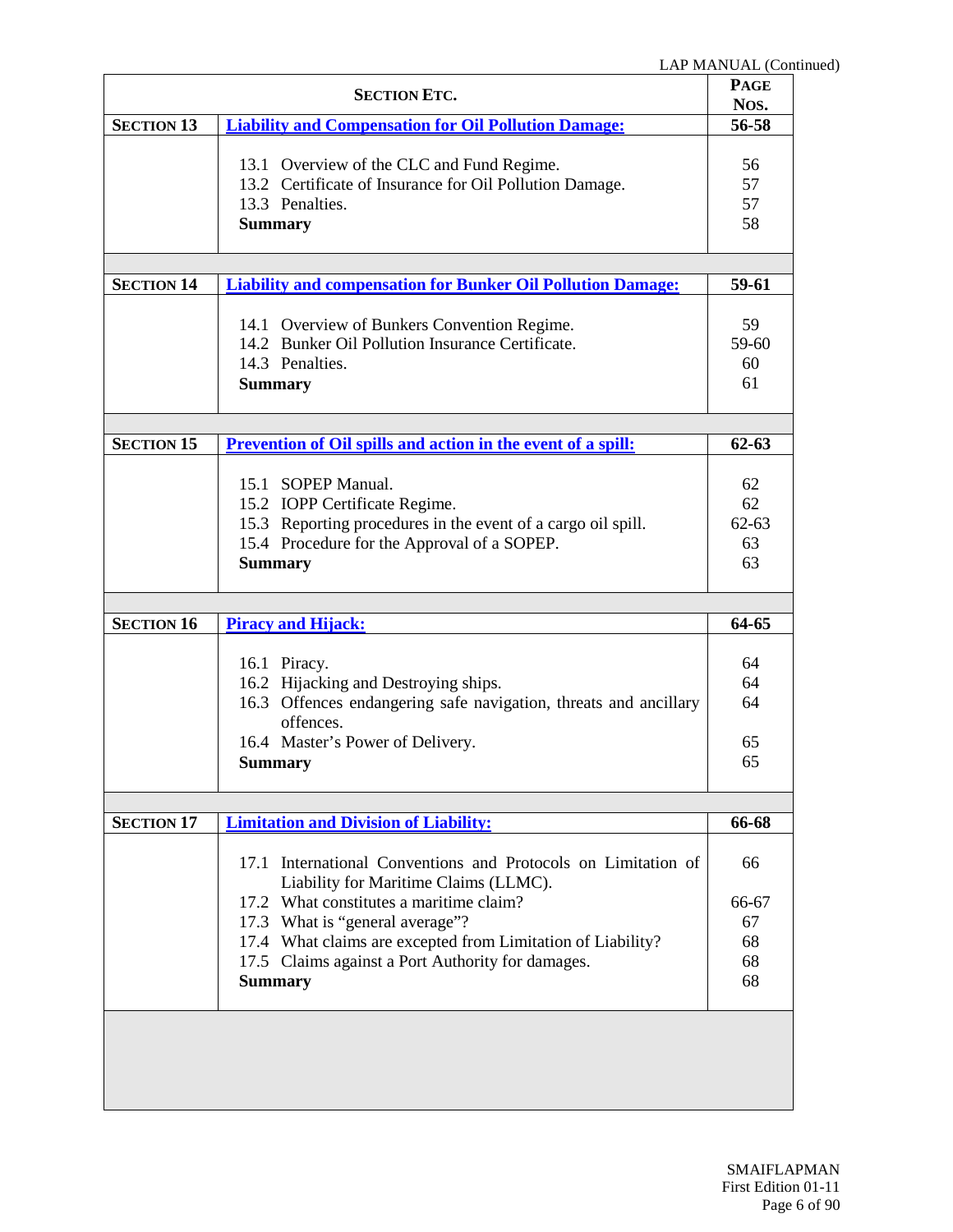| <b>SECTION ETC.</b>    |                                                                      | LAF MANUAL (COL<br><b>PAGE</b><br>Nos. |
|------------------------|----------------------------------------------------------------------|----------------------------------------|
|                        |                                                                      |                                        |
| <b>SECTION 18</b>      | <b>Casualty Investigations:</b>                                      | 69-74                                  |
|                        |                                                                      |                                        |
|                        | 18.1 General Framework for Casualty Investigations.                  | 69                                     |
|                        | 18.2 Procedures for mounting an investigation.                       | 69-70                                  |
|                        | 18.3 Powers of an Inspector holding an Investigation.                | 70-72                                  |
|                        | 18.4 Protection for witnesses.                                       | 72                                     |
|                        | 18.5 What documents or information are the Master and crew           | 72                                     |
|                        | required to give the investigator regarding a casualty?              |                                        |
|                        | 18.6 The IMO Casualty Investigation Code                             | 73                                     |
|                        | 18.7 What entries are to be made in the ships Log Books              | 73                                     |
|                        | following a casualty?                                                |                                        |
|                        | 18.8 Preliminary Inquiries and Formal Investigations.                | 73-74                                  |
|                        | <b>Summary</b>                                                       | 74                                     |
|                        |                                                                      |                                        |
|                        |                                                                      |                                        |
| <b>SECTION 19</b>      | <b>Port State Control and Flag State Inspection:</b>                 | 75-79                                  |
|                        |                                                                      |                                        |
|                        | 19.1 Port State Control (PSC) – Global Coverage and Inspections      | 75-76                                  |
|                        | of Cayman Islands ships in foreign Ports.                            |                                        |
|                        | 19.2 Action following Port State Control intervention on a           | 76                                     |
|                        | Cayman Islands Ship.                                                 |                                        |
|                        | 19.3 Flag State Inspection and the role of Classification Societies. | 77-78                                  |
|                        | 19.4 What are Improvement and Prohibition Notices?                   | 78-79                                  |
|                        | <b>Summary</b>                                                       | 79                                     |
|                        |                                                                      |                                        |
|                        |                                                                      |                                        |
| <b>APPENDICES:</b>     |                                                                      | 80-89                                  |
| A                      | <b>ISSUE OF CERTIFICATES.</b>                                        | 80                                     |
| B                      | LAWS AND PROCEDURES SYLLABUS: WHAT IS REQUIRED TO BE                 | 81-84                                  |
|                        | <b>KNOWN BY WHOM.</b>                                                |                                        |
| $\mathbf C$            | <b>SUMMARY LIST OF CURRENT MAIN CAYMAN ISLANDS SHIPPING</b>          | 85-86                                  |
|                        | <b>LAWS AND REGULATIONS.</b>                                         |                                        |
| D                      | LIST OF RELEVANT CONVENTIONS IN FORCE FOR CAYMAN                     | 87-89                                  |
|                        | <b>ISLANDS REGISTERED VESSELS.</b>                                   |                                        |
| <b>CONTACT DETAILS</b> |                                                                      | 90                                     |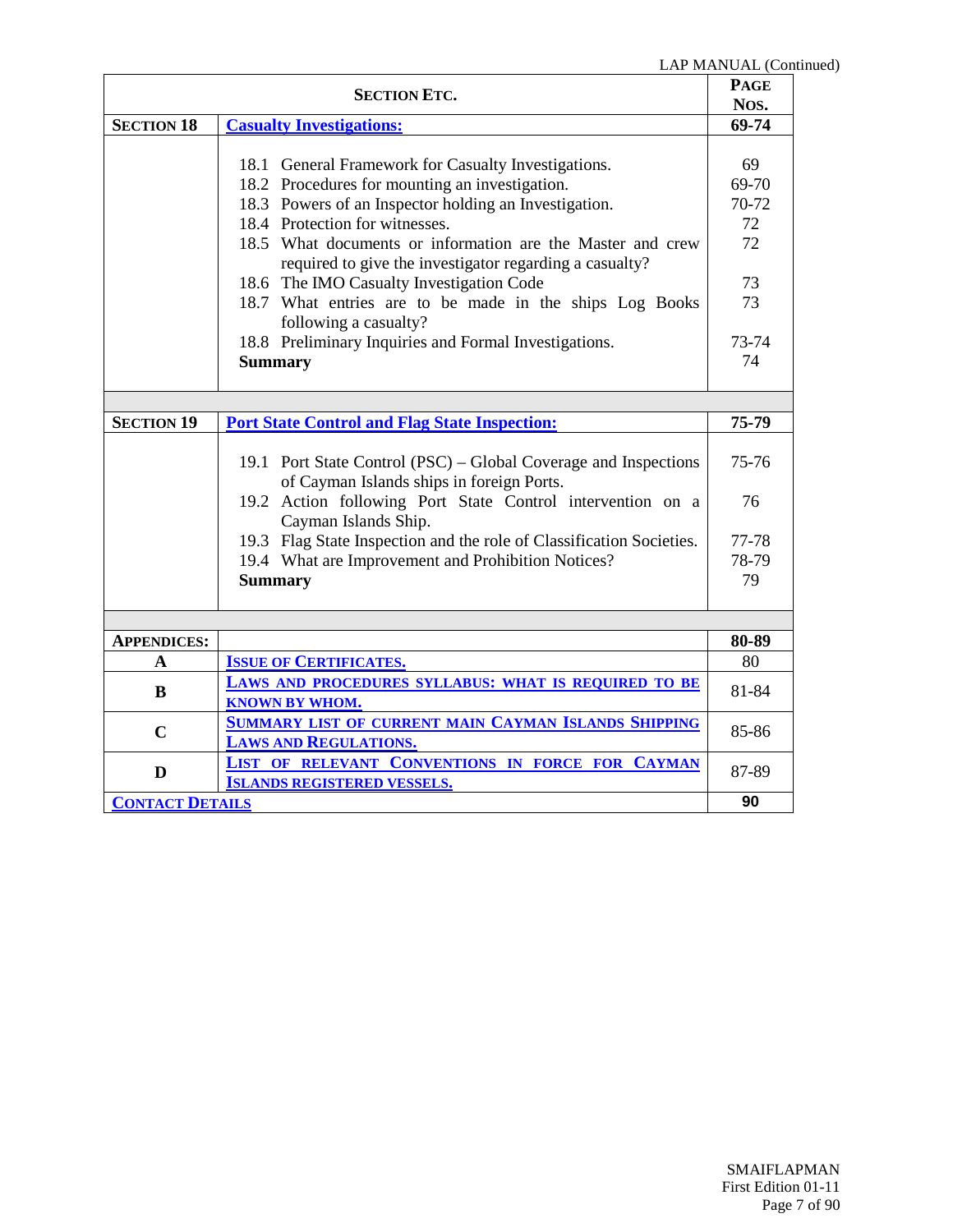# <span id="page-7-0"></span>**1. REGISTRATION OF SHIPS - PART II OF MERCHANT SHIPPING LAW (2008 REVISION) (MSL 2008)**

#### **1.1 REGISTRATION REQUIREMENTS AND PROCEDURE - SECTIONS 3 TO 20 (EXCEPT SECTION 14) OF MSL 2008:**

(1) The Cayman Islands offer five vessel registration options: **Full; Interim; Provisional; Under Construction;** and **Demise (Bareboat) Charter.**

(2) Flagging into Cayman involves five main sets of activities with respect to registration; the applicability of each set depends upon the vessel registration option pursued. These are-

- (a) Name Availability and Qualification;
- (b) Vessel Qualification-
	- (i) Merchant Ships;
	- (ii) Commercial Yachts; and
	- (iii) Private Yachts;
- (c) Evidence of Qualifying Owner<sup>[1](#page-7-1)</sup> and Proof of Legal Title;
- (d) Vessel Dimensions and Other Details; and
- (e) Complete Relevant Forms.

(3) Mortgages on vessels may also be registered; certain prohibitions regarding the registered mortgage (e.g. the recording of a second mortgage on the same ship) may also be recorded where there exists a duly completed mortgage document. Mortgage Priority Notices can be recorded prior to receipt of an executed mortgage document thereby preserving the priority of the mortgage to be registered. The registration process, including the registration of any mortgage on the vessel, may be viewed as addressing the proprietary aspects of registration, though a ship will need a Certificate of British Registry (COBR) to be able to operate internationally.

(4) For Commercial Vessels (merchant ships and commercial yachts) there is a set of parallel activities (i.e., parallel to the registration process) consisting of safety and operational compliance involving the issue by a Cayman Surveyor/auditor (or by one of the seven Classification Societies<sup>[2](#page-7-2)</sup> authorised to act on behalf of Cayman) of the relevant Convention or statutory Certificates. A list of the Certificates required is provided at Annex A. The absence of such Certificates does not necessarily prevent a ship from being registered (e.g. the ship may legitimately be laid up at the time of changing to the Cayman flag or may not yet be ready to sail for whatever reason) but a Commercial Vessel cannot operate commercially without them.

<span id="page-7-1"></span><sup>&</sup>lt;sup>1</sup> Establishing whether the Owner of a vessel making application to register in the Cayman Islands qualifies to own a Cayman-flagged vessel is usually addressed-

<sup>(</sup>a) in the case of an individual, by the submission of copies of the applicant's relevant passport(s) pages;

<sup>(</sup>b) in the case of a company or other shipping entity registered in a Qualifying Country or in a Dependency or Overseas Country or Territory of a qualifying country by a Certificate of Good Standing or equivalent.

Qualifying countries include the 30 members of the EEA or European Economic Area, comprising the 27 European Union countries plus Iceland, Liechtenstein and Norway. Additionally, countries included in the Third Schedule of the Money Laundering Regulations (2006 revision), as may be amended from time to time.

<span id="page-7-2"></span><sup>&</sup>lt;sup>2</sup> American Bureau of Shipping (ABS), Bureau Veritas (BV), Det Norske Veritas (DNV), Germanischer Lloyd (GL), Lloyds Register (LR), Nippon Kaiji Kyokai (Class NK), and Registro Italiano Navale (RINA Class).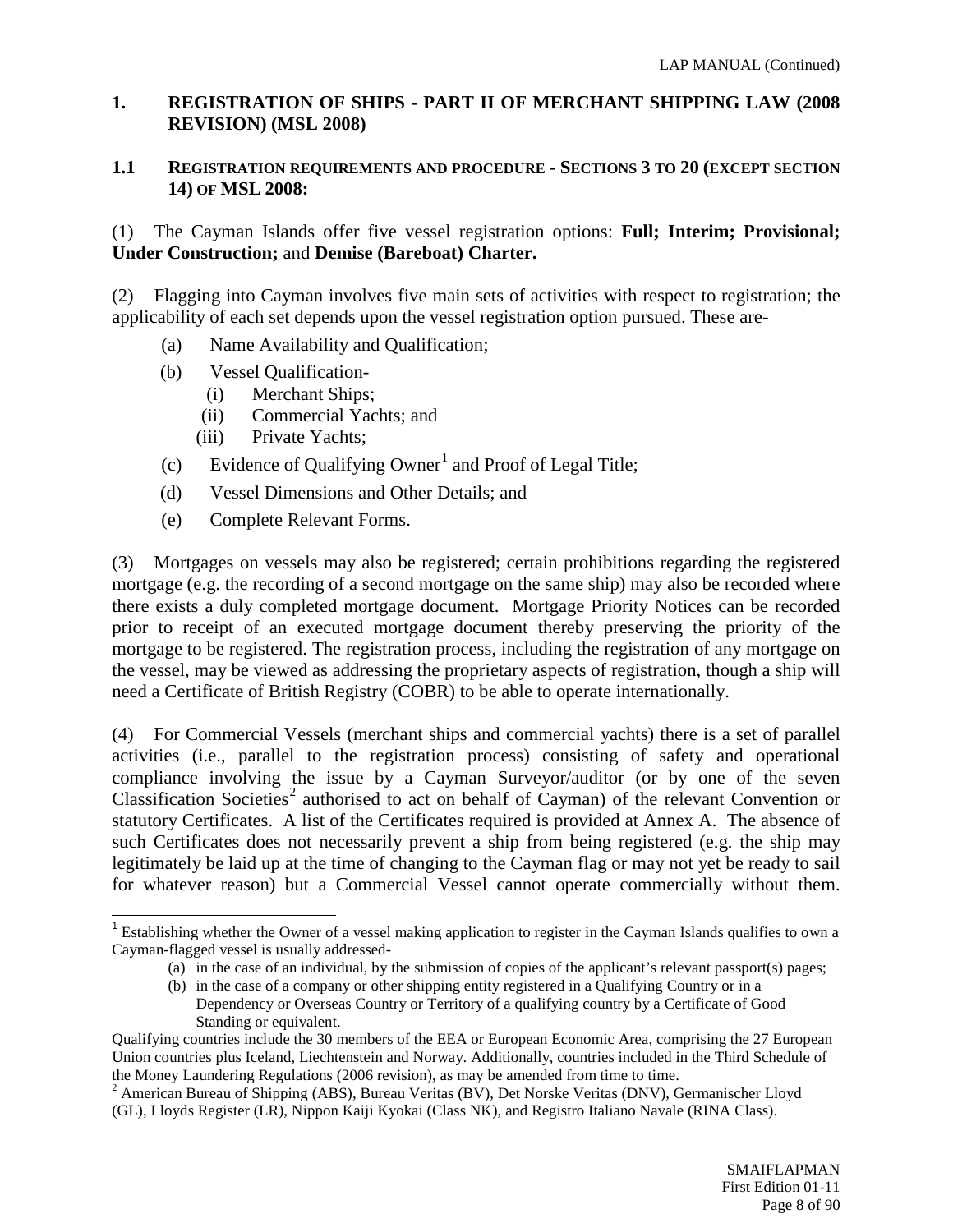Under normal circumstances, the surveys and audits for these Convention and statutory Certificates are dealt with during the registration process so the vessel can continue operating as soon as registration is completed. It should be noted that while the requirement for the normal range of Convention or Statutory Certificates applies primarily to Commercial vessels, some Convention requirements apply also to non-Commercial Vessels over a certain size, for example the International Oil Pollution Prevention (IOPP) Certificate must be held by all vessels of 400 gross tonnage and over.

(5) It should also be noted that even though a vessel may meet all Ownership requirements for registration and all supporting documentation is provided, registration of the vessel may be declined for safety and operational reasons.

(6) Where a vessel is transferring from another British Red Ensign Group (REG) Register<sup>[3](#page-8-0)</sup> Cayman will issue new statutory Certificates with the same expiry dates. This may be done without necessarily undertaking the underlying Convention and statutory surveys at 'flag-in'.

(7) All forms and supporting documentation may be provided either in originals or electronically. If provided electronically, they must be accompanied by an [Undertaking \(see](http://www.cishipping.com/portal/page?_pageid=1307,1684276&_dad=portal&_schema=PORTAL)  [Form REGFMVRC\)](http://www.cishipping.com/portal/page?_pageid=1307,1684276&_dad=portal&_schema=PORTAL) to deliver the originals/certified hard copies within 7 days they and can be submitted to any of the Cayman Registry offices. The signatures may be witnessed by a Registrar of British Ships, a Justice of the Peace, a Notary Public, or the equivalent.

# **1.2 CERTIFICATE OF REGISTRY - SECTIONS 21-22 OF MSL 2008:**

# **Certificate of British Registry (COBR):**

(1) A COBR may be issued for an indefinite period or for a specified period at the discretion of the Registrar of Shipping. Where a COBR is issued for a specified period it may be extended or re-issued at the end of such period for a further specified period, or replaced with a COBR valid for an indefinite period, at the Registrar's discretion.

(2) A COBR issued for a specified period, or extended or renewed for a further specified period shall become invalid at the end of such period unless further extended or renewed and, upon the COBR becoming invalid, the registration of the ship is deemed to be terminated unless otherwise indicated.

# **Custody of Certificate:**

(3) The COBR can only be used for the lawful navigation of the ship. If a person, whether interested in the ship or not, refuses to surrender the COBR to any person entitled under the Law to its custody, then unless it is proved to the satisfaction of any justice or competent court that there was reasonable cause for such refusal, that person is guilty of an offence.

<span id="page-8-0"></span><sup>3</sup> British Red Ensign Group (REG) Registers include Anguilla, Bermuda, British Virgin Islands, Cayman, Falkland Islands, Gibraltar, Guernsey, Isle of Man, Jersey, Montserrat, St. Helena, the Turks & Caicos Islands and the United Kingdom. Of these, Bermuda, the British Virgin Islands, the Cayman Islands and the Isle of Man are Category 1 Registers and the remainder are Category 2 Registers. Category 1 Registers offer registration services for any type and size of vessel whilst Category 2 Registers apply some limitations.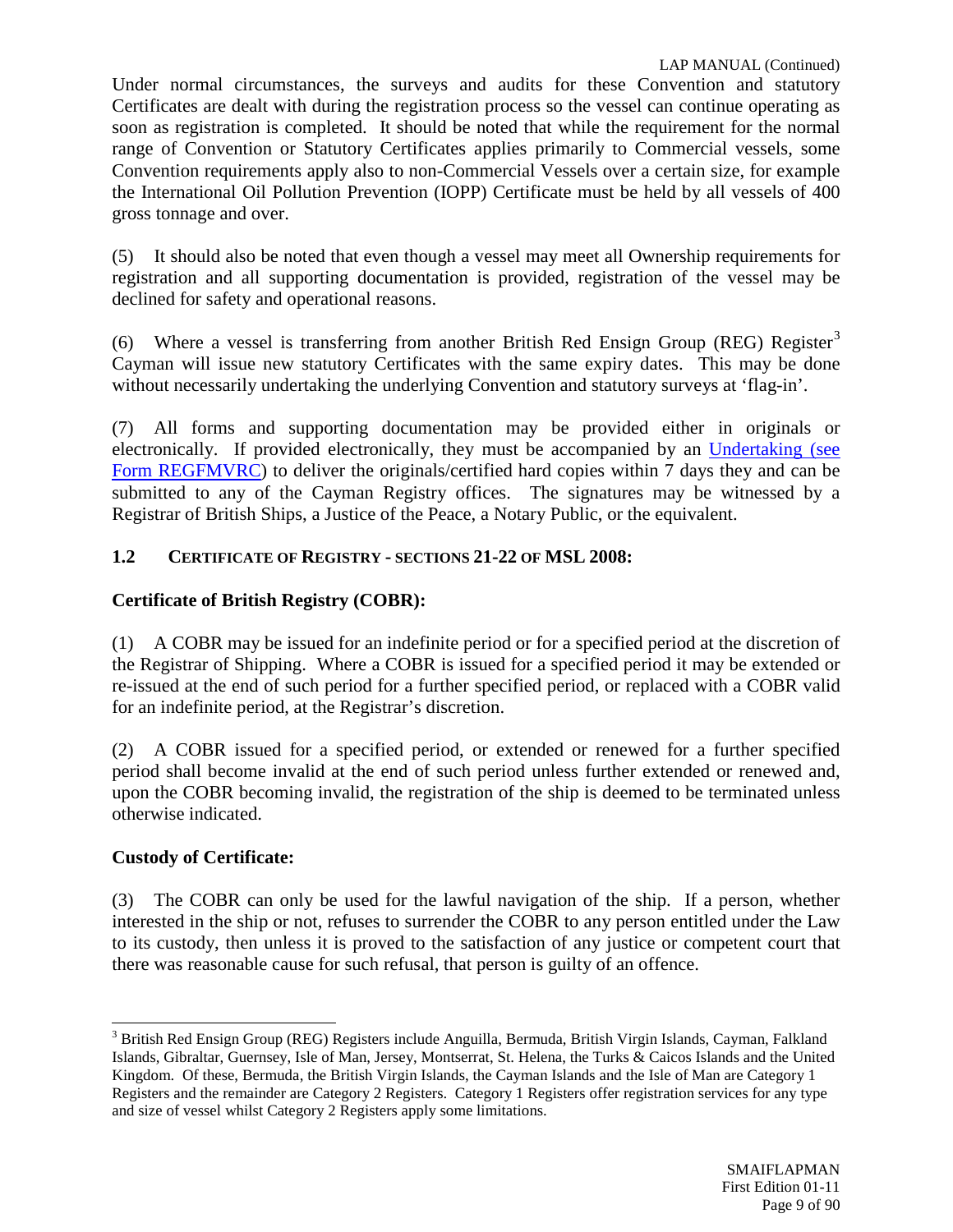# **Penalty for use of improper Certificate:**

(4) If the Master or Owner of a ship uses or attempts to use a COBR not legally granted in respect of the ship, he is guilty of an offence and the ship is subject to forfeiture under Cayman Islands Law.

### **1.3 DEMISE (BAREBOAT) CHARTER REGISTRATION - SECTIONS 28 - 35 OF MSL 2008:**

Demise or bareboat charter is a private agreement between two parties, individual or body corporate, whereby the Shipowner leases an entire ship to the charterer for a particular reason (e.g. conveyance of goods). The Shipowner effectively gives the whole possession, operation and control of the ship over to the charterer. The charterer then becomes, for the agreed period, the virtual Owner of the vessel. If the demise charter then so wishes, he may register the ship under any Flag where that State has provisions for such registrations and providing the "original" register also allows for bareboat chartering out. Cayman has such bareboat, or demise charter registration provisions. Therefore if a ship is registered in, for example, Germany and a demise charter agreement is signed the charterer can choose (provided he meets the conditions of operating under our flag) to have the Cayman Islands as his flag. This means that all laws, procedures, conventions etc, other than those pertaining to the proprietary interests of the ship, that prevail for Cayman Islands ships, crew, Owners etc, are, for the period of the demise charter those that apply to the vessel. Any registered mortgages remain with the original or underlying register. On termination of the demise charter agreement the vessel will revert to the underlying registry and the demise-in registration will be considered at an end.

#### **1.4 CARVING AND MARKING OF SHIP - SECTION 14 OF MSL 2008:**

(1) Every ship, other than a pleasure vessel which is under 24m in length, shall before registration, be marked permanently and conspicuously as follows-

- (a) its name must be marked on each of its bows, and its name and the name of its port of Registry shall be marked on its stern, in letters of a contrasting colour so as to be clearly visible, such letters should not be less than 10cm in length, and of proportionate breadth;
- (b) her official number and net tonnage shall be permanently marked on a main part of the ship's permanent structure that is readily visible and accessible in such manner as may be specified by a Surveyor of ships;
- (c) for every ship built before 1st May, 1988, a scale of feet denoting its draught of water shall be marked on each side of its stem and of its stern post in Roman capital numerals or in figures, not less than six inches in length but it may instead comply with the provisions of paragraph (d);
- (d) for every such ship built after 1st May, 1988 a scale of decimetres (10cm), or of metres and decimetres denoting a draught of water shall be marked on each side of its stem and its stern post in figures at 20cm intervals and at intervening 20cm intervals.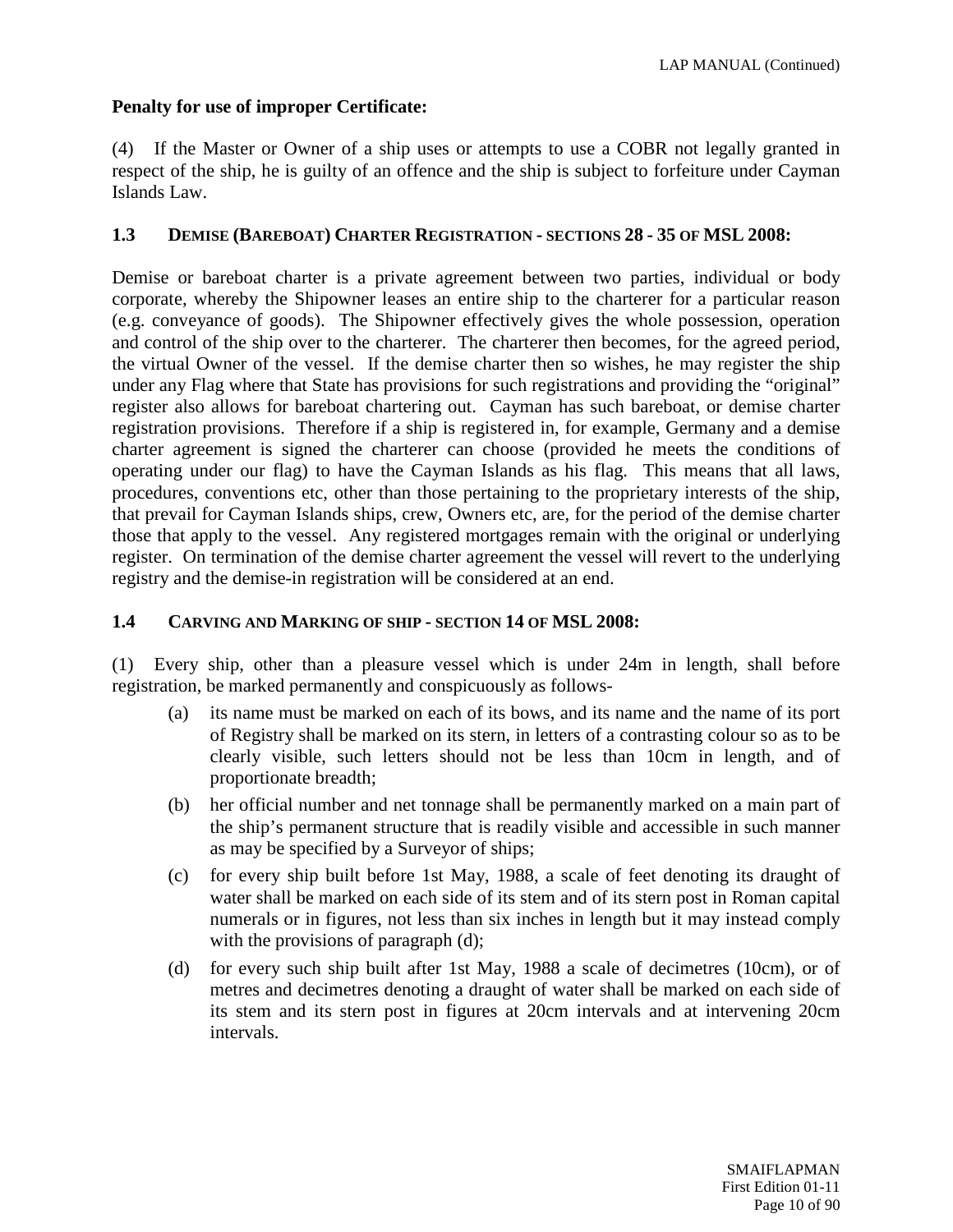(2) A pleasure vessel of twenty-four metres or over is considered to be in compliance with the Cayman Islands requirements if its' name and the name of its port of Registry are marked on its stern.

(3) A pleasure vessel of less than twenty-four metres in length shall be marked in accordance with the provisions of this section, except the letters shall not be less than 5cm in length.

(4) If the scale showing the ship's draught of water is in any respect inaccurate, so as to be likely to mislead, the Owner of the ship is guilty of an offence. Any marks must be permanently continued, and no alteration shall be made unless allowed by Cayman Islands law.

(5) If an Owner or Master neglects to keep his ship marked as required, or if anyone alters or removes the markings, the Owner, Master or person is guilty of an offence and the ship may be detained until the insufficiency or inaccuracy has been remedied.

# **1.5 REGISTRATION OF ALTERATIONS AND REGISTRATION ANEW - SECTIONS 42 – 46 OF MSL 2008:**

(1) When a ship is altered in a way that materially changes its tonnage or description contained in the register, then the Owner is required to notify the Registrar of Shipping. A Cayman Islands Shipping Registry (hereafter called "the CISR") Surveyor or other authorised person would then survey the ship to verify the alterations and advise the Registrar accordingly. The Registrar would then either register the alteration or direct that the ship be registered anew. It is an offence to not report such alterations.

(2) When a ship is registered anew, the Registrar of Shipping will close the existing register and create a new register. Any undischarged mortgages, or existing mortgages or bills of sale entered into on the previous register, together with the names of all persons having an interest in the ship as Owners or mortgagees will be recorded in the new register. In essence the registration anew shall not in any way affect the rights of any of the persons appearing on the previous register.

# **1.6 TONNAGE MEASUREMENT - SECTIONS 49 AND 50 OF MSL 2008:**

(1) The Merchant Shipping (Tonnage) Regulations, 2002, require that all Cayman Islands ships must carry a Tonnage Certificate stating the gross, net or registered tonnage of the vessel.

(2) International Tonnage Certificates are issued to vessels 24 metres and over, as required by the International Tonnage Convention (1969) which the UK has extended to the Cayman Islands. This Certificate, which gives the vessel's gross and net tonnages, will be issued by or on behalf of the CISR.

(3) National Tonnage Certificates are issued to vessels under 24 metres and for these vessels there is only one tonnage given which is the tonnage ascertained is both the gross and net tonnages which is shown on the Tonnage Certificate as the Register Tonnage.

(4) It is an offence not to carry a valid Certificate.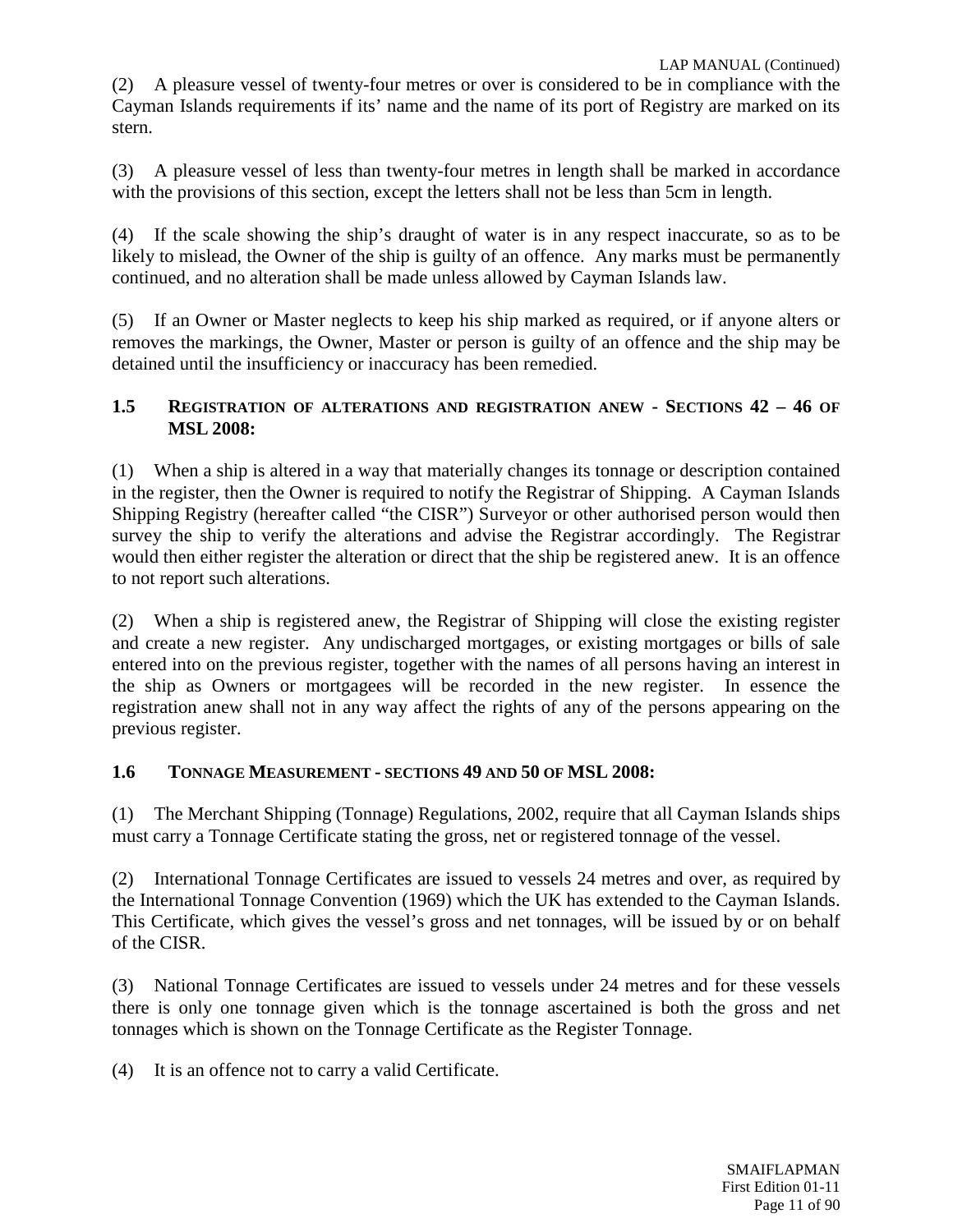(5) The Certificate will become invalid and a new International Tonnage Certificate will be issued when alterations result in changes to the net or gross or register tonnage. In some circumstances changes to the assignment of the ships load line will result in the need to issue a new International Tonnage Certificate. Where a Tonnage Certificate becomes invalid it is an offence not to deliver up the Certificate to the CISR immediately.

### **1.7 TRANSFERS OF OWNERSHIP - SECTION 26 OF MSL 2008:**

Whenever a change occurs in the registered Ownership of a ship, the Registrar of Shipping may endorse the change on the COBR or issue a new COBR. The Master shall, for the purpose of such endorsement deliver the COBR to the Registrar immediately after the change. Failure to do so constitutes an offence.

#### **1.8 REQUIREMENT FOR INSURANCE COVER - SECTION 54 OF MSL 2008:**

(1) Every ship must carry insurance cover against risks of loss or damage to third parties, and in particular with respect to-

- (a) the Shipowner's liabilities to a crew member;
- (b) claims in respect of loss or damage caused by any cargo carried on board the ship (this is without prejudice to that required by the 1992 Civil Liability or the 2001 Bunkers Conventions); and
- (c) wreck removal expenses in an amount satisfactory to the Receiver of Wreck when within Cayman Islands waters.

(2) The insurance carried should be provided by a financially sound insurance company or organisation, such as the International Group of P&I Clubs or a financial guarantee. The minimum amount of insurance or other financial security required to be held is to be calculated in accordance with the 1996 Protocol to the Convention on Limitation of Liability for Maritime Claims (LLMC).

#### **SUMMARY: REGISTRATION OF SHIPS - WHAT DO I NEED TO KNOW?**

- The Cayman Islands offer five vessel registration options: Full; Interim; Provisional; Under Construction; and Demise (Bareboat) Charter.
- Surveys and audits for safety and operational compliance, Convention and statutory Certificates are dealt with during the registration process so the vessel can operate as soon as registration is completed.
- The COBR must only be used for the lawful navigation of the ship. Using or attempting to use a Certificate not legally granted is an offence and the ship is subject to forfeiture.
- Demise (or bareboat) charter is an arrangement where the Shipowner effectively gives the whole, operation and control of the ship over to the charterer, This will mean a ship demise chartering to Cayman becomes a Cayman Island flagged vessel for operational purposes for the period of the charter.
- Neglecting to keep a ship marked as required or any alteration or removal of marking is an offence and the ship may be detained until the insufficiency or inaccuracy has been remedied.
- National Tonnage Certificates are issued to vessels under 24 metres. International Tonnage Certificates are issued to vessels 24 metres and over. It is an offence not to carry a valid Tonnage Certificate.
- Every ship must carry insurance cover against risks of loss or damage to third parties, including wreck removal if the ship sinks in Cayman waters.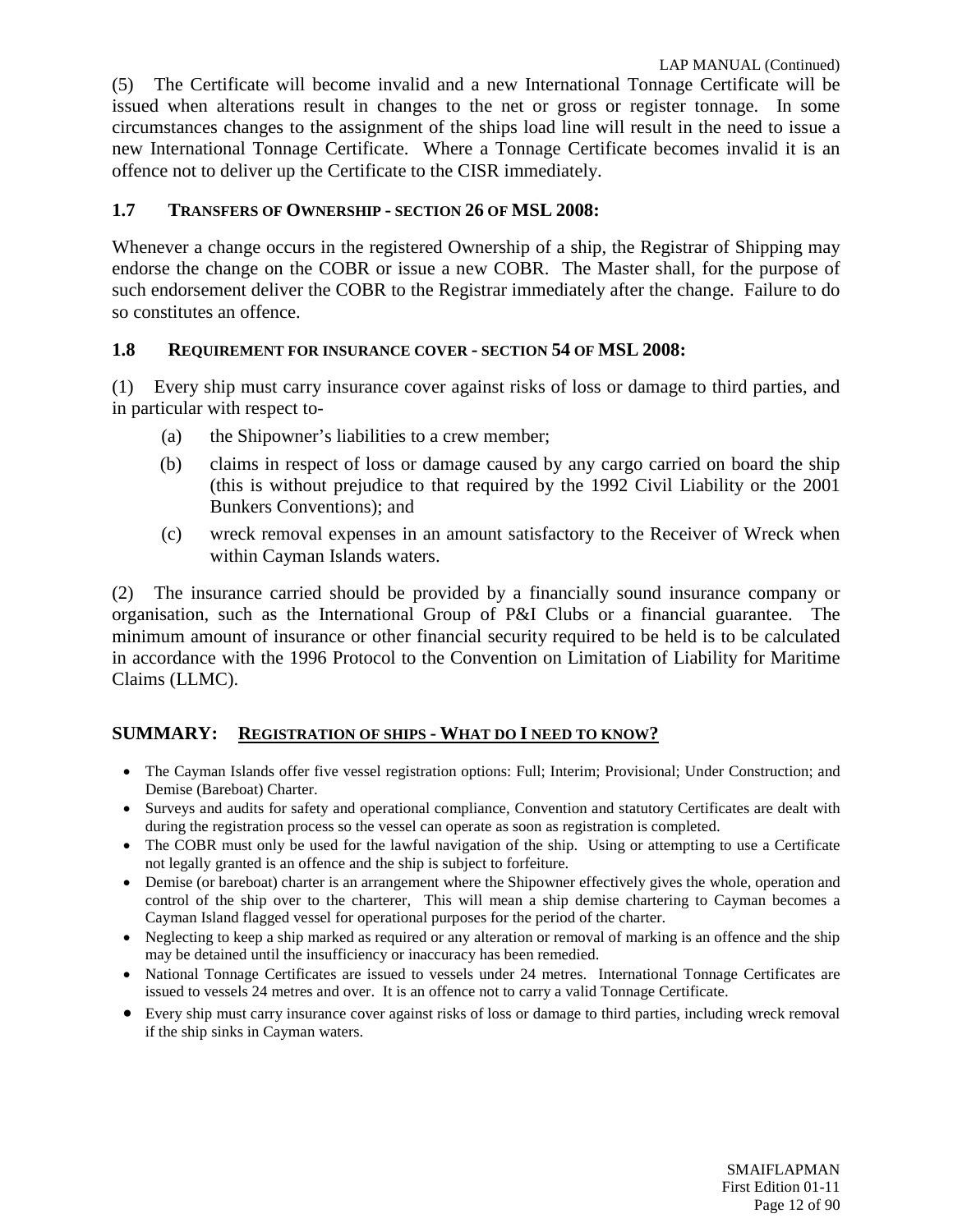# <span id="page-12-0"></span>**2. NATIONAL CHARACTER AND FLAG - PART III OF MSL 2008:**

(1) The un-defaced Red Ensign or the Red Ensign bearing the Cayman Islands coat of arms are the proper national colours for all Cayman Islands ships. The shore-based Cayman Islands Blue Ensign is not permitted to be flown. Other specific Ensigns may be flown under warrant from Her Majesty or the Admiralty, for example the Royal Yacht Club can fly a Blue Ensign under warrant. Section 69 of the Merchant Shipping Law (2008 revision) (MSL 2008) provides for penalties for any person hoisting improper colours on board a Cayman Islands ship.

- (2) A Cayman Islands ship is required to hoist the national colours-
	- (a) on a signal being made to it by one of Her Majesty's ships (including any vessel under the command of an officer of Her Majesty's navy on full pay);
	- (b) on entering or leaving any foreign port; and
	- (c) if of fifty gross tonnage or upwards, on entering or leaving a port in the Islands.

(3) There are various customs and protocols established for proper times to hoist and lower the national colours, however in general the proper time for hoisting the flag is 0800 hours or sunrise if later and for lowering the flag at 2100 hours or sunset if earlier.

(4) If the Master or Owner does anything, or permits anything to be done, for the purpose of concealing the nationality of the ship, the ship is liable to forfeiture and each of the Master, Owner (including demise charterer), is guilty of an offence.

(5) Shown below are the Red Ensign with the Cayman Islands Coat of Arms and the undefaced Red Ensign which are both acceptable to be used. (Please note however that the latest iteration of the defaced Red Ensign does not have the crest in a white disc, though the older version (with the white disc) may continue to be used until such time as it is replaced.

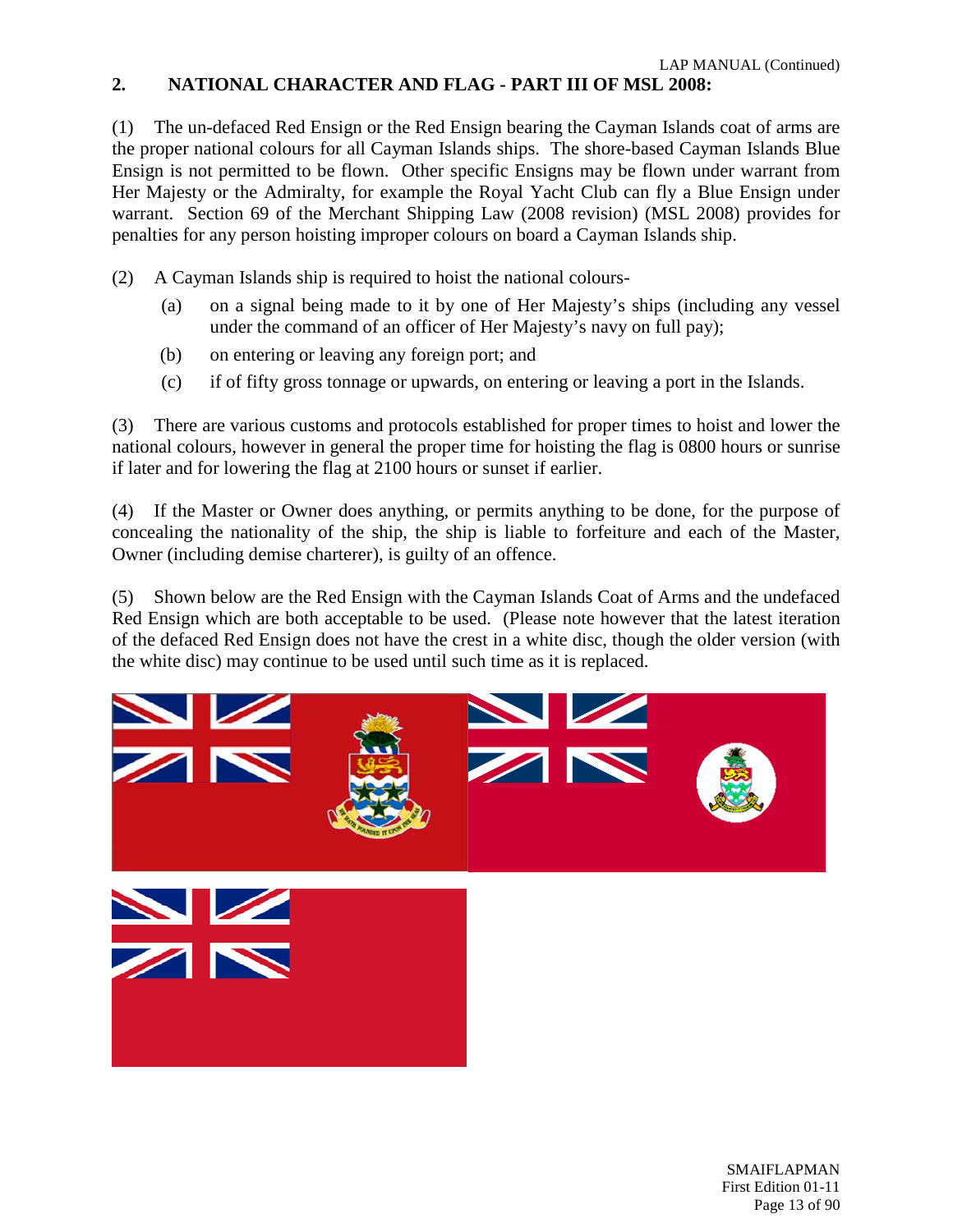(6) Below is the Blue Ensign with the Cayman Islands Coat of Arms which is not permitted colours for a Cayman Islands ship.



#### **SUMMARY: National Character and Flag – What do I need to know?**

- The undefaced red ensign or the red ensign bearing the Cayman Islands coat of arms are the proper national colours for all Cayman ships.
- If the Master or Owner does anything, or permits anything to be done, for the purpose of concealing the nationality of the ship, this is an offence and the ship is liable to forfeiture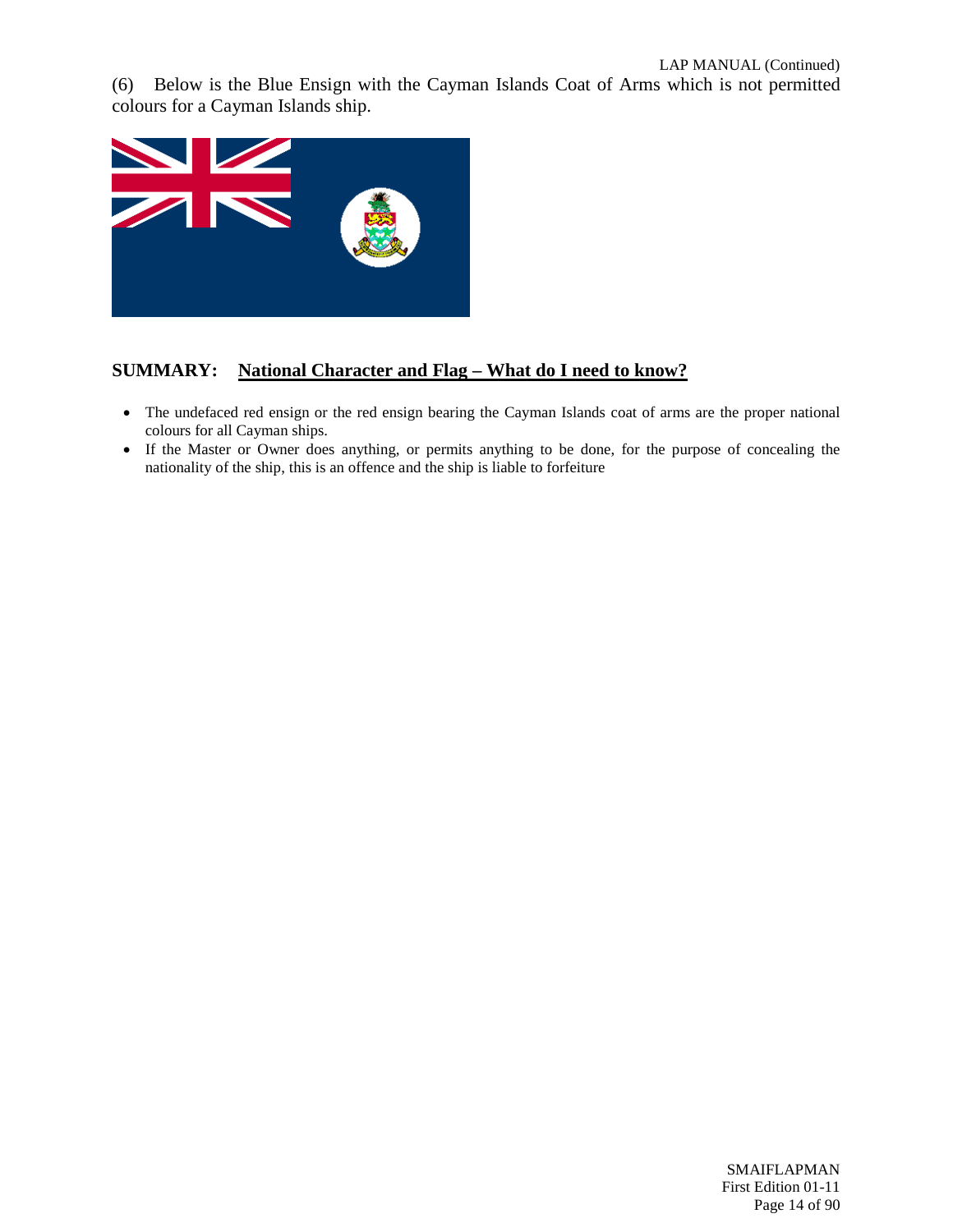# <span id="page-14-0"></span>**3. MASTERS AND SEAFARERS, LOG BOOKS AND DOCUMENTS - PART V OF MSL 2008:**

# **3.1 ENGAGEMENT AND DISCHARGE OF CREW - SECTIONS 88 TO 92 OF MSL 2008:**

(1) The Merchant Shipping (Crew Agreements, List of Crew and Discharge of Seamen) Regulations, 1992, and ILO Convention No.22 require that every Cayman Islands ship and crew member thereof, other than the ships and descriptions of seafarers listed in Regulation 4 must have a crew agreement in writing between each person employed and the person employing him and of a form approved by MACI. These official crew agreements are additional to and separate from any company contract or similar document and any conditions of employment outside the scope of the crew agreement are to be included in a separate company contract or similar. Failure to keep an approved crew agreement constitutes an offence.

(2) Section 88(3) of the Merchant Shipping Law (2008 Revision) (MSL 2008) provides that only approved clauses may be used in a crew agreement and in addition to the standard clauses there are several other standard forms which are approved for use. Owners may submit agreements to MACI for approval. Where approval is requested from MACI a charge will be made, and different provisions and forms may be approved for different circumstances.

(3) A model crew agreement primarily aimed at yachts may be found in the Manning Policy Manual found on the [CISR Website.](http://www.cishipping.com/portal/page?_pageid=1307,1684619&_dad=portal&_schema=PORTAL) Merchant ships should give due regard to the UK's MGN 148. Crew Agreements are to be used for each ship in conjunction with the Official Log Book (OLB).

(4) The Master must ensure a copy of any crew agreement relating to the ship; or an extract containing the terms of that agreement applicable to all seafarers employed under it, is posted in a conspicuous place on board the ship. The Master must ensure it is kept posted and legible so long as any seafarer is employed in the ship under the crew agreement. Failure of the Master to comply with this is an offence.

(5) If a seafarer requests a copy of the crew agreement or such extracts thereof as are necessary to show the terms on which he is employed or any document referred to in the agreement the Master or Owner must comply within a reasonable time. Failure of the employer or Master to comply is an offence.

(6) The Master shall produce, on demand, any crew agreement or copy thereof to an authorised officer of the CISR. Failure of the Master to comply with this requirement is an offence.

# **3.2 LISTS OF CREWS - SECTIONS 88 TO 92 OF MSL 2008:**

(1) Crew agreements are supplemented by a List of Crew (Form ALC1). It must be noted a crew agreement must be used whether or not there is in place any other contract or agreement with the ship's crew. Among the information to be included in the Agreement are the ship's particulars as found on the Certificate of British Registry, the date of commencement of the Agreement and date of expiry when this is known.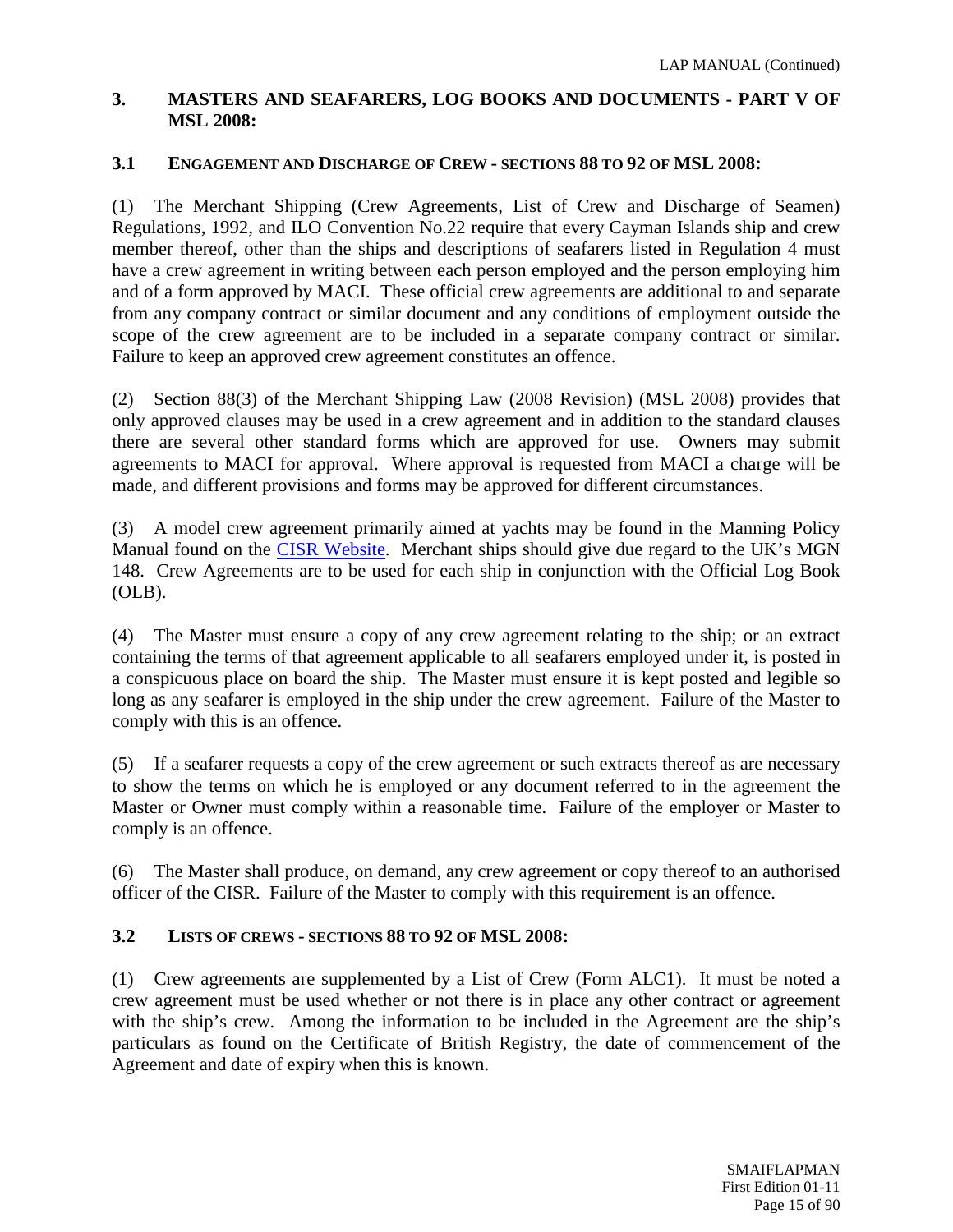(2) It is important, that the managers' are able to provide details of crew on board each Cayman Islands vessel; therefore a copy of the list of crew is to be maintained ashore by the ship's managers or the Owner as the case may be. Any changes to the crew list must be recorded on the ship immediately and notified to and recorded in the shore-based copy within 3 days of the change. It is imperative that any changes in the List of Crew are lodged ashore prior to the vessel leaving any port where there have been changes in the crew.

# **Terminating a crew agreement:**

(3) At the end of the crew agreement it must be closed and all persons on it who have not already done so must sign off. The entry for 'Date and Place of leaving the ship' should be left blank if the crew member is to sign on another crew agreement immediately and is not therefore leaving the ship and the reason for discharge in this case will be "agreement terminated".

# **Record of Service:**

(4) Any seafarer is entitled to receive a record of his service in the ship in accordance with the Crew Agreement Regulations. Such a record would normally be in the form of a discharge book though a "Paper Discharge" in an appropriate format (usually along the same lines as in a Discharge Book) may be issued where the seafarer does not, for valid reasons, have his Discharge Book.

# **3.3 PAYMENT OF CREW'S WAGES - SECTIONS 93 TO 100 OF MSL 2008:**

(1) Where a seafarer employed under a crew agreement leaves the ship and is discharged, or his employment is terminated where he is employed under a crew agreement covering more than one ship, then the wages due to the seafarer under the agreement shall either be paid to him-

- (a) in full at the time of discharge; or
- (b) on the next monthly payday in the pay cycle; or
- (c) at latest the next following monthly payday in the pay cycle.

(2) If these conditions are not met then any outstanding amounts will attract 20% interest per annum unless this is due to a mistake, dispute, or act or default of the seafarer.

(3) Masters must deliver an account of the wages due, and of any deductions, to every seafarer employed on the ship. The account must indicate that the amounts may be subject to later adjustment. Accounts must be delivered no later than twenty-four hours before the time of discharge. If the seafarer is discharged without notice or at less than twenty-four hours' notice an account must be provided at the time of discharge. If the amounts require adjustment, the employer must provide a further account stating the adjusted amounts no later than the time at which the balance of his wages is payable to the seafarer. Anyone who fails to comply with these conditions without reasonable excuse is guilty of an offence.

(4) Any dispute relating to the amount payable to a seafarer employed under a crew agreement may be submitted to the Shipping Master (or proper officer) for decision by the parties concerned. In this regard it should be noted that both, or all, parties to the dispute must agree to the matter being put to the Shipping Master. The Shipping Master is not bound to accept the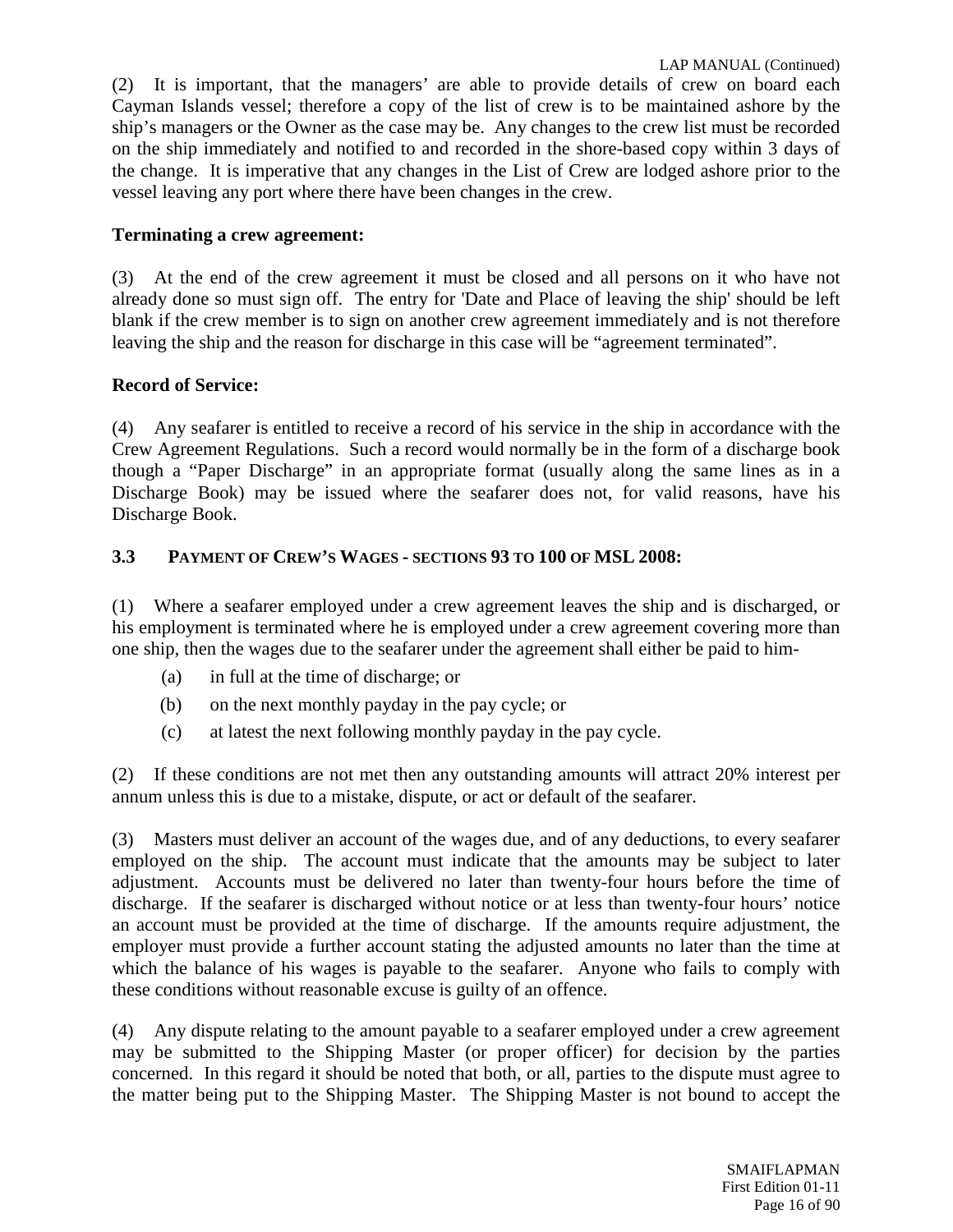submission or, if he has accepted it, to decide the dispute, if he believes it ought not to be decided by him. Any decision of the Shipping Master shall be final.

(5) Wages due or accruing to a seafarer shall not be subject to attachment or forfeiture other than for-

- (a) legitimate deductions as per the MSL 2008, These legitimate deductions include-
- (b) expenses incurred by the seafarer for goods or services on board ship;
- (c) the payment of Allotment Notes;
- (d) where the seafarer incurs, through his own fault, any civil liability;
- (e) expenses incurred resulting from smuggling by the seafarer;
- (f) expenses incurred with respect to infringement of immigration laws where the infringement is the fault of the seafarer; and
- (g) expenses incurred through the seafarer being Absent Without Leave (AWL) or failing to join his ship prior to sailing.

(6) Note that limits apply in some cases as to the maximum amount that may be deducted from the seafarer's wages.

(7) The payment of the wages to the seafarer shall be valid notwithstanding any previous assignment or charge and a power of attorney or authority for the receipt of the wages shall not be irrevocable. A seafarer's lien on the ship for his wages is not capable of being renounced by agreement.

(8) A seafarer may allot to any person or persons part of the wages to which he will become entitled in the course of his employment. That person shall have the right to recover the allotment in his own name, and has the same remedies as the seafarer for the recovery of wages. In any proceedings it shall be presumed (unless the contrary is shown) that the seafarer is entitled to the wages specified in the note and that the allotment has not been varied or cancelled.

#### **3.4 EMPLOYMENT OF YOUNG PERSONS - SECTION 118 OF MSL 2008:**

(1) The Merchant Shipping (Certification, Safe Manning, Hours of Work and Watchkeeping) Regulations, 2004 Revision, (Manning 2004) provide that no person under sixteen years of age can be employed on a Cayman Islands ship. They also provide that no person under 18-

- (a) can be employed as a trimmer or stoker, and
- (b) may work at night which means they must have a period of nine hours off including midnight to 5am,

and failure to abide with any of these conditions is an offence.

(2) Seafarer's under 18 years old must have a valid Medical Fitness Certificate issued during the previous 12 months.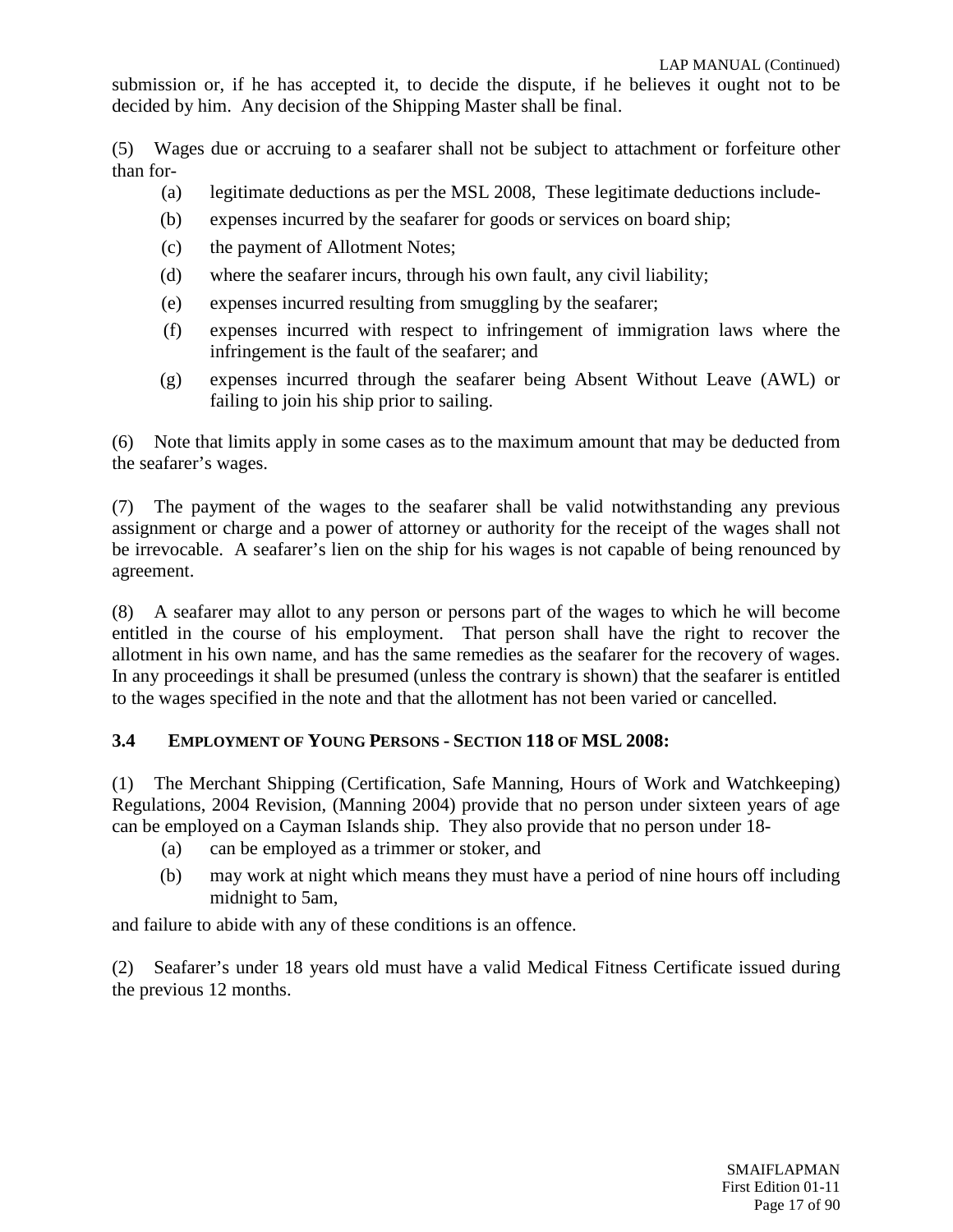## **3.5 CREW'S ENTITLEMENT TO ON-BOARD ACCOMMODATION, FOOD AND WATER - SECTIONS 106 AND 107 OF MSL 2008:**

#### **Inspections of crew accommodation:**

(1) The Merchant Shipping (Crew Accommodation)(Cayman Islands) Regulations, 1988, (Crew 1988) require that an inspection of the crew accommodation is carried out every seven days to ensure that it is being kept clean and that all the requirements of the crew accommodation regulations are being followed. The inspection must be carried out by the Master and he must be accompanied by one other member of the crew. The inspections must be recorded in the Official Log Book and must be signed by the Master and a member of the crew, who will normally be the same person who accompanies the Master on the inspection. The Master may delegate responsibility for inspections to department heads or other competent persons.

#### **Inspections of food and water:**

(2) It is the duty of the Owner and Master of every ship to ensure that provisions and water are provided which-

- (a) are suitable in respect of quantity, nutritive value, quality and variety having regard to the size of the crew and the character and nature of the voyage;
- (b) do not contain anything which is likely to cause sickness or injury to health or which renders any provision or water unpalatable; and
- (c) are otherwise fit for consumption.

(3) Inspections to ensure that the food and water meet these requirements should be carried out at intervals of not more than 7 days. The inspections must be made by the Master and a member of the crew. The inspections must be recorded in the Official Log Book must be signed by the Master and by the member of the crew making the inspection. Failure to comply with the requirements regarding food and water is an offence and may lead to the detention of the ship.

(4) If three or more seafarers consider that the provisions or water provided for the seafarers employed onboard are not in accordance with the requirements of Cayman Islands Laws and Regulations, whether because of bad quality, unfitness for use or deficiency in quantity, they may complain to the Master, who must investigate the complaint. If the seafarers are dissatisfied with the action taken by the Master as a result of his investigation or by his failure to take any action, they may state their dissatisfaction to him and may complain to the Shipping Master or a proper officer and the Master shall make adequate arrangements to enable the seafarers to make such a complaint as soon as the service of the ship permits. The Shipping Master or proper officer to whom a complaint has been made shall investigate the complaint and may examine the provisions or water or cause them to be examined. A Master who fails without reasonable excuse to comply is guilty of an offence.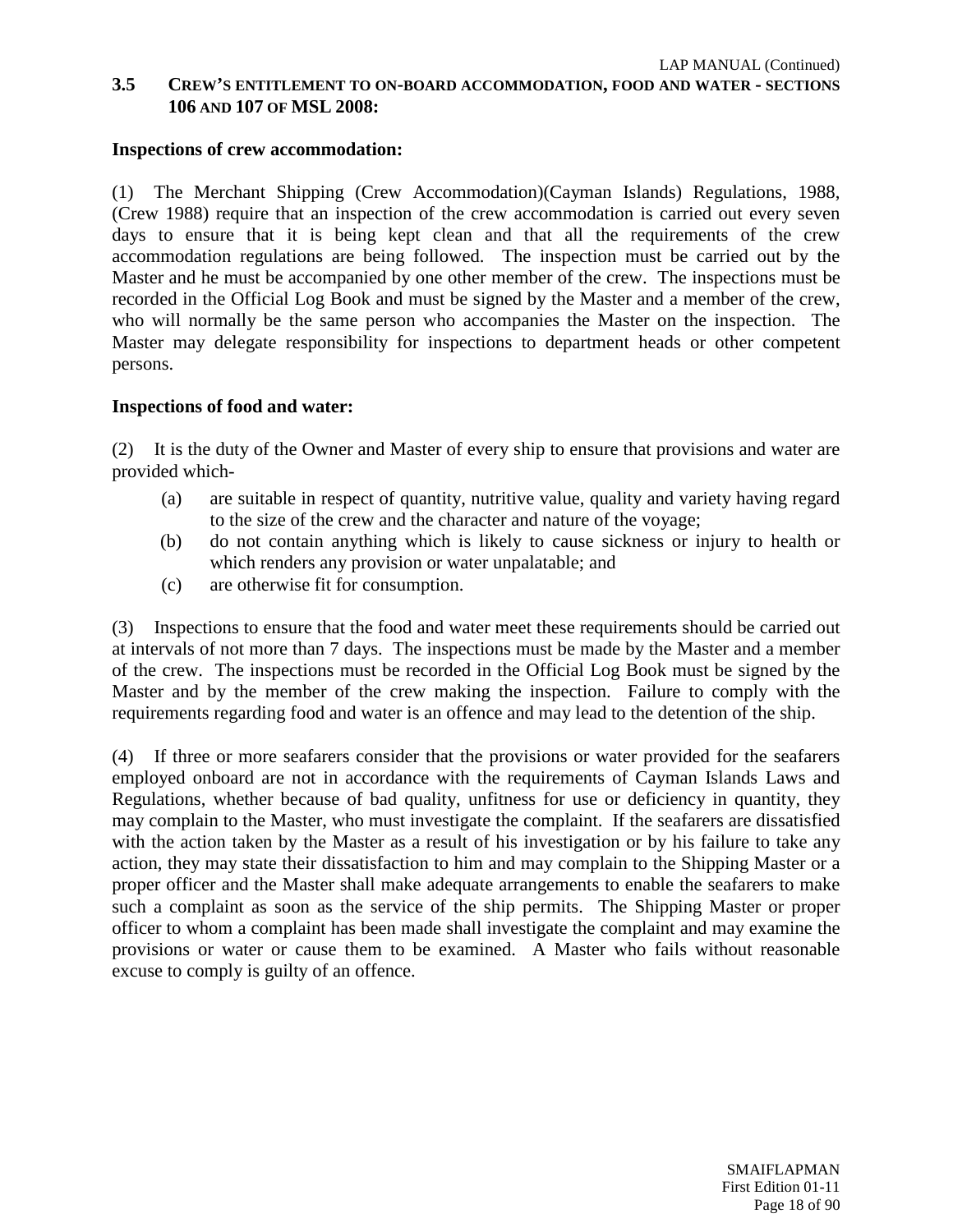# **Manning on board:**

(1) The International Convention for the Safety of Life at Sea, 1974, as amended, (SOLAS 74), requires, in Chapter V, Regulation 14, that Administrations ensure that all ships flying the national flag are sufficiently and efficiently manned. All merchant ships and yachts over 500 gross tonnage operating under a commercial code are provided with a Minimum Safe Manning Document (MSMD) as evidence of the minimum safe manning considered necessary to comply with this regulation. MSMDs are only issued after completion of [MSMD Application \(Ship\)](http://www.cishipping.com/portal/page?_pageid=1307,1684260&_dad=portal&_schema=PORTAL)  [Form SSIFMMSMD](http://www.cishipping.com/portal/page?_pageid=1307,1684260&_dad=portal&_schema=PORTAL) [\(MSMD Application \(Yacht\) Form SSIFMMSMDY](http://www.cishipping.com/portal/page?_pageid=1307,1684263&_dad=portal&_schema=PORTAL) for yachts over 500 gross tonnage) and consultation and agreement between the CISR and the Owner or manager of the vessel. The MSMD will state the minimum numbers, capacities and STCW qualifications of officers and crew members that are required to be onboard. If a ship goes to sea or attempts to go to sea without carrying such officers and other seafarers as it is required to carry by the MSMD, the Owner or Master is guilty of an offence and the ship may be detained, except in the exceptional circumstances permitted by Regulation 25 of the Merchant Shipping (Certification, Safe Manning, Hours of Work and Rest and Watchkeeping) Regulations (2004 Revision) (Manning 2004 Regulations). These exceptional circumstances are summarised in paragraph (2) below.

#### **Sailing Short Handed:**

(2) Regulation 25 of the Manning 2004 Regulations provides for a vessel to operate shorthanded for a limited period in exceptional circumstances. For example should a member of the crew specified in the MSMD be incapacitated through accident or sudden illness or is unable to sail due to disciplinary action or in any other unforeseen circumstances, thereby causing the available complement on the ship to be less than that prescribed in the MSMD. The final decision as to whether the ship should proceed to sea shall rest with the Master. Prior to making a decision to proceed to sea, the Master shall ensure that-

- (a) the duration of the voyage is no more than 21 days and limited only to the next port of call however, sometimes if legitimate and reasonable it can be extended to a later port of call if for example the next port is Lagos and following that Rotterdam and the replacement crewmember is in Europe;
- (b) subject to regulation 31, suitable watchkeeping arrangements can be maintained throughout the voyage for the safe operation of the ship and the protection of the environment, having due regard to the requirements of regulations 28, 29 and 30 with respect to hours of work and rest;
- (c) necessary adjustments can be made to the muster list to meet any emergency situation;
- (d) the replacement seafarer would be available to join the ship at the next port of call;
- (e) the Chief Executive Officer of MACI is kept fully informed of the circumstances; and
- (f) appropriate entries are made in the ship's official log book, relating to the circumstances.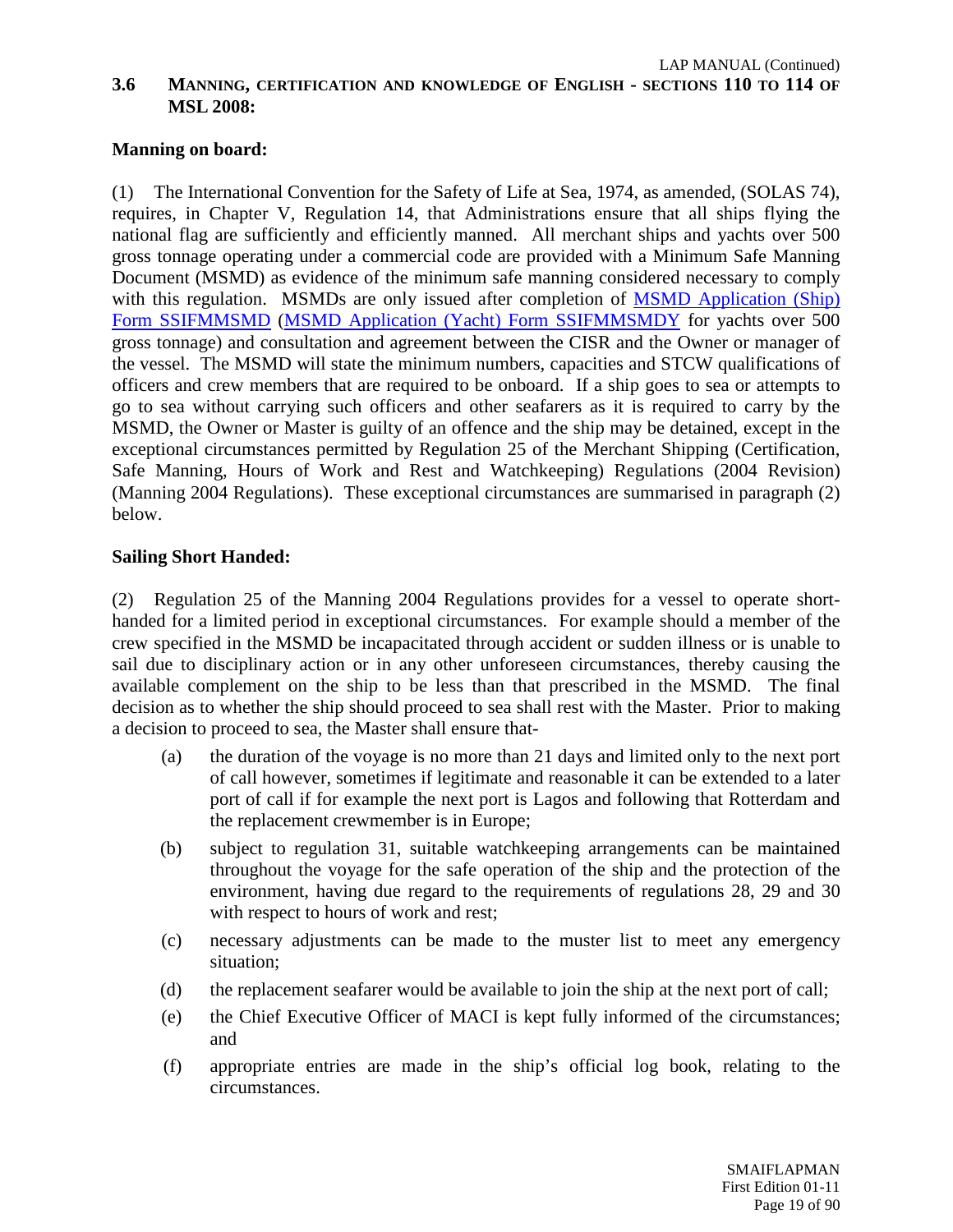(3) It is to be noted that these provisions allow for a vessel to sail with one and only one seafarer less than those shown in the MSMD.

# **Certificates of Competency and Cayman Islands Endorsements:**

(4) Officers on Cayman registered vessels may hold Certificates of Competency issued by any of the STCW 1995 White  $List^4$  $List^4$  countries recognised by the CISR. However, such officers must hold a "Recognition Endorsement" issued by the Cayman Islands in accordance with the provisions of STCW 95.

(5) The Master must ensure that all the officers requiring Cayman Islands Recognition Endorsements hold them and that they also hold their original national Certificate of Competency.

(6) An officer may join his ship and serve for up to three months without holding the appropriate Recognition Endorsement provided that [Endorsement Application \(Form](http://www.cishipping.com/portal/page?_pageid=1307,1684246&_dad=portal&_schema=PORTAL)  [TCOFMENDA\)](http://www.cishipping.com/portal/page?_pageid=1307,1684246&_dad=portal&_schema=PORTAL) has been made to MACI for the issue of the Endorsement and a Receipt of Application (CRA) has been issued and is retained on board. Applications for Recognition Endorsements should be made by the Company employing the officer.

(7) These procedures are important and must be followed to show any Port State Control Officer that the vessel is manned with suitably qualified officers.

# **Watch Keeping Ratings:**

(8) The Minimum Safe Manning Document will state the minimum numbers and grades of Deck and Engine Room Ratings required to be carried. All Deck and Engine Room Ratings assigned to watch keeping duties must be in possession of Watch Rating Certificates appropriate to their duties. Watch Rating Certificates issued by countries other than the Cayman Islands are quite acceptable on Cayman Islands ships provided they are issued by countries which are parties to the STCW Convention which are recognised by MACI (see footnote 4).

#### **Use of English - section 114 of MSL 2008:**

(9) On all ships, to ensure effective crew performance in safety matters, the company shall establish a working language. Each seafarer shall be required to understand and, where appropriate, give orders and instructions and to report back in that language. If the working language is not English, all plans and lists required to be posted shall include a translation into the working language.

<span id="page-19-0"></span> <sup>4</sup> The following countries are STCW 1995 "White List" countries recognised by Cayman. **EU/EEA Countries (26)** Belgium, Bulgaria, Croatia, Czech Republic, Denmark, Estonia, Faroe Islands, Finland, France, Germany, Greece, Iceland, Ireland, Italy, Latvia, Lithuania, Malta, Netherlands, Norway, Poland, Portugal, Romania, Slovenia, Spain, Sweden, and the UK. **Non EU/EEA Countries (20)** Australia, Canada, China (Hong Kong SAR), India, Iran, Jamaica, Malaysia, Montenegro, Myanmar, New Zealand, Pakistan, Philippines, Republic of Korea, Russian Federation, Serbia, Singapore, South Africa, Ukraine, the USA. This list may be subject to amendment from time to time.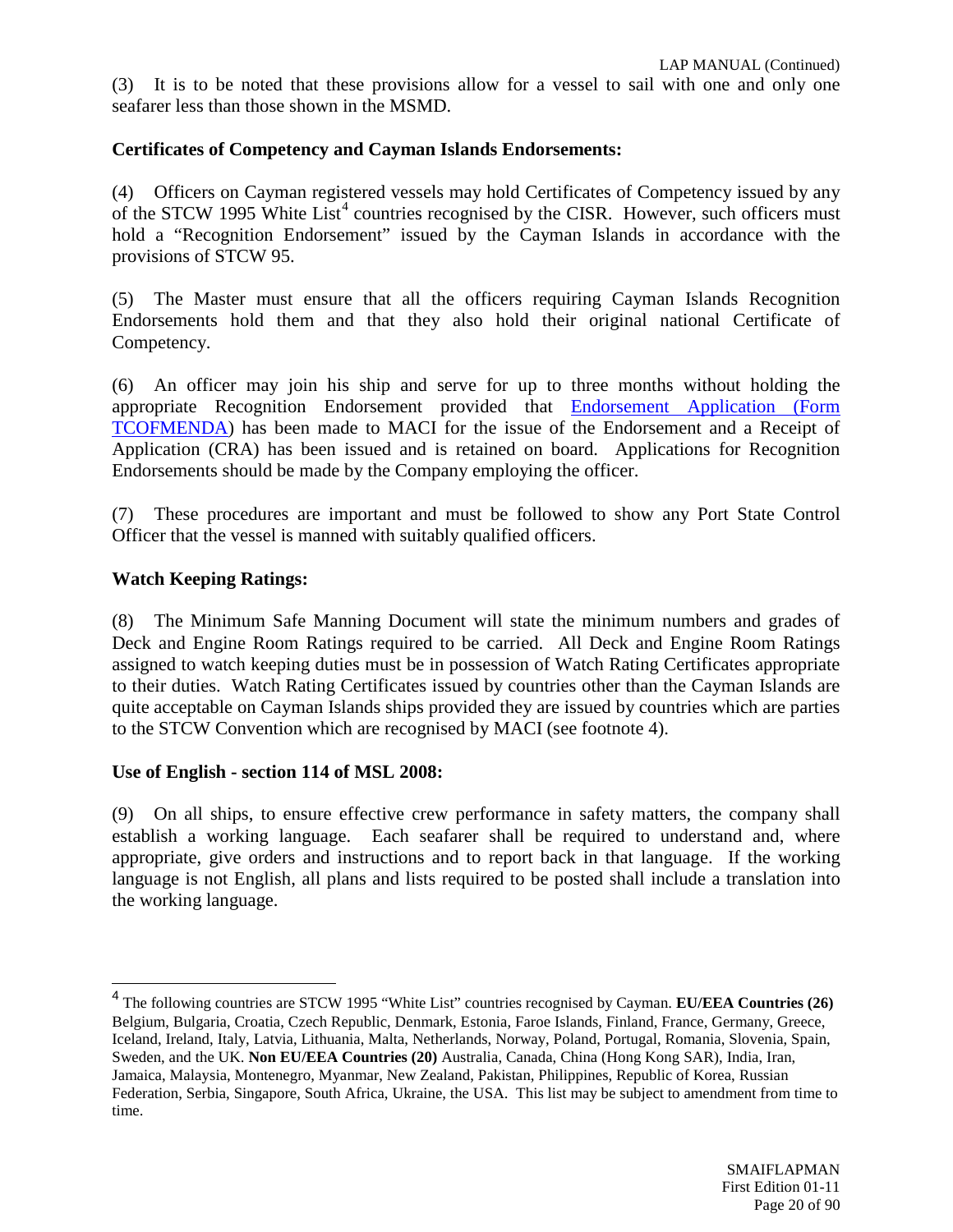LAP MANUAL (Continued) (10) English shall be used on the bridge as the working language for bridge-to-bridge and bridge-to-shore safety communications as well as for communications on board between the pilot and bridge watchkeeping personnel unless those directly involved in the communication speak a common language other than English.

(11) A ship may be detained where the crew consists of or includes persons who do not understand orders given to them in the course of their duty because of their insufficient knowledge of English and because of the absence of adequate arrangements for transmitting the orders in a language of which they have sufficient knowledge.

# **3.7 HOURS OF WORK AND REST:**

(1) In accordance with the requirements of the STCW 95, and the Manning 2004 Regulations, it shall be the duty of every company in respect of a ship, and of every employer, to ensure, so far as is reasonably practicable, that seafarers do not work more hours than is safe in relation to the safety of the ship and the seafarers' performance of their duties.

#### **Rest:**

(2) Every seafarer must be provided with not less than 10 hours rest in total in any 24 hour period provided that-

- (a) the 10 hour period may be divided into not more than two periods one of which shall be not less than 6 hours;
- (b) the interval between consecutive periods of rest shall not exceed 14 hours; and
- (c) the minimum hours of rest shall not be less than 77 hours in any 7 day period.

(3) Situations where a seafarer is on call but is free to sleep may be counted as rest, but if at any time the normal period of rest is disturbed by call-outs to work the Master, or a person authorised by him, has to ensure that the seafarer is provided with an adequate compensatory period of rest.

#### **Hours of Rest Schedule:**

(4) Each ship should have an "Hours of Rest Schedule". This is a document, or a computer display, that has been drawn up by the operator in conjunction with the Master which shows the maximum watch periods and minimum rest periods to be observed by all crew members. The "hours of rest schedule" must be posted up in a prominent place on board accessible to all the crew.

(5) The operator cannot change this document without consulting with the Master. The operator has a duty to ensure that sufficient personnel are provided so that the rest periods can be complied with. In addition, the hours of rest schedule must be made available to Port State Control Officers and Surveyors when requested.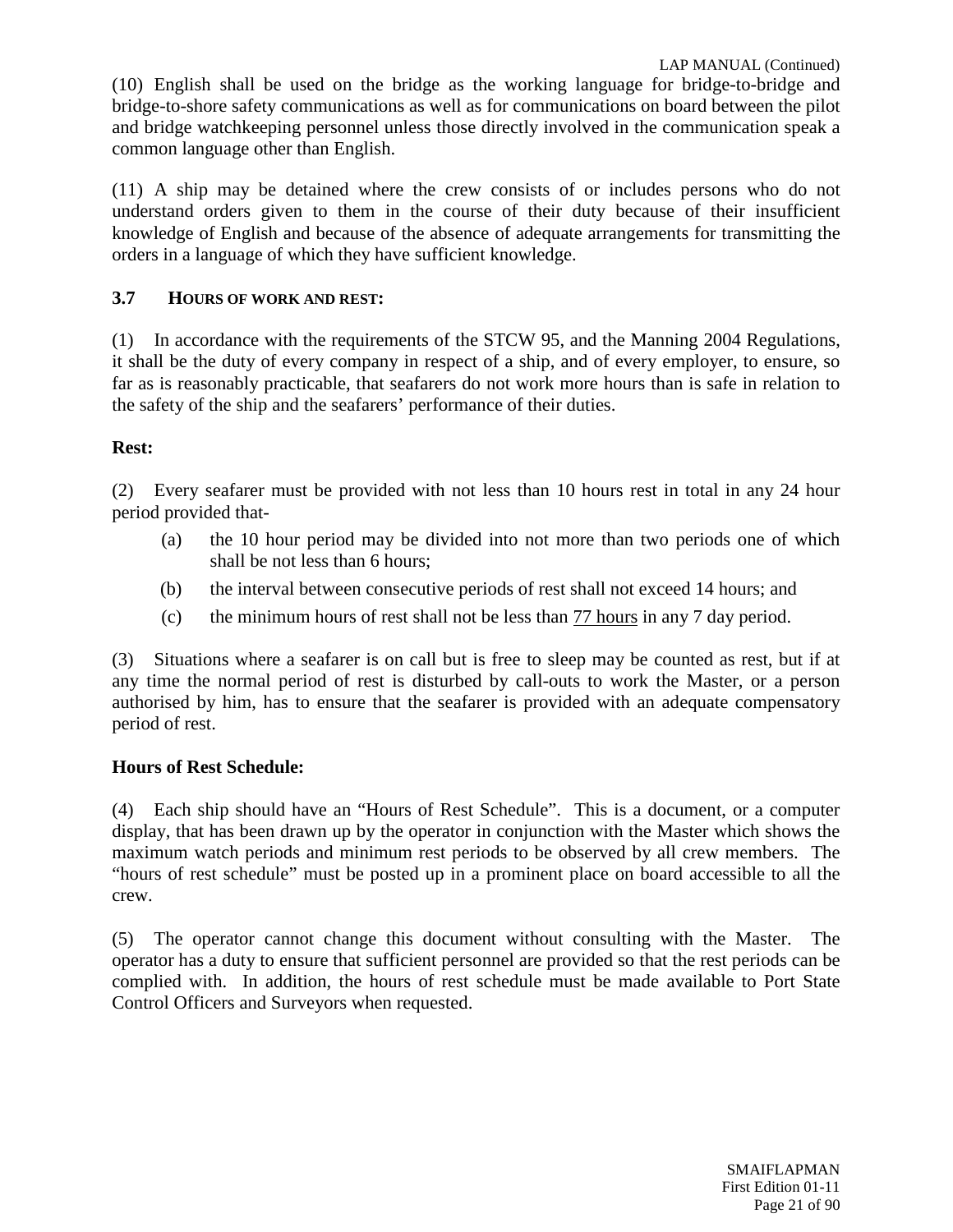# **Records:**

(6) Accurate records of hours of rest should be maintained. One copy should be held by the Master and a copy given to the seafarer. Any deviations from the hours of rest in the schedule must be recorded with an explanation of why the deviation occurred. Should records show repetitive or regular deviations from the required rest periods then such deviations should be notified to the company and responsible action taken as provided within the vessel's Safety Management system (SMS).

# **"Properly rested":**

(7) The Manning 2004 Regulations place a duty on the Master to ensure that all crew involved in watch keeping are properly rested and that arrangements are adequate to maintain a safe watch at all times. The Master is required to ensure that the ship does not sail from any port unless the officers in charge of the watch immediately after sailing have received sufficient rest to allow them to maintain a safe watch. Every seafarer must, so far as is reasonably practicable, ensure that he is properly rested when commencing duty on board ship and that he obtains adequate rest during periods when he is off duty.

# **Exceptions:**

- (8) There will obviously be times such as-
	- (a) emergencies and situations likely to become emergencies unless action is taken;
	- (b) musters and drills;
	- (c) essential work on board which cannot be delayed for safety or environmental protection reasons; and
	- (d) factors beyond the control of the Master or the operator other than commercial needs.

(9) It may therefore not be possible, under these exceptional circumstances, for crew members who are involved to miss be given their minimum rest as stated in the hours of rest schedule. The Master has the authority to permit this but must record the reason for the exceptions This provision is to be invoked responsibly and should never be taken as a means of evading the hours of work and rest requirements.

(10) In deciding what factors might come within "factors outside the control of the Master or the operator other than commercial needs" the Master must take into account all these circumstances. For example, an exceptional situation could be when a Port Authority requires at short notice that the ship vacates the berth or shifts berth early, and such a demand cannot be postponed because of safety related considerations. On the other hand a request by the charterer to sail earlier so that he The company's SMS should provide guidance on the keeping of appropriate records and the means of reporting of repeated periods where the statutory minimum rest periods are exceeded. Where repeated infringements of the hours of work and rest provisions occur this may well mean that the crew complement will have to be increased to enable better compliance.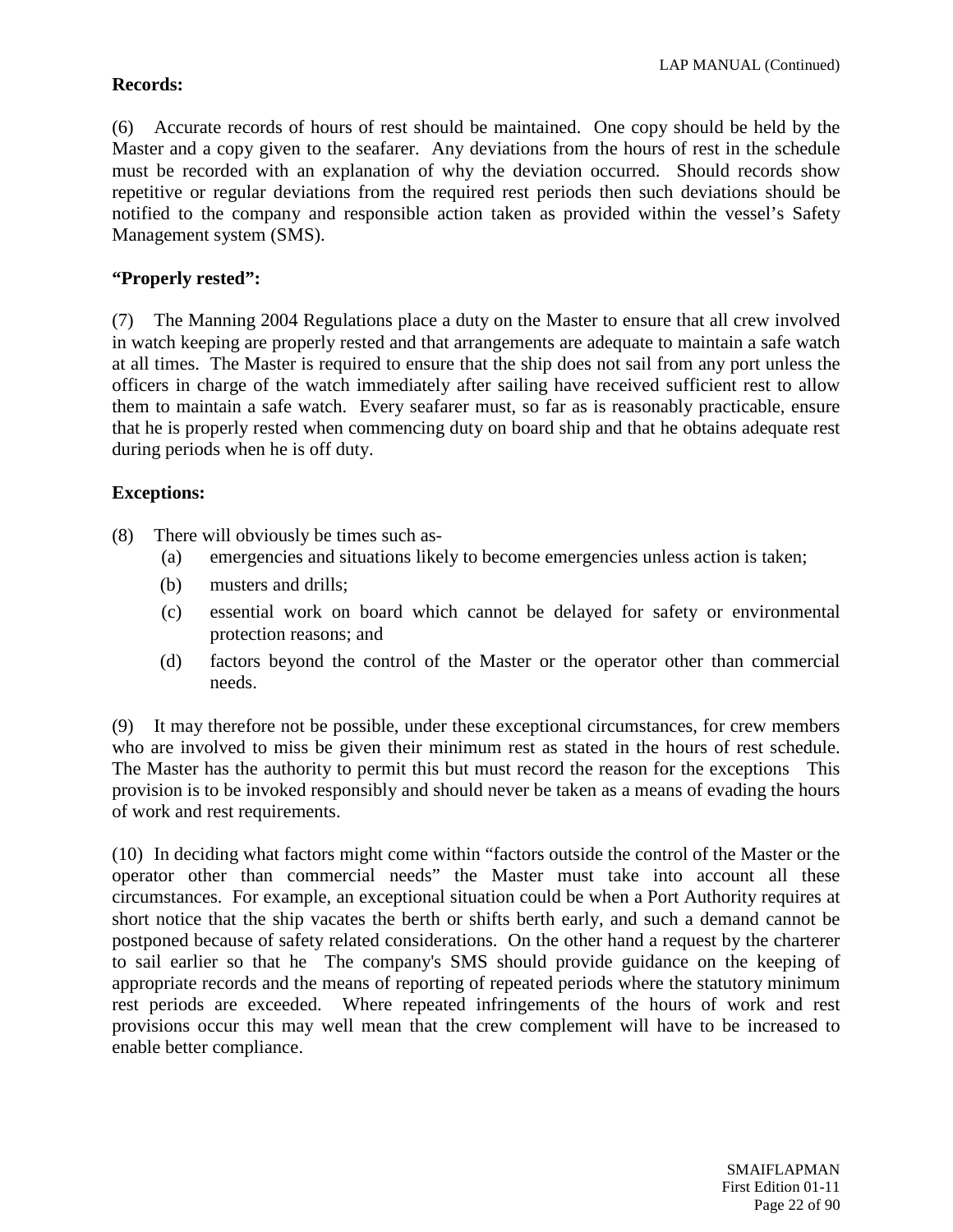# **3.8 SEAFARER'S SAFETY, HEALTH AND WELFARE:**

# **Safety Officials and Committees:**

(1) Every person on board a ship has a responsibility for safety. The UK publishes the Code of Safe Working Practices (CSWP) which advises on specific responsibilities with respect to Health and Safety and requires the appointment of onboard safety officials having designated duties to ensure the safety of those on the ship. A ship's safety culture is dependent upon the strong support and encouragement from the ship's senior management and therefore MACI strongly recommends that all Cayman Islands ships follow the Code at all times.

# **Safety Officials to be appointed:**

(2) In every ship in which five or more persons are employed the Owner or the manager should appoint a Safety Official. The Master should record the appointment of a Safety Official in the Official Log Book (OLB). The Safety Official should have suitable training, be familiar with the statutory responsibilities for Health and Safety and with the principles and practice of risk assessment. Included among the duties of the Safety Official is the responsibility to ensure that-

- (a) the provisions of the Code of Safe Working Practices and the company's/operator's occupational Health and Safety policies are complied with;
- (b) occupational Health and Safety inspections of each accessible part of the ship in which the crew may be required to work are carried out at least once every three months or more frequently if there have been changes in the working conditions;
- (c) any work which the Safety Official reasonably believes may cause an accident is stopped and that the Master is fully informed; the Master shall be responsible for deciding when work can safely be resumed; and
- (d) the minutes of each safety committee meeting are accessible to all the crew and Inspectors, Surveyors or other authorised representatives of MACI.

# **Safety Representative:**

(3) On every ship in which five or more persons are employed the company/operator should make rules and arrangements for the officers and ratings to elect Safety Representatives. A Safety Representative should be someone who has at least 2 years sea service since he was 18. If the ship is a tanker he should also have at least 6 months service in tankers (oil, gas, or chemicals as appropriate).

(4) The Master should record the election of Safety Representatives to a Safety Committee in the narrative section of the Official Log Book. The following recommendations cover the number of Safety Representatives that should be elected depending on the total crew size-

- (a) if the ship carries less than 16 crew, one Safety Representative elected by the officers and ratings together;
- (b) if the ship carries 16 or more crew; one Safety Representative elected by the officers and one elected by the ratings;
- (c) if the ship carries more than 30 ratings one Safety Representative elected by the ratings from each of the deck engine and catering departments.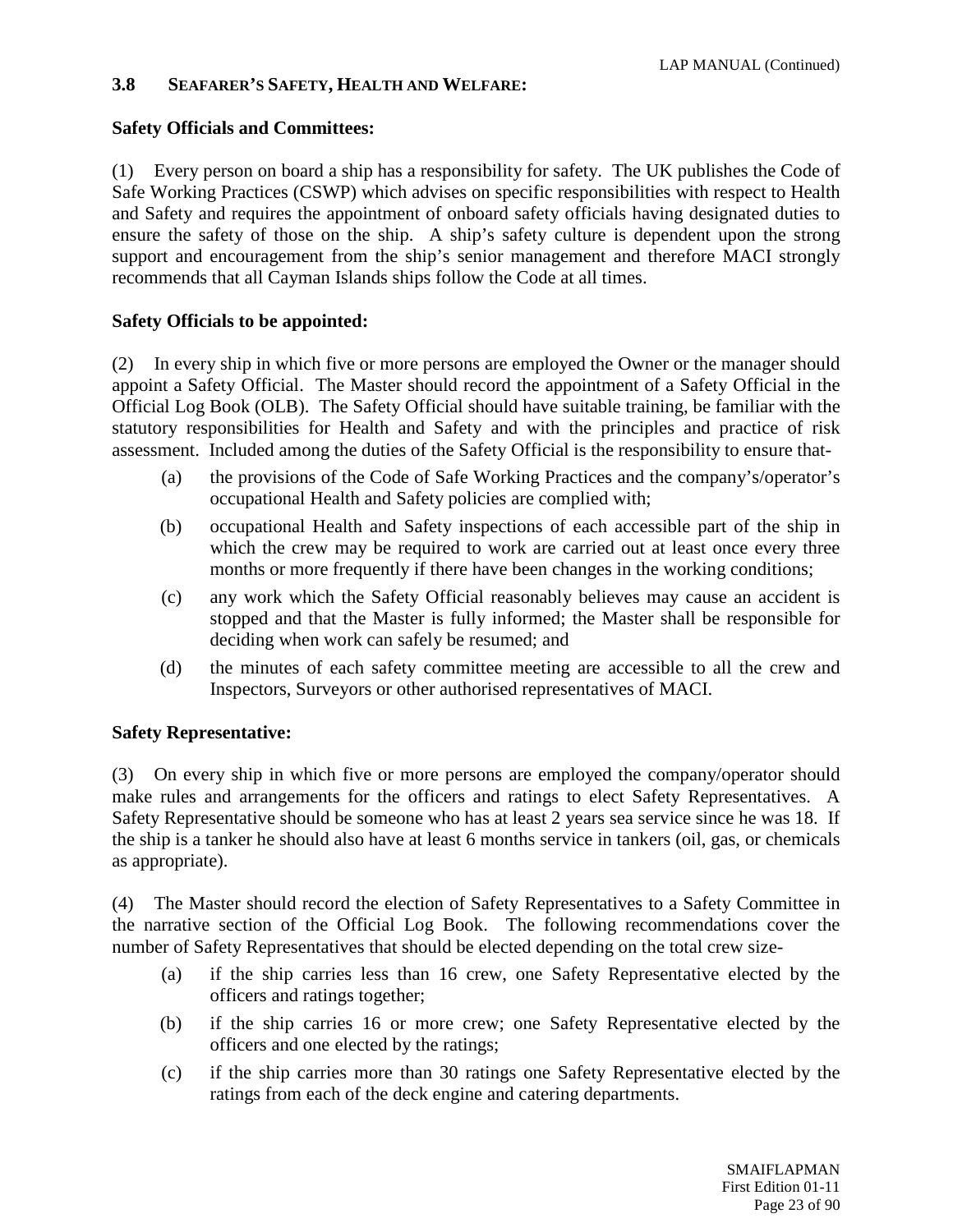(5) Those who are elected as Safety Representatives do not have to stay in that role for the whole voyage and others can be elected to take over. Again the Master should record these appointments in the Official Log Book. A Safety Representative may-

- (a) participate in any investigations or inspections carried out by the Safety Official subject to the Safety Official's agreement;
- (b) after notification to the Master, undertake similar investigations or inspections himself, whether or not they have been carried out by the Safety Official;
- (c) consult with the Master and Safety Official on behalf of the crew on matters affecting occupational Health and Safety of crew members;
- (d) request through the Safety Committee an investigation by the Safety Official of any Health and Safety issue which the Safety Representative believes should be investigated; and
- (e) inspect any of the records required to be kept by the Safety Official.

#### **Safety Committee:**

(6) Once the Safety Official has been appointed and the Safety Representative/s elected, a Safety Committee should be formed to include the Safety Official and each Safety Representative. The Master is also on the Safety Committee as Chairman and the creation of this committee must be recorded in the OLB. The Safety Committee should meet whenever it chooses as long as the intervals between meetings are not greater than 6 weeks. A Safety Committee should-

- (a) ensure that the provisions of the Code of Safe Working Practices, relevant legislation, and Shipping Notices are complied with in order to improve the standard of safety consciousness among the crew;
- (b) make representations and recommendations on behalf of the crew to the company/operator on matters relating to occupational Health and Safety of the crew;
- (c) ensure the Owner's occupational Health and Safety policies are observed and to make recommendations for their improvement as necessary; and
- (d) inspect any of the records required to be kept by the Safety Official and ensure that any conclusions reached on matters of safety are followed up.
- (7) The company should strive to assist the Safety Committee to operate effectively, and-
	- (a) provide access to any necessary safety information, documents, Shipping Notices and relevant regulations;
	- (b) inform the Safety Official, Safety Representatives and Safety Committee of any hazards on board the ship known to them, which may endanger the ship or her crew;
	- (c) in response to representations from the Safety Committee order the cessation of any work which the Committee reasonably believes may cause an accident and inform the Master who shall be responsible for deciding when work can be safely resumed; and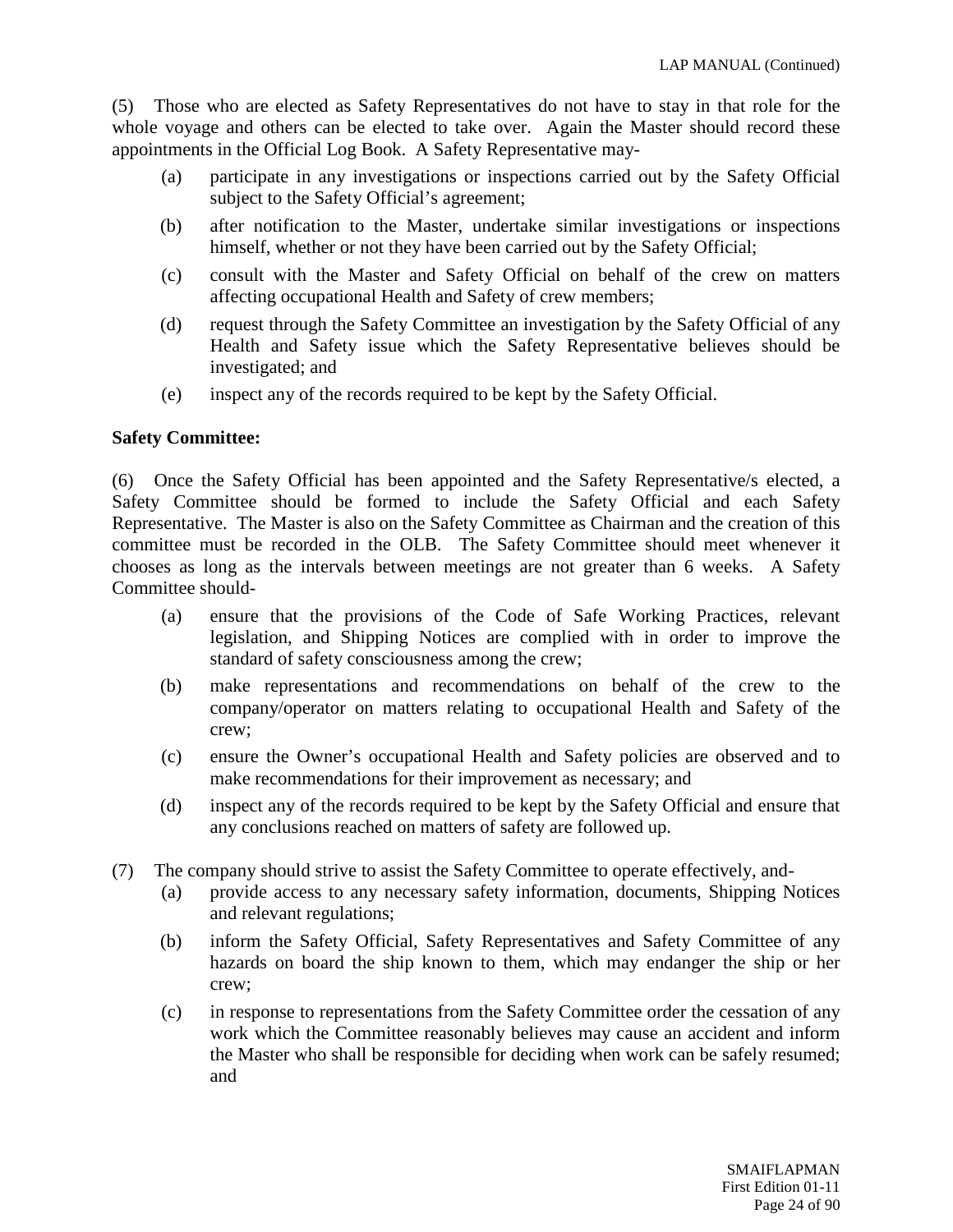(d) permit occupational Health and Safety inspections of any accessible part of the ship where crew members may be required to work.

# **Master's Responsibility:**

(8) It is very important that the Master takes a close interest in the work of the Safety Officials, checking that the Safety Official is fulfilling his responsibilities effectively, while giving support and encouragement. The Master is the best person to ensure that the Safety Committee works successfully by encouraging all crew members to participate in the ship's safety culture.

#### **Risk Assessments:**

(9) The Master should ensure that a risk assessment has been carried out to cover all work activities on board where there is a realistic risk of harm to personnel. Refer to the Code of Safe Working Practices Chapter 1 and to paragraph 1.2.2 of the International Management Code for the Safe Operation of Ships and for Pollution Prevention (ISM Code).

(10) The aim of risk assessments is to minimise accidents and ill health on board. Masters should ensure that not only are risk assessments prepared, but work activities are carried out in accordance with the findings of the risk assessments.

#### **Medical equipment:**

(11) The Merchant Shipping (Safety Provision) (Application) Order 1988 lists the medical equipment to be kept in the ships medical stores. In addition, a full list of medical equipment that should be carried on Cayman Islands ships is contained in the UK's [MSN 1768.](http://www.dft.gov.uk/mca/mcga-mnotice.htm?textobjid=DD357D0D6FD2872D)

#### **Person in charge of medical care on board ship:**

(12) Section 116 of the MSL 2008 provides that where a Cayman Islands ship does not carry a doctor, the Master must make arrangements to ensure that any medical attention on board the ship is given either by him or under his supervision by a person appointed by him for the purpose.

(13) Any person designated to take charge of or provide medical care on board ship, must have successfully completed an approved Medical Care training programme meeting the standards laid down in STCW Code A-VI/4-2 within the preceding 5 years.

#### **Medical Fitness Certificates:**

(14) The Merchant Shipping (Medical Examination) Regulations, 2002 (Medical 2002 Regulations) apply to sea-going Cayman Islands ships of 1,600 gross tonnage or over other than fishing vessels, pleasure vessels and offshore installations.

(15) Under the above Regulations a seafarer may not be employed unless he is the holder of a valid Medical Fitness Certificate (MFC) which must have been issued within the last five years; where a MFC expires while a seafarer is on board ship in a location where a medical examination in accordance with the Regulations is not practicable he may continue to be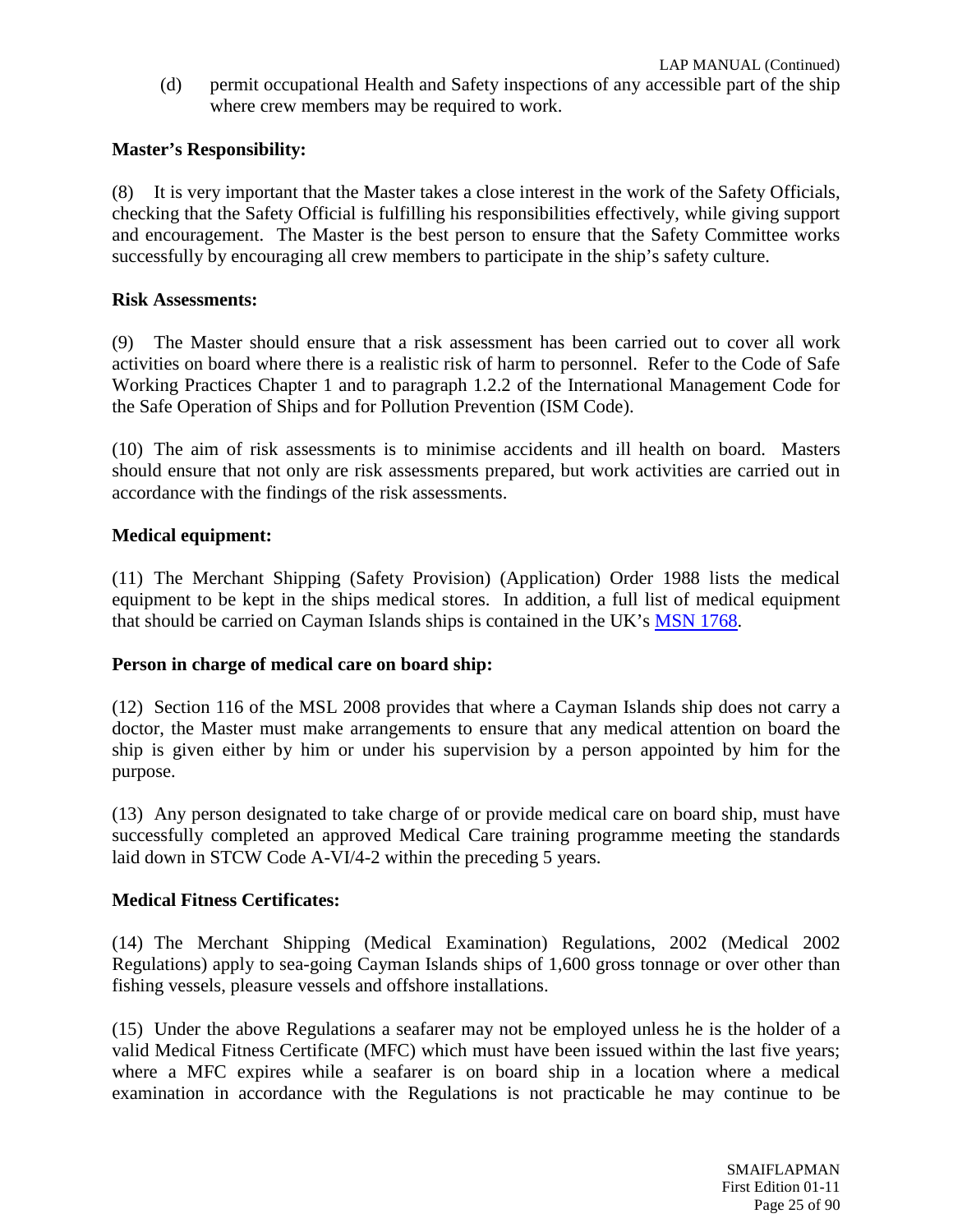employed in the ship for a period not exceeding three months from the date of expiry of his MFC or until such time as he is able to undergo the medical examination for the renewal of his MFC, whichever is the sooner.

(16) A seafarer may not be employed in a capacity or in a geographical area precluded by a restriction in his MFC.

(17) A seafarer may not be employed on a Chemical Tanker unless that seafarer is the holder of a valid MFC issued within the previous 12 months.

(18) Seafarers under 18 years of age may not be employed on any ship type unless that seafarer is the holder of a valid MFC issued within the previous 12 months.

(19) Seafarers aged forty years or more are required to undergo a medical examination at intervals not exceeding two years.

(20) Failure to hold an appropriate MFC is an offence and the ship may be detained if all seafarer's onboard do not have the appropriate MFCs.

# **Recognised Medical Fitness Certificates:**

(21) MFCs issued to seafarers by countries in accordance with the requirements of ILO Convention No. 147 or No. 73 are acceptable for employment on Cayman Islands vessels. The MFCs for seafarers working on Cayman Islands ships must be provided in English.

# **3.9 CREW'S ENTITLEMENT REGARDING REPATRIATION - SECTION 136 OF MSL 2008:**

# **Relief and return of seafarers left behind or shipwrecked:**

(1) The Owner of a Cayman Islands ship must, as soon as practicable<sup>[5](#page-25-0)</sup>, after a seafarer is left behind or brought ashore after shipwreck, make such provision as is necessary for his repatriation to his place of return. An Owner who fails to comply with this obligation commits an offence.

(2) From the time when the seafarer is left behind or brought ashore after a shipwreck until he is repatriated, or until the employer's obligation ceases, the Owner must make such provision for food and lodging and such other relief and maintenance as may be necessary having regard to the seafarer's personal circumstances. Any provision for relief and maintenance should include-

- (a) clothing, toilet and other personal necessaries;
- (b) surgical or medical treatment and such dental or optical treatment (including the repair or replacement of any appliance) as cannot be postponed without impairing efficiency;

<span id="page-25-0"></span> $5$  Practicable is: (a) as soon as the seafarer is available for return; or (b) as soon as the seafarer informs his employer, his employer's agent, a Shipping Master or a proper officer of his whereabouts and asks to be returned by his employer; or (c) if the seafarer is unable by reason of illness, incapacity or other cause beyond his control so to inform any of the persons mentioned in sub-paragraph (b), as soon as one of those persons obtains from him confirmation that he wishes to be returned by his employer.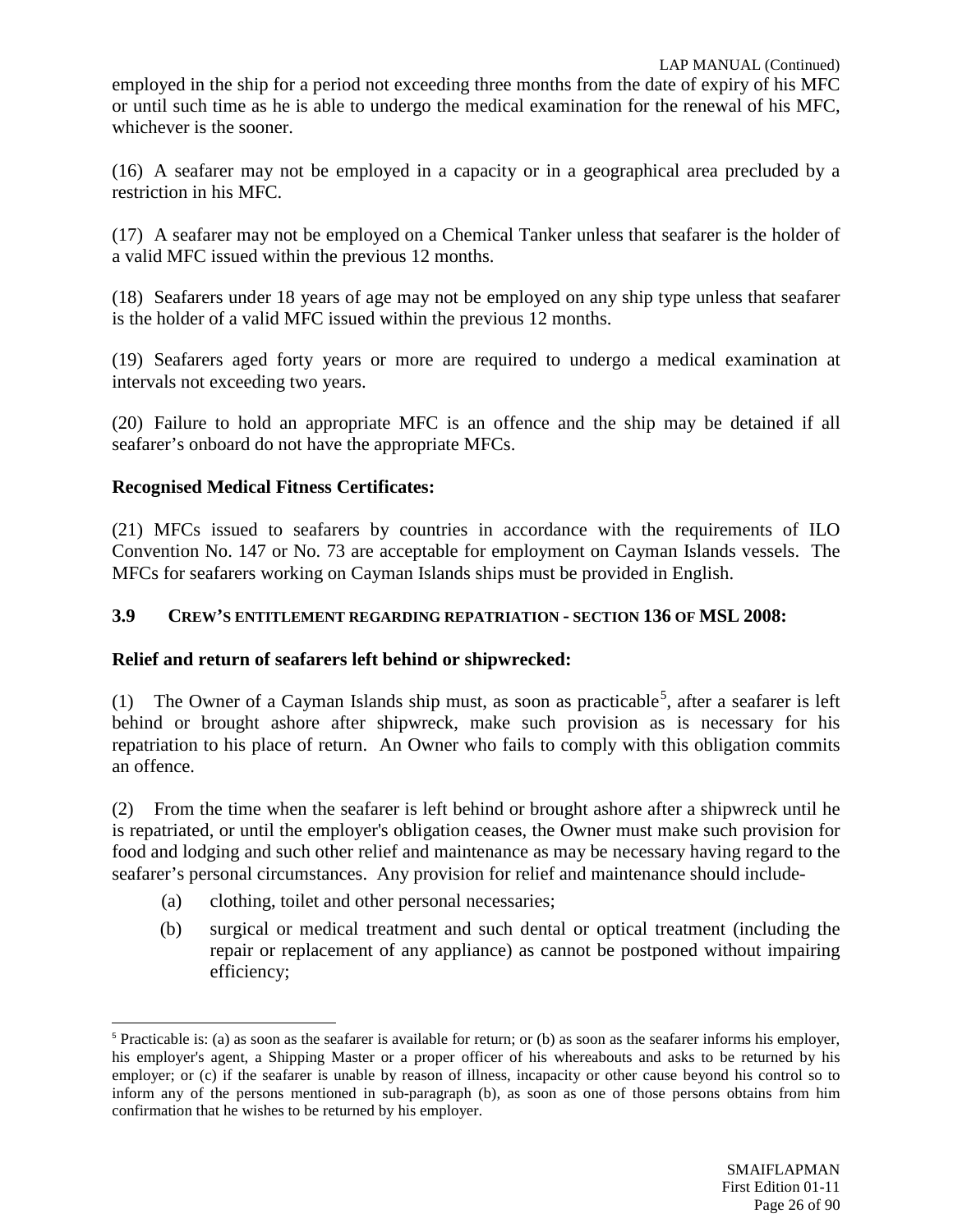- (c) sufficient money to meet any minor ancillary expenses necessarily incurred or likely to be so incurred by the seafarer for his relief and maintenance;
- (d) the repayment of expenses incurred in bringing a shipwrecked seafarer ashore and maintaining him until he is brought ashore; and
- (e) the payment of the expenses of the burial or cremation of a seafarer who dies before he can be repatriated.

#### **Seafarer left behind or shipwrecked; other provisions:**

(3) Unless the seafarer has been discharged from his ship, the Owner must, within 48 hours after the seafarer is left behind or it has come to his notice that the seafarer has been brought ashore after being shipwrecked, or as soon as practicable thereafter, make provision to ensure that the Shipping Master or proper officer in the place where the seafarer is left behind or brought ashore is informed of-

- (a) the name and home address of the seafarer;
- (b) in the case of a seafarer left behind-
	- (i) the name of the ship from which he was left behind;
	- (ii) the date and place and reason for which he was left behind;
	- (iii) if known to the Owner, the present whereabouts of the seafarer; and
	- (iv) the name and address of the Owner and agent, if any, at or nearest to the place where the seafarer was left behind;
- (c) in the case of a shipwrecked seafarer-
	- (i) the name of the ship from which he was shipwrecked;
	- (ii) the date on which he was shipwrecked and on which he was brought ashore;
	- (iii) the place where he was brought ashore;
	- (iv) if known, the name and address of the person by whom he was brought ashore and the present whereabouts of the seafarer; and
	- (v) the name and address of the Owner and agent, if any, at or nearest to the place where the seafarer was brought ashore.
- (4) The Master shall record in the Official Log Book (OLB) and in the list of crew-
	- (a) the date and place where the seafarer was left behind and the reason, if known; and
	- (b) any provisions which he has made on the Owner's behalf to ensure that the Shipping Master or proper officer are informed.
- (5) It is an offence for the Master or Owner to not comply with these requirements.

#### **Shipping Master or Proper Officer to be informed:**

(6) The Owner must ensure that the Shipping Master or Proper Officer where the seafarer is located is kept informed of the arrangements he has made (including any changes in those arrangements) under the obligation to make provision for the seafarer's return, relief and maintenance. Failure to comply is an offence.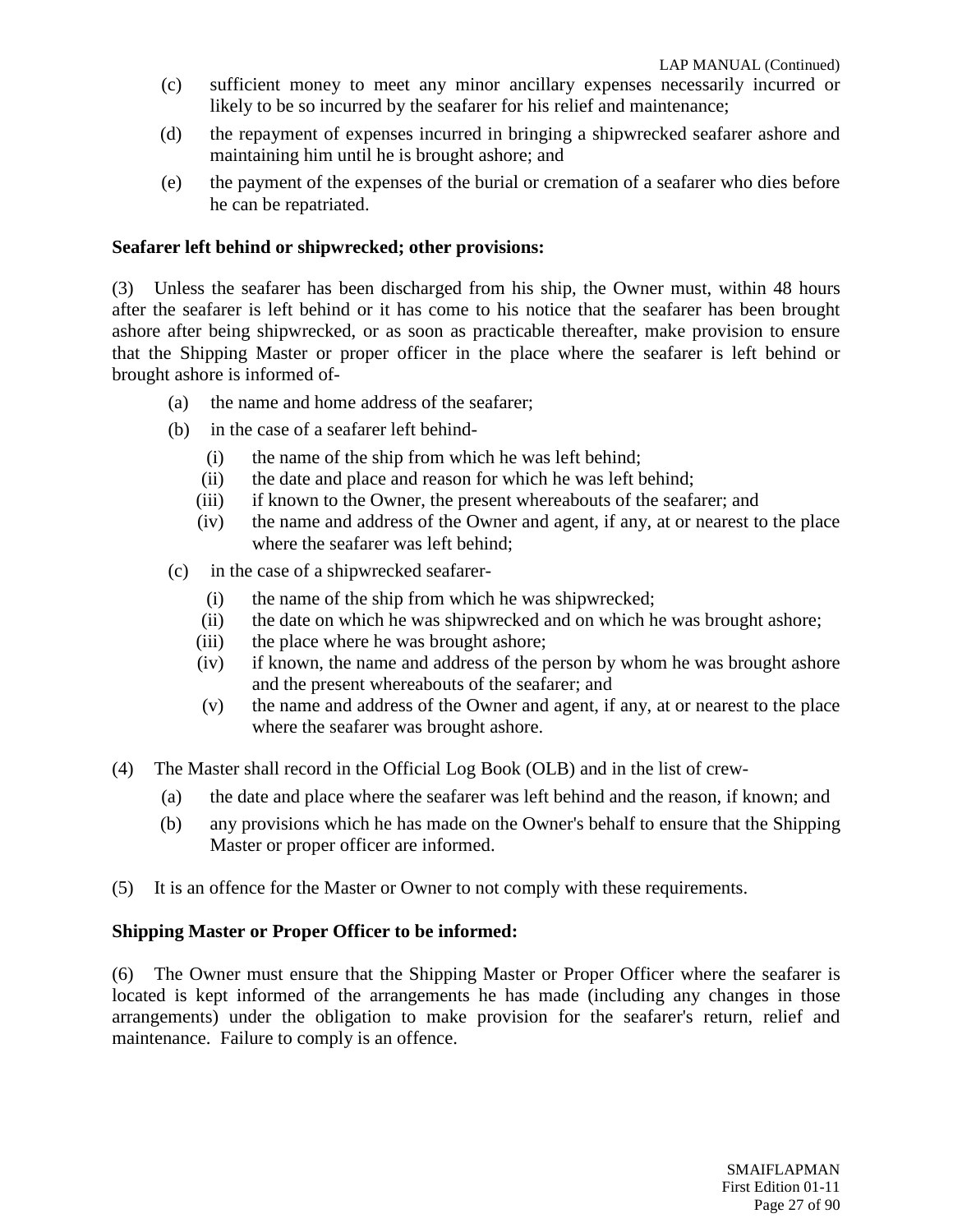# **Place for return:**

- (7) A seafarer who is left behind or shipwrecked shall be returned-
	- (a) to a place in the country in which he is resident
	- (b) to any other place which may be agreed between the seafarer and Owner.

# **3.10 MASTER'S POWERS IN RELATION TO CREW MISCONDUCT, INCLUDING ABSENCE WITHOUT LEAVE** - **SECTION 121 TO 123 AND SECTION 133 TO 135 OF MSL 2008:**

#### **Conduct endangering ship, persons etc - section 121 of MSL 2008**:

(1) A Master or seafarer is guilty of an offence if (without reasonable excuse), while on board his ship or in its immediate vicinity

- (a) he does any act which causes or is likely to cause the loss or destruction of or serious damage to his ship or its equipment; or the loss or destruction of or serious damage to any other ship or any structure; or the death of or serious injury to any person; or
- (b) he omits to do anything required to preserve his ship or its machinery, from being lost, destroyed or seriously damaged; or to preserve any person on board his ship from death or serious injury; or to prevent the ship from causing the loss or destruction of, or serious damage to, any other ship or any structure, or the death of or serious injury to any person not on board his ship,

#### **Concerted disobedience and neglect of duty - section 122 of MSL 2008:**

(2) A seafarer is guilty of an offence if he combines with other seafarers employed in that ship to-

- (a) disobey lawful commands which are required to be obeyed at a time while the ship is at sea;
- (b) neglect any duty which is required to be discharged at a time while the ship is at sea; or
- (c) impede, at a time while the ship is at sea, the progress of a voyage or the navigation of the ship,

#### **Civil liability for absence without leave - section 133 of MSL 2008:**

(3) A seafarer is liable for damages arising through his being absent from the ship whilst he is required to be on board unless he proves that his absence was due to an accident, mistake or some other cause beyond his control and that he took all reasonable precautions to avoid being absent.

#### **Civil liability for smuggling - section 134 of MSL 2008:**

(4) If a seafarer is found in civil proceedings before a court in the Islands to have committed an act of smuggling, he shall be liable for any loss or expense that the act has caused.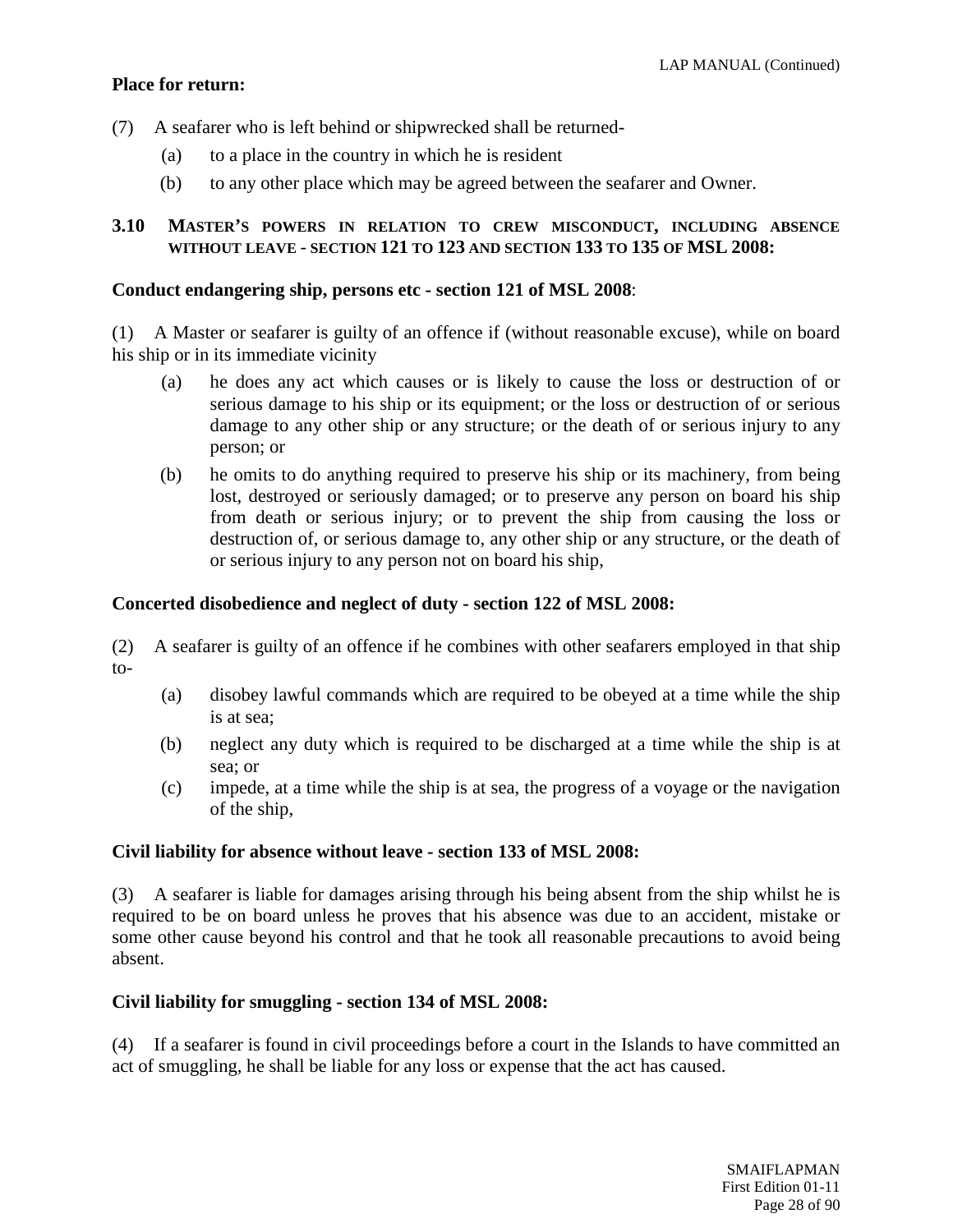# **Civil liability for fines under immigration laws - section 135 of MSL 2008:**

(5) If a seafarer employed in the ship is absent without leave and present in a country in contravention of that country's laws, and if a penalty is incurred under those laws by the persons employing the seafarer, the penalty shall be treated as being attributable to his absence without leave and may be recovered from him. Again, note that there are limits regarding the amount of the seafarer's liability.

# **3.11 DISQUALIFICATION OF SEAFARERS AND INQUIRY INTO FITNESS OF CONDUCT - SECTION 124 TO 126 OF MSL 2008:**

If it appears that an officer is unfit to discharge his duties, whether by reason of incompetence or misconduct, or has been seriously negligent in the discharge of his duties, or has failed to provide assistance following a collision, an inquiry may be held, which will include one or more assessors with maritime expertise. The inquiry may suspend, pending the outcome of the inquiry, any Certificate issued to the officer and require that the officer deliver up the Certificate. If as a result of the inquiry the officer is deemed to be unfit to hold a Certificate then the Certificate will be cancelled or suspended, and the officer must deliver it to MACI immediately.

### **3.12 PAYMENT OF WAGES OF DECEASED SEAFARER OR A SEAFARER LEFT BEHIND - SECTIONS 101 AND 138 OF MSL 2008:**

(1) When a ship is wrecked or lost, a seafarer or Master whose employment in the ship is, as a result, terminated before the date contemplated in the crew agreement is entitled to wages at the rate payable under the agreement at the date of the wreck or loss for every day on which he is unemployed in the two months following that date.

(2) When a ship is sold or ceases to be a Cayman Islands ship a seafarer or Master whose employment in the ship is, as a result, terminated before the date contemplated in the crew agreement is entitled to wages at the rate payable under the agreement at the date of the wreck or loss for every day on which he is unemployed in the two months following that date.

(3) In the case of a seafarer left behind in any country the wages due under a crew agreement to a seafarer (except when he leaves the ship upon being discharged, see section 3.3) should be paid to him in full by the person employing him (or the Master acting on the employers behalf) within 28 days from the time when he was returned to his place of return. When the Owner's obligation to return a seafarer ceases the wages shall be paid within 28 days from the date the obligation ceased. If the employer does not know the seafarer's current address, an account and notice that the wages may be had on application to the employer shall be sent to the seafarer's last known address.

# **3.13 LOG BOOKS AND DOCUMENTATION - SECTION 140 OF MSL 2008:**

# **Official Log Book:**

(1) Section 140 (1) of the MSL 2008 requires that an Official Log Book (OLB) be kept on every Cayman Islands ship.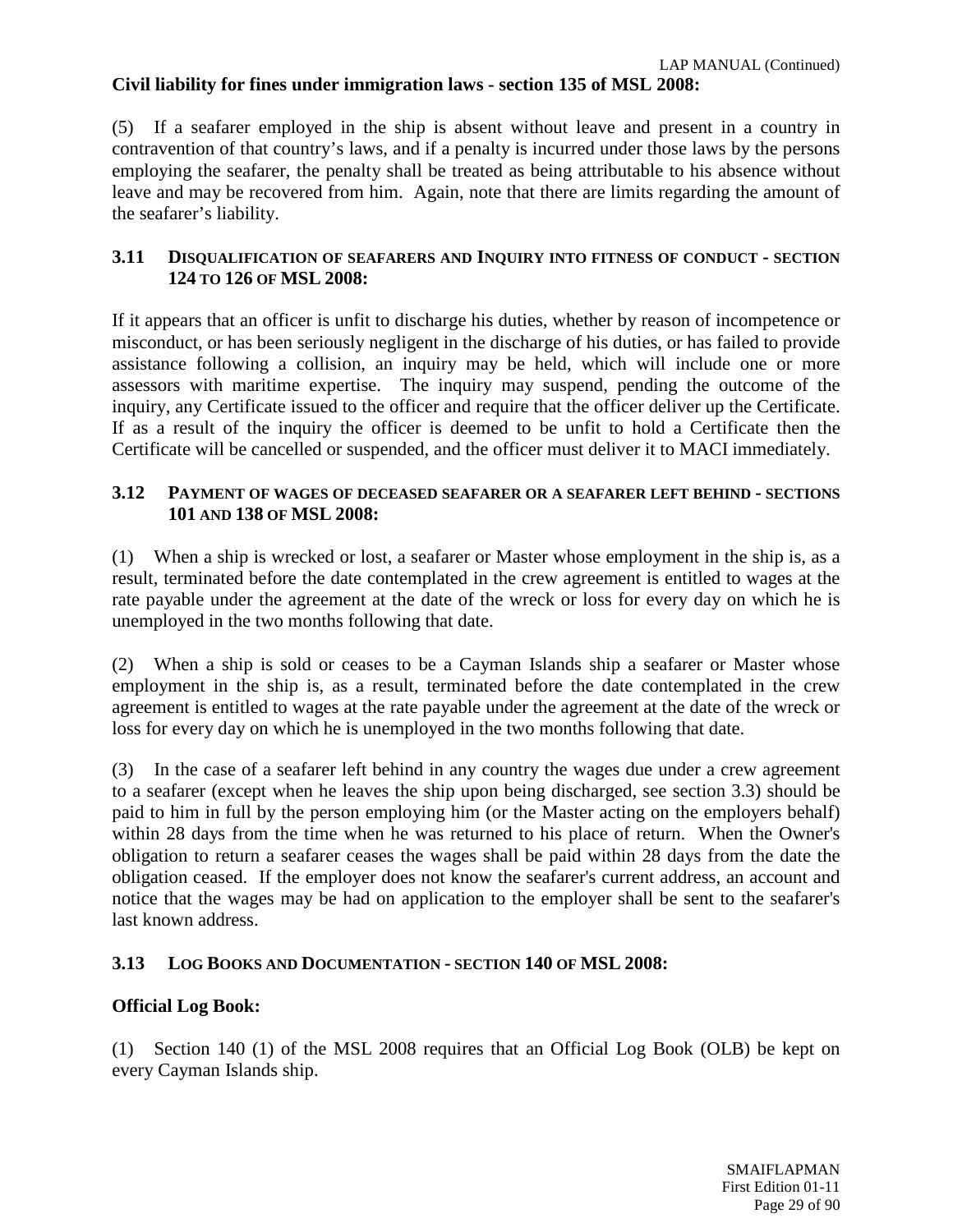(2) It is essential that the OLB contains all the entries required by the laws and regulations of the Cayman Islands. Should the OLB be incomplete or not maintained, the absence of proper entries could prejudice the position of the Master (and the Owner) in the event of an accident and any inquiry into that accident. It is an offence to fail to keep the OLB or to make incorrect entries. All entries must be made in English and the correct date format to be used for entries is DD/MM/YYYY.

(3) The OLB can be obtained directly from the CISR and is a record of activities (in addition to those contained in the Deck and Engine Room Log Books or in other Record Books such as the Oil Record Book etc.) carried out on board ship. The OLB or extracts from it may be submitted as evidence in the courts of the Cayman Islands. All entries made must be timely and accurate and the Master is guilty of an offence for any omission in this respect. The Master of a ship may be required to produce the Official Log Book to an Officer of MACI or a customs officer on demand.

(4) If it is necessary to amend or cancel an entry in the OLB this must be done by a further entry, not by altering the original entry. Any person, who intentionally destroys, mutilates or renders illegible any entry in any log book, is guilty of an offence.

(5) The first entries are simply the details of the ship, name, port of Registry, official number, gross tonnage, and net tonnage. The details should be taken from the ship's Certificate of British Registry. All the entries on page 1 must be made by the Master.

(6) The Master is permitted to delegate the making of certain entries to an officer so authorised by him. No delegation of authority may be granted where the schedule shows that the Master in person must sign the entry and only duly Certificated officers may be authorised by the Master to act in his stead. Where an officer is so authorised an entry should be made in the narrative section of OLB.

# **Other Log/Record Books:**

(7) Section 140 (6) of the MSL 2008 requires that a deck log book and an engine room log book are kept onboard every Cayman Islands Ship. Master's should always ensure that they are aware of the documents they are required to maintain by International conventions and by Cayman Islands laws.

(8) For the sake of completeness mention is also made of the Oil Record Book required to be kept on board tankers under section 99 of the Merchant Shipping (Marine Pollution) Law, 2001 (MPL 2001) and the related Merchant Shipping (Marine Pollution) Regulations, 2004, as well as the Garbage Record Book required under section 157 of the MPL 2001.

# **GMDSS Log Book:**

(9) All Cayman Islands ships which are subject to Chapter IV of SOLAS 74 (i.e. vessels over 300 gross tonnage) are required to carry a GMDSS Log Book. The purpose of the log book is to keep records of communications relating to distress, urgency and safety radio traffic, regular positions of the ship and results of tests on radio equipment. The following tests are required to be carried out and recorded-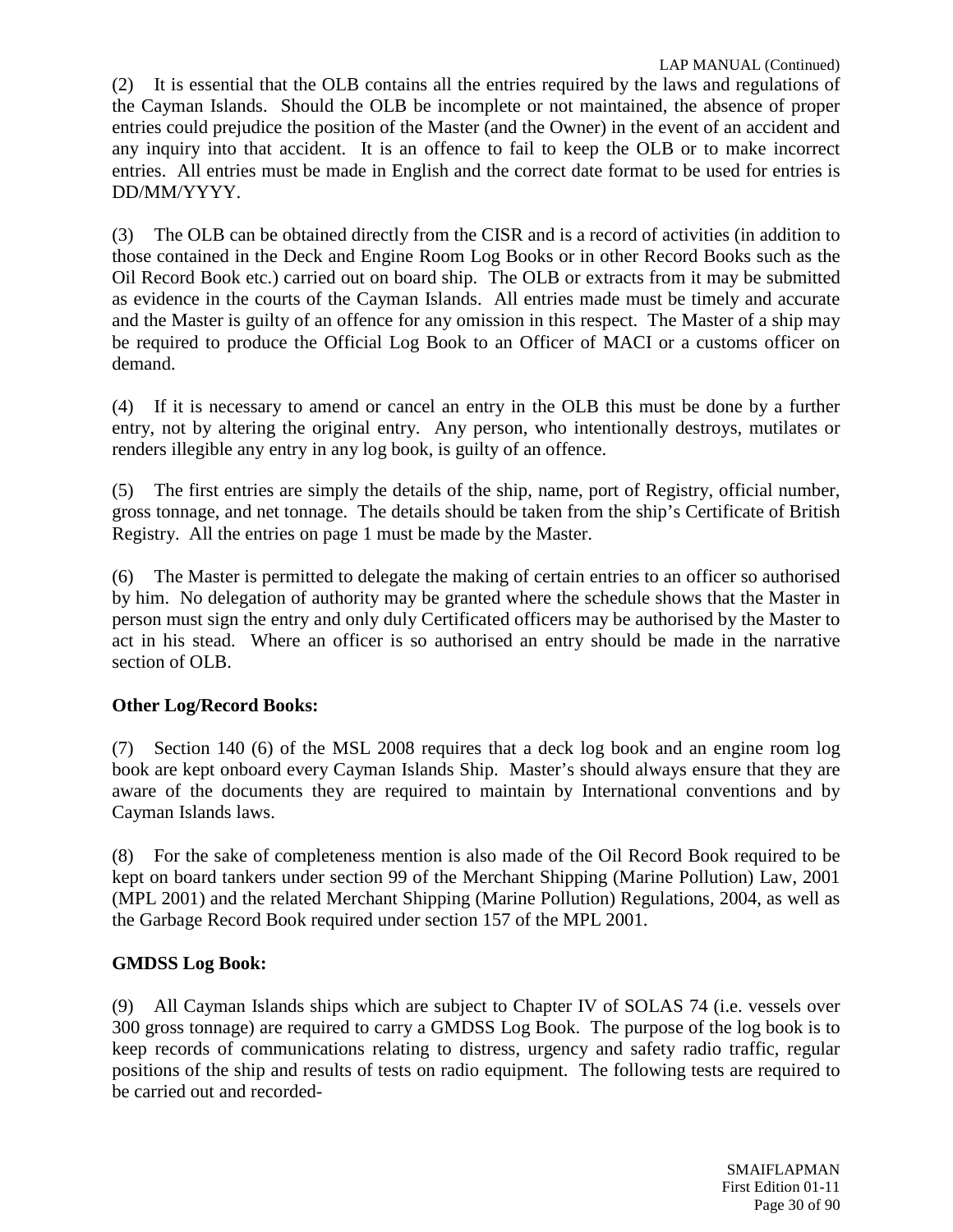# **Radio tests required:**

- (10) The following tests are to be carried out **daily**
	- (a) the proper functioning of the Digital Selective Calling (DSC) facilities shall be tested at least once each day, without radiation of signals, by use of the means provided on the equipment;
	- (b) batteries providing a source of energy for any part of the radio installations shall be tested daily, and where necessary, brought up to the fully charged condition; and
	- (c) printer(s) shall be checked daily to ensure there is an adequate supply of paper.
- (11) The following tests are to be carried out **weekly**
	- (a) the proper operation of the DSC facilities shall be tested at least once a week by means of a test call when within communication range of a coast station fitted with DSC equipment; where a ship has been out of communication range of a coast station fitted with DSC equipment for a period of longer than one week, a test call shall be made on the first opportunity that the ship is within communication range such as a coast station; and
	- (b) where the reserve source of energy is not a battery (for example, a motor generator), the reserve source of energy shall be tested weekly.
- (12) The following tests are to be carried out **monthly**
	- (a) each Emergency position indicating radio beacon (EPIRB) and satellite EPIRB shall be tested at least once a month to determine its capability to operate properly using the means provided on the device and without using the satellite system;
	- (b) each search and rescue (SAR) radar transponder shall be checked at least once a month using the in-built test facility and checked for security and signs of damage;
	- (c) a check shall be made at least once a month on the security and condition of all batteries providing a source of energy for any part of a radio installation and the battery connections and compartment shall also be checked;
	- (d) a check shall be made at least once a month on the conditions of all aerials and insulators; and
	- (e) each survival craft two-way VHF equipment shall be tested at least once a month on a frequency other than 156.8 MHz (VHF Channel 16).

#### **3.14 HANDING OVER OF DOCUMENTS BY MASTER - SECTION 144 OF MSL 2008:**

If the Master ceases to be Master of the ship during a voyage of the ship he shall deliver to his successor all the documents relating to the ship or its crew which are in his custody. If, without reasonable excuse, the Master fails to comply then he is guilty of an offence.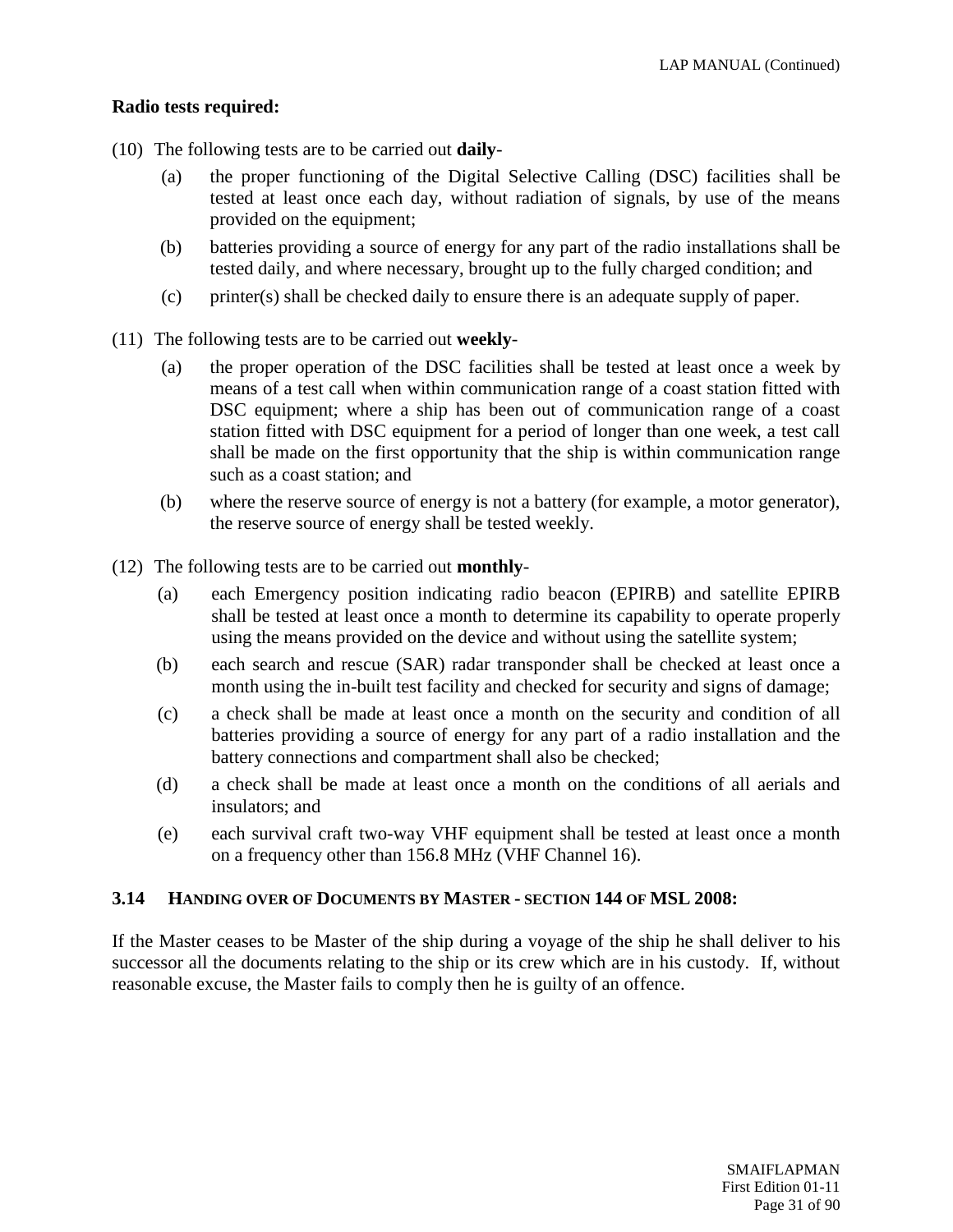#### **SUMMARY: MASTERS AND SEAFARERS – WHAT DO I NEED TO KNOW?**

- Every Cayman Islands ship and crewmember (with some exceptions) must have a crew agreement in writing between each person employed and the person employing him in a form approved by MACI.
- When a seafarer leaves the ship, where possible, he must be paid in full at the time of discharge. Masters must also deliver an account of the wages due, and of any deductions, to every seafarer employed on the ship
- No person under sixteen years of age can be employed on a Cayman Islands ship. Under 18's cannot be trimmers or stokers or work during the night.
- Inspections of crew accommodation and food and water must be carried out by the Master and another member of the crew not less than every seven days.
- All merchant ships and yachts over 500 gross tonnage must have a minimum safe manning document and except in exceptional circumstances the ship must not sail below the minimum safe manning level.
- Crewmembers may be of any nationality provided they are holders of Certificates of Competency from a State approved by MACI.
- English should be the language for bridge to bridge and bridge to shore safety communications. All crew must have sufficient knowledge of English to understand orders otherwise the ship may be detained.
- Seafarers must have a minimum of 10 hours rest every 24 hours, the interval between rest periods should not be more than 14 hours and a seafarer should not work more than 77 hours in a week.
- Every person onboard has a responsibility for safety. The Master should take a close interest in the work of Safety Officials and ensure that the safety committee works successfully by encouraging all crew members to participate.
- If a ship does not carry a doctor, the Master must make arrangements for any medical attention on board the ship to be given either by him or under his supervision by a person appointed by him. Any person supervising or administering medical treatment must be duly qualified,
- All seafarers must have valid Medical Fitness Certificates (MFCs). Under 18's and those on chemical tankers require a MFC issued annually. Those over 40 require a MFC every two years and those between 18 and 40 require MFCs every 5 years.
- If a seafarer is shipwrecked or left behind the Owner must make provision to return him home as soon as possible and provide for his food, lodging and other maintenance until he returns home.
- All entries required to be made in the ship's Official Log Book (OLB) must be recorded. The absence of proper entries could prejudice the position of the Master in the event of an accident and any inquiry into that accident. It is an offence to fail to make entries or to make incorrect entries.
- All ships subject to SOLAS 74 are required to carry a GMDSS Log Book to keep records of communications relating to distress, urgency and safety radio traffic, regular positions of the ship and results of tests on radio equipment.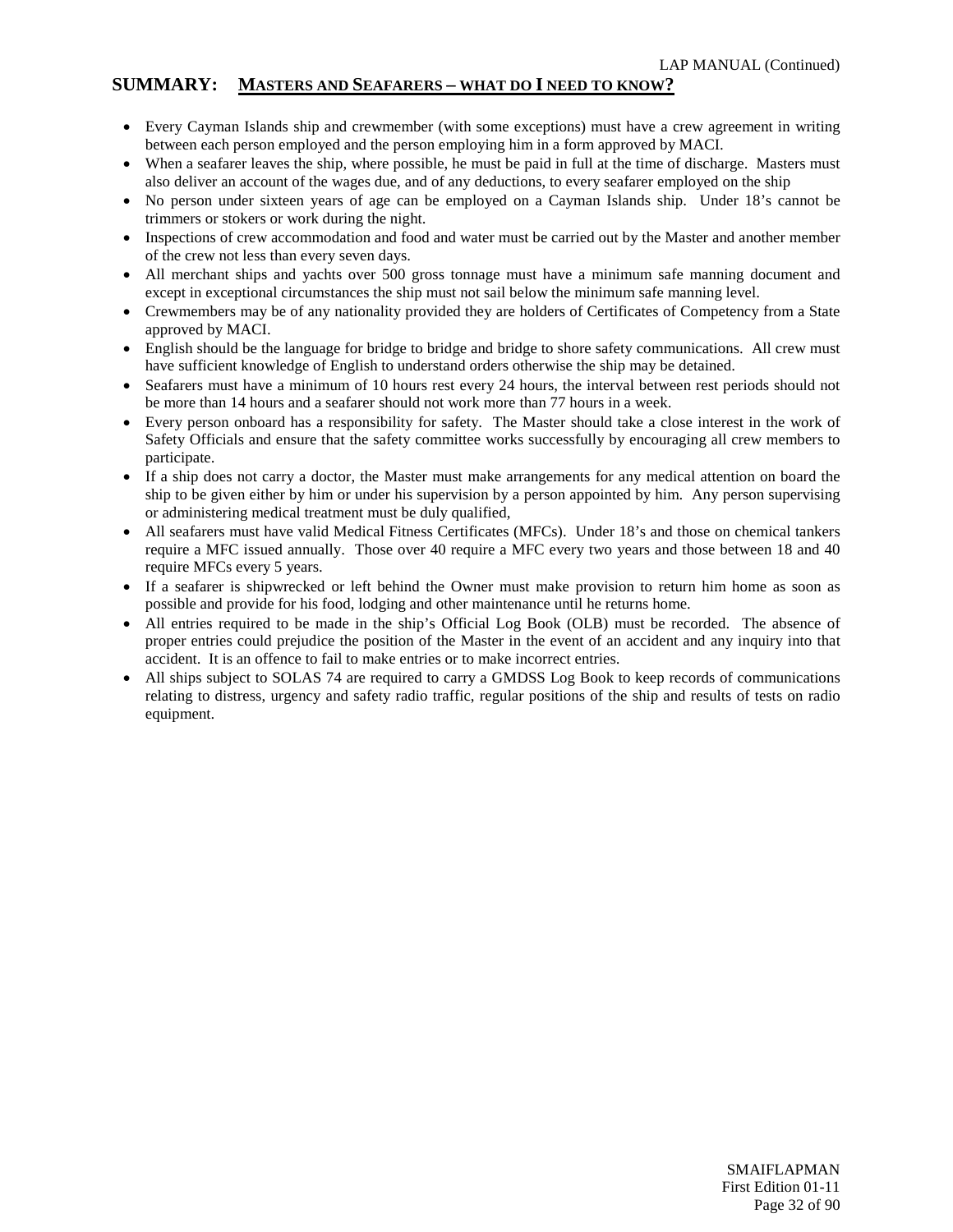### <span id="page-32-0"></span>**4. PREVENTION OF COLLISIONS AND SAFETY OF NAVIGATION - PART VI OF MSL 2008:**

#### **4.1 ADHERENCE TO COLLISION REGULATIONS AND TRAFFIC SEPARATION SCHEMES - SECTION 146 OF MSL 2008:**

#### **Collision regulations:**

(1) The UK has extended the Convention on International Regulations for Preventing Collisions at Sea, 1972, as amended (COLREG 72); to the Cayman Islands therefore all Owners and Masters must follow these International Regulations which are implemented by the Merchant Shipping (Safety of Navigation) Regulations, 2004 and Merchant Shipping (Prevention of Collisions and Use of Distress Signals) Regulations, 2003. Failure to comply with these Regulations is an offence and the penalty may incur two years imprisonment.

# **Traffic Separation:**

(2) All Cayman Islands vessel using a traffic separation scheme must comply with all relevant requirements relating to such use unless exempted under Rule  $10(k)$ <sup>[6](#page-32-1)</sup> and  $(l)^{7}$  $(l)^{7}$  $(l)^{7}$  of COLREG 72.

# **4.2 COLLISION LIABILITY - SECTION 148 OF MSL 2008:**

(1) In cases where liability arises for collision damage, including damage to vessels, cargo, property of the crew, passengers or other persons on board, or to third parties, the courts will apportion liability according to the degree of fault of each ship involved. Where it is not possible to determine the degree of fault of each vessel, or if it appears that the faults are equal, liability would be apportioned equally. There should be no presumption of fault against a ship for a contravention of the collision regulations without proof of fault or negligence. If the collision is accidental or caused by force majeure the damages would be borne by those who have suffered them even if any of the vessels were at anchor at the time of the collision.

(2) If the collision is caused by the fault of one of the vessels, liability to make good the damage should normally attach to the one which has committed the fault. In respect of death or personal injury, the vessels at fault shall be jointly and severally liable to third parties.

(3) It should also be noted that these provisions regarding liability apply even where the collision is caused by the fault of a pilot on board the vessel, whether in a compulsory pilotage area or otherwise.

<span id="page-32-1"></span><sup>&</sup>lt;sup>6</sup> A vessel restricted in her ability to manoeuvre when engaged in an operation for the maintenance of safety of navigation in a traffic separation scheme is exempted from complying with this Rule to the extent necessary to carry out the operation.

<span id="page-32-2"></span> $<sup>7</sup>$  A vessel restricted in her ability to manoeuvre when engaged in an operation for the laying, servicing or picking up</sup> of a submarine cable, within a traffic separation scheme is exempted from complying with this Rule to the extent necessary to carry out the operation.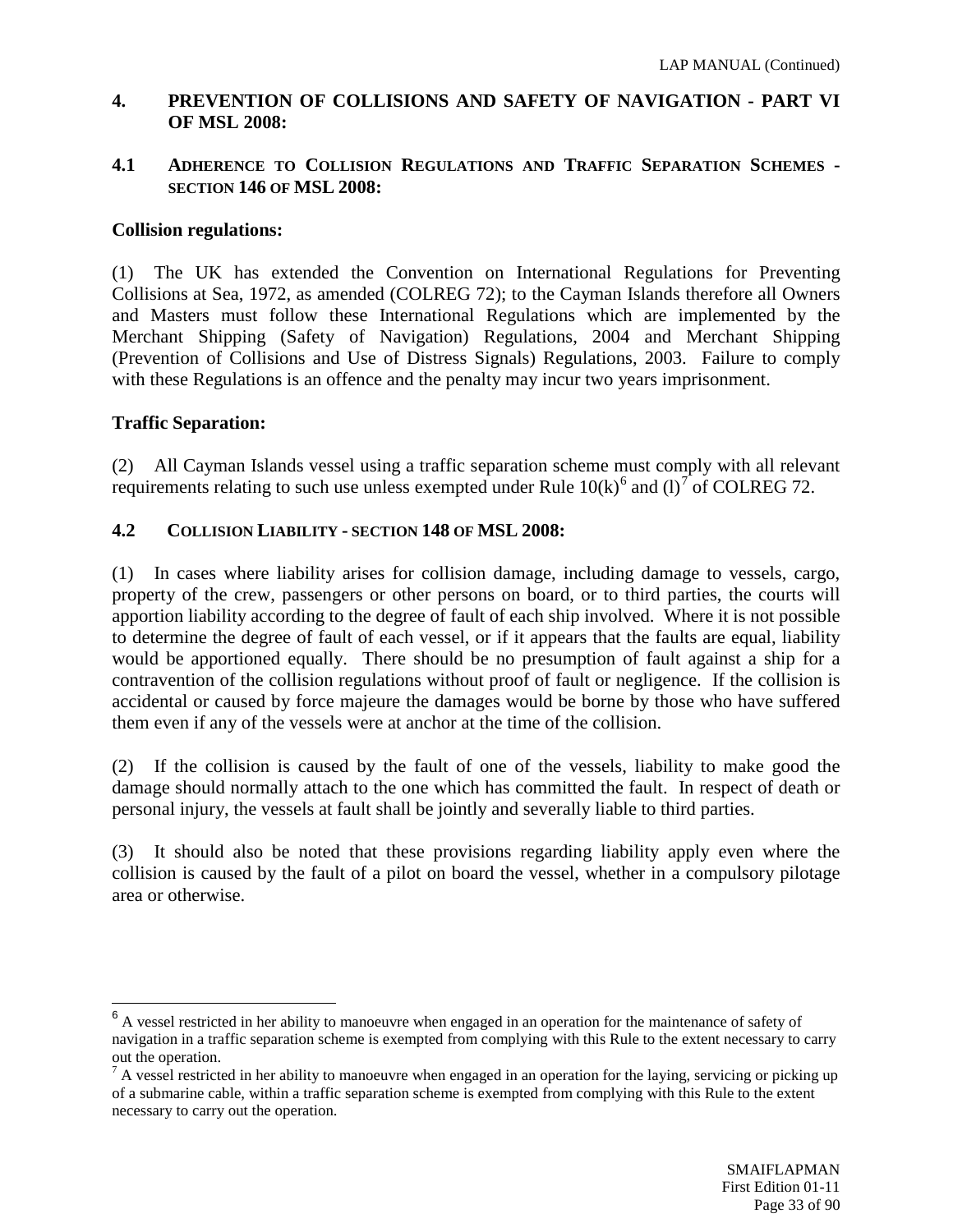### **4.3 DUTY TO RENDER ASSISTANCE FOLLOWING A COLLISION - SECTION 150 OF MSL 2008:**

When a collision between ships occurs, the Master of each ship must (provided it does place his own ship, crew, or passengers in danger)-

- (a) render to the other ship, the Master, crew and any passengers, such assistance as may be practicable and as may be necessary to save them from any danger by the collision, and stand by the other ship, until he has ascertained that such ship has no need for further assistance; and;
- (b) give the Master of the other ship the name and port of Registry of his ship, and the names of the ports from which his ship sailed and to which his ship is bound.

### **4.4 DUTY TO ASSIST SHIPS IN DISTRESS AND PERSONS IN DANGER AT SEA - SECTION 154 AND 156 OF MSL 2008:**

(1) The Master of a Cayman Islands ship must, without serious danger to his own ship, render assistance to anyone in danger of being lost at sea.

(2) If the Master receives a signal from any source that a ship (or aircraft or liferaft) is in distress, he must provide assistance to anyone in distress, informing them, if possible, that he is doing so. If he is unable to do so; or he considers it unreasonable or unnecessary to proceed to their assistance, he must enter the reasons in the OLB and inform the appropriate Search and Rescue authorities. SOLAS 74, Chapter V, Regulation 33, provides that if the Master is informed by the Search and Rescue authorities or the Master of the ship in distress that one or more other ships have responded to the distress call then he is released from the requirement to comply. Under Cayman Islands law, these requirements apply to Cayman Islands ships wherever they may be and to all other ships whilst they are within Cayman Islands waters.

# **4.5 REPORTING OF ACCIDENTS - SECTION 159 OF MSL 2008:**

(1) [Shipping Notice MACI 002/08 c](http://www.cishipping.com/portal/page?_pageid=1307,2724303&_dad=portal&_schema=PORTAL)ontains details regarding the procedure for reporting accidents onboard Cayman Islands ships. The circumstances under which an accident is to be reported to MACI are summarised as follow

- (a) any incident resulting in the loss or abandonment of the vessel must be reported by the Owner immediately upon him becoming aware of the incident;
- (b) when a vessel is involved in any collision the Owner and the Master should report as soon as practicable but in any case not more than 24 hours after the collision;
- (c) when a fire of explosion occurs onboard the Owner and the Master should report as soon as is practicable;
- (d) when a vessel runs aground the Master and Owner should report as soon as is practicable even if the vessel is successfully refloated;
- (e) when an accident results in a death or serious injury to a crew member or passenger onboard, ashore or elsewhere the Owner and Master must report this immediately; and
- (f) any accident that results in a crew member being unfit to discharge their duties for more than 72 hours should be reported within 24 hours, and any accident that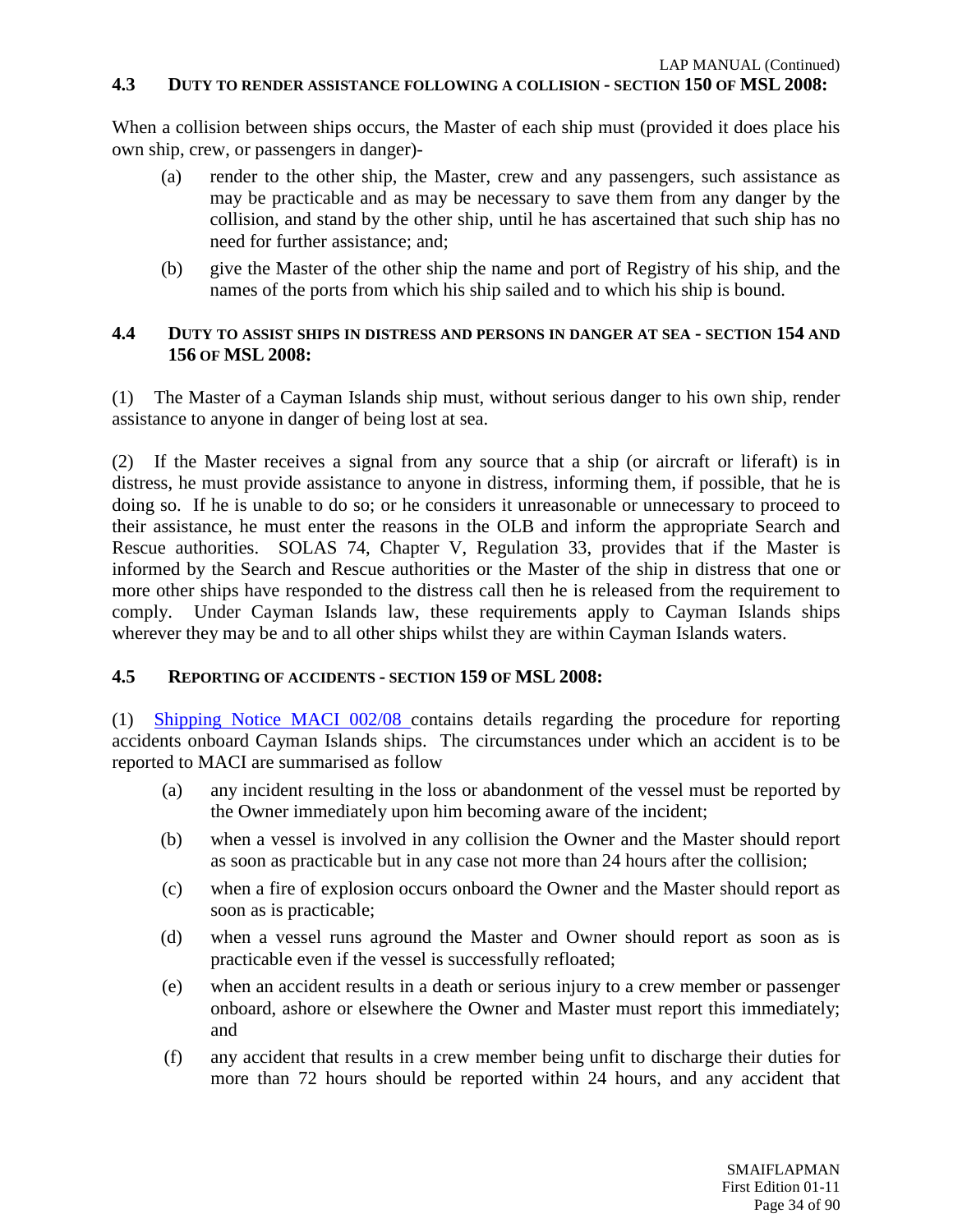results in a crew member being unfit to discharge their duties for more than 24 but less than 72 hours should be reported within seven days of the incident.

(2) When in any doubt as to whether or not an accident or incident should be reported then it is always best to make a report.

(3) For all incidents a report of the accident or damage should initially be submitted by email to [survey@cishipping.com.](mailto:survey@cishipping.com)

(4) Every report of accident or damage shall be signed by the Owner or Master of the ship, and shall state-

- (a) the name of the ship, the port to which the ship belongs, the official number, if any, of the ship and the place where the ship is located;
- (b) the nature and extent of the accident or damage incurred
- (c) the circumstances in which the accident or damage occurred; and
- (d) the probable cause of the accident or damage.
- (e) any pollution to the environment and;
- (f) any injuries or fatalities resulting from the accident.

(5) Whoever who fails to report an accident and follow the correct procedures is guilty of an offence.

(6) On receipt of the initial report the Company and Master of the ship will receive instructions from MACI on any priority actions which are required to assist investigators and secure evidence.

(7) MACI will always carry out a full investigation into "very serious marine casualties"<sup>[8](#page-34-0)</sup> and may investigate other casualties involving Cayman Islands registered ships, depending on the nature of the casualty. However, the scale of an investigation depends on the seriousness of the casualty and whether or not a full investigation will lead to possible changes elsewhere in the fleet to prevent a similar incident from happening again.

#### **4.6 LIFEBOAT AND FIRE DRILLS, ENTRY IN DANGEROUS SPACES AND INSPECTIONS OF SAFETY EQUIPMENT - SECTION 161 OF MSL 2008:**

(1) Lifeboat and fire drills are to be conducted at least every week on passenger ships and at monthly on cargo ships. The Master must enter a statement in the official log book on every occasion when a drill is practised on board, and when the appliances and equipment required to be carried are examined to see whether they are fit and ready for use, including the result of any such examination. The Master must state the reasons in the Official Log Book when the drills mentioned above are not held. Valid reasons might include "vessel rolling and pitching heavily,

<span id="page-34-0"></span><sup>&</sup>lt;sup>8</sup> A very serious marine casualty means a marine casualty involving the total loss of the ship or a death or severe damage to the environment. Severe damage to the environment means damage to the environment which, as evaluated by the State(s) affected, or the flag State, as appropriate, produces a major deleterious effect upon the environment.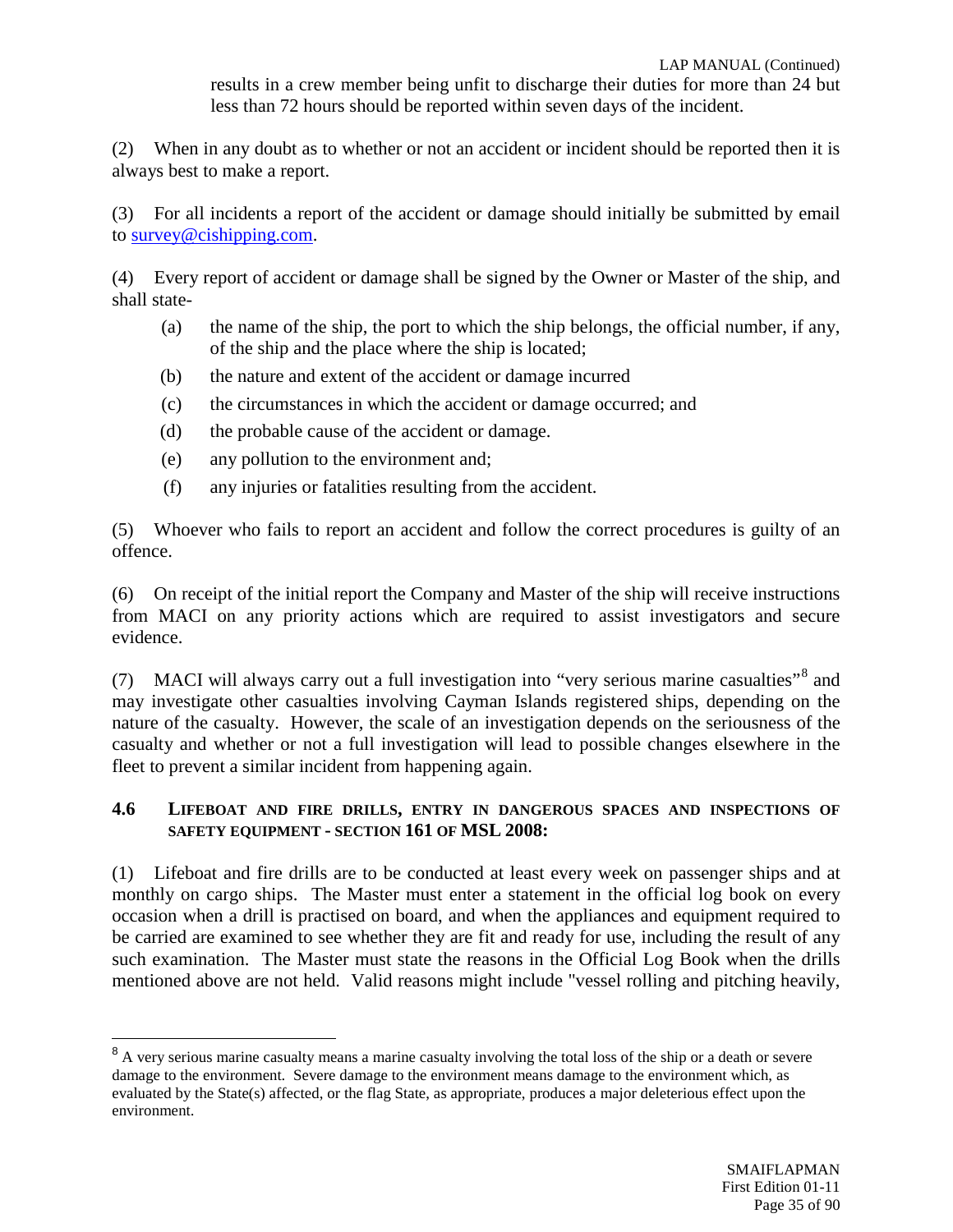unsafe to carry out drills". If a drill is postponed or cancelled then it should take place at the next suitable opportunity.

(2) Attention is drawn to [Shipping Notice 03/2004 a](http://www.cishipping.com/portal/page?_pageid=1307,1691395&_dad=portal&_schema=PORTAL)nd [Shipping Notice 02/2007.](http://www.cishipping.com/portal/page?_pageid=1307,2093788&_dad=portal&_schema=PORTAL) This sets out the current requirements for ensuring operational readiness of Life Saving and Fire Fighting Equipment.

(3) Every entry in the Official Log Book (OLB) must be signed by the Master and by one other crew member. If it is not signed by both, the entry is invalid and will not be accepted as proof that the drills have been carried out.

(4) Regulation 6 of the Merchant Shipping (Entry into Dangerous Spaces) Regulations, 2004, requires that the Master of any tanker or gas carrier of 500 gross tonnage and above, and any other ship of 1000 gross tonnage and above, must ensure that drills simulating the rescue of a crew member from a dangerous space are held at intervals not exceeding two months, and that a record of each such drill is entered in the Official Log Book.

# **Record of test drills and inspections of steering gear:**

(5) Cayman Islands law requires the steering gear to be tested within 12 hours before sailing (or once per week for ships making one voyage or more per week from the same port) and emergency steering systems to be tested every 3 months. These tests are to be recorded in the OLB and all such entries, kin order to be valid, must be signed by the Master and an officer.

(6) Chapter V of SOLAS 74 requires that within 12 hours before departure, the ship's steering gear shall be checked and tested by the ship's crew. The test procedure shall include, where applicable, the operation of the following-

- (a) the main steering gear;
- (b) the auxiliary steering gear;
- (c) the remote steering gear control systems;
- (d) the steering positions located on the navigation bridge;
- (e) the emergency power supply;
- (f) the rudder angle indicators in relation to the actual position of the rudder;
- (g) the remote steering gear control system power failure alarms;
- (h) the steering gear power unit failure alarms; and
- (i) automatic isolating arrangements and other automatic equipment.

#### **4.7 CARRIAGE OF NAUTICAL PUBLICATIONS - SECTION 165 OF MSL 2008:**

(1) [Shipping Notice 13/2004](http://www.cishipping.com/portal/page?_pageid=1307,1690702&_dad=portal&_schema=PORTAL) states the current statutory and other requirements for publications, log books and manuals on Cayman Islands vessels to be carried by Cayman Islands ships. The Carriage of Nautical Publications Regulations, 2002, (NP Regulations 2002) requires all ships, except those less than 12m in registered length and pleasure vessels, to carry the Nautical Publications as specified in those Regulations. It is to be noted that some Publications are required to be carried regardless of the vessel's type or scope of voyage, whilst others are to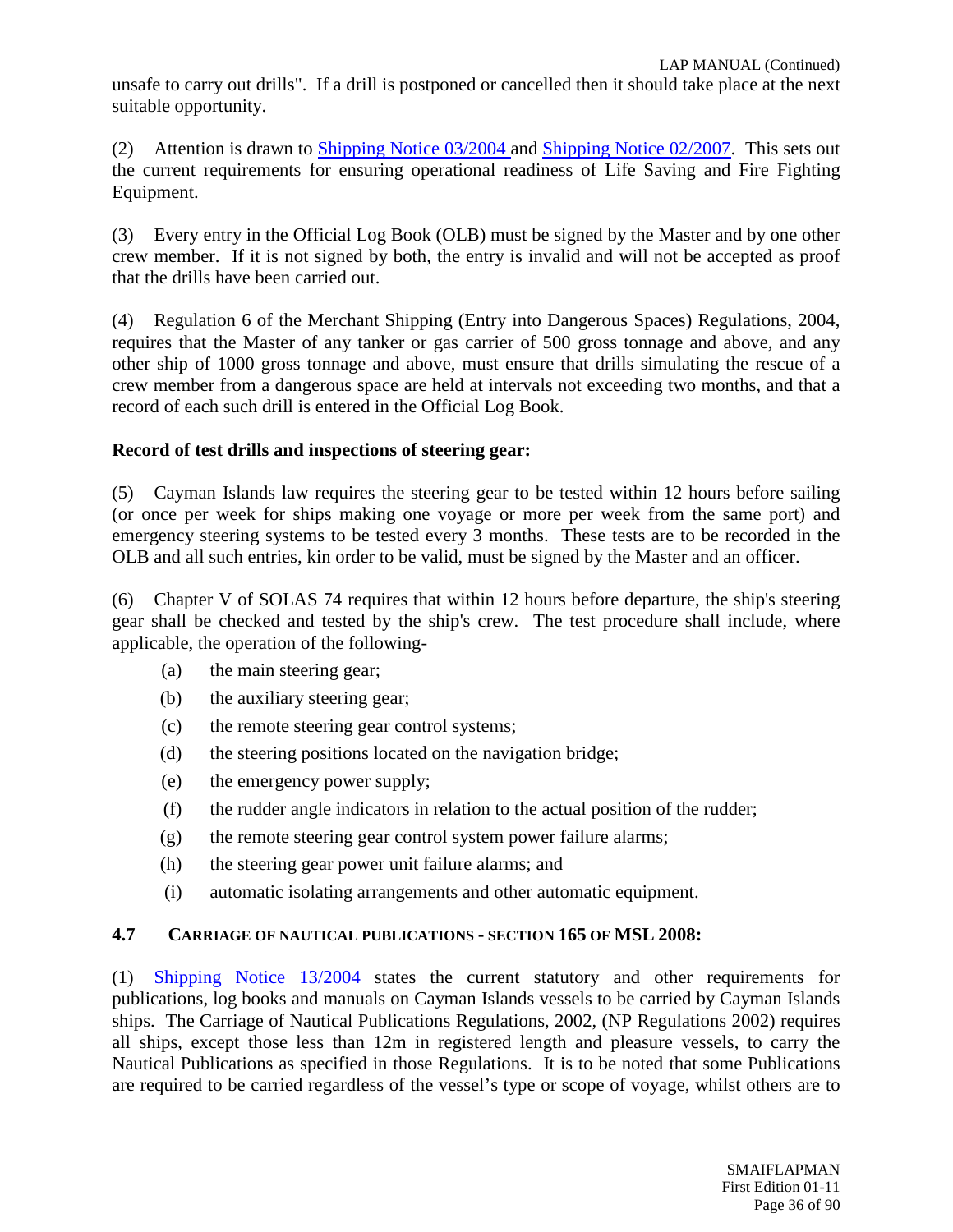be carried as appropriate for the intended voyage. In all cases the Publications should be the latest obtainable edition and incorporate the latest relevant supplements and corrections.

(2) Pleasure vessels are not required by law to carry any of the prescribed documents. However, MACI policy is to recommend carriage of all relevant documents, subject to applicable tonnage requirements, in the interests of safe, proper and professional operation of the vessel.

#### **SUMMARY: PREVENTION OF COLLISIONS AND SAFETY OF NAVIGATION - WHAT DO I NEED TO KNOW?**

- All ships must comply with the Regulations implementing the International Convention on Regulations for Preventing Collisions at Sea, 1972, as amended (COLREG 72).
- Liability for collision damage, including damage to vessels, cargo, property of the crew, passengers or other persons on board, or to third parties, shall be apportioned according to the degree of fault of each ship involved in a collision.
- When a collision between ships occurs, the Master of each ship must provide the other ship such assistance as may be practicable and necessary to save the other ship and persons on board from any danger created by the collision and must stand by until it has been ascertained that there is no need for further assistance. Each ship involved in the collision must give the other ship(s) its name, port of Registry and the names of the ports sailed from and where bound.
- Any incident resulting in the loss or abandonment of the vessel must be reported by the Owner immediately upon him becoming aware of the incident. When an accident results in a death or serious injury to a crew member or passenger onboard, ashore or elsewhere the Owner and Master must report this to MACI immediately.
- When a vessel is involved in any collision the Owner and the Master should inform MACI as soon as practicable but in any case not more than 24 hours after the collision. When a fire of explosion occurs onboard the Owner and the Master should inform the Registry as soon as is practicable.
- When a vessel runs aground the Master and Owner should inform MACI as soon as is practicable even if the vessel is successfully refloated.
- The Master of every Cayman Islands ship shall enter a statement in the Official Log Book of every occasion on which life boat and fire drill is practiced on board.
- All ships, except those less than 12m in length and pleasure vessels, must carry Publications in accordance with the NP Regulations 2002.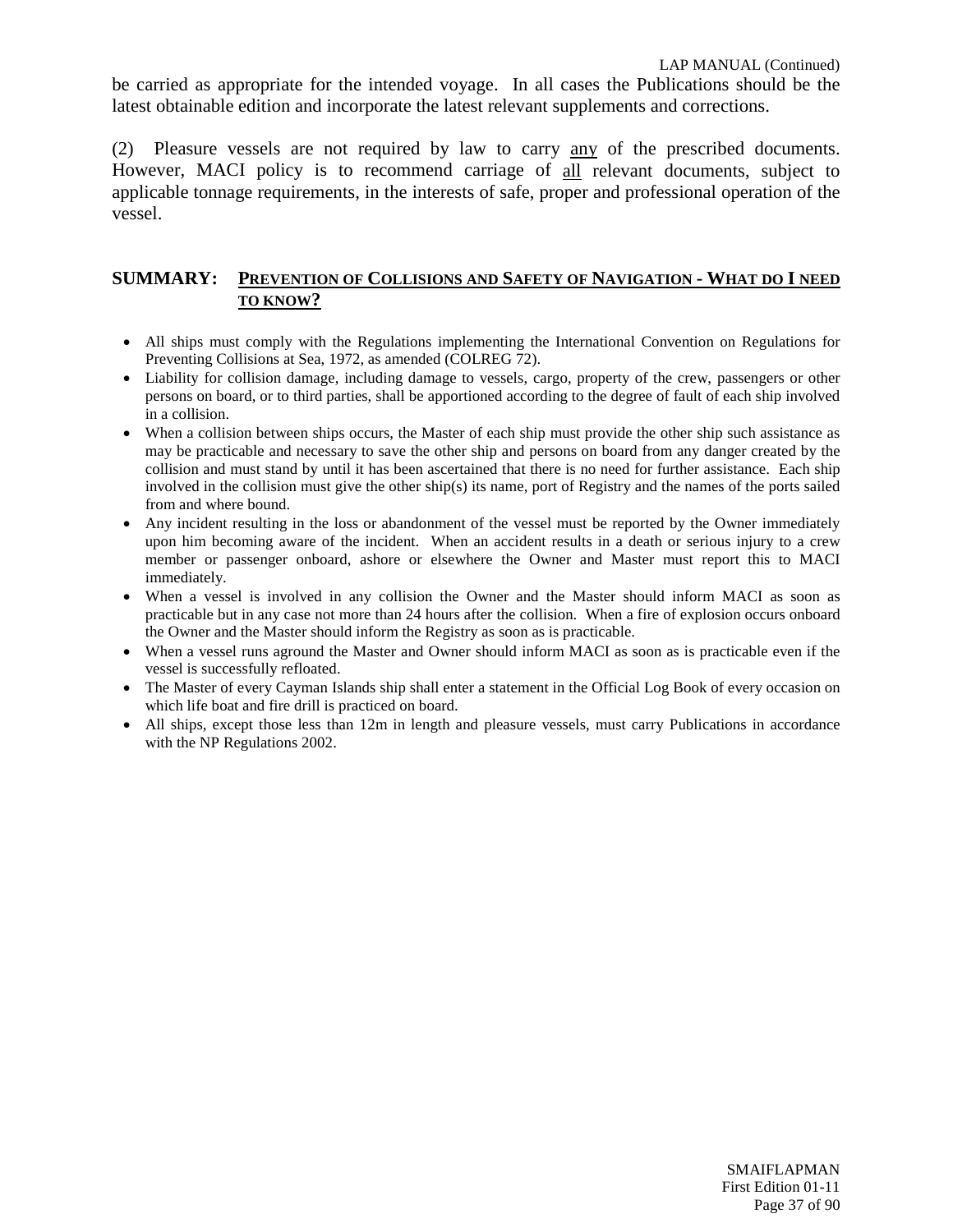## **5. INTERNATIONAL SAFETY MANAGEMENT (ISM) CODE - SECTION 183 OF MSL 2008:**

## **5.1 PURPOSE OF THE ISM CODE:**

The purpose of the International Management Code for the Safe Operation of Ships and for Pollution Prevention [\(ISM Code\)](http://www.imo.org/humanelement/mainframe.asp?topic_id=287) is to provide an international standard for the safe management and operation of ships and for pollution prevention. All Cayman Islands registered commercial ships over 500 gross tonnage, on international voyages and passenger ships and such other ships whilst in Cayman Islands waters must adhere to the Code.

#### **5.2 CERTIFICATES AND PERIOD OF VALIDITY:**

(1) On initial registration a Cayman Islands ship undergoes an "interim" verification to ascertain that a Safety Management System (SMS) is in place. Following this interim assessment, which may exceptionally be delegated to Class, an interim Safety Management Certificate (SMC), valid for up to six months, will be issued. Towards the end of the period of validity of the interim SMC an initial audit will be conducted by MACI to ascertain that the SMS is being operated satisfactorily. Following successful audit, the ship will be issued with a full time International SMC, where it meets all requisite provisions, valid for up to five years. An intermediate shipboard verification is required and it should take place between the second and third anniversary of the SMC.

(2) A Document of Compliance (DOC) will be issued to the Company following satisfactory audit to ensure compliance with the Code by the Company. A DOC is issued with a period of validity of up to five years after which it must be renewed. The DOC is subject to annual verification.

(3) The original SMC issued to the ship must be carried onboard and available for inspection at all times, along with a copy of the DOC. It is an offence to attempt to proceed to sea without these Certificates onboard and the ship is subject to detention.

## **ISM Shipboard Audits:**

(4) In most cases all shipboard audits for the ISM Code will be carried out by CISR Surveyors. ISM shipboard audits should be arranged in plenty of time through contact with the CISR.

## **SMC Renewal audit timing:**

(5) A renewal audit is to be completed in the three month window prior to the expiry of the SMC. These should be arranged early to ensure the Certificate does not expire – this would almost certainly result in a major non-conformity with the ship being detained.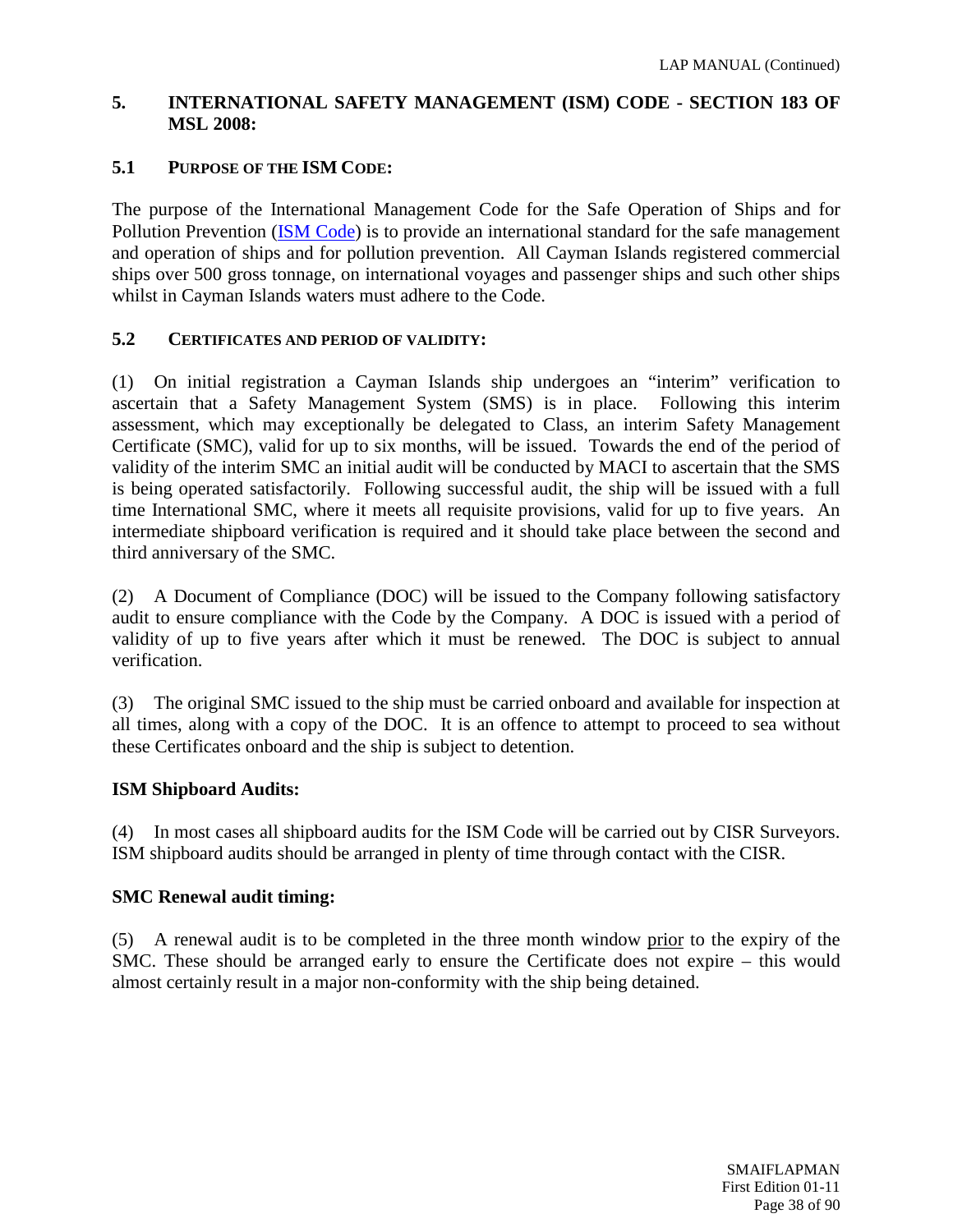#### **5.3 RESPONSIBILITIES OF OWNER AND MASTER FOR COMPLIANCE WITH THE ISM CODE - SECTION 183 OF MSL 2008:**

- (1) The Owner and Master must ensure that
	- (a) the condition of the ship, including its structure, machinery and equipment, is maintained so as to comply with the relevant provisions of the ISM Code applicable to the ship and that the ship in all respects will remain fit to proceed to sea without danger to the ship or persons on board;
	- (b) after any survey required by the ISM Code has been completed, no material change is made to the structure, machinery and equipment of the ship which was subject to the survey without the approval of a Surveyor, except by direct replacement; and
	- (c) whenever an accident occurs to a ship or a defect is discovered either of which affects the safety of the ship or the efficiency or completeness of the ship, including its structure, machinery and equipment-
		- (i) it is reported at the earliest opportunity to a Surveyor or a proper officer; and
		- (ii) if a Cayman Islands ship is in such a case in a port outside the Islands, it is also reported to the appropriate authorities of the country in which the port is situated.

(2) Whenever an accident or defect is reported an assessment will be carried out by MACI to determine whether a survey is necessary.

## **5.4 DESIGNATED PERSON ASHORE (DPA) AND FUNCTIONS:**

(1) To ensure that there is an effective link between the Company and those onboard ship every Company must appoint a Designated Person or Persons Ashore (DPA) having direct access to the highest levels of management within the Company.

(2) The responsibility and role of the DPA includes the monitoring of the operation of each ship with respect to safety and pollution prevention and ensuring that adequate resources and shore based support are readily available to the ship as required.

#### **5.5 EFFECT OF WITHDRAWAL OR CANCELLATION OF THE DOC:**

Where the DOC is cancelled or withdrawn all vessels operating by that Company would be unable to continue to operate and are subject to detention until such time as the DOC is restored.

#### **SUMMARY: ISM CODE - WHAT DO I NEED TO KNOW?**

- All relevant ships must comply with the ISM Code.
- Ships will undergo an interim assessment for compliance with the Code on registration which leads to the issue of an interim SMC. A further initial audit will take place after 6 months by the CISR which leads to the issue of a full SMC valid for up to 5 years. An intermediate audit is required between the  $2<sup>nd</sup>$  and  $3<sup>rd</sup>$  anniversary.
- All companies must undergo an audit to ensure compliance with the ISM Code by the Company which leads to the issue of a DOC valid for up to 5 years. An annual verification audit is required for the DOC.
- The original SMC must be carried onboard at all times along with a copy of the DOC,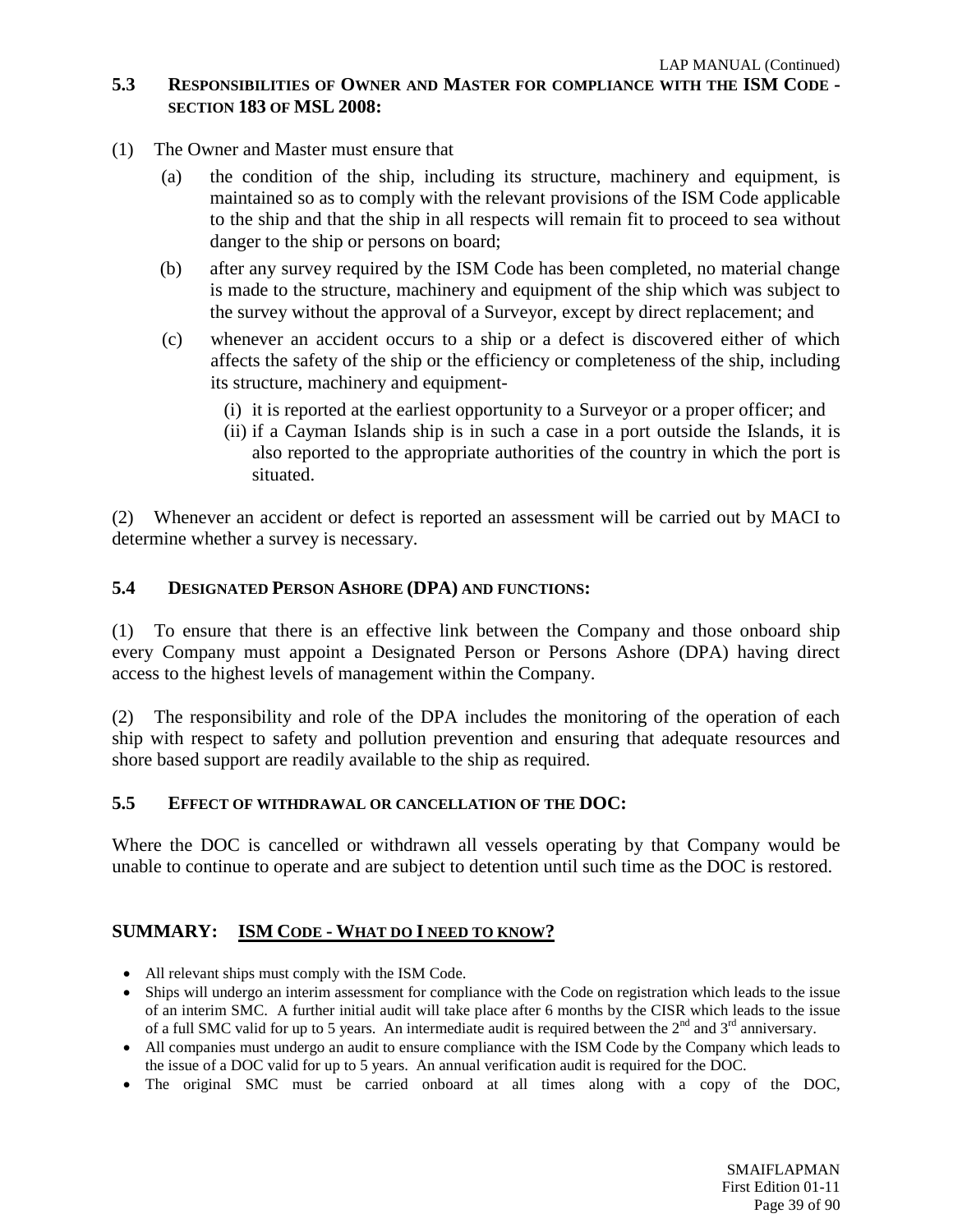# **6. INTERNATIONAL SHIP AND PORT FACILITY SECURITY (ISPS) CODE - SECTIONS 206 TO 211 OF MSL 2008:**

## **6.1 PURPOSE OF THE ISPS CODE:**

(1) The International Ship and Port Facility Security Code [\(ISPS Code\)](http://www.imo.org/Safety/mainframe.asp?topic_id=897#what) contains a comprehensive set of measures to enhance the security of ships and port facilities, developed in response to the perceived threats to ships and port facilities in the wake of the 9/11 attacks in the United States. The ISPS Code is implemented through chapter XI-2 of [SOLAS](http://www.imo.org/about/conventions/listofconventions/pages/international-convention-for-the-safety-of-life-at-sea-%28solas%29,-1974.aspx) 74 - Special Measures to Enhance Maritime Security. The Code has two parts, one mandatory and one recommendatory.

(2) In essence, the Code takes the approach that ensuring the security of ships and port facilities is a risk management activity and that, to determine what security measures are appropriate, an assessment of the risks must be made in each particular case. The purpose of the Code is to provide a standardised, consistent framework for evaluating risk, thus enabling Governments to offset changes in threat with changes in vulnerability levels for ships and port facilities through determination of appropriate security levels and corresponding security measures.

(3) The ISPS Code is part of SOLAS 74 and so compliance is mandatory for the Contracting Parties. The UK has extended its ratification of SOLAS 74 to the Cayman Islands and therefore all Cayman Islands registered commercial ships over 500 gross tonnage, and all passenger ships, on international voyages, must adhere to the Code.

## **6.2 INTERNATIONAL SHIP SECURITY CERTIFICATE – PERIOD OF VALIDITY AND INSPECTIONS:**

(1) All Cayman Islands registered commercial ships over 500 gross tonnage, and passenger ships, on international voyages, shall, on initial registration, undergo an "interim" assessment for compliance with the Code. Following this interim assessment, which may be delegated to Class, an interim Ship Security Certificate (SSC), valid for up to six months, will be issued. Towards the end of the period of validity of the interim SSC an initial audit will be conducted by MACI to ascertain that the ship security system is being operated satisfactorily. Following successful initial audit, the ship will be issued with a full time International SSC where it meets all requisite provisions, valid for up to five years. An intermediate shipboard verification is required and it should take place between the second and third anniversary of the SSC.

## **ISPS Verification Audits:**

(2) In most cases all shipboard audits for the ISPS Code will be carried out by CISR Surveyors, normally at the same time as the ISM audit.

## **Renewal audit timing:**

(3) A renewal audit is to be completed in the three month window prior to the expiry of the SSC. This should be arranged early to ensure the certificate does not expire – this would almost certainly result in a major non-conformity and the detention of the ship.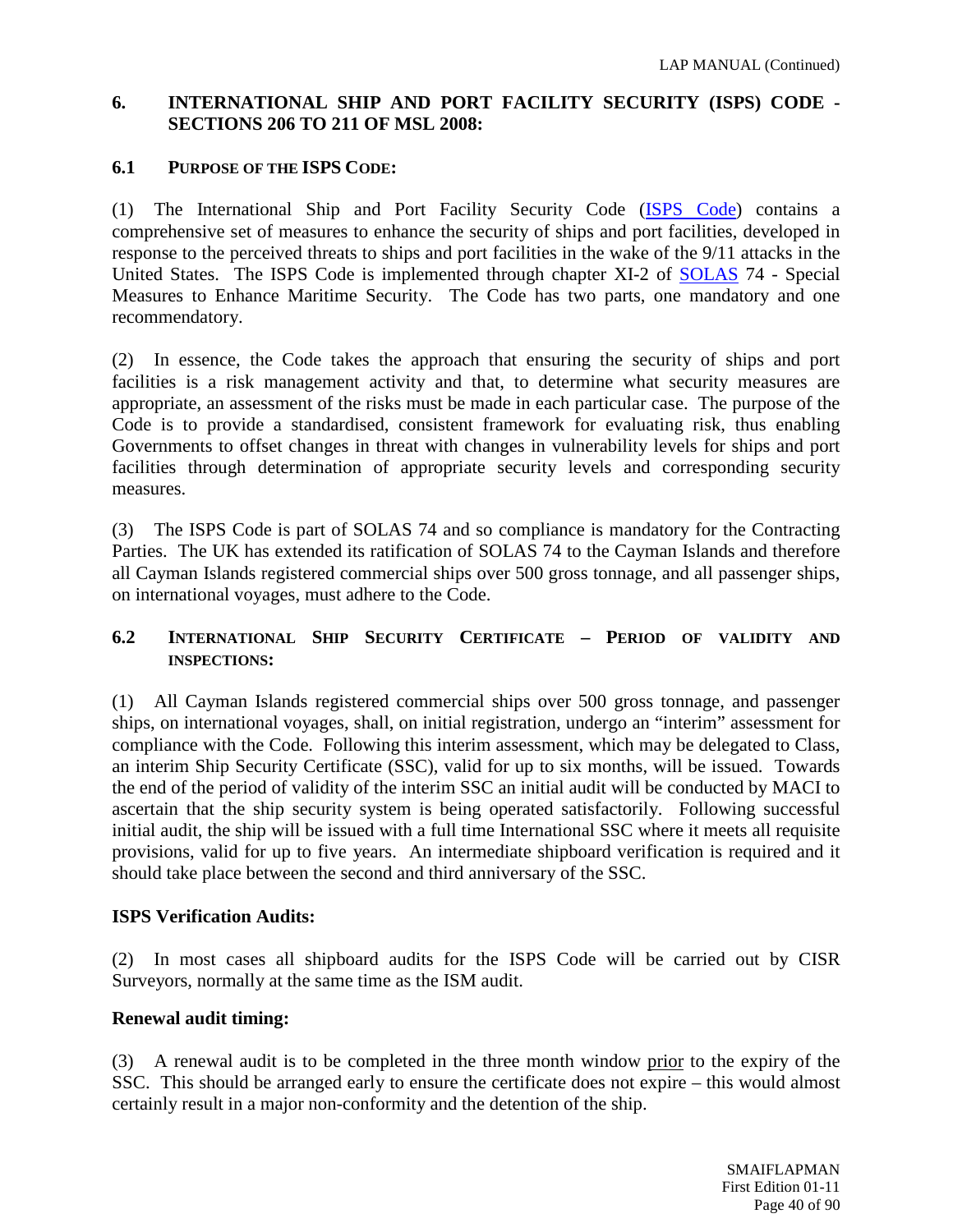## **6.3 SECURITY LEVELS - SECTION 210 OF MSL 2008:**

- (1) There are three levels of ship security summarised as follows-
	- (a) Security level 1 is the level for which minimum appropriate protective security measures are to be maintained at all times
	- (b) Security level 2 is the level at which appropriate additional protective security measures shall be maintained during a period of heightened security risk
	- (c) Security level 3 is the level for which further specific protective security measures are maintained for a limited time when a security incident is probable or imminent even though it may not be possible to identify the specific target.

(2) The ship must always match the security level which is currently in force in the port (which are similar to ship security levels) but a ship can be at a higher level, but never at a lower level than the port. For each level of security the relevant tasks and procedures as set out in the Ship Security Plan should be put in place. See also section 6.4.

(3) The Governor, acting in his discretion, shall set and amend the security levels to be operated on Cayman Islands ships in accordance with the procedures and guidelines specified in SOLAS 74 and the ISPS Code. The Governor shall immediately inform MACI of any changes in security levels who will then inform all Cayman Islands ships.

(4) Specifically, when a risk of attack has been identified, the Governor, acting in his discretion, shall advise MACI of the current ship security level who will then inform the Owner of the ships concerned of-

- (a) the current security level;
- (b) any security measures that should be put in place by the ships concerned to protect themselves from attack; and
- (c) any other security measures that should be put in place.

## **6.4 ISPS SHIP SECURITY PLAN - SECTIONS 208 OF MSL 2008:**

The Merchant Shipping (Maritime Security) Regulations 2007 (MarSec 2007 Regulations), made under section 208 of the MSL 2008, require that all relevant Cayman Islands ships must maintain an approved Ship Security Plan (SSP) which should indicate the operational and physical security measures the ship itself should take to ensure it always operates at security level 1. The SSP should also indicate the additional, or intensified, security measures and actions the ship should take to move to or operate at security level 2 or 3 when instructed to do so.

## **6.5 SHIP SECURITY OFFICER (SSO) AND FUNCTIONS:**

All relevant ships must have a designated Ship Security Officer (SSO) and his duties and responsibilities shall include-

(a) Undertaking regular security inspections of the ship to ensure the appropriate security measures are maintained;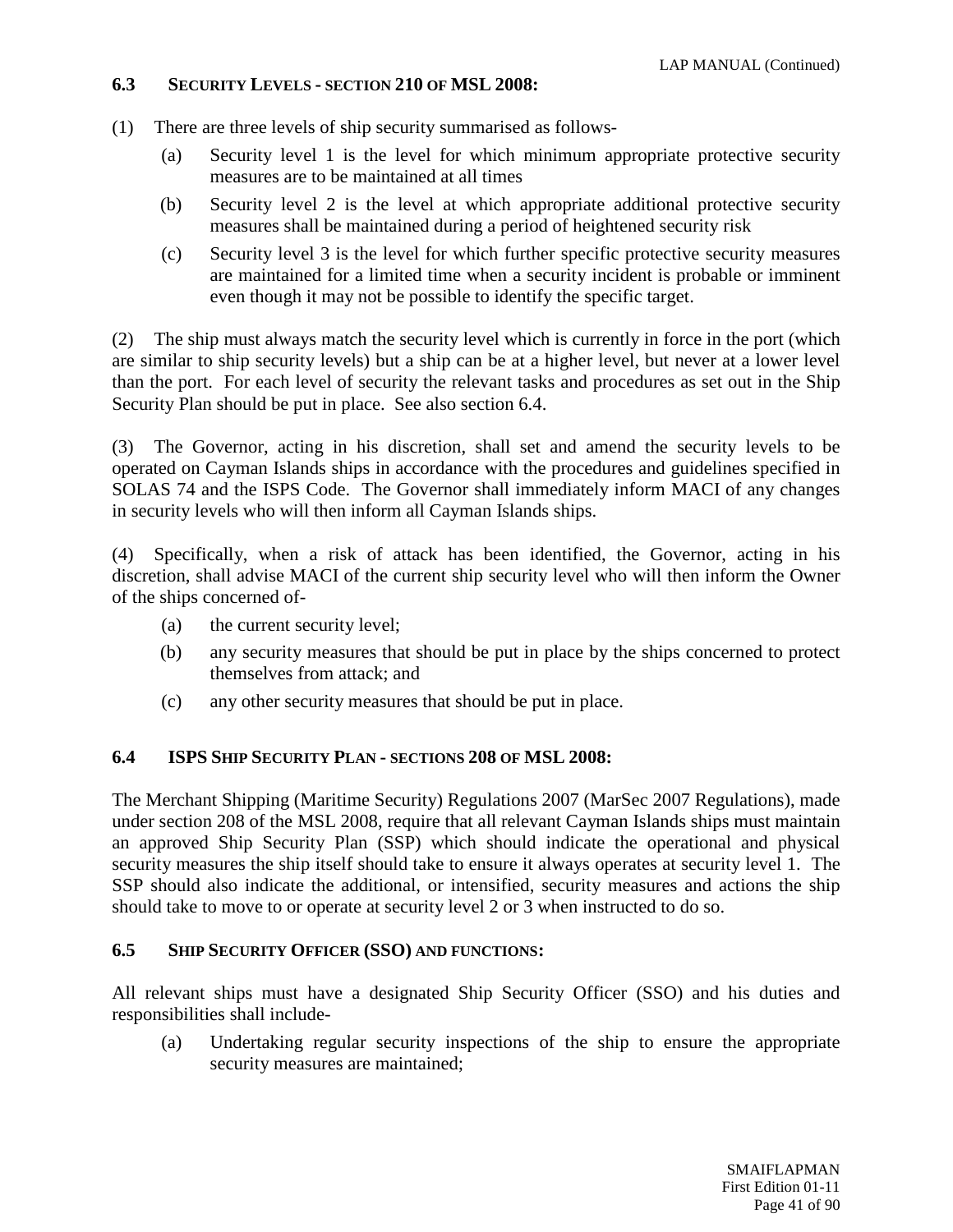- (b) Maintaining and supervising the implementation of the ships security plan and any amendments;
- (c) Ensuring all security aspects of the cargo, stores, personnel, and luggage are coordinated with the security officer in the port;
- (d) Proposing any modifications to the security plans;
- (e) Reporting deficiencies to the Company Security Officer;
- (f) Enhancing security awareness among the crew;
- (g) Ensuring adequate training is given to shipboard personnel;
- (h) Reporting of all security incidents;
- (i) Implementing the security plan at the appropriate level; and
- (j) Ensuring all security equipment is functioning.

## **6.6 COMPANY SECURITY OFFICER (CSO) AND FUNCTIONS:**

All relevant shipping companies must have a designated Company Security Officer (CSO) and his duties and responsibilities shall include-

- (a) Ensuring that the Ship Security Assessment has been properly carried out;
- (b) Ensuring that Ship Security Plans have been prepared and submitted for approval by MACI; and
- (c) Ensuring that Ship Security Plans are maintained on the ship.

## **6.7 SHIP SECURITY ALERT SYSTEMS AND TESTING:**

To ensure the effective implementation of the Ship Security Plans on relevant Cayman Islands vessels, drills for the Ship Security Alarm System (SSAS) must be carried out at three month intervals, or more frequently upon changes of crew. Drills should take into account the ship type, personnel changes, facilities and countries to be visited in the future. Records of the drills and any deficiencies found must be kept in an appropriate form (which may include electronic format) to prove to Port State Control that the ship is in compliance with the Code.

#### **6.8 ACCESS AND EGRESS CONTROL:**

Ships using any port facilities may be subject to Port State Control inspections and additional control measures. The authorities may request information regarding the ship, cargo, passengers and personnel prior to entry into port. There may be circumstances in which entry into port could be denied. However, the authorities should not make a request to examine the SSP.

## **SUMMARY: ISPS CODE - WHAT DO I NEED TO KNOW?**

- All relevant ships must comply with the ISPS Code.
- Ships will undergo an interim assessment for compliance with the Code on registration which leads to the issue of an interim ISSC. A further initial audit will take place after 6 months by MACI which leads to the issue of a full ISSC valid for up to five years. An intermediate audit is required between the  $2^{nd}$  and  $3^{rd}$  anniversary of the SMC.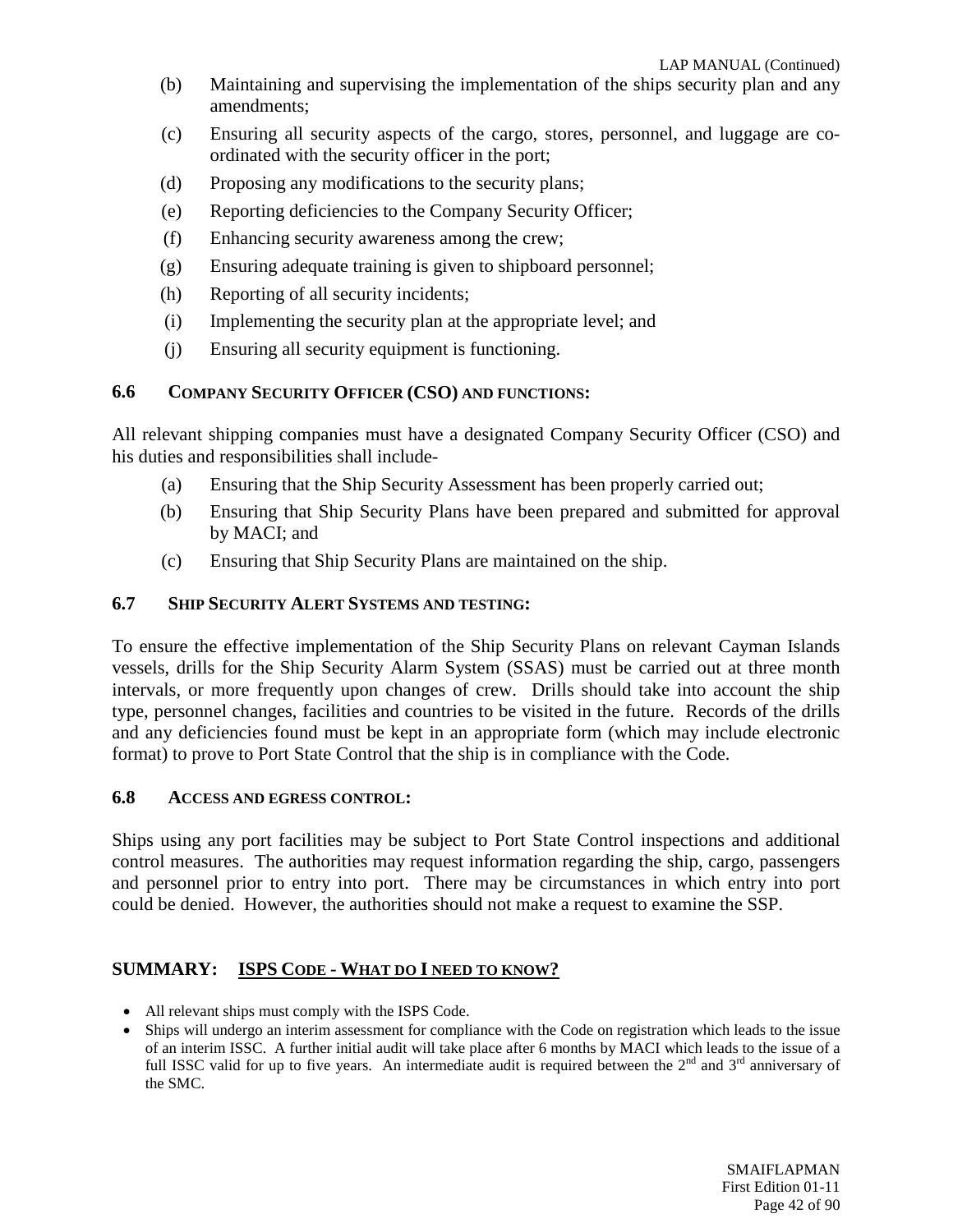- There are three security levels for ships which govern the security measures which are required to be followed on the ship.
- All relevant ships must maintain an approved Ship Security Plan and carry a Ship Security Officer who will usually be one of the ship's Officers.
- All Companies must have a designated Company Security Officer (CSO).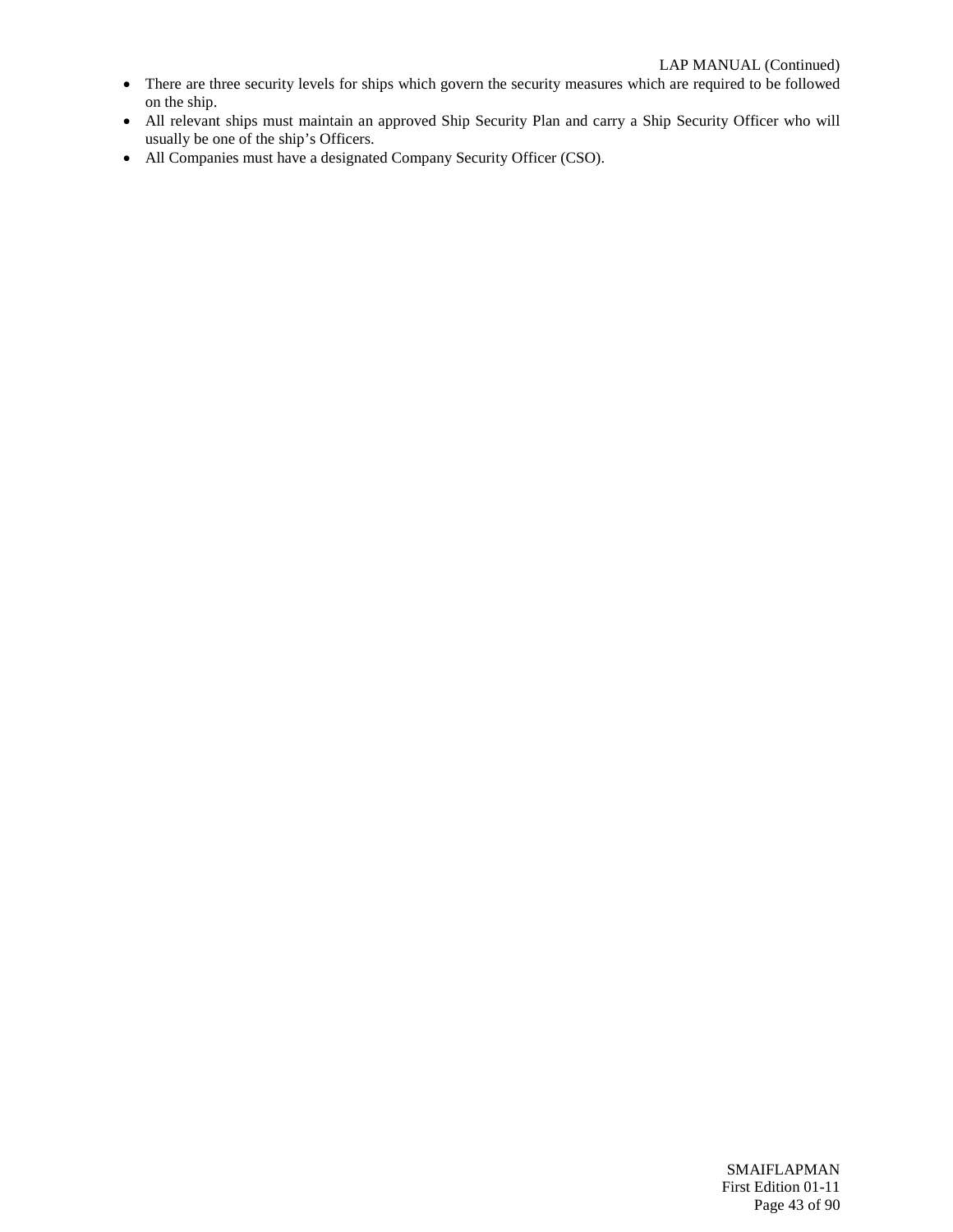## **7. SAFETY OF LIFE AT SEA AND MARITIME SECURITY - PART VII OFMSL 2008:**

## **7.1 SAFETY OF LIFE AT SEA CONVENTION, 1974 (SOLAS 74):**

(1) SOLAS 74 entered into force in 1980 and it is designed to improve safety of life at sea by ensuring that the stability, equipment, operation of ships and procedures meet minimum international standards and that ships are adequately manned. Flag States are responsible for ensuring ships operating under their flags meet the requirements of the Convention. Port States may inspect ships to ensure that vessels entering their ports meet the requirements of the Convention. The UK has extended its ratification of SOLAS to the Cayman Islands and therefore all Cayman Islands vessels must comply with the relevant provisions of the Convention.

(2) Notwithstanding the responsibility of the Flag State, Owners, Masters and operators of ships also responsible for ensuring that their ships are maintained in accordance with the applicable standards of SOLAS 74 (and any other applicable Conventions and national laws) including the timely endorsement or renewal of the Certificates issued,

#### **7.2 MASTER'S OBLIGATIONS AND AUTHORITY WITH RESPECT TO SHIP CERTIFICATES - SECTIONS 195 TO 197 OF MSL 2008:**

## **Posting-up of Certificates:**

(1) The Owner and Master of every ship issued with a Certificate under the SOLAS regime (including those for the ISM and ISPS Codes) must ensure that it is posted up in a prominent and accessible place in the ship.

## **Prohibition on proceeding to sea without the appropriate documentation:**

(2) No Cayman Islands ship shall proceed to sea unless it has been surveyed and holds, as appropriate, the following Certificates-

- (a) in the case of a passenger ship engaged on international voyages, a Passenger Ship Safety Certificate, or, if the ship is only engaged on short international voyages, a short international Voyage Passenger Ship Safety Certificate;
- (b) in the case of a cargo ship of three hundred gross tonnage or over engaged on international voyages, a Cargo Ship Safety Radio Certificate;
- (c) in the case of a cargo ship of five hundred gross tonnage or over engaged on international voyages, a Cargo Ship Safety Equipment Certificate; and
- (d) in the case of a cargo ship of five hundred gross tonnage or over engaged on international voyages, a Cargo Ship Safety Construction Certificate.

(3) No Cayman Islands cargo ship of five hundred gross tonnage and over not engaged on international voyages shall proceed to sea unless it has been surveyed and there is in force a Cayman Islands Cargo Ship Safety Construction Certificate.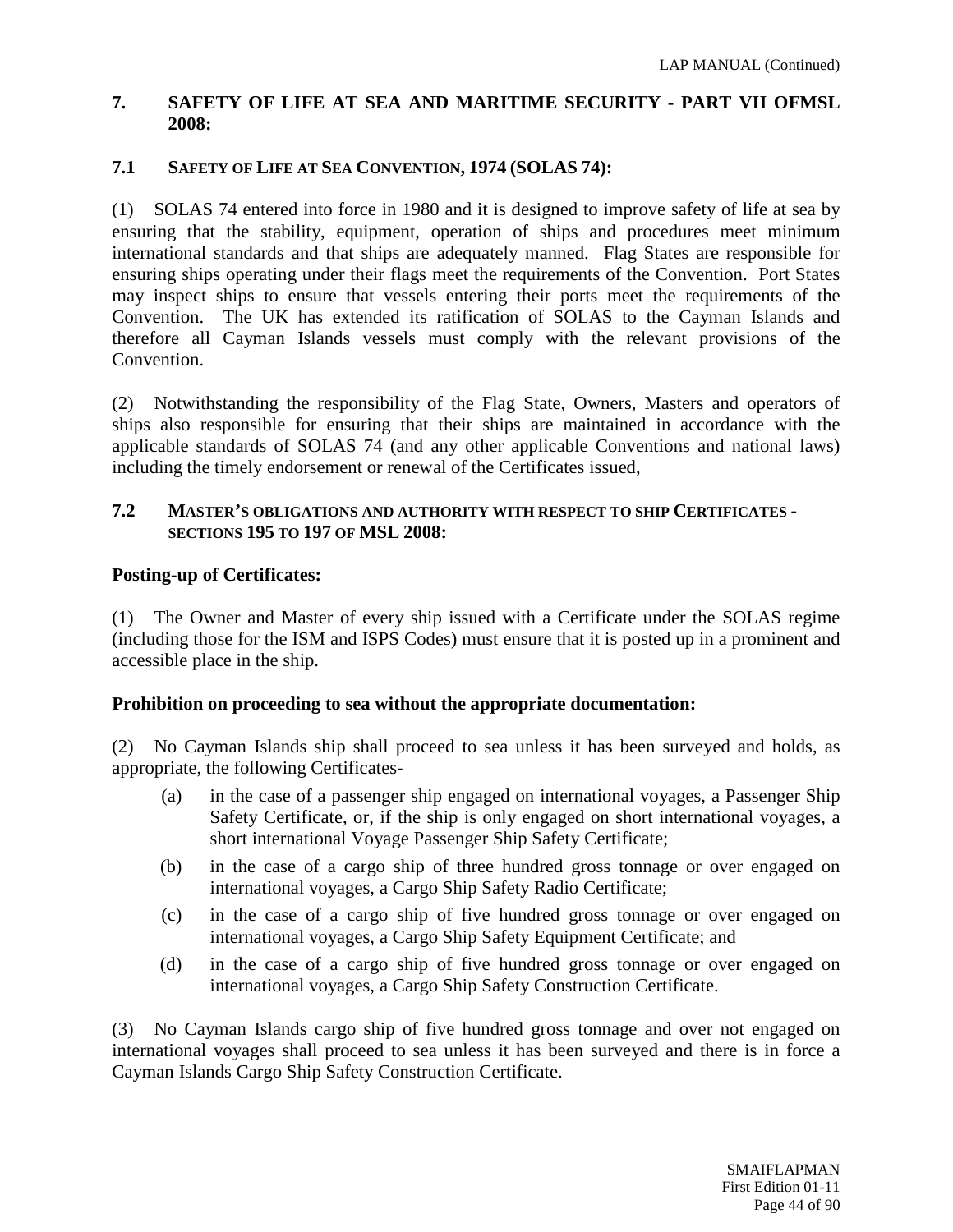(4) Where a Certificate is issued subject to conditions, or specifies sea areas in which the ship is certified to operate, an Exemption Certificate would be issued and the Owner and Master shall ensure that all conditions of the Exemption Certificate are complied with and that the ship only operates in the specified sea areas or under the specified conditions.

(5) The Master must produce such Certificates or documentation on demand to port authorities in order for the vessel to clear into or depart from a port. They must also be produced to a Port State Control Inspector if requested. In addition, any person authorised by MACI to inspect Cayman Islands ships may require the production of any of the Certificates issued to the ship or its complement.

## **Prohibition on proceeding on a voyage or excursion without the appropriate Certificate:**

(6) A passenger ship of Class  $3^9$  $3^9$  or  $4^{10}$  $4^{10}$  $4^{10}$  must not proceed on a voyage or excursion unless it has been surveyed and there is in force a Passenger Certificate appropriate to the ship's class and that voyage or excursion. If the Certificate is issued subject to conditions, the ship shall not proceed on a voyage or excursion unless all those conditions are complied with.

## **7.3 EFFECT OF OPERATIONAL CERTIFICATE BECOMING INVALID - SECTION 190 OF MSL 2008:**

If any of the Certificates required by the SOLAS 74 regime expire whilst the ship is not in a port in the Cayman Islands or in a port in which it is not possible to be surveyed, MACI may extend the period of validity of the Certificate, but this extension shall be granted only for the purpose of allowing the ship to complete its voyage to a port in the Islands or a port in which it is to be surveyed, and then only in cases where it appears proper and reasonable to do so. In any case no Certificate shall be extended for a period longer than three months, and a ship to which the extension is granted shall not, on its arrival in a port in the Islands or the port in which it is to be surveyed, be entitled by virtue of the extension to leave that port or the Islands without having obtained a new Certificate.

#### **SUMMARY: SAFETY OF LIFE AT SEA AND MARITIME SECURITY - WHAT DO I NEED TO KNOW?**

- No Cayman Islands ship shall proceed to sea unless it has been surveyed and holds the Certificates required by SOLAS 74. The Owner and Master of every ship issued with a Certificate under any safety convention, or under the national laws of the Cayman Islands, must post it up in a prominent and accessible place in the ship.
- If any of the Certificates required by SOLAS 74 expire whilst the ship is not in a port in the Islands or the port in which it is to be surveyed, MACI may extend the period of validity of the Certificate, but only to allow the ship to complete its voyage to a port in the Islands or the port in which it is to be surveyed.

<span id="page-44-0"></span><sup>&</sup>lt;sup>9</sup> Class 3 means: Passenger ships engaged only on voyages in the course of which they are at no time more than 40 miles by sea from their point of departure and not more than 18 miles from land and which they are at sea only in favourable weather and during restricted periods.

<span id="page-44-1"></span> $10$  Class 4 means: Passenger ships only on voyages with not more than 250 passengers on board, to sea, in all cases in favourable weather and during restricted periods, in the course of which the ships are at no time more than 15 miles from their point of departure nor more than 3 miles from land.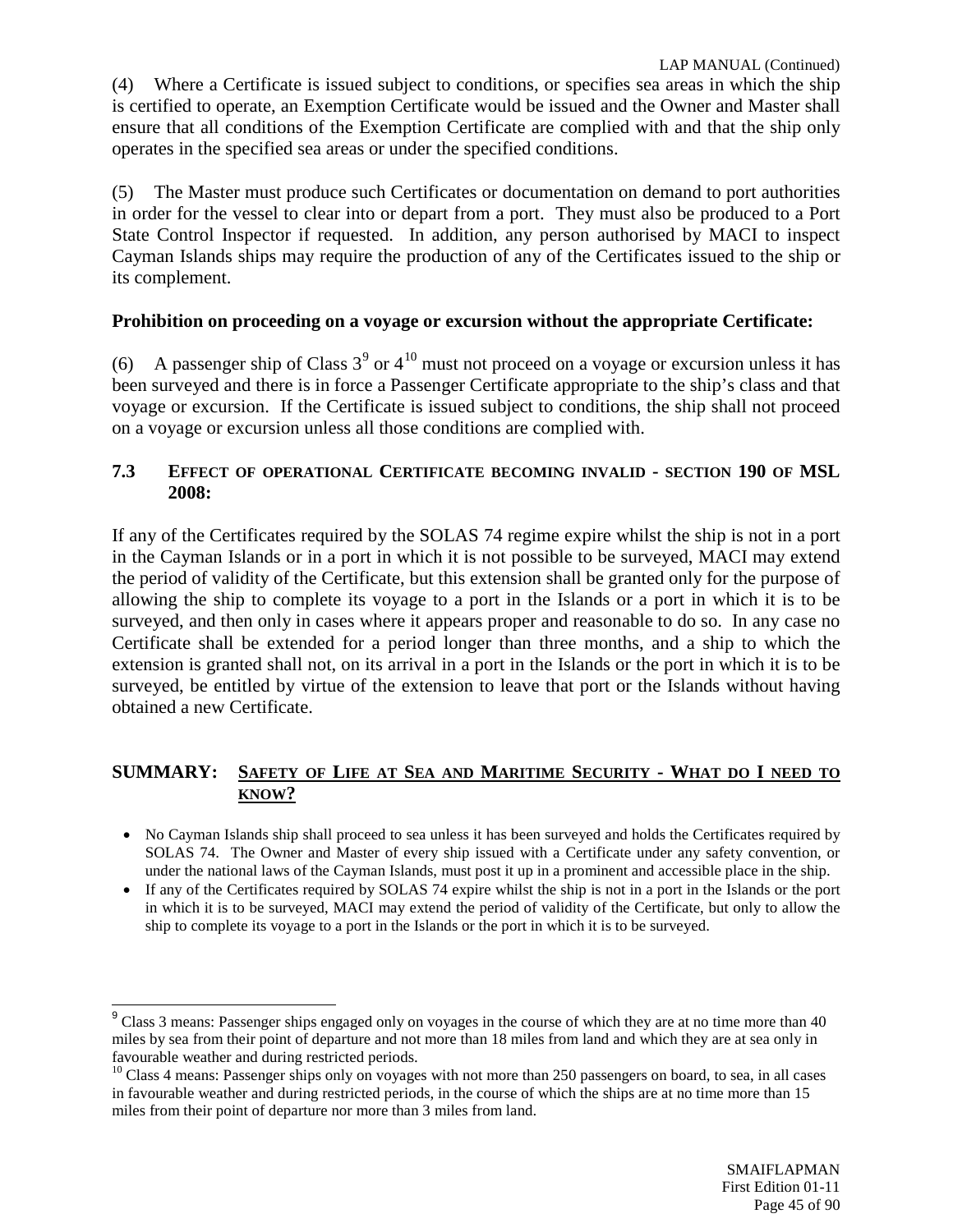# **8. LOAD LINES - PART IX OF MSL 2008:**

## **8.1 THE LOAD LINES CONVENTION, 1966:**

(1) The International Convention on Load Lines, 1966, as amended, (LL 66) applies to all commercial vessels including charter and commercially registered yachts over 24 metres in length. The UK has extended its ratification of the Convention to the Cayman Islands and therefore all such vessels must comply with the Convention and carry an International Load Line (ILL) Certificate. The ILL Certificate is issued to indicate compliance with the requirements of LL 66.

(2) LL 66 essentially covers water-tight and weather-tight integrity, protection of personnel on deck, and the marking of freeboards to prevent overloading. The freeboard is broadly defined as the distance between the freeboard deck and waterline, and the freeboard may vary according to seasonal zones and the salinity of the water.

## **8.2 SUBMERSION OF LOAD LINES - SECTION 231 OF MSL 2008:**

- (1) A ship shall not be put to sea or arrive in port and be loaded so that-
	- (a) if the ship is in salt water and has no list, the appropriate load line on each side of the ship is submerged; or
	- (b) in any other case, the appropriate load line on each side of the ship would be submerged if the ship were in salt water and had no list.

(2) If the appropriate load line is submerged then the Owner and Master are guilty of an offence and the ship may be detained. If the Master of a ship takes the ship to sea when it is illegally loaded then without prejudice to the offence of being illegally loaded he is guilty of an offence.

## **8.3 POSTING UP OF LOAD LINE CERTIFICATE AND OF DRAFT AND FREEBOARD PRIOR TO LEAVING PORT - SECTION 237 OF MSL 2008:**

(1) The Load Line Certificate must be posted up in a conspicuous place onboard ship and kept so posted for the period of its validity.

(2) Section 34 of Merchant Shipping (Load Line) Regulations, 2002, (LL Regulations 2002) requires that with respect to any Cayman Islands ship which has been assigned freeboards<sup>[11](#page-45-0)</sup> in accordance with the requirements of the Regulations that the Master must ensure that a notice (Form FRE 13) is posted in a conspicuous place in the ship signed by the Master and an officer detailing the particulars of loading, including the drafts and freeboard of the ship, before proceeding to sea. The details must be entered in the OLB at the same time and signed by the Master and an officer.

<span id="page-45-0"></span> $11$  The freeboard assigned is the distance measured vertically downwards amidships from the upper edge of the deck line to the upper edge of the related load line.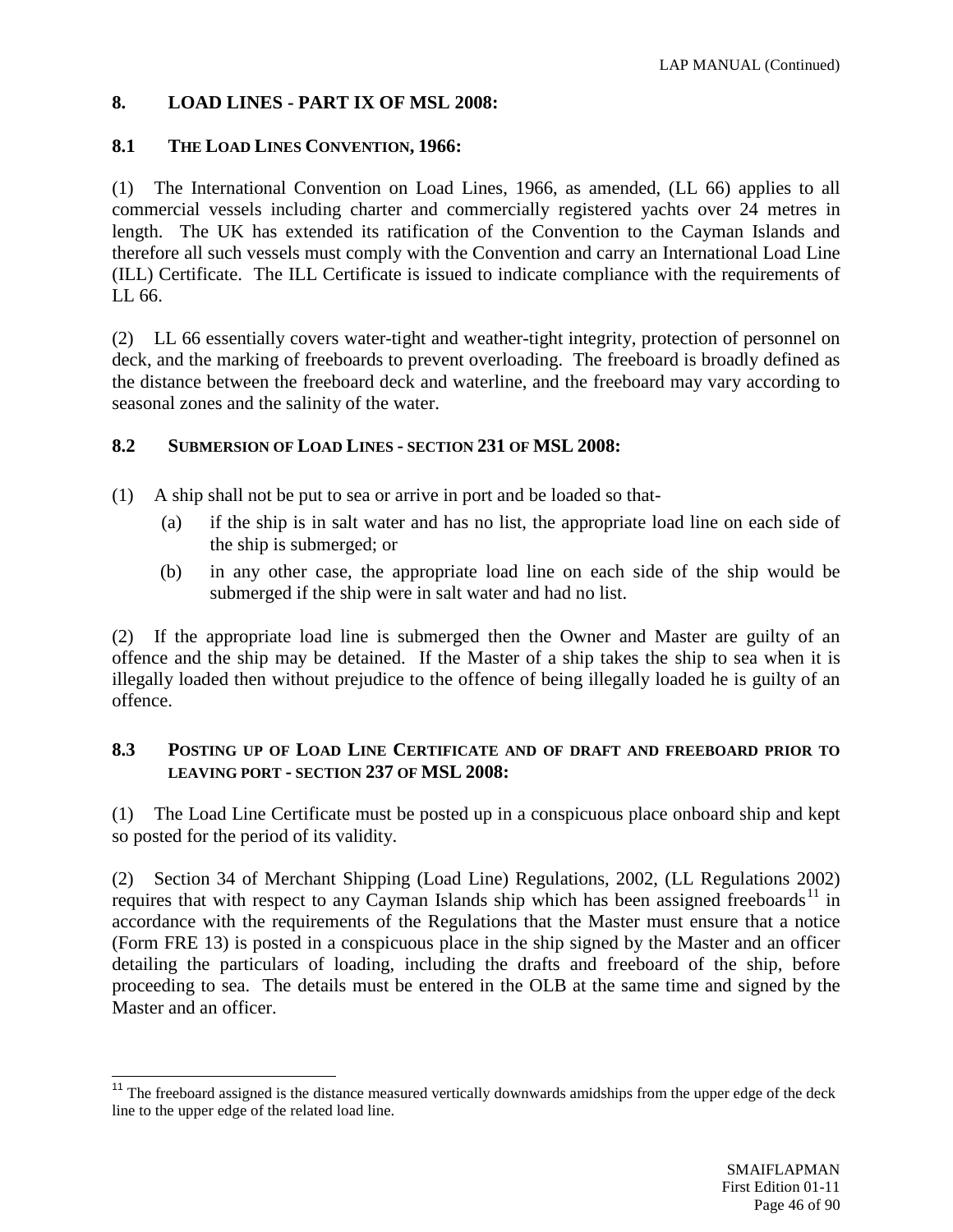## **8.4 LOAD LINE MARKS AND OFFENCES IN RELATION TO THESE - SECTION 232 OF MSL 2008:**

The actual positions of deck line and load lines must be marked and maintained in accordance with the information on the Load Line Certificate. If the Owner or Master of the ship fails without reasonable excuse to keep the ship marked as required or alters, or permits a person under his control to alter, any mark with which the ship is so marked, he is guilty of an offence.

## **8.5 SHIPS NOT TO PROCEED TO SEA WITHOUT A LOAD LINE CERTIFICATE - SECTION 236 OF MSL 2008:**

(1) No ship shall proceed or attempt to proceed to sea unless a Load Line Certificate is in force for the ship.

(2) The Load Line Certificate may need to be produced to appropriate officials in order to clear the vessel into or out of port.

## **8.6 LOAD LINE EXEMPTION CERTIFICATE - SECTION 249 OF MSL 2008:**

(1) In appropriate cases exemptions from the requirements of LL 66 may be permitted and in such cases a Load Line Exemption Certificate would be issued. The vessel must at all times comply with the provisions of the Exemption Certificate.

(2) Whilst rarely utilised by MACI, LL 66 (as with other Conventions) also makes provision Convention Certificates to be issued by other governments which are party to the Convention, on behalf of the Cayman Islands; under mutual agreement. Such Certificates are accepted as if they were valid Convention Certificates.

## **SUMMARY: LOAD LINES - WHAT DO I NEED TO KNOW?**

- The International Load Lines Convention 1966 applies to all commercial vessels including charter and commercially registered yachts over 24 metres in length. No ship shall proceed or attempt to proceed to sea unless a Load Line Certificate is in force for the ship.
- A ship must not be loaded so that if the ship is in salt water and has no list, the appropriate load line on each side of the ship is submerged or in any other case, the appropriate load line on each side of the ship would be submerged if the ship were in salt water and had no list.
- The Load Line Certificate must be posted in a conspicuous place onboard.
- Any ship which has been assigned freeboards must post a notice onboard detailing the particulars of loading before proceeding to sea and such particulars are also to be recorded in the OLB.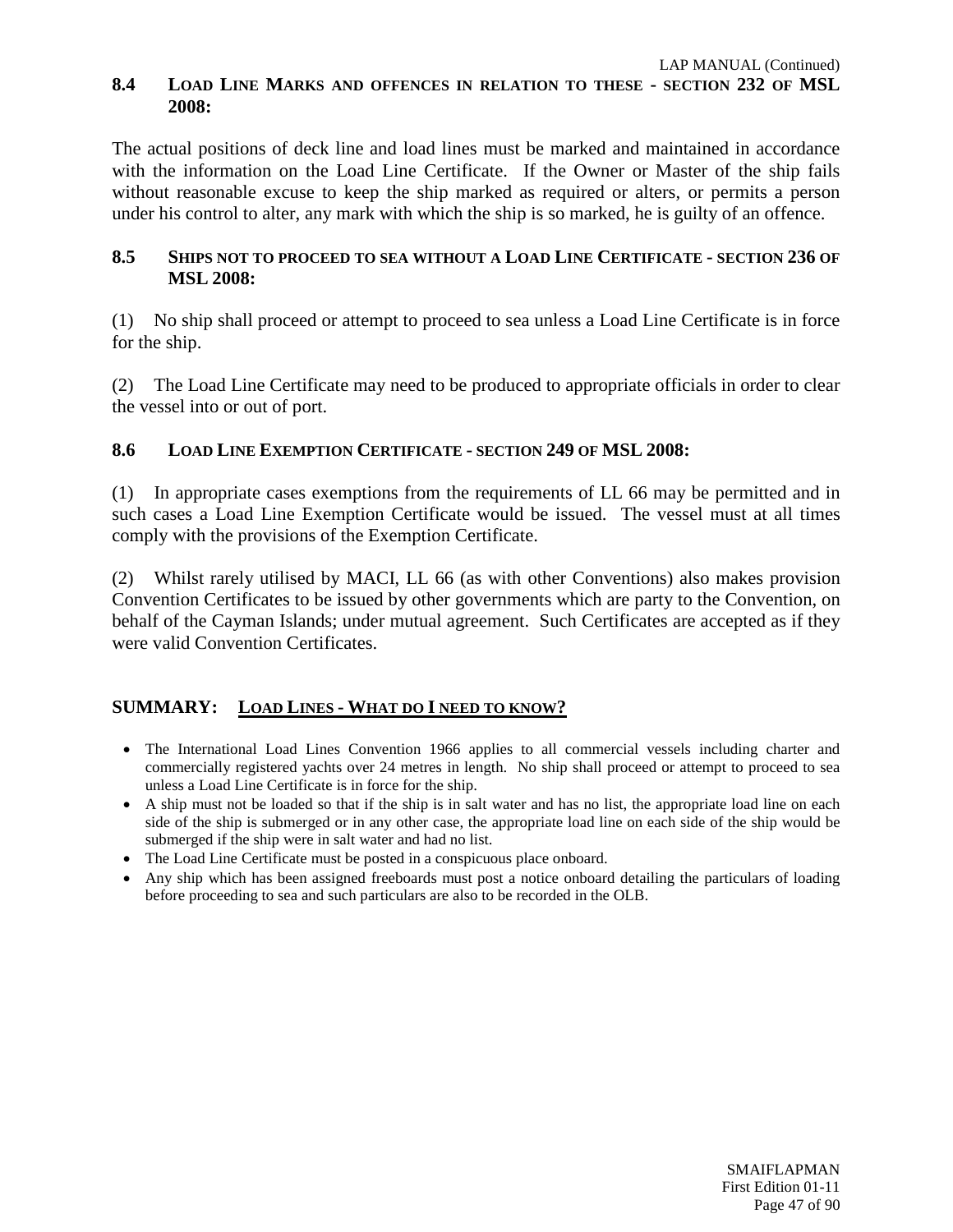### **9. CARRIAGE OF DANGEROUS GOODS AND BULK CARGOES - PART X OF MSL 2008:**

#### **9.1 APPLICATION OF CODES - SECTIONS 263 AND 265 OF MSL 2008:**

The carriage of Dangerous Goods is to be in accordance with SOLAS 74 and the related International Maritime Dangerous Goods (IMDG) Code and any Regulations giving effect to these requirements. Contravention of these requirements is an offence which may invoke a fine of up to \$20,000. In addition, the ship shall be deemed to be unsafe by reason of improper loading (see section 10 for information on procedure for unsafe ships).

#### **9.2 REJECTION, DISPOSAL OR FORFEITURE OF DANGEROUS GOODS - SECTIONS 266 AND 267 OF MSL 2008:**

(1) The Master or Owner of any ship may refuse to take on board any package or parcel that he suspects might contain any Dangerous Goods and may require the package to be opened to ascertain its nature. When any Dangerous Goods, or any goods that, in the opinion of the Master or Owner of the ship, are Dangerous Goods, have been sent on board any ship without being so marked, the Master or Owner of the ship may have the goods thrown overboard without penalty.

(2) Where any Dangerous Goods have been sent by or carried in any ship in a manner contravening international requirements or any requirements in Cayman Islands law, this constitutes an offence and the Court may order the goods, and any packaging or container thereof, to be forfeited.

#### **9.3 CARRIAGE OF GRAIN - SECTION 261 OF MSL 2008:**

Where grain is loaded on board any ship all necessary and reasonable precautions must be taken to prevent the grain from shifting, and if such precautions are not taken the Owner or the Master of the ship is guilty of an offence and the ship will be deemed to be unsafe by reason of improper loading.

#### **9.4 CARRIAGE OF OTHER BULK CARGOES - SECTION 260 OF MSL 2008:**

Bulk cargoes are to be loaded and carried in accordance with the Code of Safe Practice for Bulk Cargoes issued by the International Maritime Organization (IMO).

#### **SUMMARY: CARRIAGE OF BULK CARGOES AND DANGEROUS GOODS - WHAT DO I NEED TO KNOW?**

- Contravention of the IMDG Code and any Regulations implementing the IMDG Code is an offence
- The Master or Owner may refuse to take on board any package or parcel that he suspects might contain any Dangerous Goods which is improperly marked or packaged and may require the package or parcel to be opened to ascertain its nature. Improperly marked or packaged Dangerous Goods may be rejected or jettisoned without penalty.
- Grain and other Bulk cargoes must be loaded and carried according with the relevant IMO Code.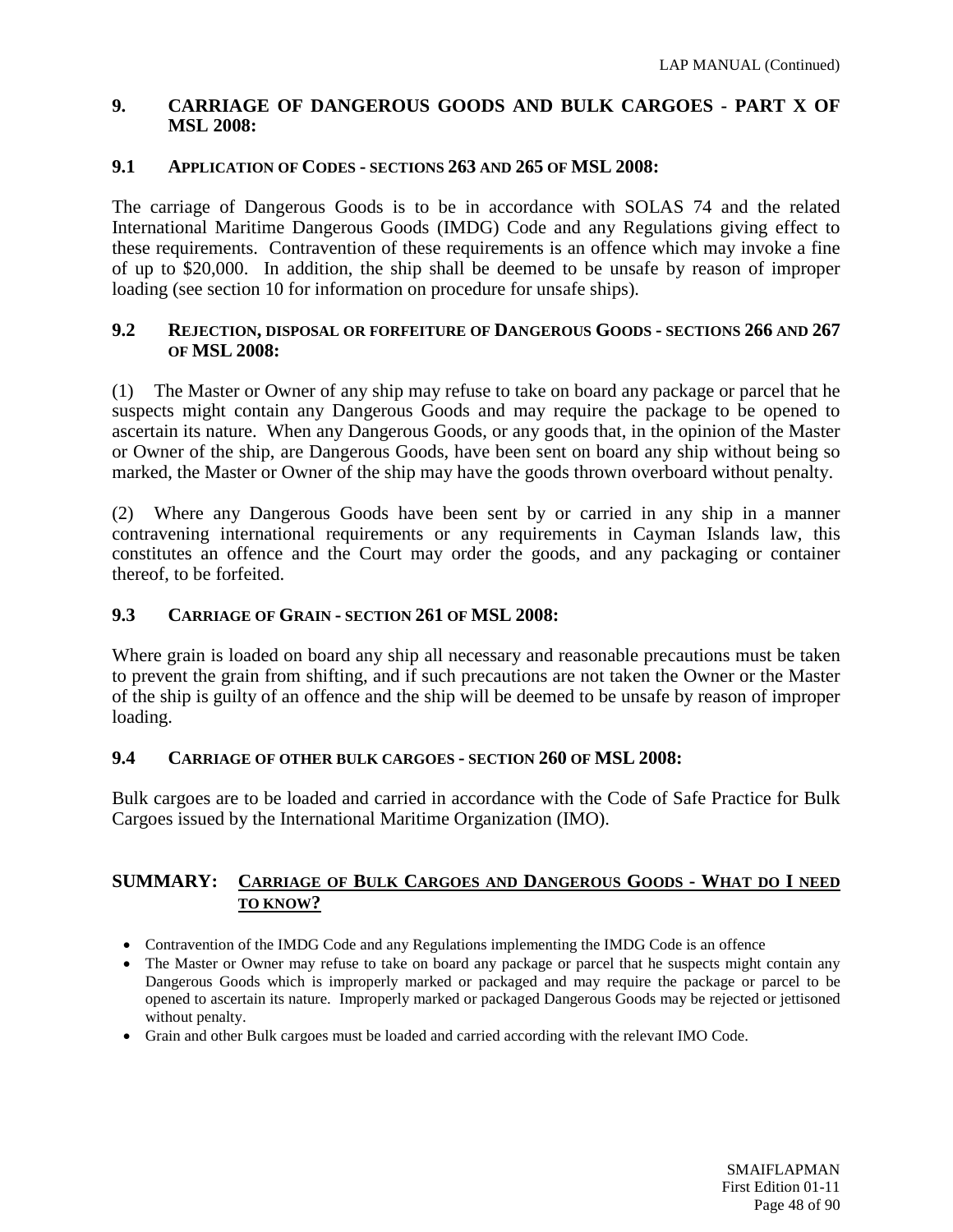## **10. UNSAFE SHIPS - PART XI OF MSL 2008:**

#### **10.1 WHAT IS AN UNSAFE SHIP? - SECTIONS 268 TO 272 OF MSL 2008:**

An unsafe ship is one which is unfit to remain at sea or proceed to sea without serious danger to human life. The following conditions are among those which can give rise to a ship being unsafe-

- (a) Poor condition or unsuitability of the ship, its machinery, or equipment or any part thereof;
- (b) Undermanning;
- (c) Overloading or unsafe or improper loading; and
- (d) Any other matter relevant to the safety of the ship.

## **10.2 RESPONSIBILITIES AND LIABILITIES IN RELATION TO UNSAFE SHIPS:**

#### **Owner and Master liability in respect of an unsafe ship - section 270 of MSL 2008:**

(1) If a ship is considered to be unsafe under Cayman Islands law, then the Master and the Owner of the ship are guilty of an offence and liable to a fine of up to \$20,000 and imprisonment for up to six months, unless there is reasonable excuse.

#### **Owner's liability for the unsafe operation of ship - section 272 of MSL 2008:**

(2) It is the duty of the Owners of a ship to take all reasonable steps to ensure that the ship is operated in a safe manner. If the Owner (or demise charterer) fails to do so then he is guilty of an offence and liable to a fine of up to \$20,000 and imprisonment for up to six months.

## **SUMMARY: UNSAFE SHIPS - WHAT DO I NEED TO KNOW?**

- If a ship is considered to be unsafe, then the Master and the Owner of the ship are guilty of an offence.
- It is the duty of the Owners of a ship to take all reasonable steps to ensure that the ship is operated in a safe manner. If the Owner fails to do so then he is guilty of an offence.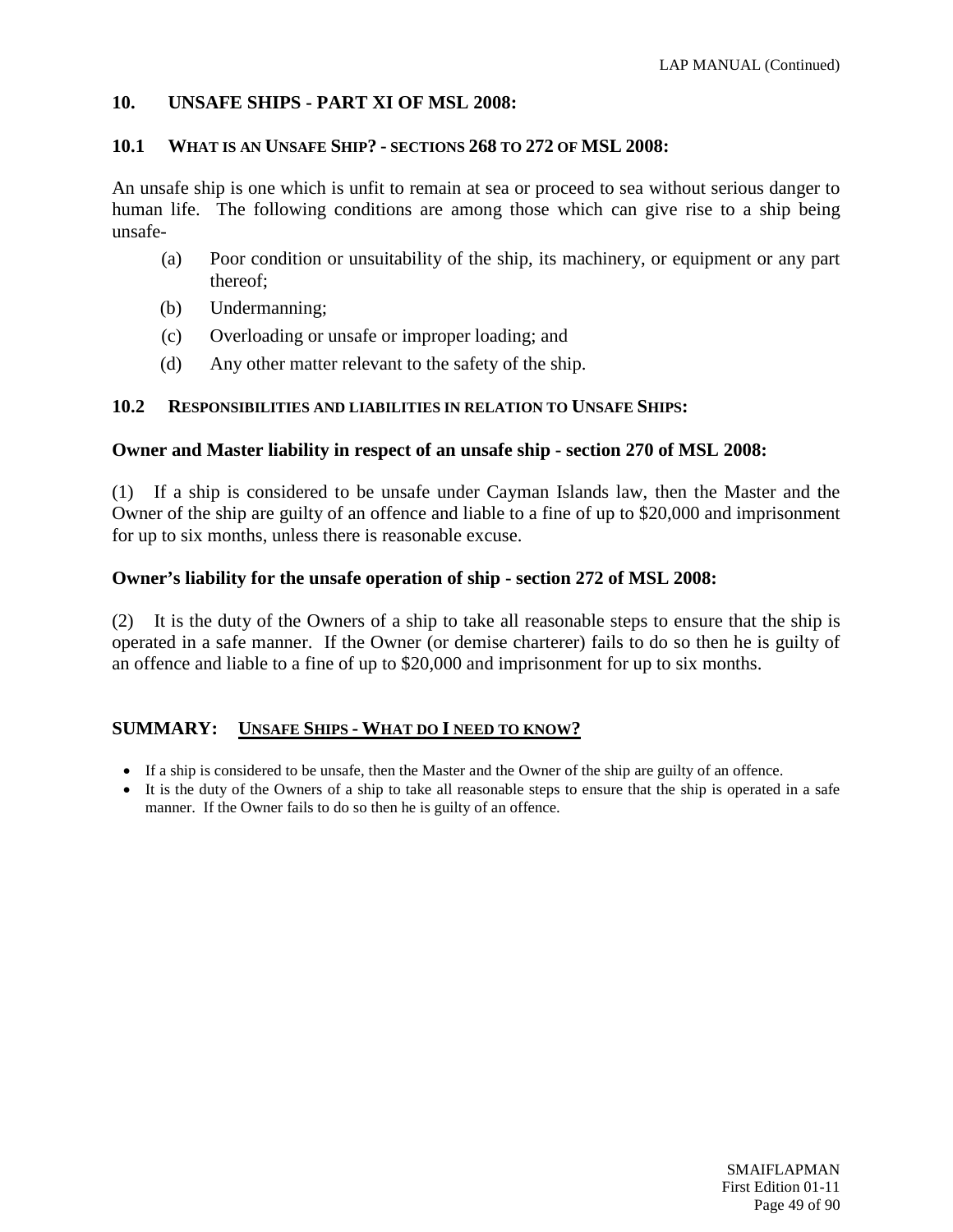## **11. WRECK AND SALVAGE - PART XII OF MSL 2008:**

## **11.1 WRECK – WHAT IT IS AND WHAT ACTION TO TAKE IN RESPECT TO IT:**

- (1) A Wreck is a sunken vessel but it also includes-
	- (a) flotsam and jetsam, which are terms used to describe cargo or goods which is floating in the water, *Flotsam* describes goods (including cargo) that are floating on the water without having been thrown in deliberately, often after a shipwreck, while *jetsam* is cargo that has been voluntarily cast into the sea (jettisoned) in an emergency by the crew of a ship, for example in order to lighten the ship in an emergency;
	- (b) lagan, which describes goods or cargo that have put off the ship at sea but have been buoyed otherwise marked so that kit may later be recovered;
	- (c) derelict, which is property which has been abandoned and deserted at sea, by those who were in charge, without any hope of recovering it.

(2) Any incident which results in the loss or abandonment of a Cayman Islands vessel or its cargo must be reported to MACI by the Owner immediately upon the Owner becoming aware of the incident, by email to [survey@cishipping.com.](mailto:survey@cishipping.com) Where goods or cargo are lost overboard or jettisoned in another jurisdiction this should also be reported to the relevant Coastal State authorities.

(3) Any wreck material found in Cayman Islands territorial waters, or outside the Cayman Islands and brought within Cayman Islands territorial waters, must by law be reported to the Receiver of Wreck (ROW) under section 279 of the MSL 2008. Once a report has been received, the ROW will investigate Ownership of the wreck items.

## **Duty & Rights of Receiver of Wreck**:

(4) The ROW has a duty to give legal Owners the opportunity of recovering their property, and to ensure that a salvage award is paid to the legal salvor, when due. The ROW can recover any costs incurred and is invested with a wide range of powers to enable him to discharge all of the functions of a ROW under Cayman Islands law.

## **Duty to report finding of Wreck to ROW and Penalties for failure to do so**:

(5) Under section 279 of the MSL 2008, upon recovering or finding any wreck, it should be declared promptly to the ROW giving a description of the wreck. The recoverer/finder will usually be asked to hold it to the Receiver's order, or deliver it to the ROW. A salvor acting properly under the law is entitled to a salvage award with respect to wreck. Failure to report a wreck constitutes an offence under MSL 2008 and any person who does not report their recovery of finding of wreck is liable to pay a fine for each offence, will lose any salvage rights, and have to pay the person entitled to the find twice the value of the find.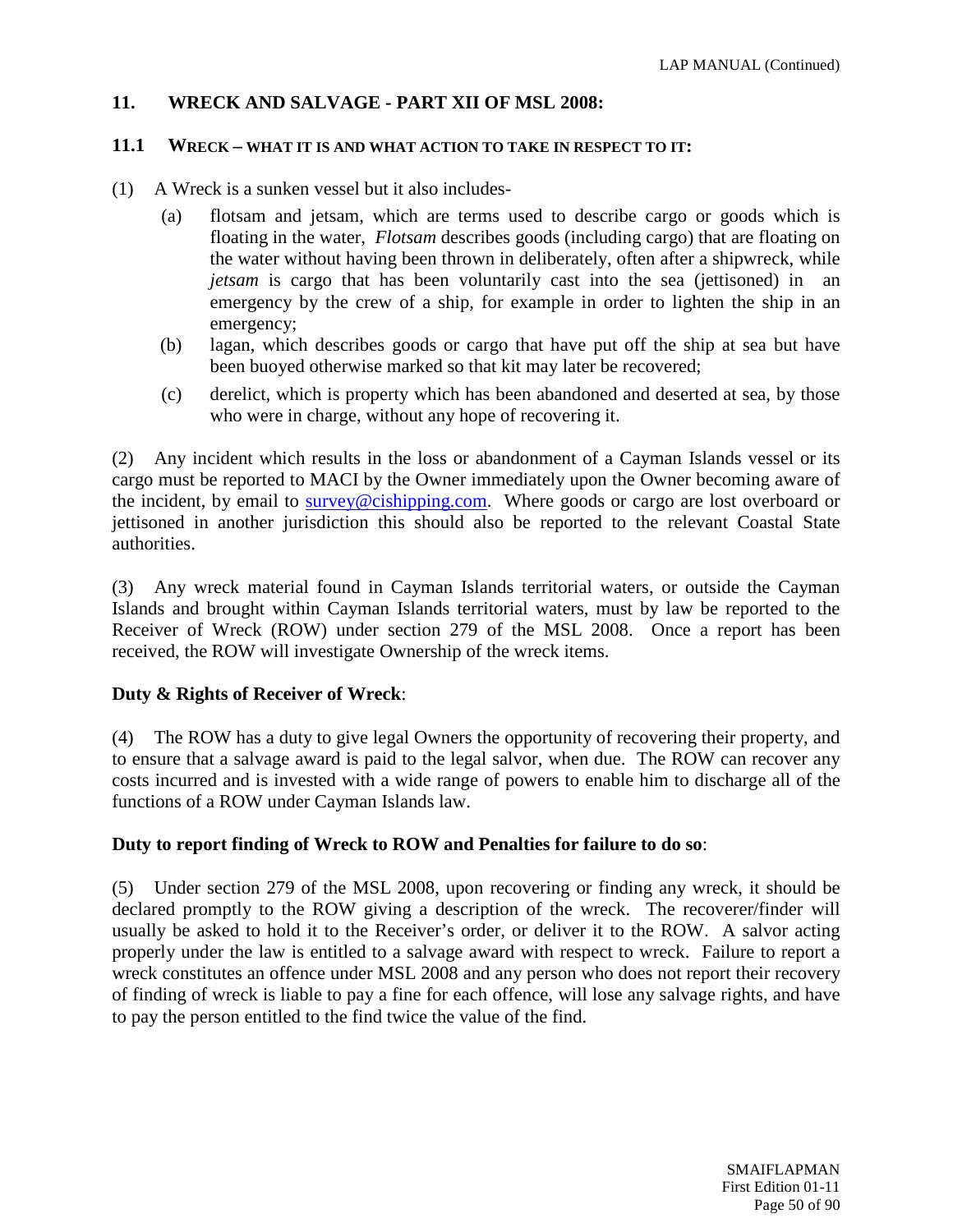## **Duty & Rights of Owner**:

(6) The Owner of any wreck must prove ownership to the satisfaction of the ROW within one year. On payment of expenses and an appropriate salvage, if salvage is involved, the Owner is entitled to have his or her property returned.

## **Port Authorities:**

(7) Where the wreck is, or is likely to, become an obstruction or danger to navigation or to lifeboats engaged in lifeboat service, section 292 of the MSL 2008 provides the Port Authority with powers to take possession of and raise, remove or destroy such a wreck. It also provides powers to mark (light or buoy) wrecks in or near any approach to any harbour or tidal water under the control of a Port Authority. Section 292 also permits the Port Authority to recover its expenses incurred by selling the ship and defraying such expenses from the proceeds of the sale.

## **11.2 SALVAGE – WHAT CONSTITUTES SALVAGE:**

(1) Salvage is the process of rescuing a ship, its cargo, or other property from peril, and in particular immediate peril. Salvage encompasses towing, refloating a sunken or grounded vessel, or patching or repairing a ship. It also includes the saving of lives but traditionally a salvage claim in this respect is not usually brought, and even when it is it cannot be brought against the persons whose lives were saved but would be brought against the Owners of the vessel from which the persons were rescued.

(2) "Salvors" are seafarers and engineers who carry out salvage to vessels that are not owned by themselves, and who are not usually members of the vessel's original crew. When salvaging large ships, they may use cranes, floating dry docks and divers to lift and repair ships for short journeys to safety towed by a tugboat. The aim of the salvage may be to repair the vessel at a harbour or dry dock or to clear a channel for navigation. Another reason for salvage may be to prevent pollution or damage to the marine environment. Alternatively the vessel or valuable parts of the vessel or its cargo may be recovered for its resale value, or for scrap.

(3) Salvage law has as a basis that a salvor should be properly rewarded for risking his life and property to rescue the property of another from peril and in this regard a salvage award is based largely upon the value of the property salved, as well as on the degree of risk and skill involved in effecting the salvage.

(4) A vessel is considered in peril if it is in danger or could become in danger. Examples of a vessel in peril are when it is aground, or adrift and in danger of going aground. Prior to a salvage attempt the salvor enters into an agreement with Owner or the Master to assist the vessel under the terms agreed. The most widely used agreement remains "Lloyds Open Form" (LOF) which, in essence, operates under a "no cure no pay" basis. These agreements are able to be made verbally between the salvor and the Master of the vessel, which is often necessary in the salvage situations which almost always will arise unexpectedly when time is of the essence and the luxury of sitting across a table to discuss terms is not available.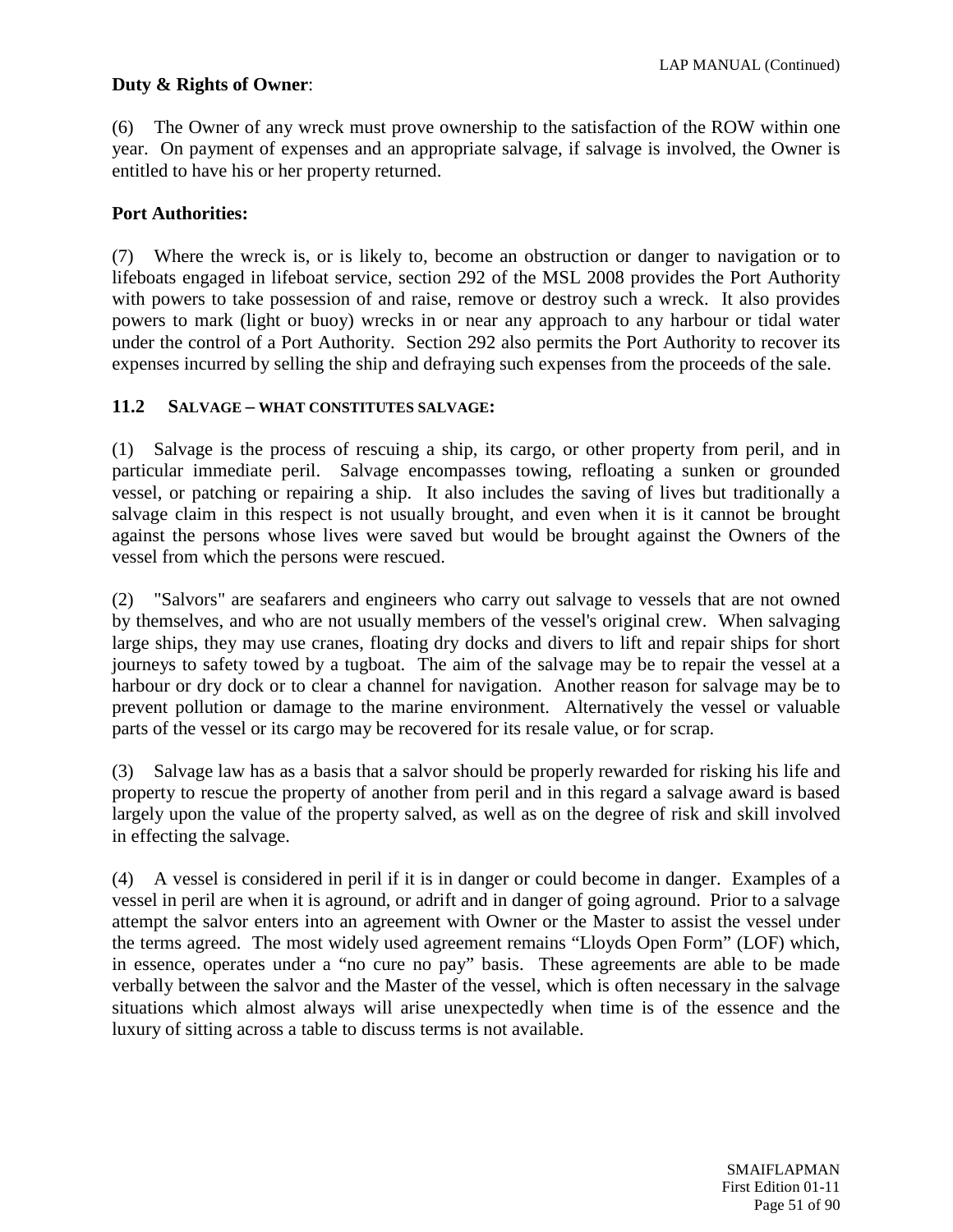(5) The Availability of the LOF does not preclude agreement being made for assistance under a straight "towage contract" but it will very much depend upon the circumstances of the case as to whether this is a viable alternative.

(6) Notwithstanding the "no cure no pay" basis of a LOF Agreement, Article 14 of the International Convention on Salvage, 1989, (Salvage 1989), which applies in the Cayman Islands, provides for a salvor to receive some compensation, subject to certain conditions, where it can be shown that his efforts prevented or minimised oil pollution, even where the salvage operation itself was not successful. The Protection and Indemnity Clubs can provide cover for this under their SCOPIC (Special Compensation P&I Club) clause. See section 11.4 for further detail.

(7) A Master needs therefore to be fully aware of the avenues open to him when his ship is in immediate danger and in need of assistance,

(8) If the vessel is abandoned no permission is needed to salvage it.

## **11.3 MASTER'S AUTHORITY TO ENTER INTO A SALVAGE AGREEMENT - SECTION 299 OF MSL 2008:**

The Master has the authority to conclude contracts for salvage operations on behalf of the Owner of the vessel, and the Master and the Owner of a Cayman Islands vessel shall have the authority to conclude contracts on behalf of the Owner of any property on board the vessel.

## **11.4 SCOPIC CLAUSE OF THE SALVAGE CONVENTION – SECTIONS 307 AND 327 OF MSL 2008:**

(1) The SCOPIC (Special Compensation P&I Club) Clause of the Salvage Convention provides an alternative regime for dealing with claims by a salvor for "special compensation" under Article 14 of the 1989 Salvage Convention and is intended to enable such claims to be settled outside the ambit of LOF, principally by reference to agreed tariffs for tugs, personnel and equipment.

(2) Where a salvor has carried out salvage operations in respect of a vessel or cargo which threatened damage to the environment and has failed to earn a reward equivalent at least to the special compensation assessable he shall be entitled to special compensation from the Owner of that vessel equivalent to his expenses<sup>12</sup>. If the salvor has prevented or minimised damage to the environment, the special compensation payable by the Owner to the salvor may be increased up to a maximum of thirty per cent of the expenses incurred by the salvor, and the Court or person determining the award may, where it or he deems it fair and just, increase such special compensation further but in no event shall the total increase be more than one hundred per cent of the expenses incurred by the salvor.

(3) In fixing a salvage reward and assessing special compensation, the Court or arbitrator is under no duty to fix a reward, before assessing the special compensation.

<span id="page-51-0"></span><sup>&</sup>lt;sup>12</sup> "salvor's expenses" mean the out of pocket expenses reasonably incurred by the salvor in the salvage operation and a fair rate for equipment and personnel actually and reasonably used in the salvage operation.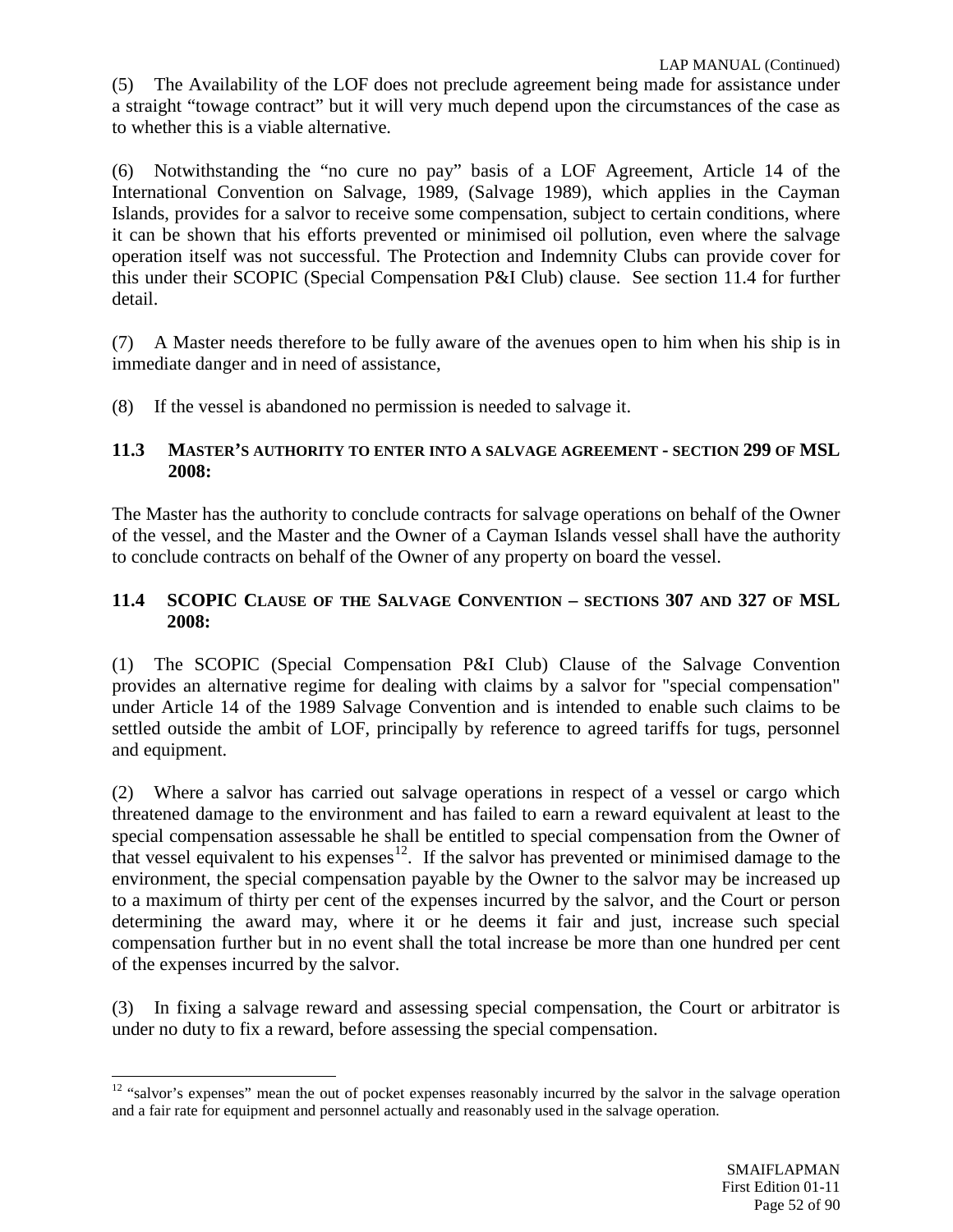#### **SUMMARY: WRECK AND SALVAGE - WHAT DO I NEED TO KNOW?**

- A Wreck is a sunken vessel but it also includes flotsam, jetsam, lagan and derelict when found in or on the shores of the sea or any tidal water.
- Salvage is the process of rescuing a ship, its cargo, or other property from peril. Salvage encompasses rescue towing, refloating a sunken or grounded vessel, or patching or repairing a ship.
- The Master has the authority to conclude contracts for salvage operations on behalf of the Owner of the vessel.
- The Master and Owner have the authority to conclude contracts on behalf of the Owner any property. The most common form of Salvage Agreement is Lloyds Open Form (LOF) which is based on "no cure no pay".
- Where a salvor has carried out operations for a vessel or cargo which threatened damage to the environment he shall be entitled to special compensation from the Owner of that vessel equivalent to his expenses even if the salvage operation was not successful.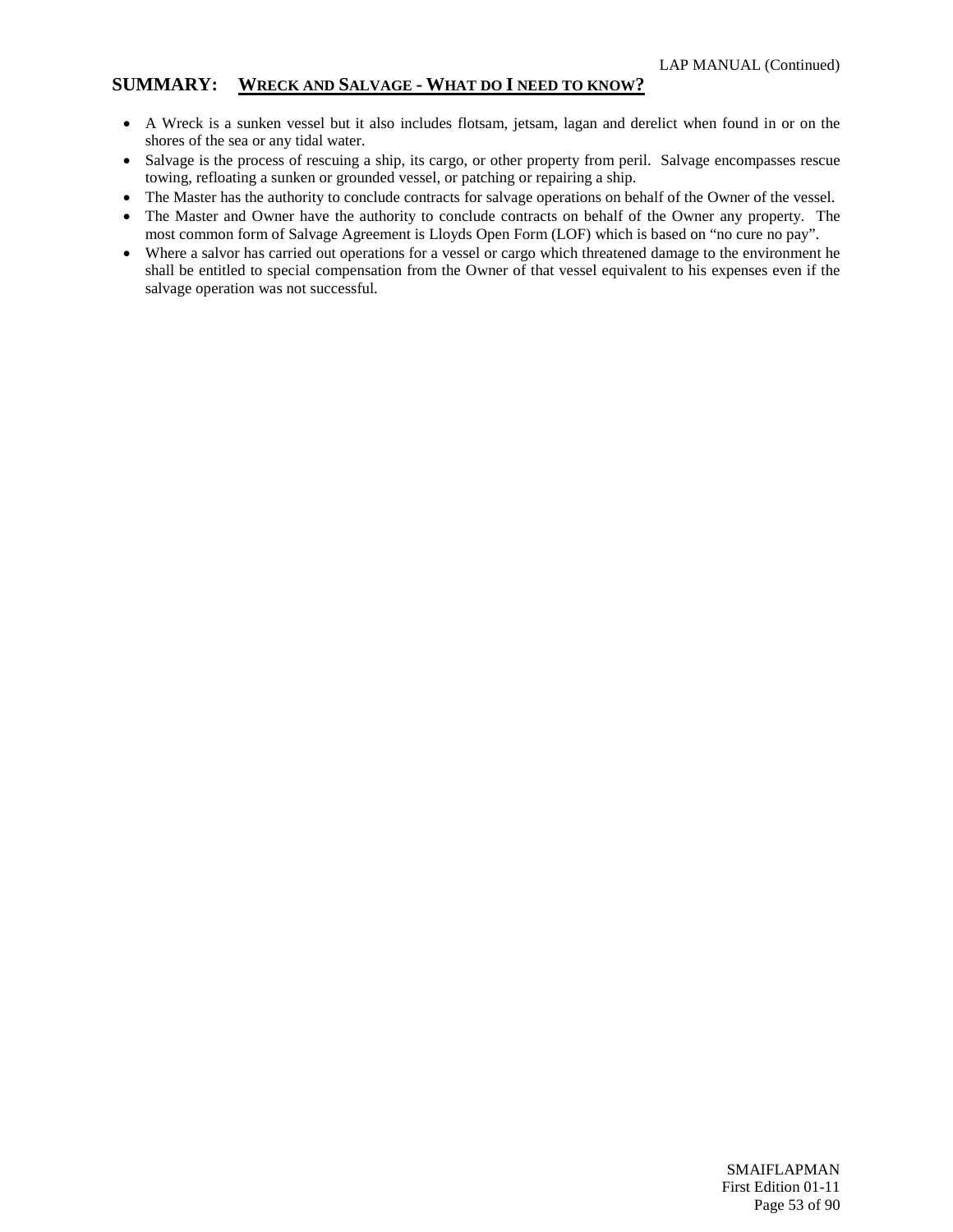# **12. CONTROL OF PERSONS ON SHIPS - PART XIII OF MSL 2008:**

## **12.1 PROCEDURES FOR BIRTHS AND DEATHS ON BOARD SHIP - SECTION 336 OF MSL 2008:**

(1) The MSL 2008, sections 434 and 336 and the Merchant Shipping (Returns of Births and Deaths) Regulations, 2004 (B&D 2004 Regulations) set out the requirements for the recording of Births and Deaths on board Cayman Islands registered ships or for any person who dies ashore when employed on a Cayman Islands registered ship.

(2) Section 434 of the MSL 2008 provides that an inquiry into the cause of death may be held by the Shipping Master or proper officer at the next port where the ship calls after the death or at such other place as may be directed by MACI.

(3) In the case of a death on board caused by an accident the Master and Owner should initially notify MACI immediately by email to [survey.uk@cishipping.com,](mailto:survey.uk@cishipping.com) and follow up with a detailed report setting out the circumstances.

(4) In the case of any other death or a birth the Master should inform the MACI within seven days using Return of Births Form SMAFMRB1 (for recording births) and Return of Deaths Form SMAFMRD1 (for recording deaths). With respect to a death, the notification is to allow MACI to assist with making arrangements for an inquiry into the circumstances surrounding it.

## **12.2 ACTIONS BY MASTER REGARDING DECEASED SEAFARER:**

(1) At the first opportunity the Master should also inform MACI with details of estimated time of arrival and his agents in the next port and send a copy of Return of Deaths Form SMAFMRD1 and statements to MACI.

(2) The cabin and the personal belongings of the deceased should be secured. The Master should obtain signed and dated witness statements from witnesses, duty officers, co-workers and supervising personnel of the deceased regarding the circumstances surrounding the death.

(3) The Master should complete Return of Deaths Form SMAFMRD1 along with the appropriate pages of the Official Log Book. The notes in the official log book provide the instructions as to how and what entries should be made in the Official Log Book. The attending proper officer will check entries.

(4) The Master should ensure that no crewmember leaves the vessel until the formalities of the death inquiry are complete. In the case of a death occurring while the vessel is in port a copy of the doctors or coroner's report should be attached to the Return of Deaths Form SMAFMRD1. In the case of a death occurring on a passenger ship, or where a qualified ship's doctor is otherwise carried, the ship's doctor should attach a medical statement to the Return of Deaths Form SMAFMRD1 stating the circumstances of the death on board.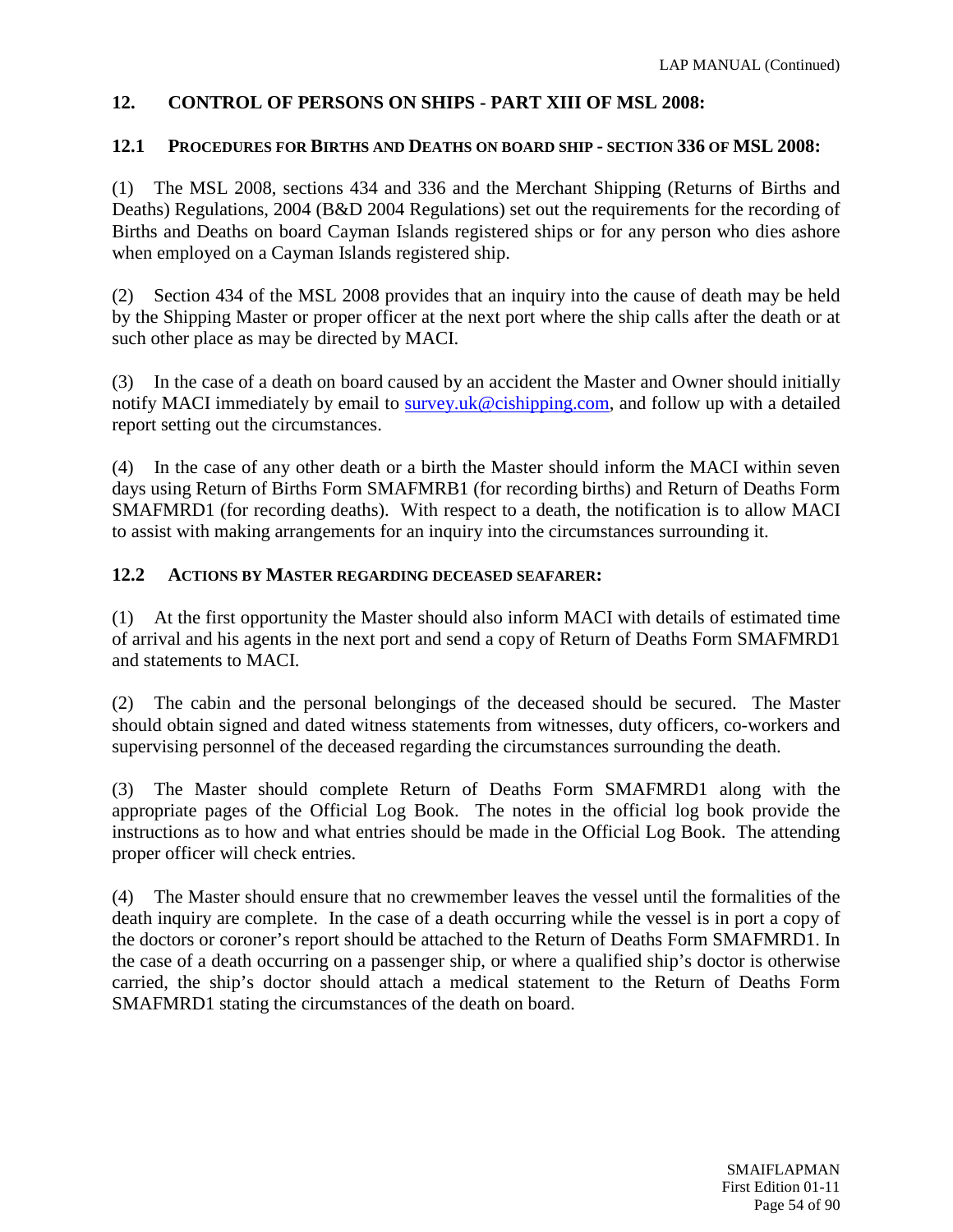## **12.3 STOWAWAYS – SECTION 333 OF MSL 2008:**

Whoever, without the consent of the Master or of any other person authorised to give it, goes to sea or attempts to go to sea in a Cayman Islands ship is guilty of an offence. Further guidance on policy for stowaways may be found in the Master's Guide of Merchant Ships published by MACI and available at [www.cishipping.com.](http://www.cishipping.com/) There are also numerous Guidelines published by IMO on the subject which are available through the IMO website.

## **12.4 POWERS OF ARREST - SECTION 333 OF MSL 2008:**

The Master may cause any person on board the ship to be put under restraint for so long as it appears to him necessary or expedient if, in the interest of safety or for the preservation of good order or discipline on board the ship, the Master deems this to be necessary.

## **12.5 UNAUTHORISED PRESENCE ON BOARD - SECTION 334 OF MSL 2008:**

Where a person goes to sea in a ship without the consent of the Master or of any other person authorised to give such consent, the person going to sea shall be subject to the offences described in section 3.10 of this Manual (section 121 and 122 of the MSL 2008) as if he were a seafarer employed in the ship.

#### **SUMMARY: BIRTHS AND DEATHS AND CONTROL OF PERSONS ON SHIPS - WHAT DO I NEED TO KNOW?**

- In the case of a death on board caused by an accident the Master and Owner should notify MACI immediately. In the case of any other death or a birth the Master should inform the Registry within seven days using Return of Deaths Form SMAFMRD1 / Return of Births Form SMAFMRB1.
- The Master may put anyone onboard under restraint if and for so long as it appears to him necessary or expedient in the interest of safety or for the preservation of good order or discipline on board the ship.
- Anyone who goes to sea goes to sea or attempts to go to sea without consent of the Master is guilty of an offence all shall be subject to onboard disciplinary procedures as if a seafarer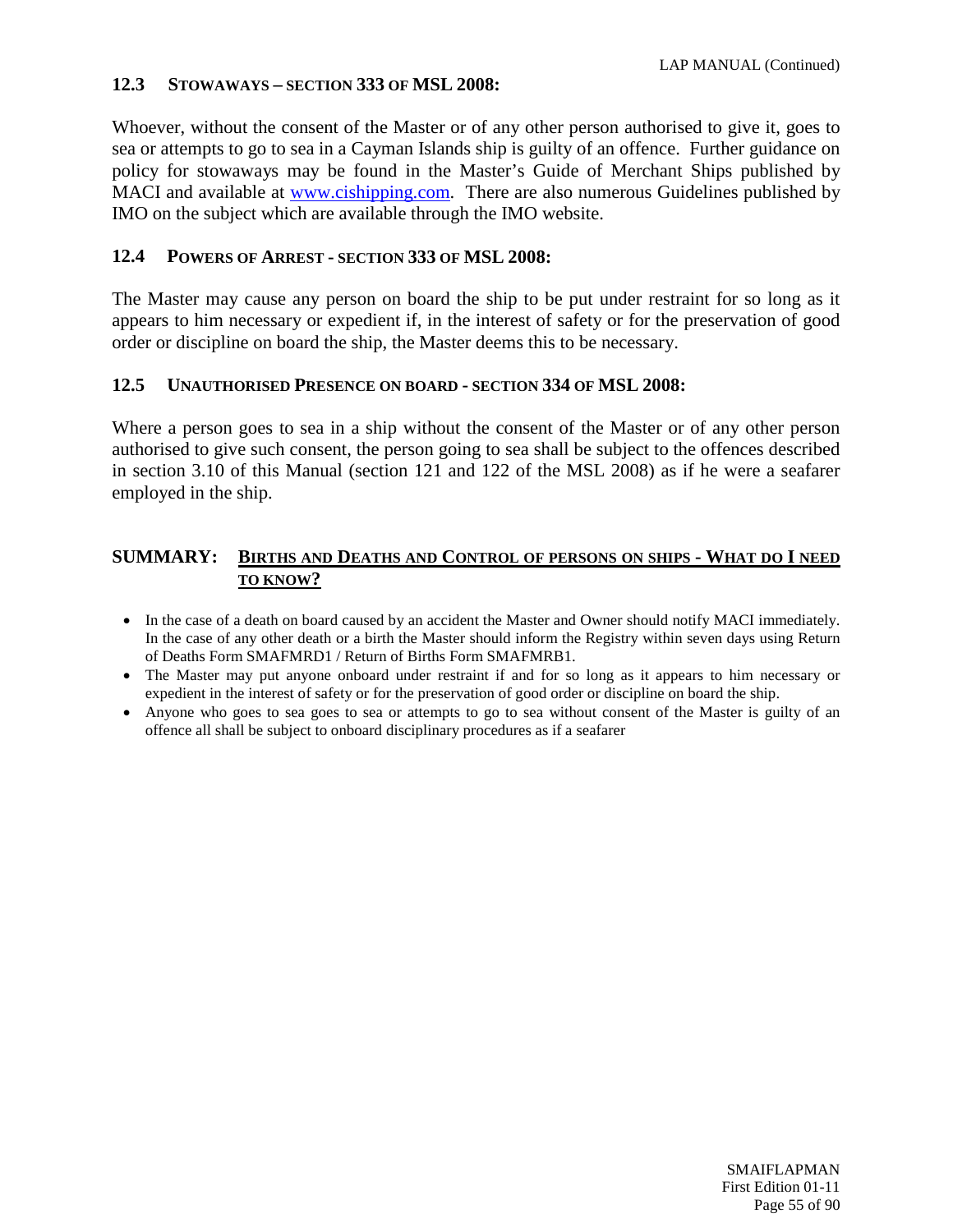## **13 LIABILITY AND COMPENSATION FOR OIL POLLUTION DAMAGE - PART XIV OF MSL 2008:**

## **13.1 OVERVIEW OF THE CLC AND FUND REGIME:**

(1) Compensation for pollution damage caused by spills from oil tankers is governed by an international regime. The framework for the regime was originally the 1969 International Convention on Civil Liability for Oil Pollution Damage (CLC 1969) and the 1971 International Convention on the Establishment of an International Fund for Compensation for Oil Pollution Damage (Fund 1971). This 'old' regime was amended in 1992 by two Protocols, and the amended Conventions are known as the 1992 Civil Liability Convention (CLC 1992) and the 1992 Fund Convention (Fund 1992). The 1992 Conventions entered into force on 30 May 1996.

(2) The CLC 1992 governs the liability of Shipowners for oil pollution damage. The Convention lays down the principle of strict liability for Shipowners and creates a system of compulsory liability insurance. The Shipowner is normally entitled to limit his liability to an amount which is linked to the tonnage of his ship.

(3) The Fund 1992, which is supplementary to the CLC 1992, establishes a regime for compensating victims of the pollution when the compensation under the applicable Civil Liability Convention is inadequate. The International Oil Pollution Compensation Fund 1992 generally referred to as the IOPC Fund 1992 or the 1992 Fund was set up under the Fund 1992.

(4) The maximum payable by the IOPC Fund 1992 for any incident occurring on or after 01 November 2003 is 203 million Special Drawing Rights  $(SDR<sup>13</sup>)$  (about US\$318 million). These amounts are less the compensation paid by the Shipowner.

(5) In March 2005 a third tier of additional compensation entered into force internationally, the [Supplementary Fund.](http://en.iopcfund.org/archive.htm#suppfund) The maximum payable by the Supplementary Fund for one incident will be 750 million SDR (about US\$1.18 million), less the compensation paid by the Shipowner and the 1992 Fund.

(6) Under the 1992 regime, the maximum to be paid by the Shipowner for a small ship (under 5000 gross tonnage) is 4.5 million SDR (about US\$7.1 million). The maximum for a large ship is 89.8 million SDR (about US\$141 million). For incidents occurring before 1 November 2003 under the 1992 regime, the maximum to be paid by the Shipowner for a small ship is 3 million SDR (about US\$4.7 million) and the maximum for a large ship is 59.7 million SDR (about US\$94 million). The maximum amounts to be paid by the Shipowner under the 1969/71 regime are much lower.

(7) As at 01 March 2011, 124 States had ratified the CLC 1992, and 105 States had ratified the Fund 1992. The UK's ratifications of the CLC 1992 and the Fund 1992 were extended to the Cayman Islands. It is expected that the UK's ratification of the 2003 Supplementary Fund Protocol will also be extended to Cayman in the near future.

<span id="page-55-0"></span><sup>&</sup>lt;sup>13</sup> SDR (Special Drawing Right) is a currency unit created by the International Monetary Fund. As at  $01/03/11$  it is worth CI\$1.27, US\$1.57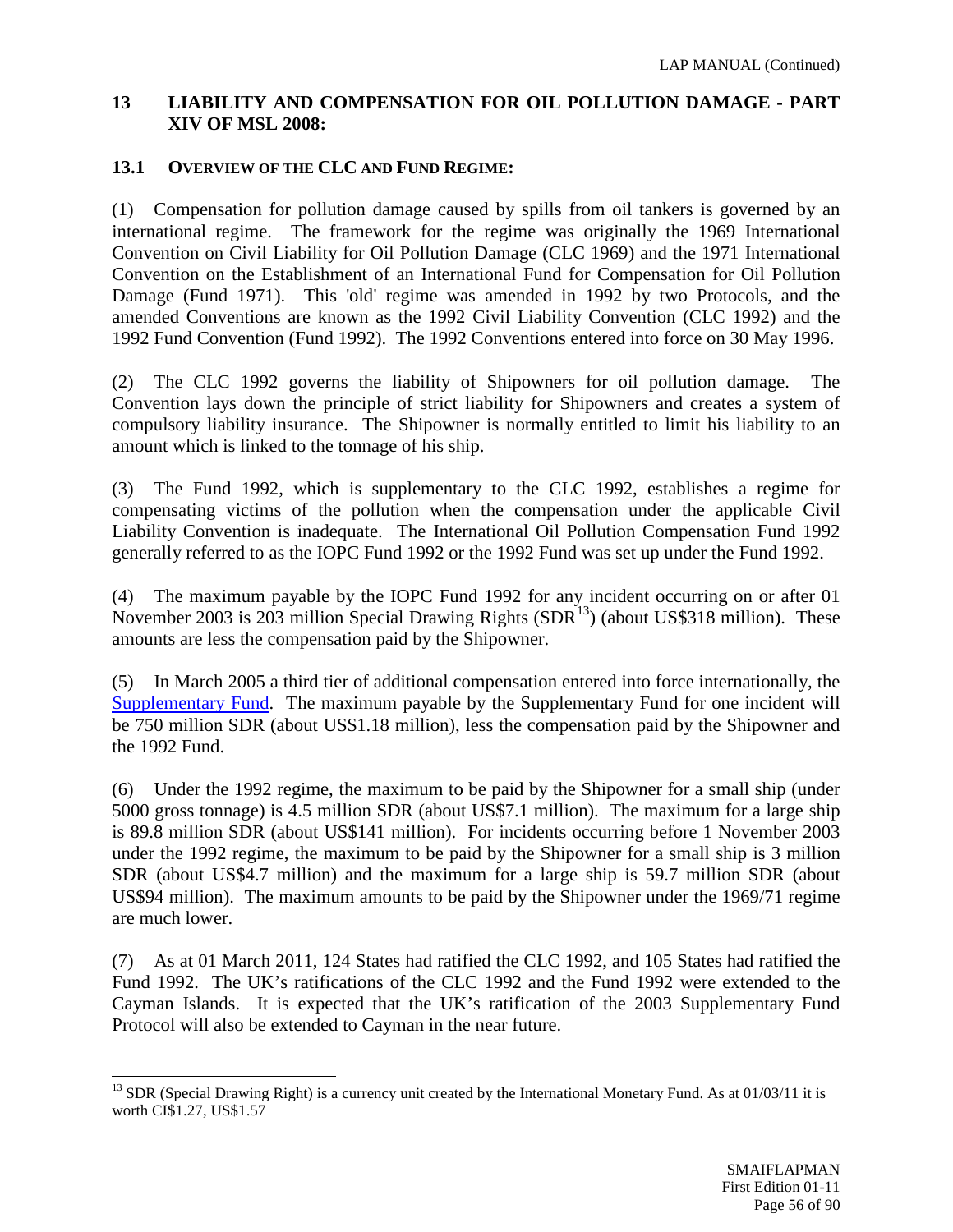(1) All Cayman Islands ships carrying in bulk cargo 2000 tonnes or more of oil (as defined by CLC 1992) require a State issued Certificate of Insurance or other Financial Security in respect of Civil Liability for Oil Pollution Damage (referred to hereinafter as a State Certificate) attesting to the maintenance of insurance to cover the ships liabilities under the Civil Liability Convention, in order to be allowed to operate in a port or terminal in any State Party to the Convention. The State Certificate must be carried on board the vessel at all times. This Certificate must be backed up by third party protection and indemnity insurance (P&I) of the type issued by the members of the International Group of P&I Clubs or a financial guarantee.

(2) This State Certificate will need to be reapplied for annually prior to the insurance expiration (in January/February in most cases where the insurer is a member of the International Group), and is issued by and under the authority of the MACI. To apply for the Certificate or renewal thereof please contact the George Town office at-

> Cayman Islands Shipping Registry, Head Office – Cayman Islands, 2<sup>nd</sup> Floor, Strathvale House, 90 North Church Street, P.O. Box 2256, Grand Cayman KY1-1107, CAYMAN ISLANDS. Tel: +1 345-949-8831. Fax: +1 345-949-8849. Email: [survey@cishipping.com](mailto:cisrky@cishipping.com)

(3) An original "Blue Card" (a Certificate issued by the insurer indicating that insurance is held in line with the requirements of the Convention) as provided by your P&I Club, a completed application form and the fee appropriate fee for issuing the State Certificate will need to be submitted with the application.

## **13.3 PENALTIES - SECTION 348 OF MSL 2008:**

(1) The penalties for not carrying a State Certificate (issued by MACI for Cayman vessels) are as follows-

- (a) if a ship enters or leaves, or attempts to enter or leave, a port or arrives at or leaves, or attempts to arrive at or leave, a terminal without a Certificate the Master or Owner is guilty of an offence liable for a fine of up to \$50,000.
- (b) if a ship fails to carry, or the Master of a ship fails to produce, a Certificate as required, the Master is guilty of an offence liable for a fine of up to \$4,000.
- (c) if a ship attempts to leave a port in the Islands in contravention of these rules, the ship may be detained.

(2) It should also be noted that many Port States (Cayman included) will detain vessels for not complying with the obligations to carry a State Certificate.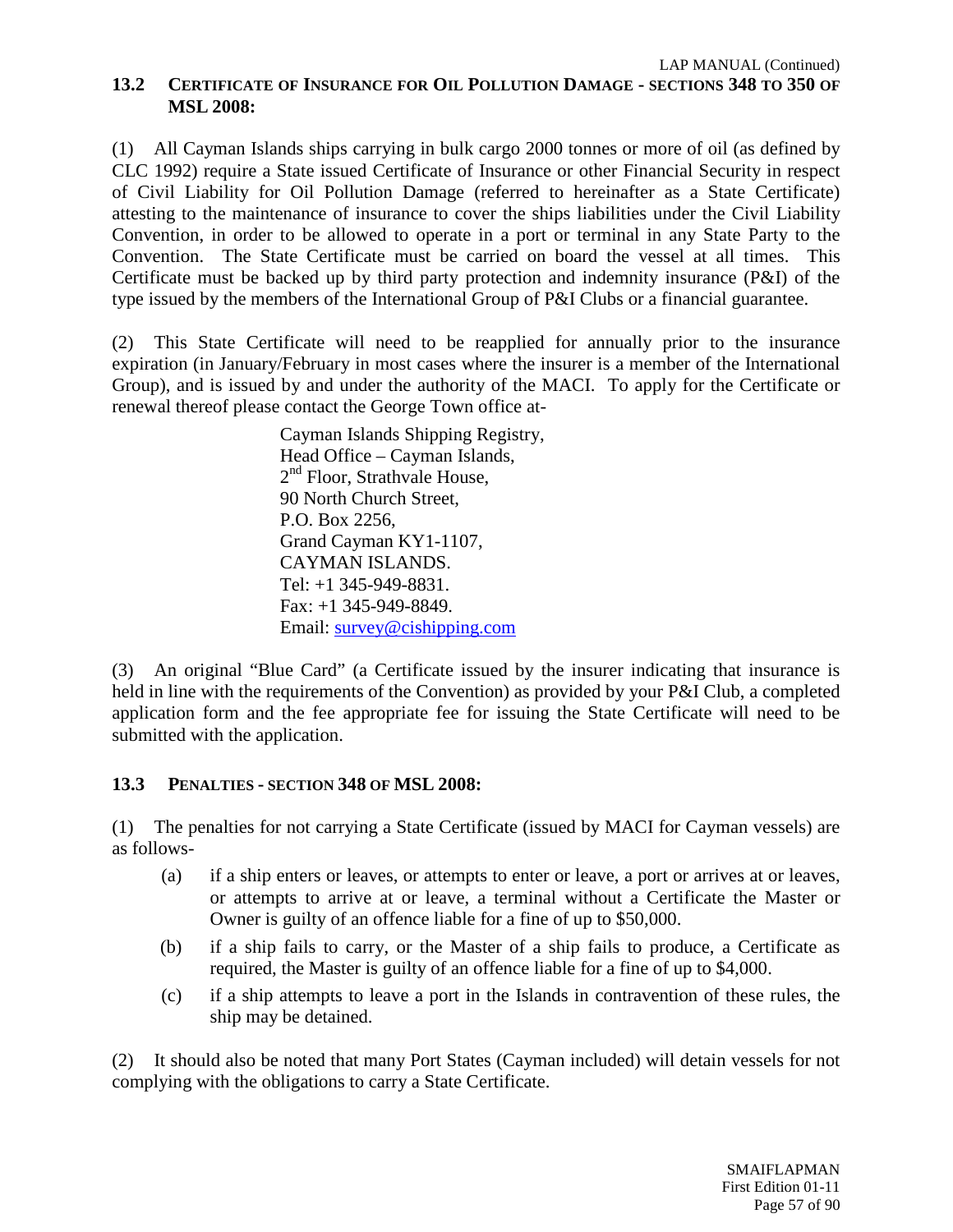#### **SUMMARY: LIABILITY AND COMPENSATION FOR OIL POLLUTION DAMAGE - WHAT DO I NEED TO KNOW?**

- The 1992 Civil Liability Convention (as amended) governs the liability of Shipowners for cargo oil pollution damage. The Convention lays down the principle of strict liability for Shipowners and creates a system of compulsory liability insurance.
- All ships carrying in bulk cargo 2000 tonnes or more of (as defined in CLC 1992) oil require a State issued Certificate (State Certificate) attesting to the maintenance of insurance to cover the ships' liabilities.
- If a ship enters or leaves a port or terminal without a State Certificate the Master or Owner is guilty of an offence. If a ship fails to carry, or the Master of a ship fails to produce, a State Certificate as required, the Master is guilty of an offence. If a ship attempts to leave a port in the Islands in contravention of the convention section, the ship is subject to detention.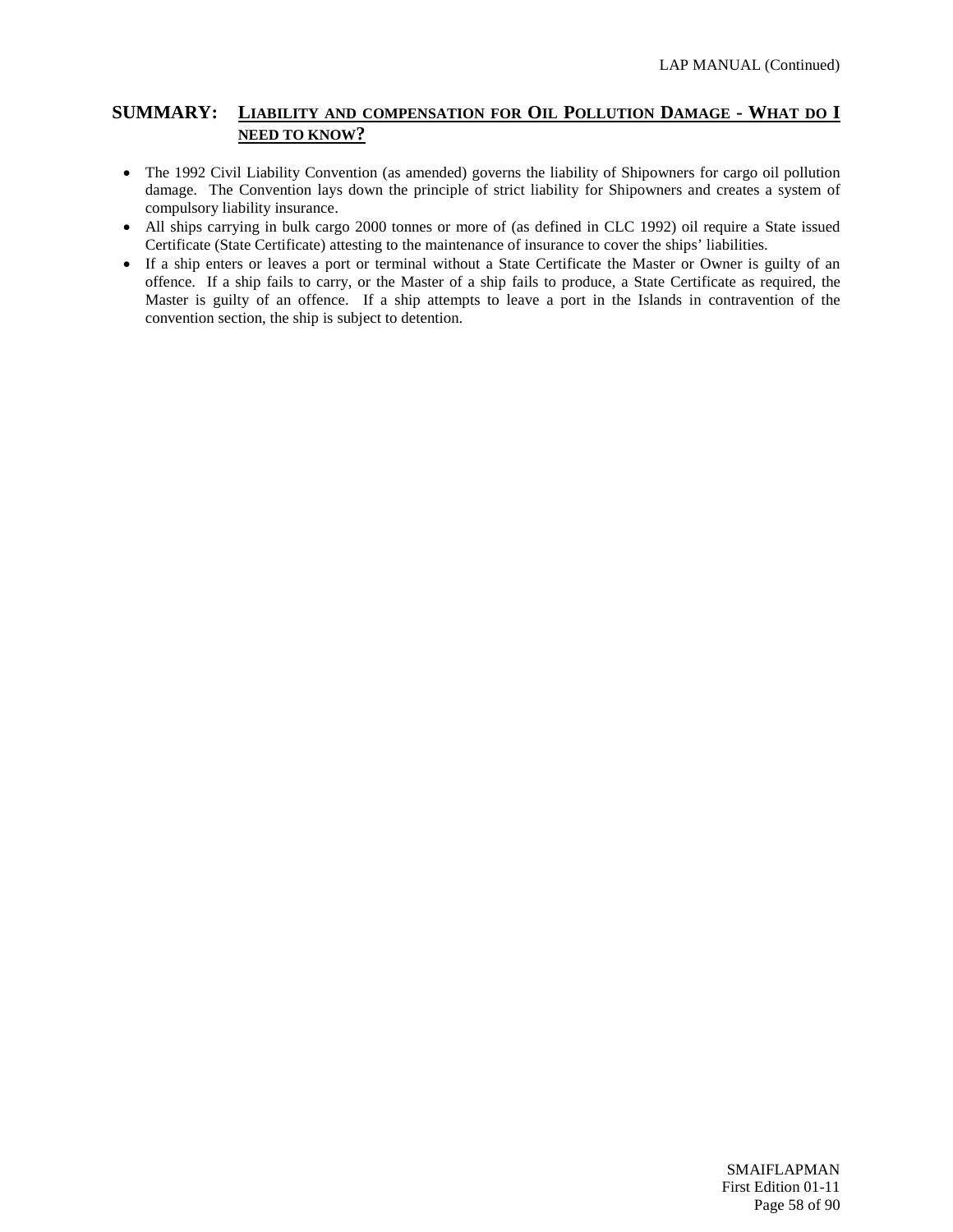## **14. LIABILITY AND COMPENSATION FOR BUNKER OIL POLLUTION DAMAGE - 2010 AMENDMENTS TO MSL 2008 (MSL 2010 AMENDMENTS):**

## **14.1 OVERVIEW OF BUNKERS CONVENTION REGIME:**

(1) On 21 November 2008, the International Convention on Civil Liability for Bunker Oil Pollution Damage, 2001 (Bunkers 2001), entered into force, supplementing the existing international liability regimes with provisions for strict liability for bunker oil pollution damage and compulsory insurance.

(2) The aim of the Bunkers 2001 is to improve the process by which claimants are able to recover costs incurred as a result of pollution from ships' bunker fuel oils<sup>[14](#page-58-0)</sup>, whether in responding to a bunker pollution incident or as a result of damage caused by bunker oil pollution, and the Bunkers 2001 will help to achieve this by-

- (a) establishing a strict liability regime on the Shipowner<sup>[15](#page-58-1)</sup> for pollution damage arising from all types of oil used in the operation or propulsion of ships (i.e. the Shipowner is liable regardless of fault);
- (b) requiring all registered Owners of vessels over 1,000 gross tonnage entering or leaving a Cayman Islands port or terminal to maintain insurance certified by the State to meet their liability;
- (c) introducing a provision that entitles claimants to sue ships' insurers via the right of direct action; and
- (d) allowing claims to be pursued in the State in which the damage occurred; this makes it much easier for victims to pursue a claim for cost recovery.

(3) Whilst all Shipowners are liable for pollution damage under the Bunkers 2001, only those operating vessels of 1,000 gross tonnage and over will be required to maintain insurance to cover their liability.

(4) At 01 March 2011 there were fifty eight States Parties to the Convention representing approximately 88% of the gross tonnage of the world's merchant shipping. The UK has extended its ratification of the Convention to the Cayman Islands since 12 January 2011.

## **14.2 BUNKER OIL POLLUTION INSURANCE CERTIFICATE - SECTION 21 AND 22 OF THE MSL 2010 AMENDMENTS:**

(1) [Shipping Notice No. CISN 02/2011e](http://www.cishipping.com/portal/page?_pageid=1307,5243905&_dad=portal&_schema=PORTAL)xplains that all Cayman Islands ships of 1000 gross tonnage or above require a State issued Certificate(referred to hereinafter as Bunkers CLC) attesting to the maintenance of insurance to cover the ships liabilities under the Bunkers Convention, to be able to operate in a port or terminal in any State Party to the Bunkers 2001. The Certificate must be carried on board the vessel at all times. This Certificate must be backed up by third party protection and indemnity insurance (P&I) of the type issued by the members of the International Group of P&I Clubs or a financial guarantee. The amount of insurance or other

<span id="page-58-1"></span><span id="page-58-0"></span><sup>&</sup>lt;sup>14</sup> Any hydrocarbon mineral oil used for the operation or propulsion of the ship  $15$  Shipowner is defined in the Bunkers Convention and means the Owner, including the registered Owner, demise (bareboat) charterer, manager and operator of the ship.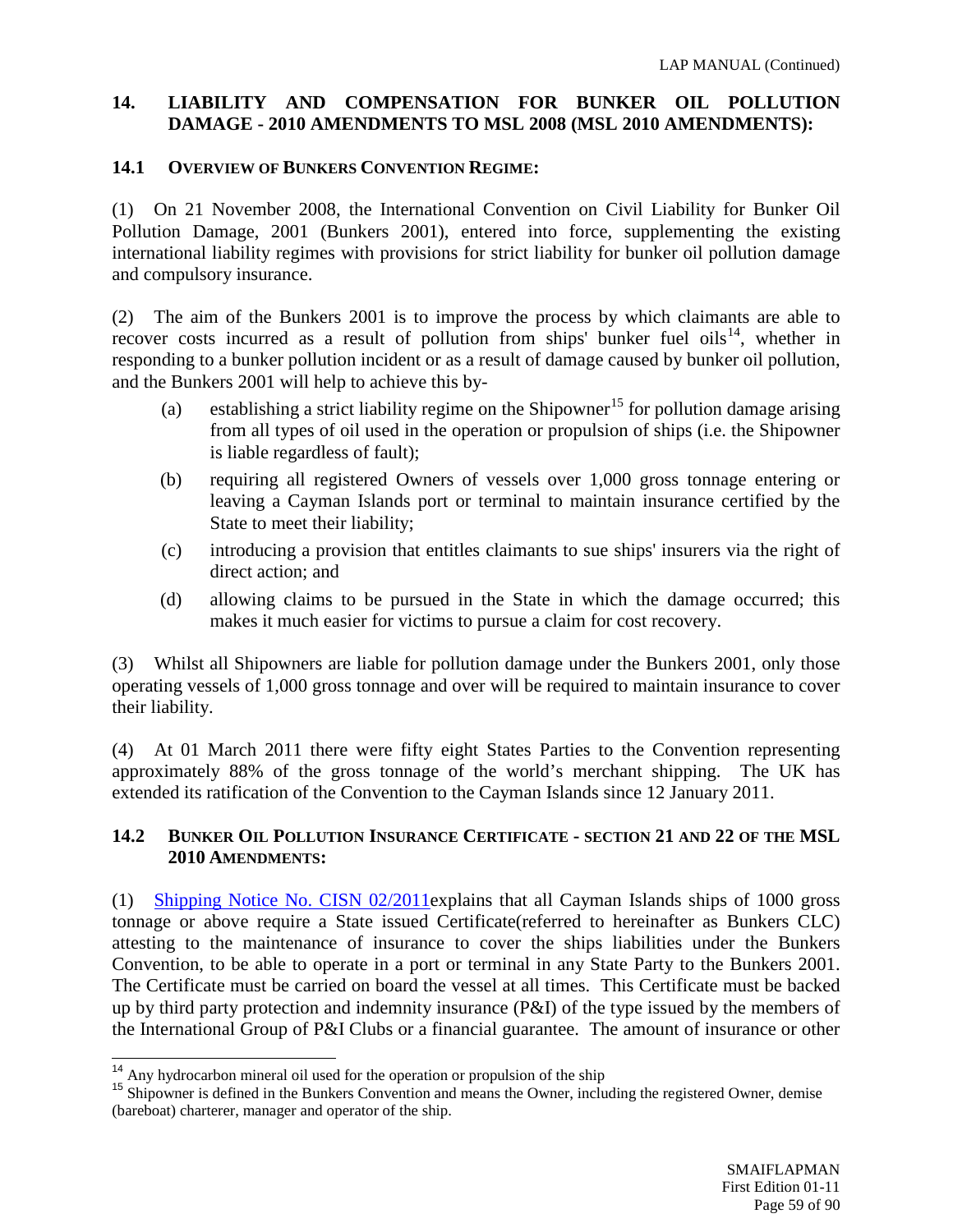financial security required is to be calculated in accordance with the 1996 Protocol to the Convention on Limitation of Liability for Maritime Claims, 1996 (LLMC 96).

(2) This Bunkers CLC will need to be reapplied for annually prior to the insurance expiration (in January/February in most cases where the insurer is a member of the International Group), and is issued by MACI. To apply for the Certificate or renewal thereof please contact the George Town Office (see details in section 13.2) or the European Regional office at-

> Cayman Islands Shipping Registry, 1st Floor, Vanbrugh House, Grange Drive, Hedge End, Southampton, SO30 2AF United Kingdom.

Or at [bunkers@cishipping.com](mailto:bunkers@cishipping.com)

(3) An original "Blue Card" (see section 13.2 for more information) as provided by a P&I Club, a completed application form and the fee appropriate fee for issuing the Bunkers CLC will need to be submitted with the application.

### **14.3 PENALTIES - SECTION 20 OF THE MSL 2010 AMENDMENTS:**

(1) The penalties for not carrying a Bunkers CLC (issued by MACI for Cayman vessels) are as follows-

- (a) if a ship enters or leaves, or attempts to enter or leave a port, or arrives at or leaves, or attempts to arrive at or leave, a terminal without a Certificate the Master or Owner is guilty of an offence liable for a fine of up to \$50,000;
- (b) if a ship fails to carry, or the Master of a ship fails to produce, a Certificate as required, the Master is guilty of an offence liable for a fine of up to \$4,000; and
- (c) if a ship attempts to leave a port in the Islands in contravention of these rules, the ship will be subject to detention.

(2) Many Port States (Cayman included) will detain vessels for not complying with the obligations to carry a Bunkers CLC.

(3) It should be noted that for oil tankers which are required to carry a State Certificate under the provisions of the CLC 1992 Convention for cargo oil pollution (see 13.2(1)), a Bunkers CLC with respect to bunker oil pollution is also required where applicable (i.e. if the vessel is 1000 gross tonnage or more).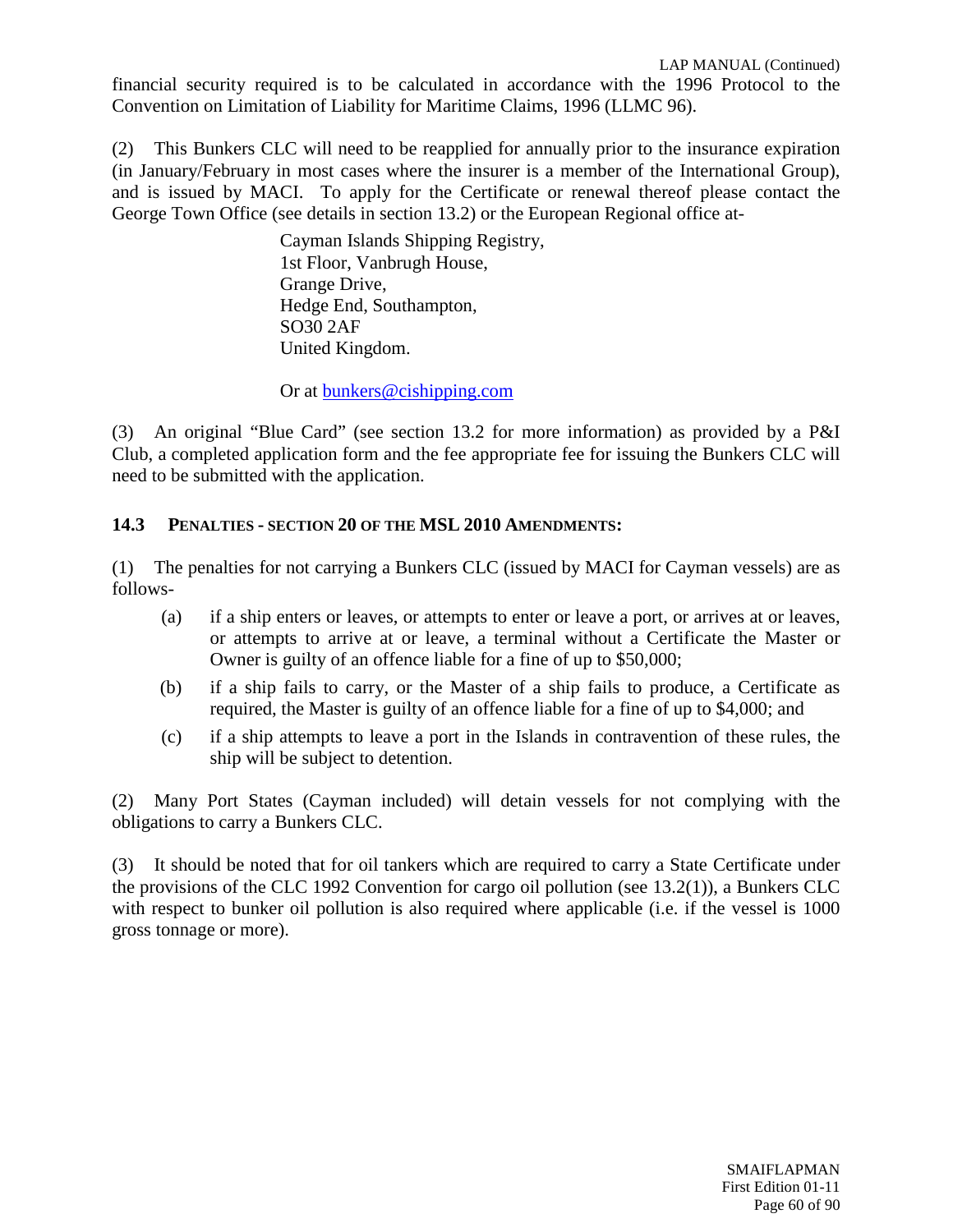#### **SUMMARY: LIABILITY AND COMPENSATION FOR BUNKER POLLUTION DAMAGE - WHAT DO I NEED TO KNOW?**

- The 2001 Bunkers Convention governs the liability of Shipowners for oil pollution damage by the ships bunker fuel. The Convention lays down the principle of strict liability for Shipowners and creates a system of compulsory liability insurance.
- All ships over 1000 gross tonnage require a State issued Certificate of Insurance (Bunkers CLC) attesting to the maintenance of insurance to cover the ships' liabilities for bunker oil pollution.
- If a ship enters or leaves a port or terminal without a Bunkers CLC the Master or Owner is guilty of an offence. If a ship fails to carry, or the Master of a ship fails to produce, a Bunkers CLC, the Master is guilty of an offence. If a ship attempts to leave a port in the Islands in contravention of the convention section, the ship is subject to detention.
- Oil tankers need to comply with the requirements of both the CLC 1992 Convention and the Bunkers 2001 Convention.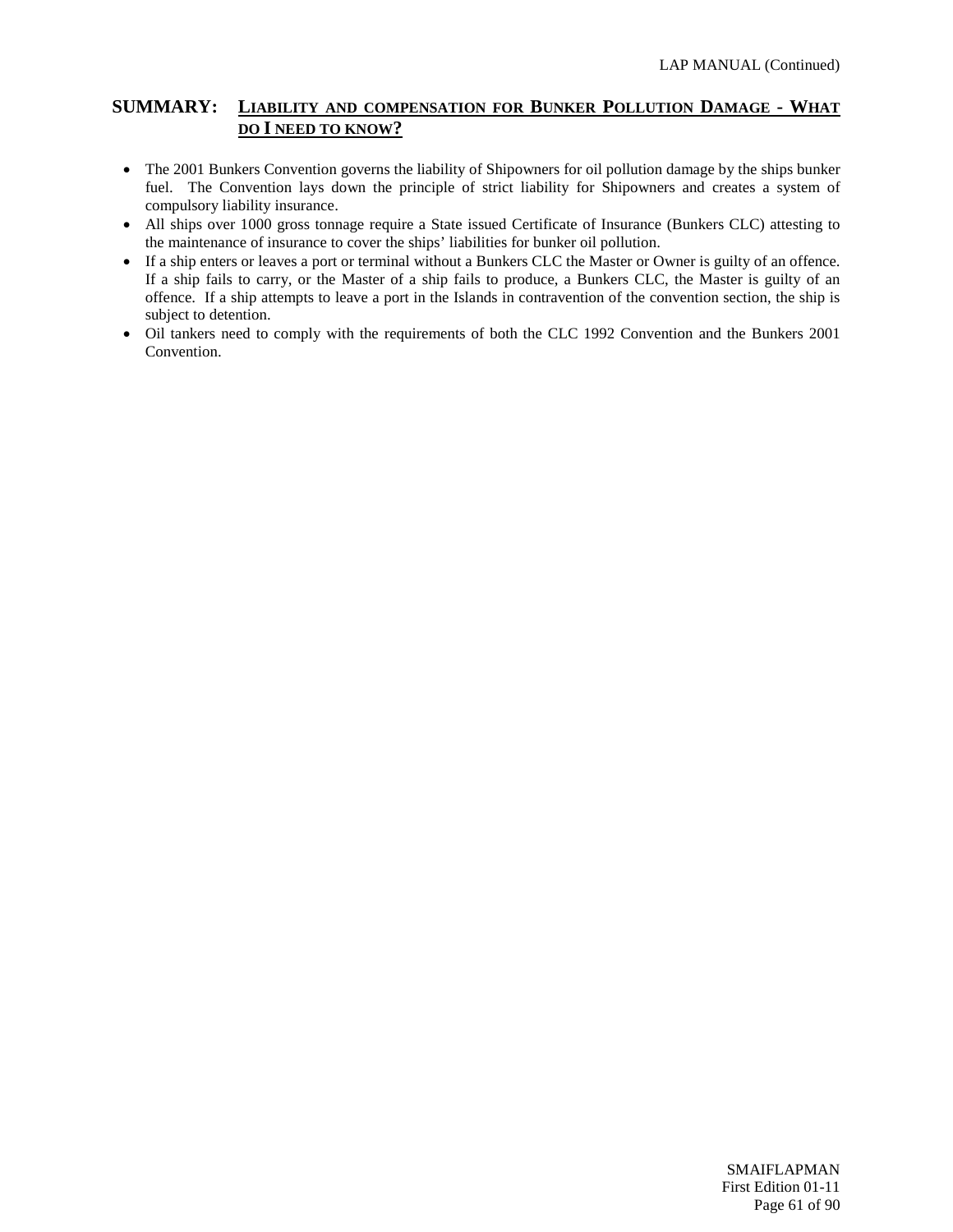## **15. PREVENTION OF OIL SPILLS AND ACTION IN THE EVENT OF A SPILL:**

## **15.1 SOPEP MANUAL:**

(1) [Shipping Notice 01/1995](http://www.cishipping.com/portal/page?_pageid=1307,1691767&_dad=portal&_schema=PORTAL) provides information on shipboard Oil Pollution emergency plans. It is a statutory requirement under MARPOL 73/78 that every Cayman Islands oil tanker of 150 gross tonnage and above and every ship other than an oil tanker (including pleasure vessels) of 400 gross tonnage and above shall carry on board a Shipboard Oil Pollution Emergency Plan (SOPEP) approved by MACI and that the Plan be in accordance with guidelines developed by IMO. The SOPEP must be retained on board and be made available to MACI or Port State Surveyors as requested.

(2) Where a ship, such as a chemical tanker of certain Offshore Supply Vessels are required to carry a Shipboard Marine Pollution Emergency Plan (SMPEP), they are not required to also carry a SOPEP if the SMPEP also meets SOPEP requirements.

## **15.2 IOPP CERTIFICATE REGIME:**

(1) It is a statutory requirement under MARPOL 73/78 that every Cayman Islands oil tanker of 150 gross tonnage and above and every ship other than an oil tanker (including pleasure vessels) of 400 gross tonnage and above shall require an International Oil Pollution Prevention (IOPP) Certificate issued by the MACI. This Certificate is issued to indicate compliance with Annex I of the International Convention for Prevention of Pollution from Ships, MARPOL 1973, as amended (MARPOL 73/78). Annex I introduces measures to control the risk of environmental damage specifically caused by oil. The Annex provides for the retention onboard of oil contaminated water or the controlled discharge overboard of such water after suitable filtering and separation to reduce the oil content to a specified minimum (normally 15ppm but less in designated Special Areas). Where contaminated oily water in excess of this minimum is retained onboard it must be discharged to approved reception facilities ashore.

(2) The IOPP Certificate is valid for up to five years, however to ensure that the vessel meets the requirements of the Certificate the onboard oil pollution prevention equipment and arrangements must be surveyed annually.

## **15.3 REPORTING PROCEDURES IN THE EVENT OF A CARGO OIL SPILL:**

(1) Immediately upon discovering any discharge of oil whether, intentional or not, the Master and Owner should immediately notify MACI by email to [survey@cishipping.com.](mailto:survey@cishipping.com)

(2) The initial point of contact in the event of a pollution incident in the waters of the Cayman Islands is the Cayman Islands Fire Service (which also acts as an out of hours emergency contact for this office). Contact details are as follows-

- **Telephone Numbers: (345) 949 0077 or (345) 949 2499 or (345) 949 2276**
- **Marine VHF Radio: Channel 16, Call Sign "Grand Cayman Fire Control"**
- **Single Side Band Radio: 2182 MHz, Call Sign "Grand Cayman"**

As this contact information is subject to change the CISR website should be accessed for the latest information at [www.cishipping.com](http://www.cishipping.com/)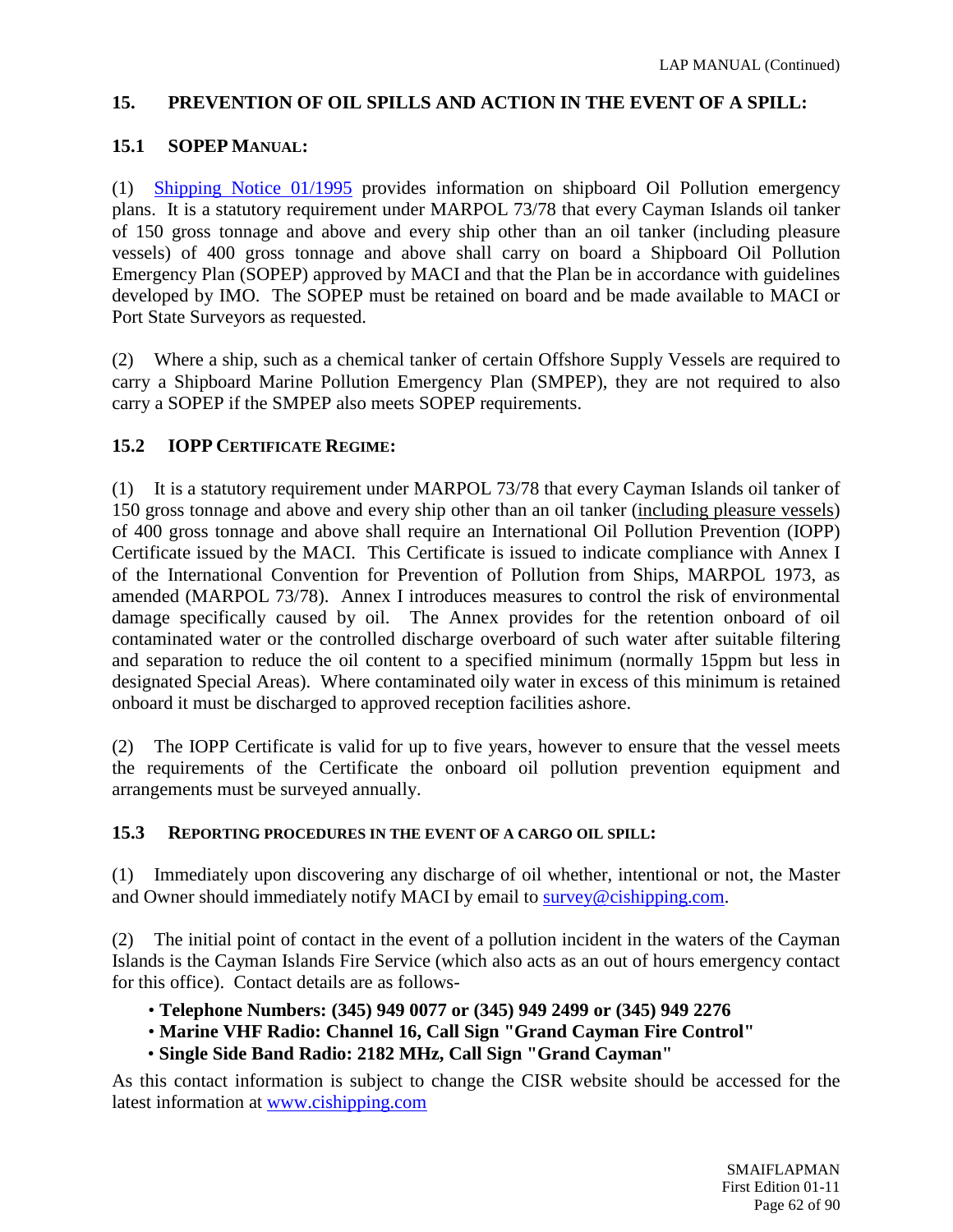(3) Regulation 37 (formerly regulation 26) of MARPOL 73/78 also requires that the SOPEP manual includes a list of Coastal States and relevant contact points for use in the event of a pollution incident. It is very important that the relevant Coastal State(s) be kept fully informed of the discharge and of measures taken to contain or mitigate it. Failure to keep Coastal States informed could lead to significantly increased penalties on the ship.

## **15.4 PROCEDURE FOR THE APPROVAL OF A SOPEP:**

Where it is required that a SOPEP is to be approved, in the case of a new vessel, a copy of the proposed SOPEP should be prepared and forwarded to MACI without delay. If and when approved, one copy of the approved Plan will be retained by MACI and appropriate copies of "Approved" cover pages returned to the Owner/operator of the vessel, one of which should be placed in the manual on board the vessel to which it relates and another retained ashore by the Owner/Operator.

#### **SUMMARY: PREVENTION OF OIL SPILLS AND ACTION IN THE EVENT OF A SPILL - WHAT DO I NEED TO KNOW?**

- All oil tankers of 150 gross tonnage and above and all vessels (including pleasure vessels) of 400 gross tonnage and above require a SOPEP and an IOPP Certificate which should be made available to MACI and Port State Control. The IOPP Certificate must be renewed every 5 years.
- Upon discovering any discharge of oil, whether intentional or not, the Master and Owner should notify MACI immediately. In addition, the relevant Coastal State should also be kept fully informed of the discharge and the actions taken to contain or mitigate it.
- New SOPEPs requiring approval should be forwarded to MACI as soon as possible.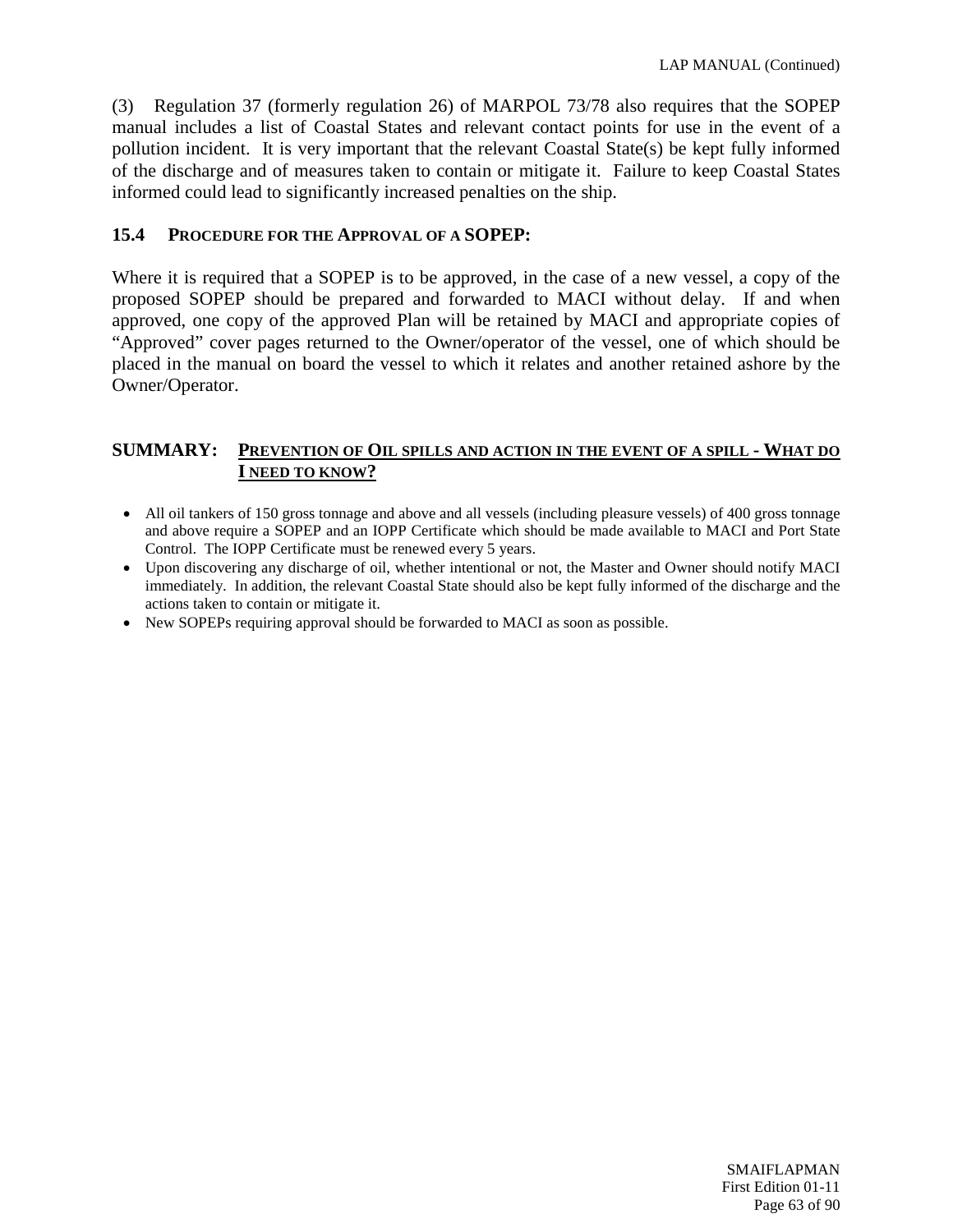## **16. PIRACY AND HIJACK - SECTIONS 366 – 369 OF MSL 2008:**

#### **16.1 PIRACY - SECTION 366 OF MSL 2008:**

"Piracy" means-

- (a) any illegal act of violence or detention, or any act of depredation, committed for private ends by the crew or the passengers of a private ship or private aircraft, and directed-
	- (i) on the high seas, against another ship or aircraft, or against persons or property on board such ship or aircraft; or
	- (ii) against a ship, aircraft, persons or property in a place outside the jurisdiction of any State;
- (b) any voluntary act of participation in the operation of a ship or of an aircraft with knowledge of facts making it a pirate ship or aircraft; or
- (c) any act of inciting or intentionally facilitating such acts described in (a) or (b).

#### **16.2 HIJACKING AND DESTROYING SHIPS - SECTION 367 OF MSL 2008:**

(1) Any person who unlawfully, by the use of force or by threats of any kind, seizes a ship or exercises control of it commits the offence of hijacking a ship.

- (2) A person commits an offence if he-
	- (a) unlawfully and intentionally destroys a ship;
	- (b) damages a ship or its cargo so as to endanger, or to be likely to endanger the safe navigation of the ship;
	- (c) commits on board a ship an act of violence which is likely to endanger the safe navigation of the ship; or
	- (d) places or causes to be placed on a ship any device or substance which is likely to destroy the ship or is likely so to damage it or its cargo as to endanger its safe navigation.
- (3) Any such offences are liable on conviction on indictment to imprisonment for life.

## **16.3 OFFENCES ENDANGERING SAFE NAVIGATION, THREATS AND ANCILLARY OFFENCES - SECTION 368 OF MSL 2008:**

(1) It is an offence to destroy or damage or seriously to interfere with the operation of any property used for the provision of maritime navigation facilities, including any land, building or ship, and including any apparatus or equipment, whether it is on board a ship or elsewhere where the destruction, damage or interference is likely to endanger the safe navigation of any ship.

(2) It is also an offence for any person to compel any other person to do something, or to not do something, by threatening to do an act that would endanger the ship or property relating to maritime navigational facilities.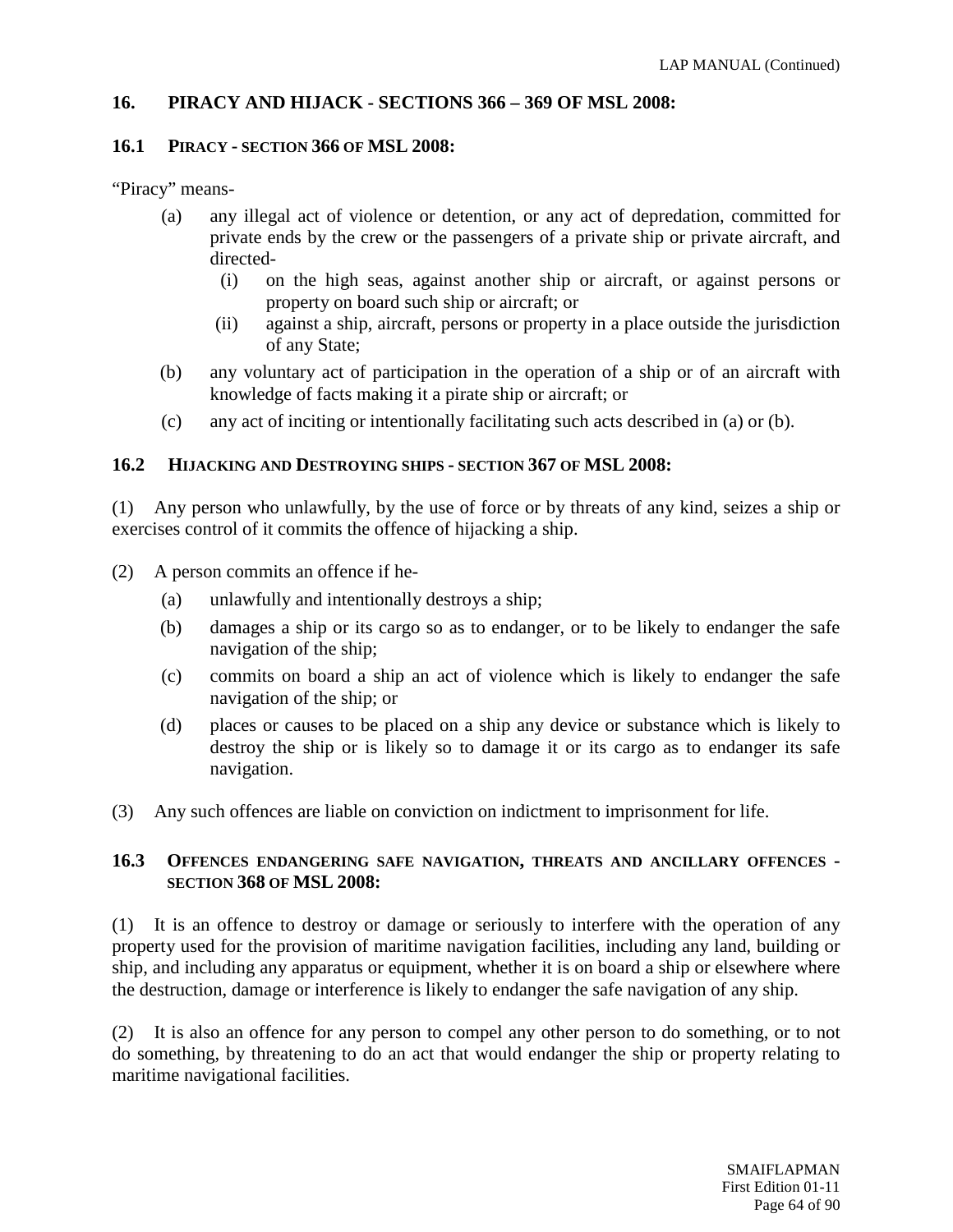## **16.4 MASTER'S POWER OF DELIVERY - SECTION 369 OF MSL 2008:**

(1) If the Master of a ship has reasonable grounds to believe that any person on board the ship has been involved in hijacking or destroying ships or endangering safe navigation, issuing threats and ancillary offences he must deliver that person to an appropriate officer in the Cayman Islands or any other State Party to 1988 Convention for the Suppression of Unlawful Acts Against the Safety of Maritime Navigation, 1988 (SUA 1988).

- (2) The Master must-
	- (a) notify an appropriate officer in the country of his intention to deliver the suspect and of his reasons for intending to do so;
	- (b) notify before the ship has entered the territorial sea of the country concerned, or if that is not practicable as soon as practicable after the ship has entered that territorial sea
	- (c) provide such oral or written statements relating to the alleged offence as that officer may reasonably require; and
	- (d) deliver up such other evidence relating to the alleged offence in his possession.
- (3) A Master of a ship who, without reasonable excuse, fails to comply is guilty of an offence.

#### **SUMMARY: PIRACY AND HIJACK - WHAT DO I NEED TO KNOW?**

- Piracy is any illegal act of violence or detention by the crew or passengers of a private ship on the high seas against a ship, persons or property outside the jurisdiction of any State.
- Any person who unlawfully, by the use of force or by threats of any kind, seizes a ship or exercises control of it commits the offence of hijacking a ship.
- It is an offence to destroy or damage or seriously to interfere with the operation, any property used for the provision of maritime navigation facilities where it is likely to endanger the safe navigation of any ship. It is also an offence to compel someone else to do such an act.
- If the Master believes anyone on board the ship has been involved in hijacking or destroying ships or endangering safe navigation, issuing threats or ancillary offences he shall deliver that person to an officer in the Islands or any other Party to SUA 1988.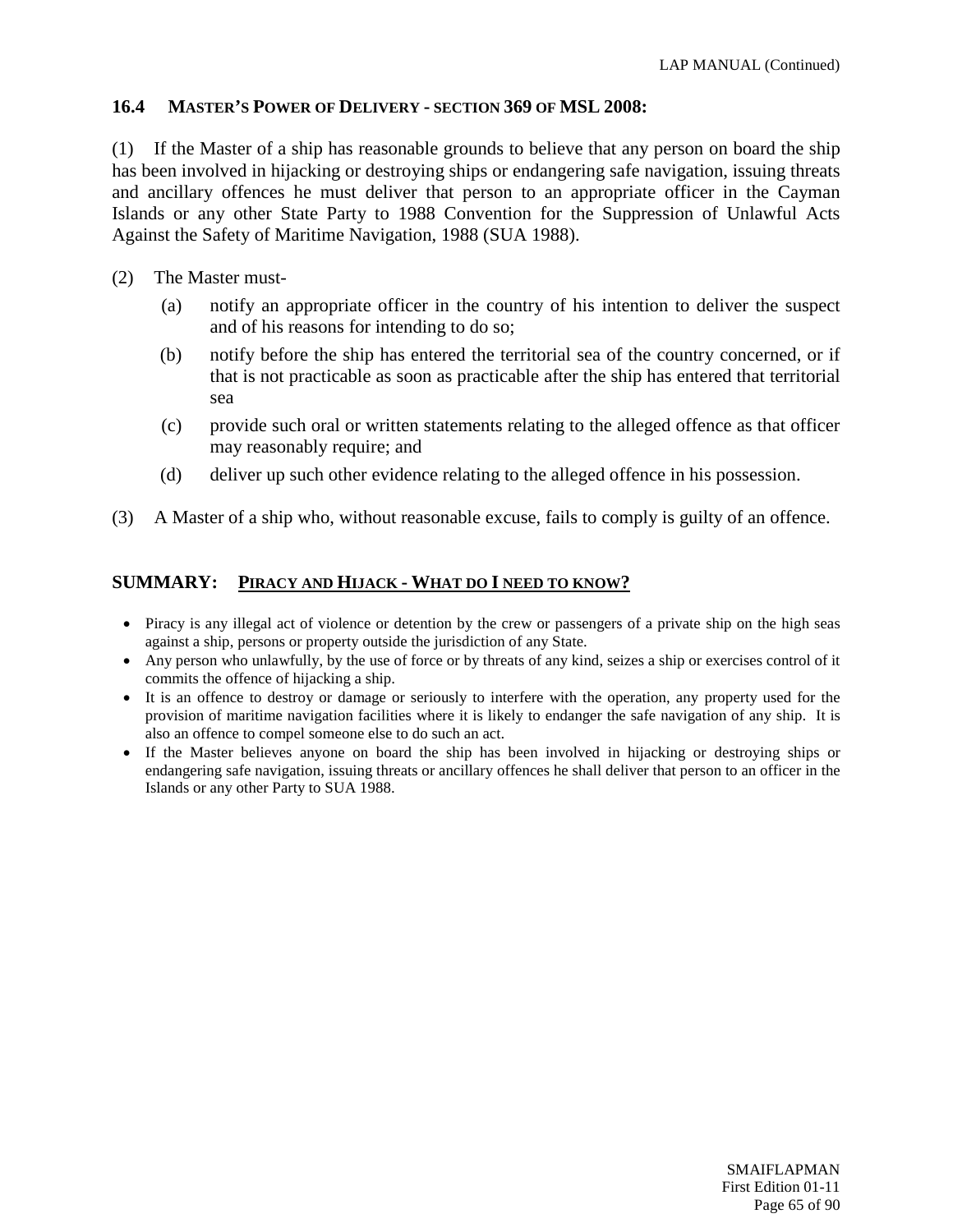## **17. LIMITATION AND DIVISION OF LIABILITY - SECTIONS 394 – 418 OF MSL 2008:**

## **17.1 INTERNATIONAL CONVENTIONS AND PROTOCOLS ON LIMITATION OF LIABILITY FOR MARITIME CLAIMS (LLMC):**

(1) The International Convention on Limitation of Liability for Maritime Claims Convention, 1976 (LLMC 76), as amended by the LLMC Protocol of 1996 (LLMC PROT 1996) sets out the Shipowner's right to limit his liability in respect of various types of maritime claims, including loss of life or personal injury, loss of damage to property, and loss resulting from delay in the carriage by sea of cargo, passengers or luggage. The UK has extended its ratification of LLMC PROT 96 to the Cayman Islands and therefore all relevant maritime claims are subject to the provisions of this Protocol. The combined LLMC 1976 and the 1996 Protocol are hereafter referred to as LLMC 1996.

- (2) Under the LLMC 1996, claims are grouped into two categories-
	- (a) claims for loss of life or personal injury; and
	- (b) all other claims which, for the purpose of this document are grouped under the heading "property claims"; wreck removal would fall under this category.

(3) Different limits of liability apply to the two categories of claims; the limit of liability for loss of life or personal injury is significantly higher than the limit of liability for property claims. The limits of liability under the LLMC 1996 start at 2 million SDR for loss of life or personal injury and at 1 million SDR for property claims. Claims for property cannot call upon the limits for loss of life even if the claim exceeds the limitation for property claims. Where claims exceed the limit of liability, payment would need to be pro-rated amongst the claimant to ensure equal treatment.

## **17.2 WHAT CONSTITUTES A MARITIME CLAIM? – SECTION 396 OF MSL 2008:**

(1) A Shipowner is entitled to limit his liability under the LLMC 1996 for the following types of claim-

- (a) claims in respect of loss of life or personal injury or loss of or damage to property, including damage to harbour works, basins and waterways and aids to navigation, occurring on board or in direct connection with the operation of the ship or with salvage operations, and any consequential loss;
- (b) claims in respect of loss resulting from delay in the carriage by sea of cargo, passengers or their luggage;
- (c) claims in respect of other loss resulting from infringement of rights other than contractual rights, occurring in direct connection with the operation of the ship or salvage operations;
- (d) claims in respect of the raising, removal, destruction or the rendering harmless of a ship which is sunk, wrecked, stranded or abandoned, including anything that is or has been on board such ship;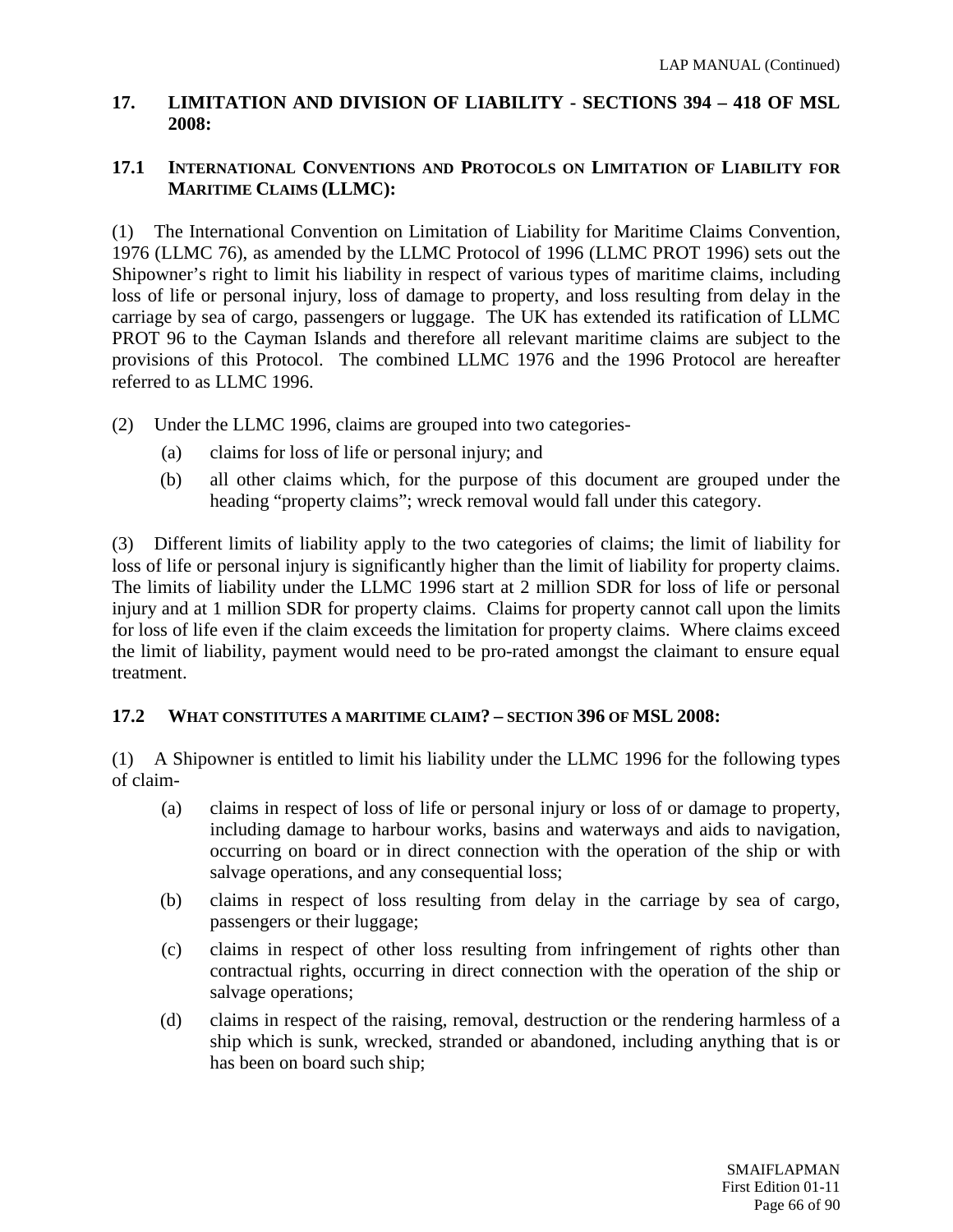- (e) claims in respect of the removal, destruction or the rendering harmless of the cargo of the ship; and
- (f) claims of a person, other than the person liable, in respect of measures taken in order to avert or minimise loss for which the person liable may limit his liability, and any further loss such measures may cause.

(2) When the UK extended its ratification of the LLMC PROT 96 to the Cayman Islands the following reservations were made-

- (a) the Cayman Islands reserves the right to exclude the application of article 2, paragraphs 1(d) and (e) of the LLMC 76 (paragraphs d) and e) in the above list), which govern claims in respect of the raising, removal, destruction or the rendering harmless of a ship which is sunk, wrecked, stranded or abandoned, including anything that is or has been on board such ship; and in respect of claims in respect of the removal, destruction or the rendering harmless of the cargo of the ship;
- (b) the Cayman Islands reserves the right to exclude claims for damage within the meaning of the International Convention on Liability and Compensation for Damage in connection with the Carriage of Hazardous and Noxious Substances by Sea, 1996 (or its protocol);
- (c) The Cayman Islands intends to regulate by specific provisions of national law the system of limitation of liability to be applied to ships less than 300 tons. This will be different to the minimum limit of liability under the LLMC 96 Protocol; and
- (d) The Cayman Islands intends to regulate by specific provisions of national law the system of limitation of liability to be applied to passengers.

## **17.3 WHAT IS "GENERAL AVERAGE"?:**

(1) General average is a legal principle under which all parties with an interest in a sea venture proportionally share, in proportion to their interest in the venture, any losses resulting from a voluntary sacrifice of part of the ship or cargo, or the incurring of extraordinary expenses, to save the whole venture in an emergency.

(2) The right to limit liability under LLMC 1996 does not apply to claims for salvage or contribution in general average (see Article 3(a) of the LLMC 1976). In marine insurance, in the case of a partial loss, or emergency repairs to the vessel, average may be declared. This covers situations, where, for example, a ship in a storm might have to jettison certain cargo to protect the ship and the remaining cargo.

(3) In order for a general average act to be invoked the Master must, at the end of the venture, declare general average by advising all parties concerned that there has been such an act and they will be required to contribute. Without such a declaration general average cannot be brought and the Owner will suffer financial loss as a result. Also the Master should note protest at the time he declares general average. If in doubt it is best to declare a general average act, since if it is subsequently proven that a general average act has not occurred, there is no penalty as a result.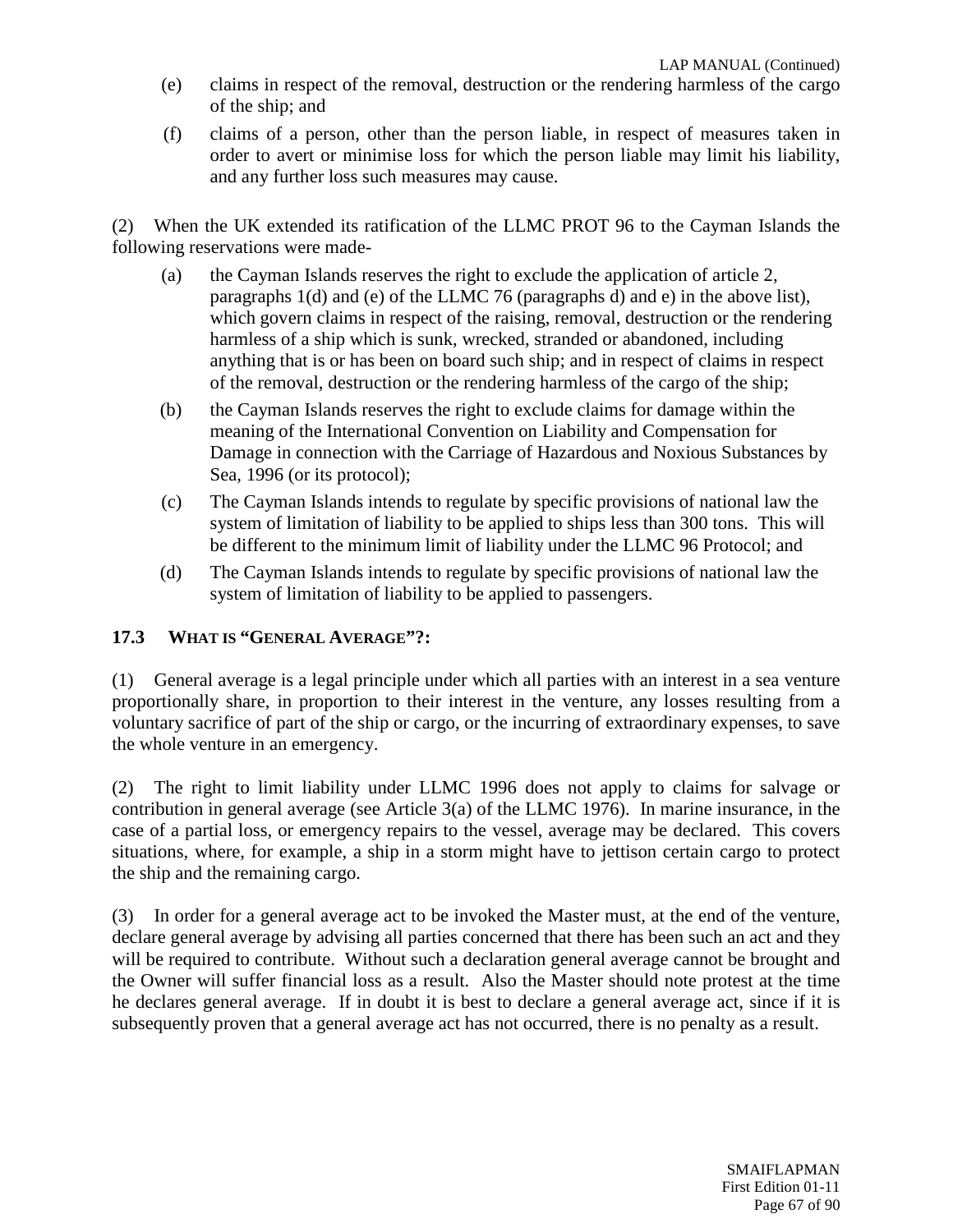## **17.4 WHAT CLAIMS ARE EXCEPTED FROM LIMITATION OF LIABILITY? - SECTION 398 OF MSL 2008:**

- (1) The following types of claim would be excepted from Limitation under the LLMC regime-
	- (a) Claims for salvage and corresponding claims under a contract;
	- (b) for contribution in general average (see section 17.3);
	- (c) for oil pollution damage in respect of any liability incurred under section 338 (such liability is however limited under the CLC regime for cargo oil pollution);
	- (d) for nuclear damage, subject to any law applicable in the Cayman Islands governing or prohibiting limitation of liability for this damage; or
	- (e) against the Shipowner of a nuclear ship for nuclear damage.

(2) Where the Shipowner or salvor is not permitted to limit his liability under LLMC then any servants of the Shipowner or salvor are similarly not entitled to do so.

## **17.5 CLAIMS AGAINST A PORT AUTHORITY FOR DAMAGES - SECTION 405 OF MSL 2008:**

(1) The liability of the Port Authority or a person to which section 404 of the MSL 2008 applies for any loss or damage caused to any ship, or anything on board shall be limited by reference to the tonnage of the largest Cayman Islands ship which, at the time of the loss or damage is, or within the preceding five years has been, within the area over which the Authority or person discharges any functions. This does not exclude the liability of the Port Authority or a person to which it applies for any loss or damage resulting from any such personal act or omission of the Port Authority or person, committed with the intent to cause such loss, or recklessly and with knowledge such loss would probably result.

(2) A ship shall not be treated as having been within the area over which the Port Authority discharges any functions by reason only that it has been built or fitted out within the area, or that it has taken shelter within or passed through the area on a voyage between two places both situated outside that area, or that it has loaded or unloaded mail or passengers within the area.

## **SUMMARY: LIMITATION AND DIVISION OF LIABILITY - WHAT DO I NEED TO KNOW?**

- The International Convention on Limitation of Liability for Maritime Claims Regime (LLMC), sets out the Shipowner's right to limit his liability in respect of various types of maritime claims, including loss of life or personal injury, loss of damage to property, and loss resulting from delay in the carriage by sea of cargo, passengers or luggage.
- Under 'General Average' all parties proportionally share, in proportion to their interest in the venture, any losses resulting from a voluntary sacrifice of part of the ship or cargo, or any extraordinary expenses incurred, to save the whole venture in an emergency
- Claims for salvage, general average, oil pollution and nuclear damage fall outside the LLMC regime.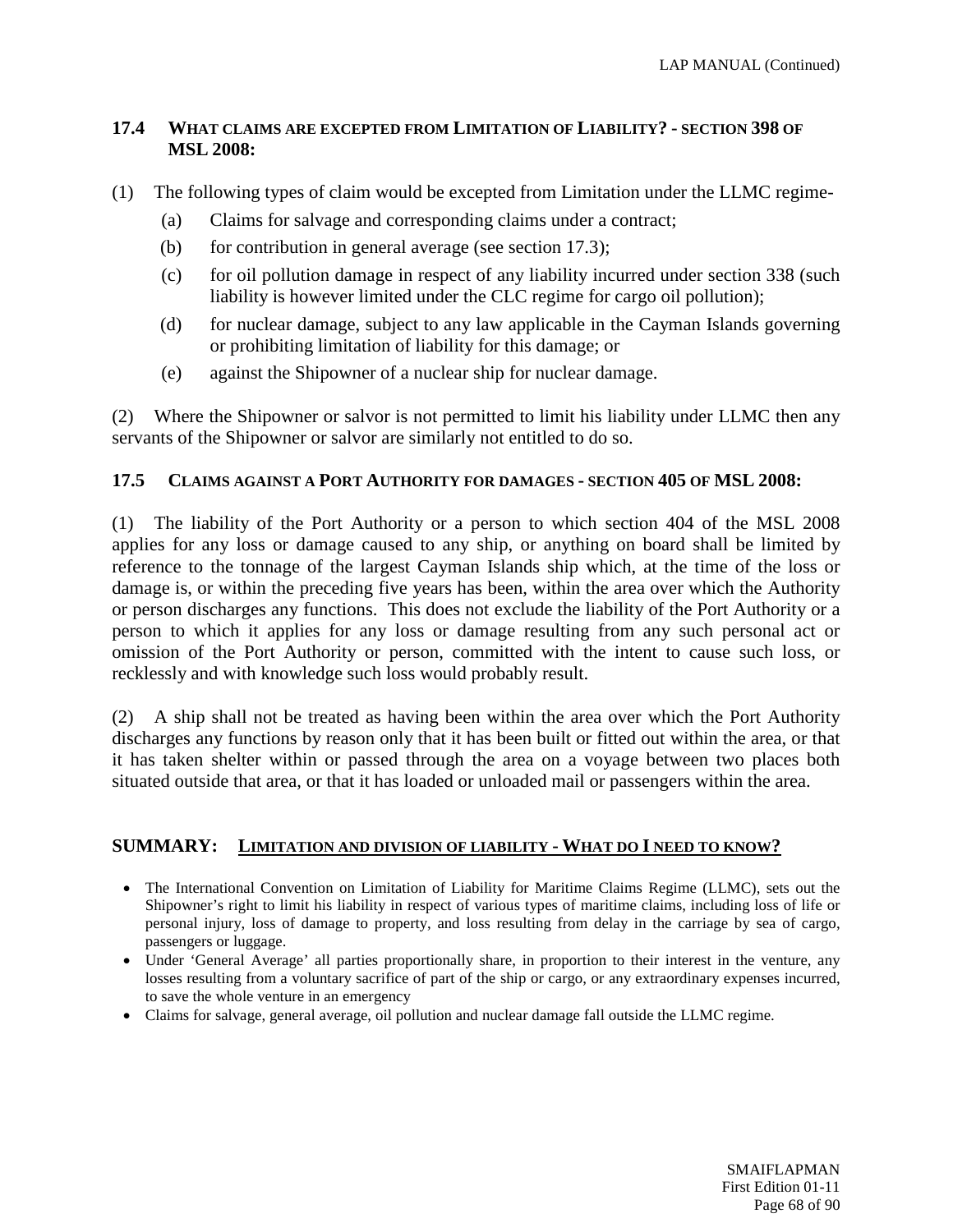## **18. CASUALTY INVESTIGATIONS - PARTS XVII & XVIII OF MSL 2008:**

## **18.1 GENERAL FRAMEWORK FOR CASUALTY INVESTIGATIONS - SECTIONS 6 AND 11 OF THE MARITIME AUTHORITY LAW (2008 REVISION) (MAL 2008) AND SECTIONS 420 TO 423 OF MSL 2008 AND SECTION 36 OF MPL 2001:**

(1) In general terms MACI has the authority, through powers vested in the Chief Executive Officer (CEO), to require an investigation and a Report on any accident or Marine Casualty occurring on board a Cayman Islands ship wherever it may be, and on board any other ship whilst it is Cayman Islands waters. These powers are contained in section 419 of the MSL 2008 and were transferred to MACI under section 6 of the Maritime Authority Law (2008 Revision) (MAL 2008). Executive powers to discharge the functions of MACI are contained in section 11 of the MAL 2008.

(2) Additionally, the CEO is vested with powers to appoint Surveyors and Inspectors who will in turn be given extensive powers under the MSL 2008 (sections 420 to 422) to enable them to carry out Casualty Investigations. There are severe penalties (section 423 of the MSL 2008) for obstructing an Inspector appointed under the MSL 2008 or for failing to comply with the requirements of an Inspector in accordance with his powers. There are however also provisions (section 422 of the MSL 2008) to treat information given to an Inspector in the course of an investigation as confidential and any information given or statement made cannot be used in any criminal proceedings which may be brought against the person giving the information. Also, any witness may nominate a person to be present with him during questioning by an Inspector. (See also 18.4(1)).

(3) Some form of investigation will be undertaken by MACI except perhaps in the case of a very minor incident, though all accidents should be reported to MACI in a timely manner (see section 159 of the MSL 2008).

(4) It should be noted that whilst the MSL 2008 is the main source of provisions under which Casualty Investigations are conducted, section 9 of the Merchant Shipping (Marine Pollution) Law 2001 (MPL 2001) also contains powers to board, inspect and survey ships, enter port facilities in the Cayman Islands, demand the production of documents, records and other evidence and to take testimony of witnesses under oath for the purposes of conducting inspections and surveys and for undertaking other activities authorised under the MPL 2001.

## **18.2 PROCEDURES FOR MOUNTING AN INVESTIGATION - SECTION 431 OF MSL 2008:**

(1) As indicated in the preceding subsection, MACI will hold an investigation into a shipping Casualty or accident in accordance with section 419 of the MSL 2008.

(2) MACI will decide, based on the type and seriousness of the casualty, the level of Investigation that should be undertaken. Under the IMO's "Code of International Standards and Recommended Practices for a Safety Investigation into Marine Casualty or Marine Incident" (the Casualty Investigation Code) a Flag State which is Party to SOLAS 74 is obliged to always hold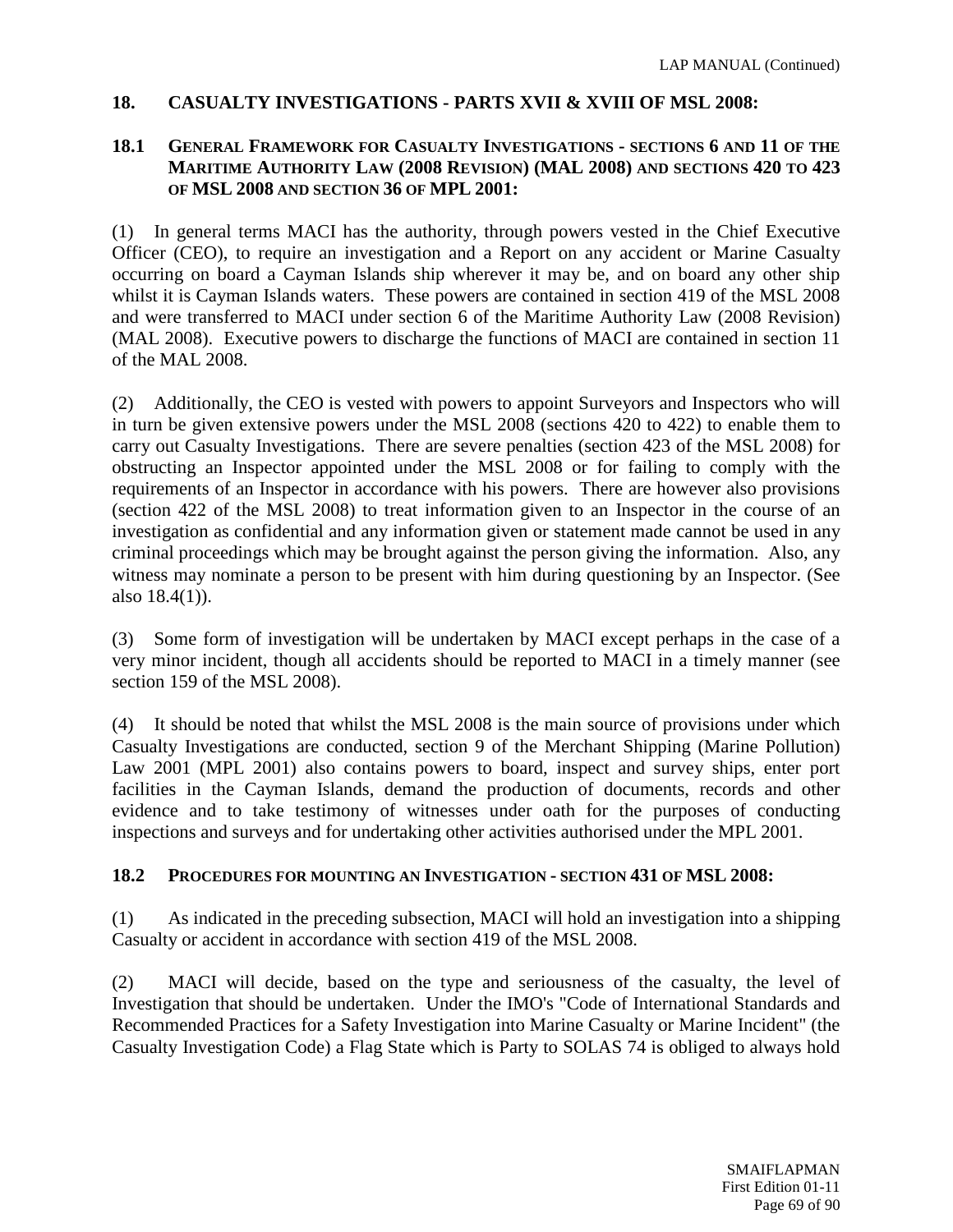an investigation (referred to in the Casualty Investigation Code as a Safety Investigation) where a "very serious marine casualty"[16](#page-69-0) has occurred (see also 18.6).

(3) Having decided to hold a Casualty Investigation MACI will appoint one or more Inspectors to carry out an investigation and prepare the associated Casualty Investigation Report. It is well known that in order to obtain the most reliable information from witnesses to a Casualty, those witnesses need to be interviewed as soon as possible after the incident has occurred. To this end MACI will always endeavour to have its Inspectors at the scene as soon as possible once a decision has been taken to hold an Investigation. Related to this, it is therefore essential that Masters, Operators and Owners advise MACI of a marine accident without delay.

## **18.3 POWERS OF AN INSPECTOR HOLDING AN INVESTIGATION - SECTIONS 420 – 422 OF MSL 2008:**

(1) The powers available to an Inspector are very wide-ranging and are in essence contained in sections 420 to 422 of the MSL 2008. These powers are broadly grouped into those dealing with ship's documents (section 420), ships and their equipment (section 421) and the entering of premises and boarding ships (section 422).

- (2) In summary, the powers of an Inspector include-
	- (a) In relation to ship's documents and records (which includes access to the Voyage Data Recorders (VDRs)), an Inspector having reason to believe that the MSL 2008 or any other law for the time being in force relating to ships and their crews, or in during the course of an Investigation into a Marine Accident or other Casualty, can require-
		- (i) the Owner, Master, or any of the crew to produce any Official Log Books or other documents relating to the crew or any member of the crew in their possession or control;
		- (ii) the Master to produce a list of all persons on board his ship, and take copies of or extracts from the Official Log Books or other such documents;
		- (iii) a muster of the crew; and
		- (iv) the Master to appear and give any explanation concerning the ship or its crew or the Official Log Books or documents produced or required to be produced.
	- (b) In relation to ships and their equipment, for the purpose of seeing that the MSL 2008 and any Regulations made thereunder, or that the terms of any approval, licence, consent, direction or exemption given by virtue of such Law and Regulations are duly complied with, a surveyor of ships, may, at all reasonable times, go on board a ship and inspect the ship and its equipment or any part thereof, any articles on board and any document carried in the ship under the MSL 2008 or related Regulations.

<span id="page-69-0"></span> <sup>16</sup> A "*very serious marine casualty"* means, in accordance with the IMO Casualty Investigation Code, a marine casualty involving the total loss of the ship or a death or severe damage to the environment.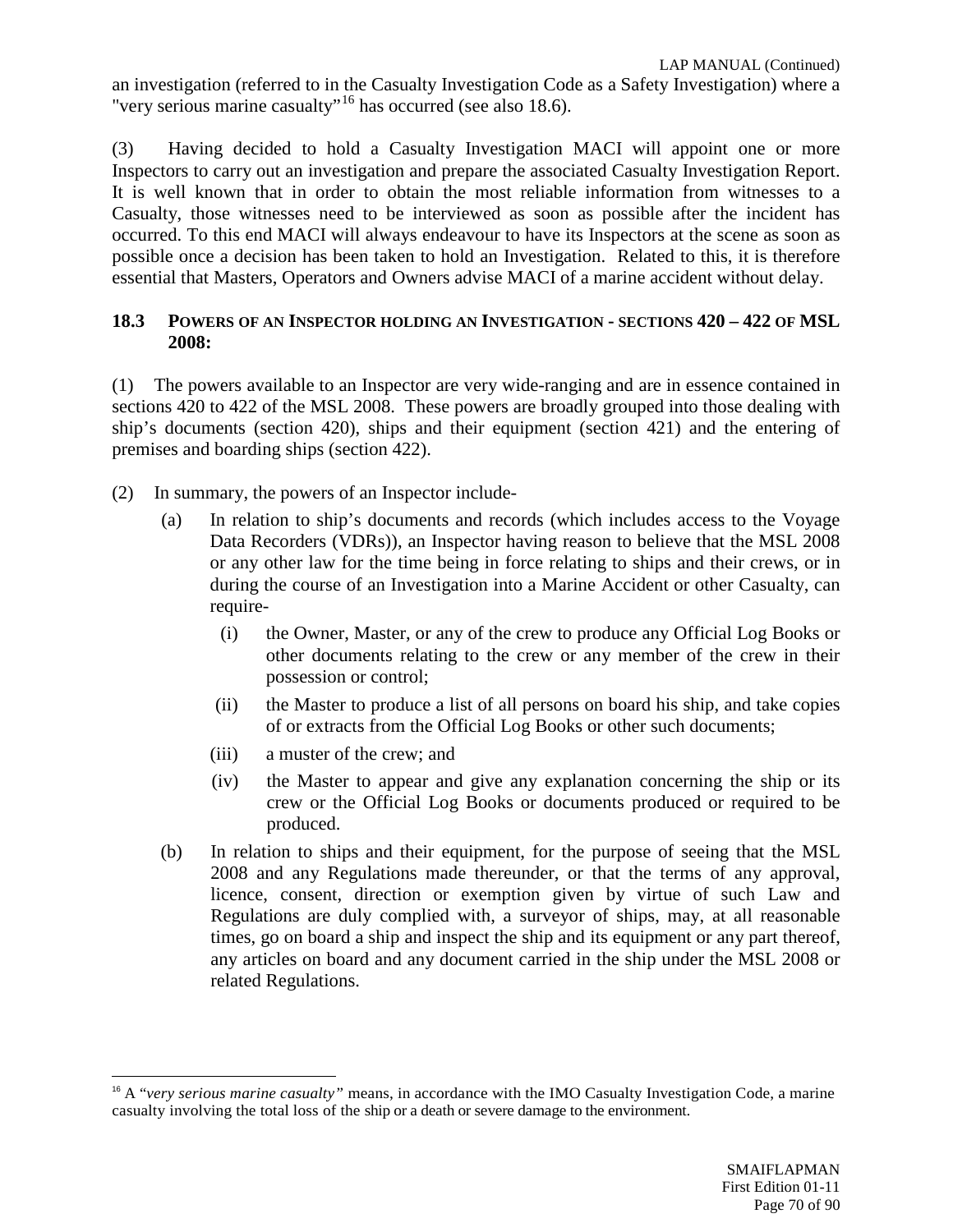- (c) Finally, in relation to premises and ships, an Inspector may-
	- (i) at any reasonable time, or, in a situation which in his opinion is or may be dangerous, at any time, enter any premises or board any ship, if he has reason to believe that it is necessary for him to do so;
	- (ii) on entering any premises by virtue of subparagraph (i), or, on boarding a ship by virtue of that paragraph, take with him any other person authorised for the purpose by the CEO, and any equipment or materials he requires;
	- (iii) make such examination and investigation as he considers necessary;
	- (iv) give a direction requiring that the premises or ship or any part of the premises or ship or anything in the premises or ship or such a part shall be left undisturbed, whether generally or in particular respects, for so long as is reasonably necessary for the purposes of any examination or investigation under subparagraph (iii);
	- (v) take such measurements and photographs and make such recordings as he considers necessary for the purpose of any examination or investigation under subparagraph (iii);
	- (vi) take samples of any articles or substances found in the premises or ship and of the atmosphere in or in the vicinity of the premises or ship;
	- (vii) in the case of any article or substance which he finds in the premises or ship and which appears to him to have caused or to be likely to cause danger to health or safety, cause it to be dismantled or subjected to any process or test, but not so as to damage or destroy it unless that is, in the circumstances, necessary;
	- (viii) in the case of any such article or substance as is mentioned in subparagraph (vii), take possession of it and detain it for so long as is necessary to-
		- examine it and do to it anything which he has power to do under that paragraph;
		- ensure that it is not tampered with before his examination of it is completed; and
		- ensure that it is available for use as evidence in any proceedings for an offence under the MSL 2008 or related Regulations or any instrument made under it;
	- (ix) require a person who he has reasonable cause to believe is able to give any information relevant to any examination or investigation under subparagraph (iii)-
		- to attend at a place and time specified by the inspector;
		- to answer, in the absence of persons other than any persons whom the Inspector may allow to be present and a person nominated to be present by the person on whom the requirement is imposed, such questions as the Inspector thinks fit to ask; and
		- to sign a declaration of the truth of his answers;
	- (x) require the production of, and inspect and take copies of, or of any entry in-
		- any books or documents which, under the MSL 2008 or related Regulations, are required to be kept; and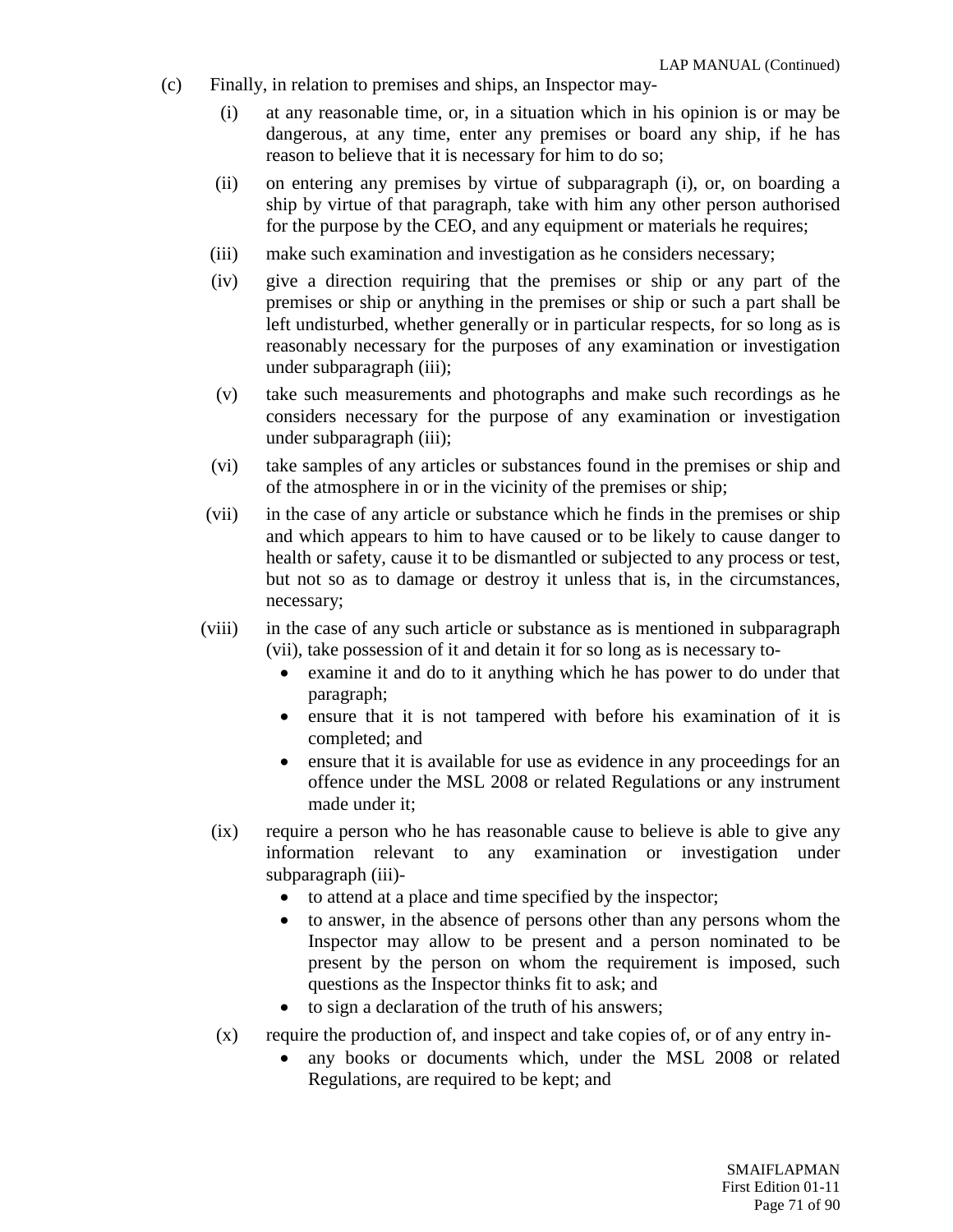- any other books or documents which he considers it necessary for him to see for the purposes of any examination or investigation under paragraph (c); and
- (xi) require any person to afford him such facilities and assistance with respect to any matters or things within that person's control or in relation to which that person has responsibilities as the inspector considers are necessary to enable him to exercise any of the powers conferred on him by this subsection.
- (3) In exercising his powers an Inspector has a duty of care, including-
	- (a) not unnecessarily preventing a ship from proceeding on its voyage;
	- (b) in the case of exercising his powers in relation an article or substance found in any premises or ship, the Inspector shall-
		- (i) if so requested exercise those powers in the presence of the person having responsibility for the article or substance unless this would pose a danger to such person;
		- (ii) ascertain from appropriate persons what dangers, if any, may be involved in dismantling or testing the article or substance; and
		- (iii) leave notification, either with the person responsible for any article or substance or in a conspicuous place in the premises or on the ship, a notice identifying the article or substance and that the Inspector had taken possession of it; and
		- (iv) where applicable, the Inspector shall also leave with the person responsible for it a sample of any substance that the Inspector takes possession of.

## **18.4 PROTECTION FOR WITNESSES - SECTION 422 OF MSL 2008:**

(1) A witness may elect to have a representative present whilst giving evidence to an Inspector.

(2) No answer given by a person under the requirement to provide any information relevant to any examination or investigation shall be admissible in evidence against that person or witness, or the spouse of that person in any proceedings except where a statement or declaration to the Inspector is known to be false.

## **18.5 WHAT DOCUMENTS OR INFORMATION ARE THE MASTER AND CREW REQUIRED TO GIVE THE INVESTIGATOR REGARDING A CASUALTY? - SECTION 420 OF MSL 2008:**

The Investigator has very wide powers in this regard and in essence may request whatever information, documents or other records he regards to be necessary for the investigation and it is an offence to refuse such a request (See section 18.3 for more information on the powers available to an Inspector).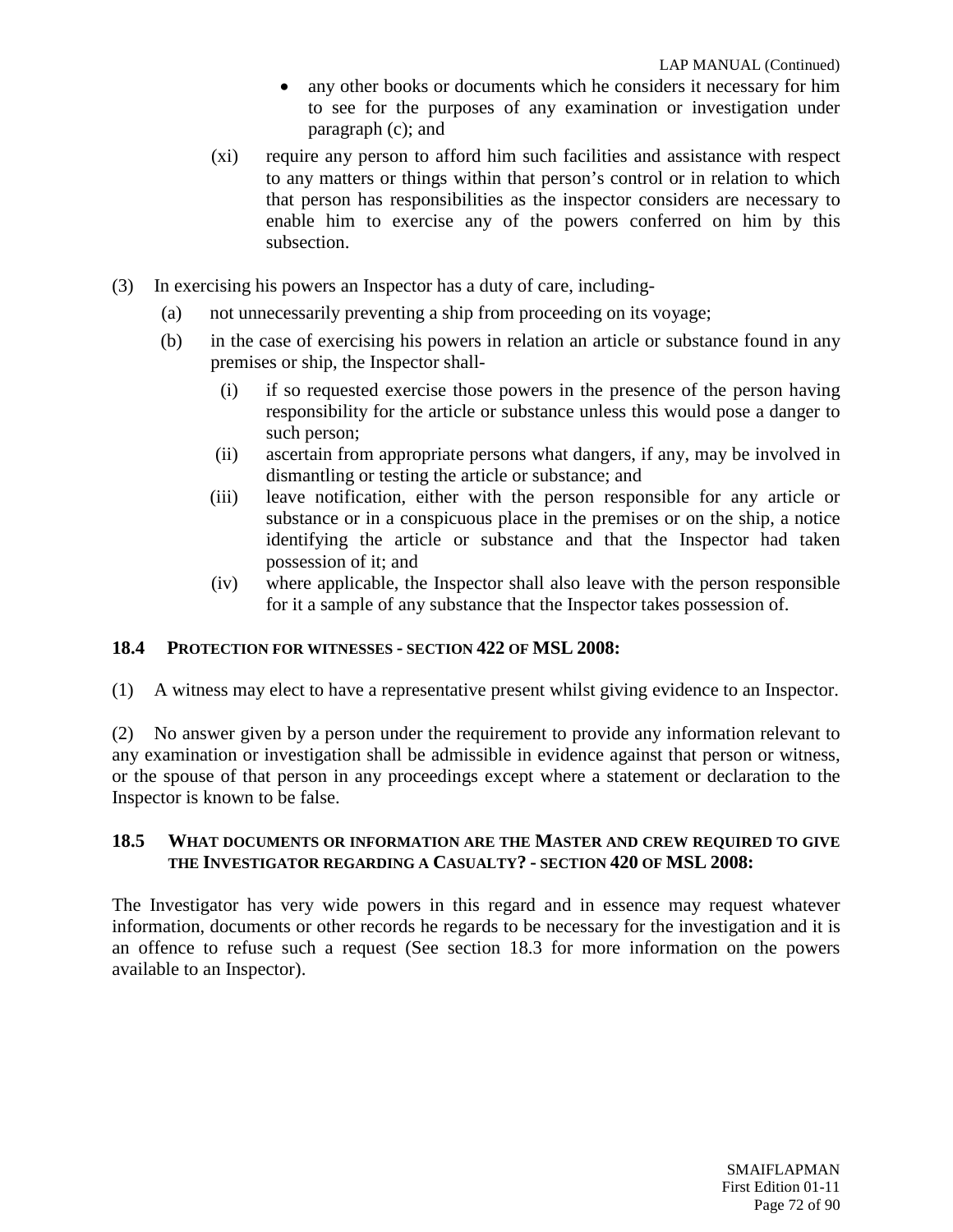## **18.6 THE IMO CASUALTY INVESTIGATION CODE:**

(1) The IMO Casualty Investigation Code is now in effect for all Parties to SOLAS 74. Hence it would be applied with respect to Casualty Investigations undertaken by MACI.

(2) There are mandatory and recommendatory sections in the Code and in essence the Code sets out the way in which Casualty Investigations (referred to as Marine Safety Investigations or MSI's) are to be conducted and the principles and standards to be adhered to.

(3) The current provisions of the MSL 2008 and the way in which MACI undertakes Casualty Investigations already comply with Code requirements to a very large extent though some amendments to the MSL 2008 will likely brought to consolidate matters.

#### **18.7 WHAT ENTRIES ARE TO BE MADE IN WHICH OF THE SHIPS LOG BOOKS FOLLOWING A CASUALTY?:**

(1) When any incident that is described in subsection 18.1 of this Manual occurs on board a Cayman Islands ship, an entry is required to be entered in the Official Log Book (OLB) and the record should include a description of the casualty and the place where, or the position of the ship when, it occurred.

(2) This does not preclude appropriate entries also being made in the Deck or Engine Room Log Books, as appropriate, as per normal practice and indeed such entries, made during the actual accident or incident, are often used to formulate an appropriate entry in the OLB.

#### **18.8 PRELIMINARY INQUIRIES AND FORMAL INVESTIGATIONS – SECTION 430 OF MSL 2008:**

(1) Section 430 of the MSL 2008 makes provisions for the holding of Preliminary Inquiries (PIs) and Formal Investigations (FIs), which may be instigated by the Minister. In practical terms almost all Casualty Investigations are held under the provisions of section 419.

(2) The PIs and FIs may be regarded more as the means by which a wider Investigation may be mounted where this is felt to be in the public interest within Cayman. The types of investigation have their roots in original UK Maritime Law and whilst FIs remain relevant, the use of PIs is becoming much less frequent and may be considered obsolescent. PIs will likely be removed at the next revision of the MSL 2008.

(3) A PI is usually held by one or more Inspectors as in the case of an Investigation under section 419, but as indicated, its scope is widened and may include the making of recommendations for the cancellation or suspension of a Certificate of Competency where this seems appropriate. Also a PI may be held to assist in determining if a FI should be held.

(4) A FI on the other hand is, as the name implies, a much more formal type of Investigation conducted by a Board appointed for the purpose, consisting of a judge assisted by one or more assessors as necessary. Such assessors could be the usual Investigation Inspectors or other persons with specialist knowledge and expertise. A FI Board will deal with any issues regarding the suspension or cancellation of Certificates of Competency and may also, by Court Order,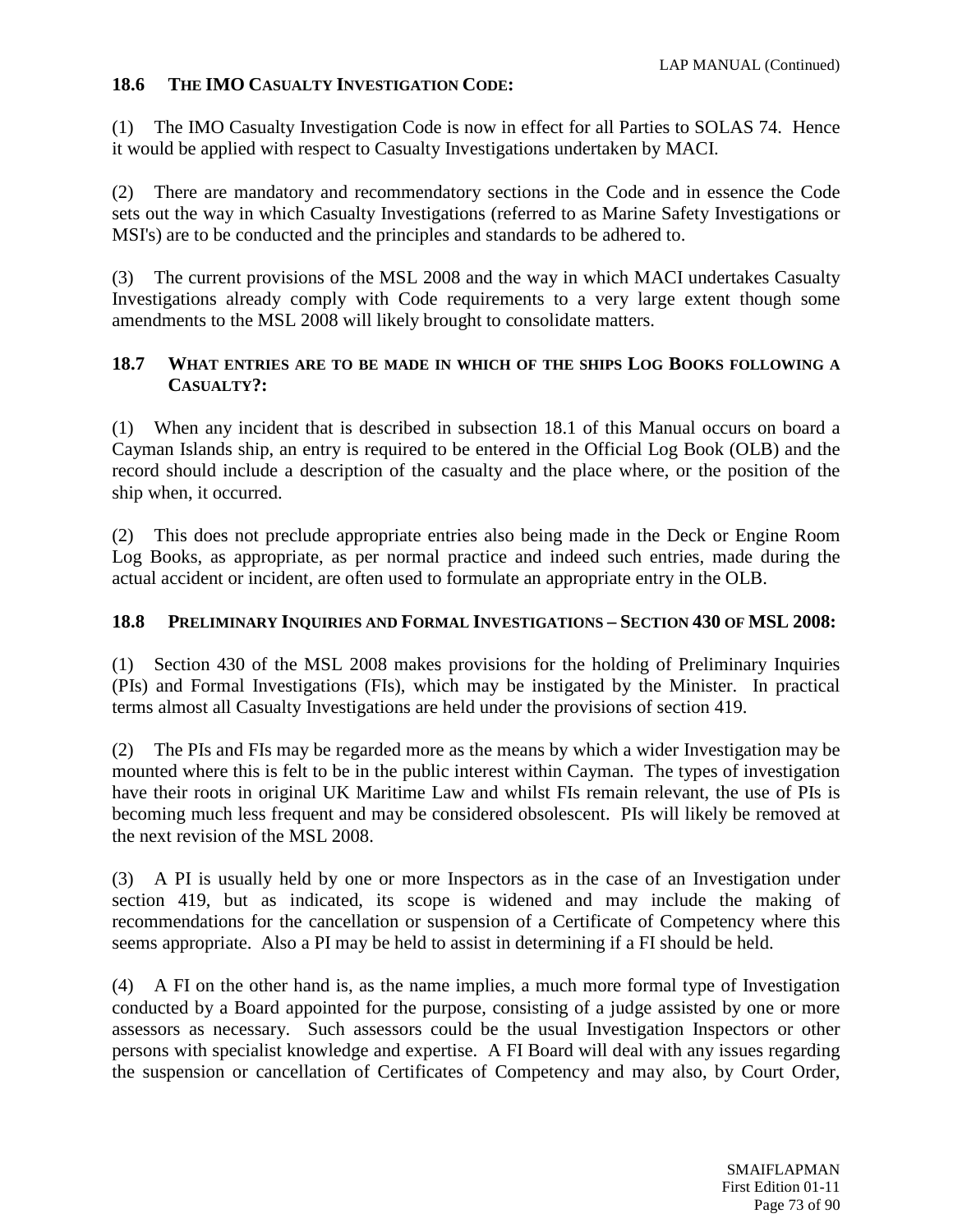award costs as it sees fit. The Board reports to the Minister. A FI may be held whether or not a PI has been launched or completed.

#### **SUMMARY: CASUALTY INVESTIGATION - WHAT DO I NEED TO KNOW?**

- Almost all Investigations into Marine Casualties are held in accordance with the provisions of section 419 of the MSL 2008, under which MACI has authority, vested in the Chief Executive Officer, (CEO) to require such an investigation. MACI will conduct some form of Investigation into all but very minor incidents.
- The CEO has powers to appoint Surveyors and Inspectors under powers transferred from the MSL 2008 to the Maritime Authority Law (2008 Revision) (MAL 2008). Casualty Investigations are undertaken by MACI appointed Inspectors, which are usually also appointed as Surveyors, and such officers are vested with wide ranging powers to enable them to carry out their duties, including the investigation of Marine Casualties. Similar powers exist in the Marine Pollution Law 2001.
- The level of investigation will be determined by the seriousness of the Casualty. All very serious marine Casualties will be investigated fully.
- Though Surveyors and Inspectors have considerable powers at their disposal they also have a duty of care in how those powers are used.
- Whilst persons who have information are obliged to answer questions put to them regarding a Marine Casualty or Incident, the answers given or statements made are treated in confidence and cannot be used as evidence in any court of law, either against the witness or the witness' spouse, unless such information was knowingly false or misleading.
- An Investigator can require the production to him of any documents, reports or other information, relating to the ship and its operations, during the course of his investigation into a Marine Casualty, including access to the Vessel's VDR. The Inspector may make copies of such documents, reports and information as he sees necessary.
- In addition to implementing the provisions of the MSL 2008, MACI also applies the provisions of the IMO Marine Casualty Investigation Code in dealing with Casualty Investigations.
- Masters are required to record details of a Marine Casualty in the OLB in addition to any entries regarding same in the Deck and Engine Room log books.
- The MSL 2008 makes provision for the holding of Preliminary Inquiries (PIs) and Formal Investigations (FIs) which are intended to allow for a broader Investigation where this is in the wider public interest. For an FI a Board is appointed consisting of a judge assisted by one or more assessors. The Board can suspend or cancel a Master's or Officer's Certificate of Competency and can award costs.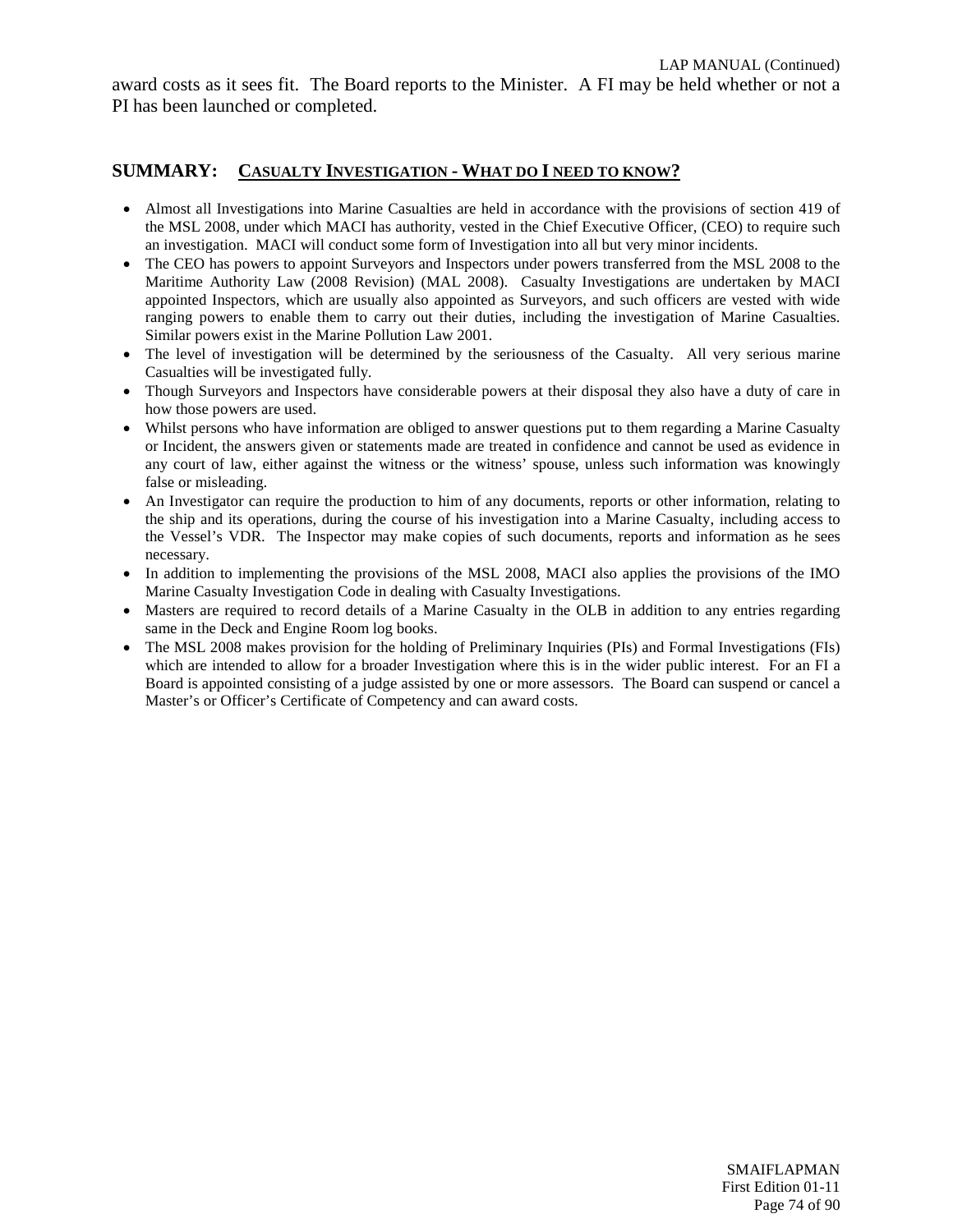# **19. PORT STATE CONTROL AND FLAG STATE INSPECTION:**

#### **19.1 PORT STATE CONTROL (PSC) - GLOBAL COVERAGE AND INSPECTIONS OF CAYMAN ISLANDS SHIPS IN FOREIGN PORTS:**

(1) Port State Control (PSC) means the inspection of a ship registered in one country by the authorities of the State being visited by the ship, for example a Cayman Islands registered ship visiting the Netherlands. Most Port States are grouped into a number of PSC Memoranda of Understanding (MoUs) which operate joint PSC regimes and will share information and target inspections according to the past record of the vessel and the Flag the vessel flies. The PSC MoUs regions are as follows-

| <b>NAME OF MOU</b>                                                        | <b>AREA COVERED/REMARKS<sup>17</sup></b>        |
|---------------------------------------------------------------------------|-------------------------------------------------|
| <b>Black Sea</b>                                                          | Bulgaria,<br>Romania,<br>Russian<br>Georgia,    |
|                                                                           | Federation, Turkey, Ukraine.                    |
| <b>Indian Ocean</b>                                                       | Australia, Eritrea, La Reunion Island, India,   |
|                                                                           | Iran. Kenya, Maldives, Mauritius, Oman, Sri     |
|                                                                           | Lanka, South Africa, Sudan, Tanzania and        |
|                                                                           | Yemen.                                          |
| Caribbean                                                                 | and Barbuda; Aruba; Bahamas;<br>Antigua         |
|                                                                           | Barbados; Belize; Cayman Islands; Cuba;         |
|                                                                           | Grenada; Guyana; Jamaica; Netherlands           |
|                                                                           | Antilles; Saint Kitts and Nevis; Suriname;      |
|                                                                           | Trinidad and Tobago.                            |
| West and Central Africa                                                   | Senegal; Nigeria, Guinea; Sierra Leone;         |
|                                                                           | Congo; Ghana; The Gambia and Benin.             |
| Viña del Mar                                                              | Argentina; Bolivia; Brazil; Columbia; Chile;    |
|                                                                           | Cuba; Ecuador; Honduras, Mexico, Panama;        |
|                                                                           | Peru; Uruguay and Venezuela.                    |
| Tokyo                                                                     | Some 18 countries forming the Pacific Rim are   |
|                                                                           | Members of this MOU, including Australia,       |
|                                                                           | Canada, Chile, China, Hong Kong, Japan. New     |
|                                                                           | Russian Federation,<br>Zealand,<br>the<br>and   |
|                                                                           | Singapore.                                      |
| Mediterranean                                                             | Algeria; Cyprus; Egypt; Israel; Jordan;         |
|                                                                           | Lebanon;<br>Malta;<br>Morocco; Tunisia<br>and   |
|                                                                           | Turkey.                                         |
| Paris                                                                     | Includes all the European Union coastal States, |
|                                                                           | Russian Federation, Canada, Norway and          |
|                                                                           | Iceland.                                        |
| <b>US Coast Guard</b>                                                     | Includes all US ports. Though not strictly a    |
|                                                                           | MoU, the USCG operates as such in practical     |
|                                                                           | terms.                                          |
| It should be noted that a State may be a Member of more than one PSC MoU. |                                                 |

<span id="page-74-0"></span><sup>&</sup>lt;sup>17</sup> For up to date information on any of the MoUs the relevant website should be consulted.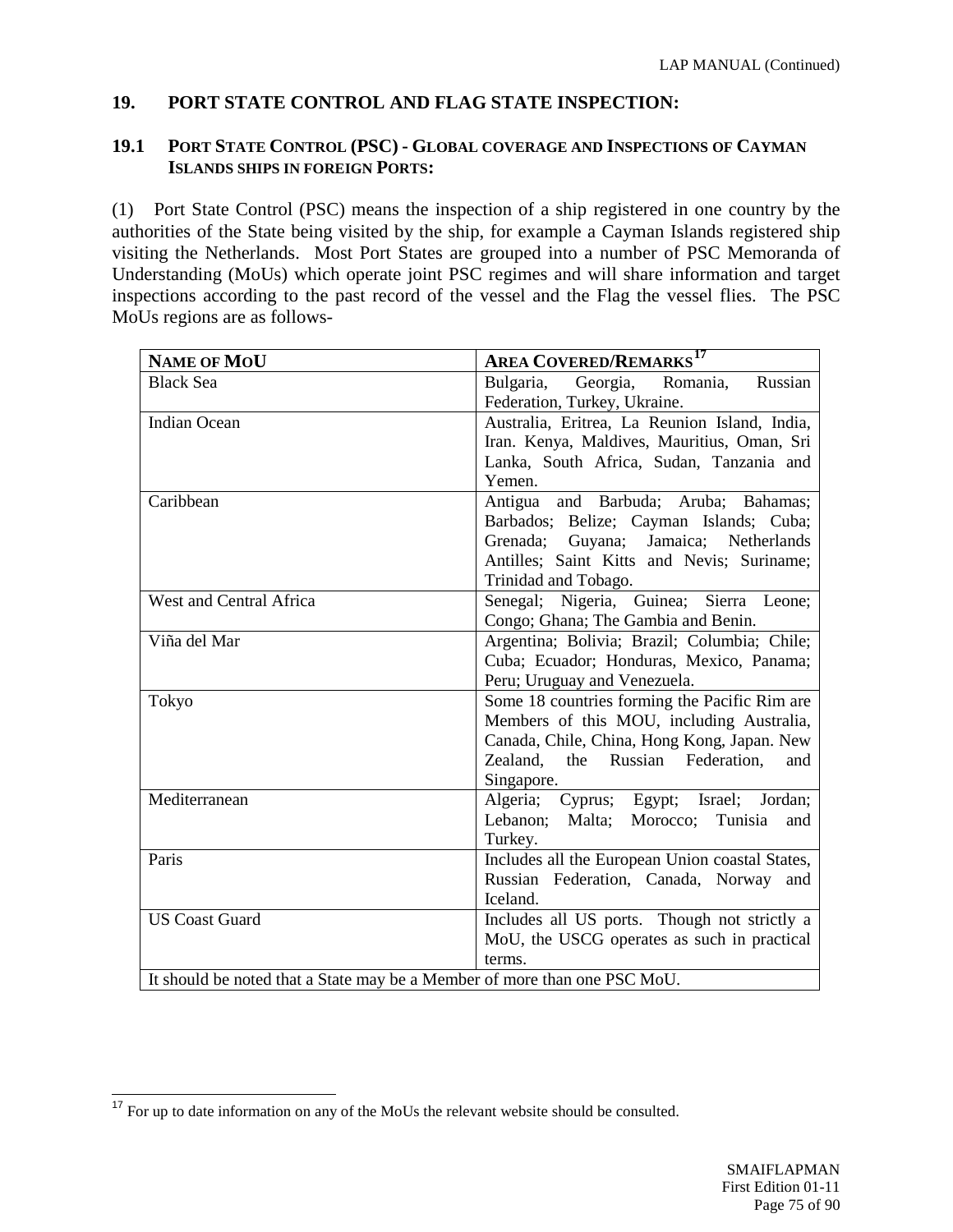(2) Cayman Islands ships are therefore subject to inspections under PSC arrangements in any foreign port which they may visit and where a ship is found by a Port State Control Officer (PCSO) to be deficient then, depending on the nature of the deficiencies, the PSCO may take action, which when considered sufficiently serious may include detention of the ship. The authorities inspecting the ship under these arrangements may be the local Port Authority but need not necessarily be so.

(3) Intervention by a PSC Authority is always potentially a serious matter and where detention is involved then it has undoubtedly become a serious matter. Masters, Owners and Operators should therefore make every effort to ensure the ship is properly maintained and in compliance with all the standards covered by their operational Certificates. There are a number of actions that can be taken to avoid Port State Control detentions for which there is much industry guidance and standards and some advice on these is contained in [Shipping Notice CISN 06/04.](http://www.cishipping.com/portal/page?_pageid=1307,1691453&_dad=portal&_schema=PORTAL)

(4) Similarly, foreign ships visiting Cayman Islands waters are subject to PSC inspections and these are carried out by MACI in coordination with the Cayman Islands Port Authority. Where the deficiencies during a Cayman Islands PSC Inspection are found to be serious enough the vessel will be detained. It is a serious offence if a ship under detention proceeds or attempts to proceed to sea before it is officially released from detention. Where a ship is considered unsafe by the Cayman Islands authorities it will not be released from detention until the deficiencies have been sufficiently rectified to allow the ship to proceed to sea, or, where the deficiencies cannot be permanently repaired or rectified, to a port where permanent repairs or rectification of the deficiencies can be carried out. Whilst the Cayman Islands cannot legislate for the penalties imposed on a Cayman Islands ship detained in a foreign port, most States would have similar provisions and penalties in place with respect to PSC and detention thereunder, and Masters of Cayman Islands ships need to be fully aware of this.

## **19.2 ACTION FOLLOWING PORT STATE CONTROL INTERVENTION ON A CAYMAN ISLANDS SHIP:**

(1) When a Cayman Islands ship is detained it is essential that MACI is informed immediately with the basic facts, in including, where possible, photographs of all detainable deficiencies, particularly in cases where the detention appears unreasonable. Such photographs should in any case be retained for use by MACI.

(2) Following the justifiable detention of a Cayman Islands ship in a foreign port MACI will usually undertake its own Flag State inspection of the vessel as soon as possible after the detention.

(3) MACI takes any detention of a Cayman Islands ship very seriously. Every detention damages the high reputation of the Cayman flag and increases the number of inspections of Cayman Islands ships undertaken by the PSC regime concerned (and may well have wider repercussions given the ready exchange of information between the various PSC MoU systems).

(4) In some areas repeated detention can lead to a ship being banned from the area. This would be completely unacceptable for a Cayman Islands registered ship and would also have serious consequences for the Owners and severe hardship. It must not be allowed to happen.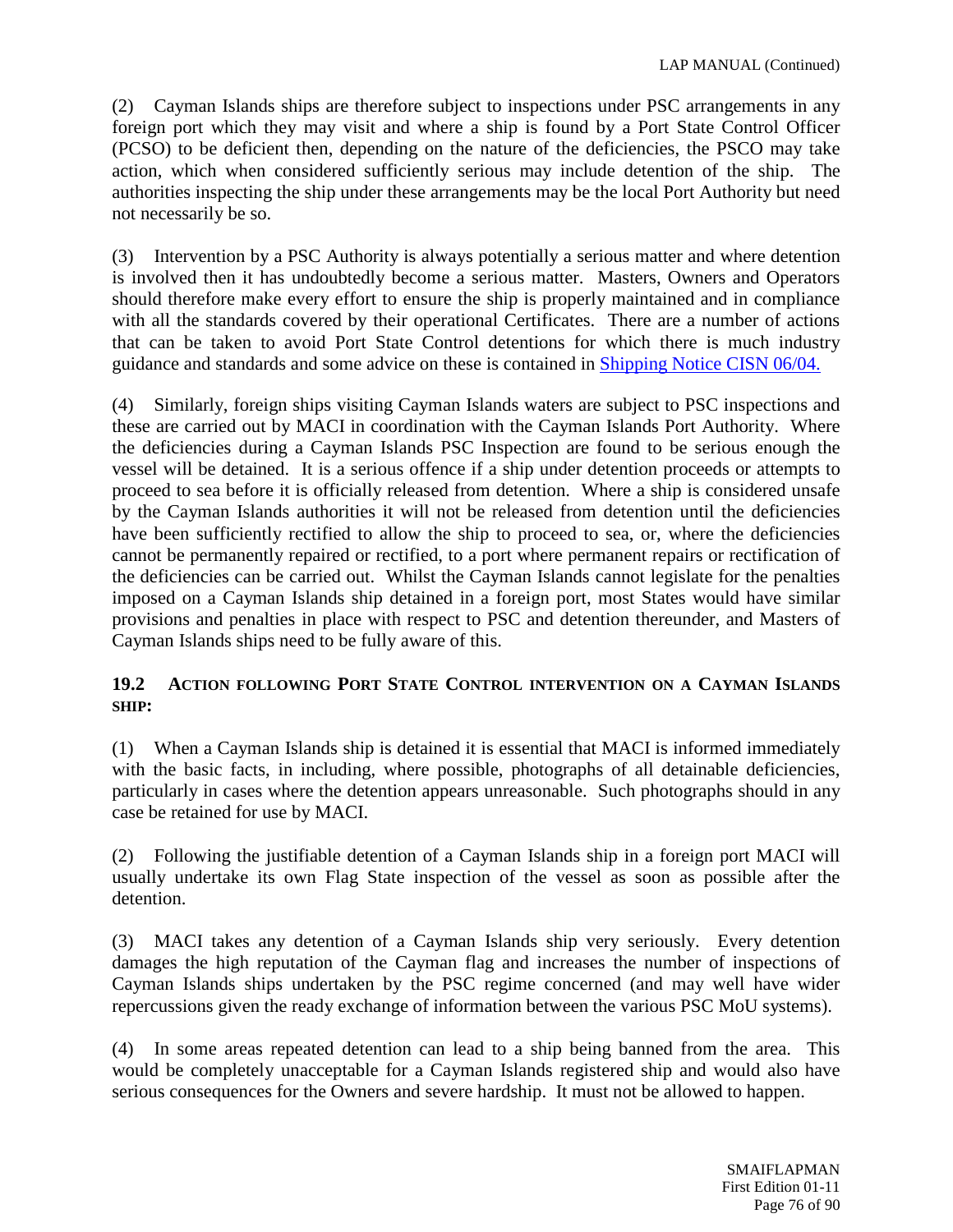#### **19.3 FLAG STATE INSPECTION AND THE ROLE OF CLASSIFICATION SOCIETIES:**

(1) Except where undertaken following a PSC intervention, Flag State inspections/surveys are generally held on board a vessel in order to confirm either the initial, or the continued, compliance by the vessel and its crew with the various Maritime Codes and Conventions (e.g. SOLAS 74, Load Line 66, MARPOL 73/78, ISM Code etc.) or to renew a Certificate that has or is due to expire. On confirmation of compliance, the Flag State endorses the existing Certificate or issues the vessel a new Convention Certificate, as the case may be. A new Certificate will normally be issued for the full term allowable generally subject to any applicable annual or intermediate surveys required.

(2) The inspections are held as determined by the individual Conventions and the relevant Certificates. The Cayman Islands complies with the Harmonised System of Surveys and Certification (HSSC) under which most Convention Certificates have a five year overall period of validity, subject to annual inspections, periodical surveys or intermediate surveys as the case may be, Additional surveys may also be held as and when required (e.g. following an accident or major alterations to the ship).

(3) The inspections can be carried out either by the Flag State itself, or they may be delegated by the Flag State to a Recognised Organization  $(RO)^{18}$ . Typically the vessel's Classification Society (CS) may be appointed by MACI as a RO and authorised to carry out surveys on MACI's behalf.

(4) Flag State surveys (Statutory surveys) should be distinguished from those required to maintain a vessel's "Class" (Class surveys). Statutory surveys are carried out to confirm compliance with the International Maritime Conventions as required by the country in which the vessel is registered, or by those countries it may visit. Class surveys are held in order that a vessel may be remain "in Class" with its CS.

(5) A CS typically has prescriptive rules setting out the structural standards, including such matters as scantlings and weld quality, as well as machinery, electrical installation and piping standards, which a vessel must be built to and maintained. Maintenance of 'Class' is essential since it is a requirement in ensuring the vessel's structural strength is adequate as required by LL 66, and by the Safety Construction Certificate required under SOLAS 74. In addition, withdrawal of Class will almost certainly void a vessel's hull and machinery insurance. There is a degree of overlap between Class and Convention requirements.

(6) Masters will also be aware that Class may issue various "Conditions of Class" whereby the repair or rectification of relatively minor structural or machinery damage or deficiencies may be deferred for a stated period (often until the vessel's next schedule dry-dock). In some cases temporary repairs may be required pending the permanent repairs. The use of Conditions of Class are perfectly legitimate though Masters remain responsible for the safety and seaworthiness of their ships and if the use of Conditions of Class appear excessive or

<span id="page-76-0"></span><sup>&</sup>lt;sup>18</sup> For Cayman the seven Classification Societies recognised are American Bureau of Shipping (ABS), Bureau Veritas (BV), Det Norske Veritas (DNV), Germanischer Lloyd (GL), Lloyds Register (LR), Nippon Kaiji Kyokai (Class NK), and Registro Italiano Navale (RINA Class).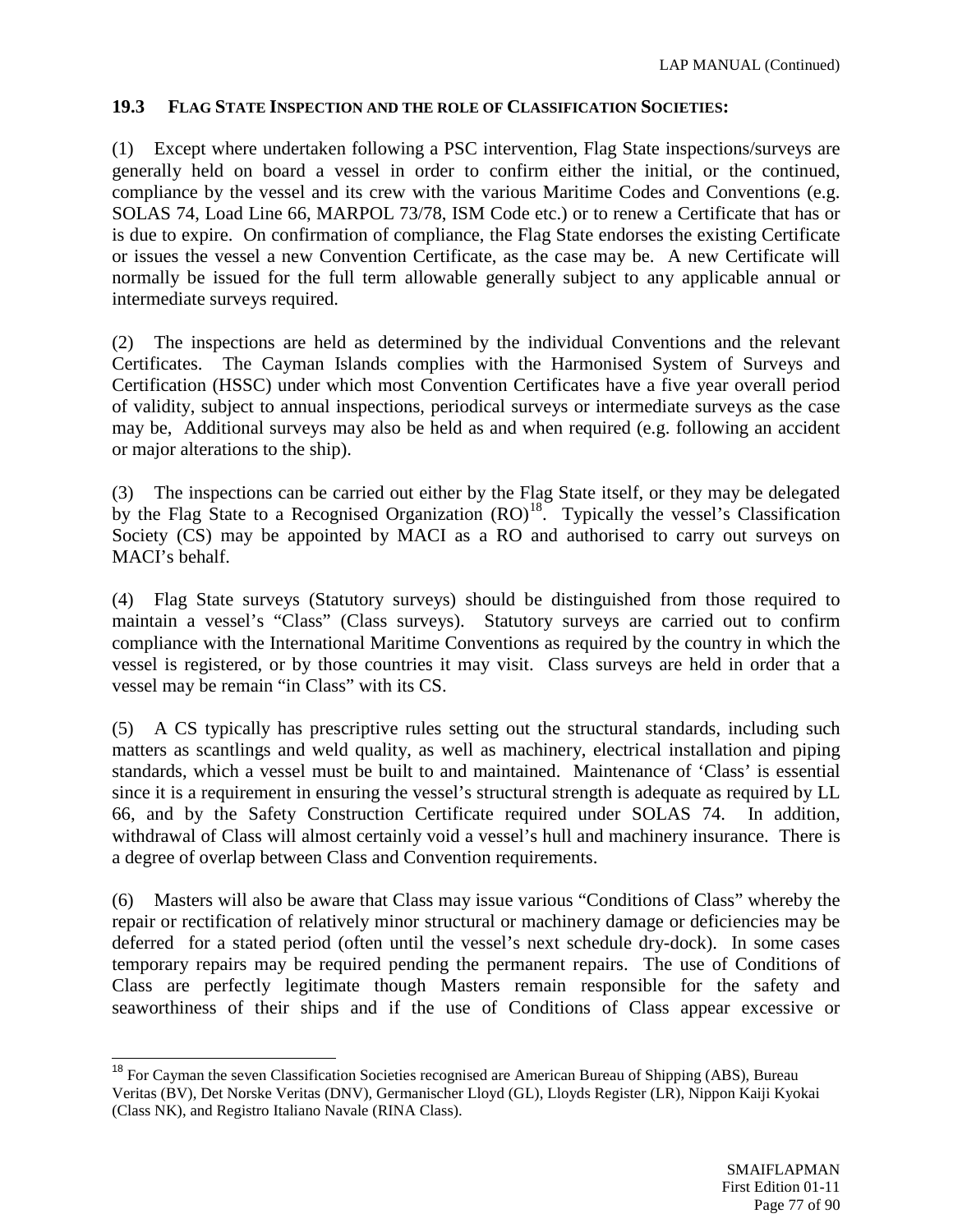unreasonable to the extent that the Master feels the safety of his ship is compromised then he should take the matter up with his owners or Operators and alert the Flag State.

(7) Examples of the various types of statutory Certificates issued and the typical inspecting authority include (for more detail please see Annex A)-

- (a) Statutory Certificates where surveys are typically undertaken by MACI directly-
	- (i) Cargo Ship Safety Equipment Certificate (SEC) issued under SOLAS 74;
	- (ii) Safety Management Certificate (SMC) and Document of Compliance (DOC) - issued under the International Ship Management Code (ISM Code);
	- (iii) International Ship Security Certificate (ISS Certificate) issued under the ISPS Code)
	- (iv) International Oil Pollution Prevention Certificate (IOPP Certificate) issued under Annex 1 to MARPOL 73/78;
	- (v) Certificate of Compliance issued under the Large Yacht Code  $(LY2)$ .
- (b) Statutory Certificates where surveys are typically delegated by MACI to Class-
	- (i) Load Line Certificate LL Certificate) issued under LL66;
	- (ii) Cargo Ship Safety Construction Certificate (SafCon Certificate) issued under SOLAS 74;
	- (iii) Cargo Ship Safety Radio Certificate (SR Certificate) issued under SOLAS 74;
	- (iv) International Sewage Pollution Prevention Certificate (ISPP Certificate) issued under Annex IV to MARPOL; 73/28;
	- (v) International Air Pollution Prevention Certificate (IAPP Certificate) issued under Annex VI to MARPOL; 73/28.

#### **19.4 WHAT ARE IMPROVEMENT AND PROHIBITION NOTICES? - SECTIONS 424 – 429 OF MSL 2008:**

#### **Improvement Notices:**

(1) If an Inspector or Surveyor is of the opinion that a person is contravening one or more relevant statutory provisions (those for safety and protection of the marine environment) or has contravened one or more of those provisions such that, in the opinion of the Inspector or Surveyor, it is likely that the contravention will be repeated, he may serve an "Improvement Notice". The notice will state the concerns that the Inspector or Surveyor has, specifying the provision or provisions which he thinks are being contravened and why. The Notice will require the person to remedy the contravention or conditions leading to it within a period specified by the Inspector or Surveyor. An Improvement Notice may include directions as to the measures to be taken to remedy any contravention or matter to which it relates. A Notice should not require any measures to be taken that are more onerous than those necessary to secure compliance with that provision. Whoever contravenes any requirement imposed by an Improvement Notice is guilty of an offence unless he proves that he exercised all due diligence to avoid a contravention of the requirement.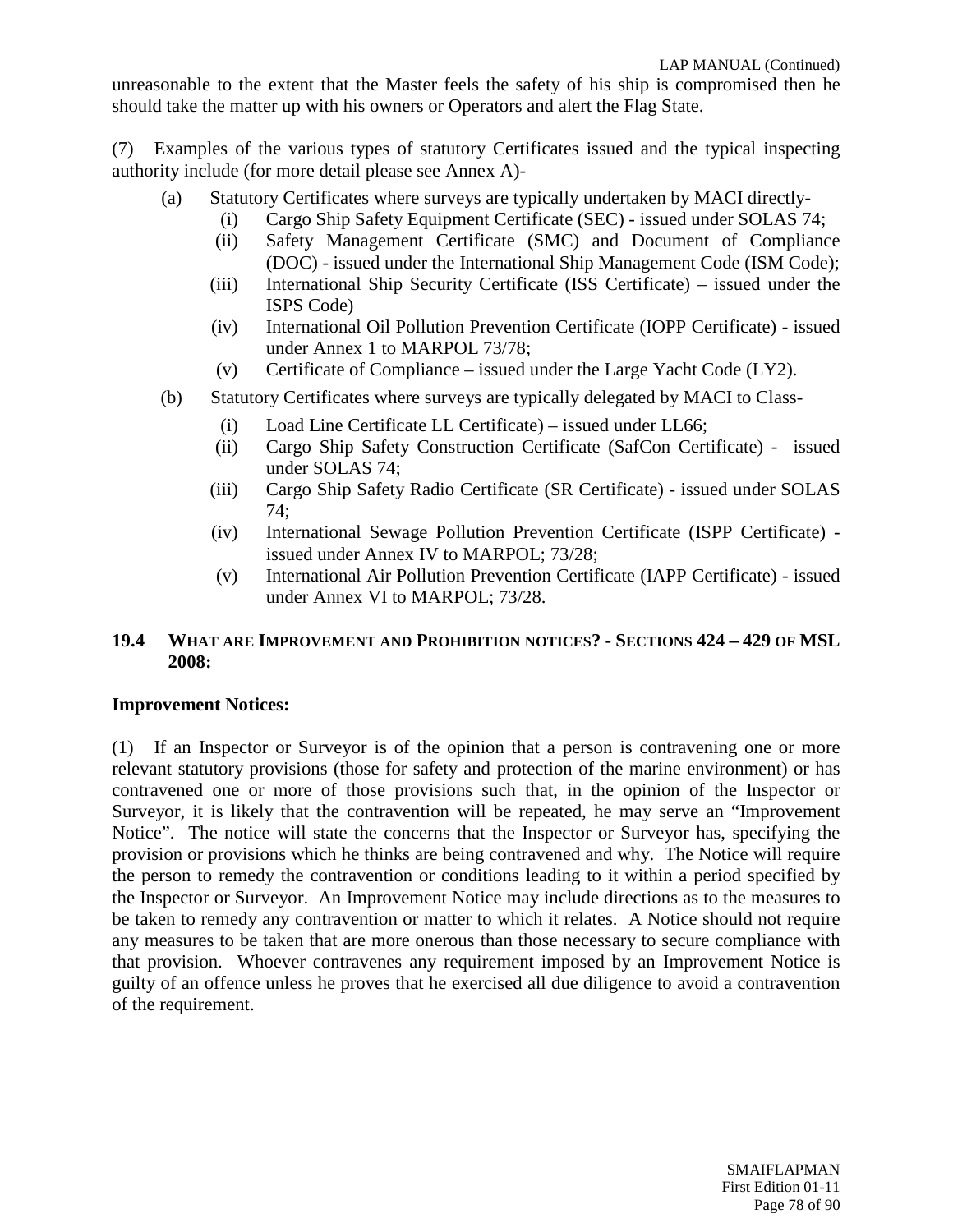#### **Prohibition notices:**

(2) If an Inspector or Surveyor is of the opinion that activities are being, or are likely to be, carried out on board any ship such that, in the opinion of the Inspector or Surveyor, those activities will involve the risk of serious personal injury to any person, whether on board the ship or not, or that the activities are in serious contravention of the relevant statutory provisions for safety of the ship or protection of the marine environment, he may serve a "Prohibition Notice". The notice will state the risk and concerns that the Inspector or Surveyor has which give rise to the risk, and will also specify any provision or provisions which the Inspector or Surveyor thinks are being contravened and why. The notice will direct that any such activities or contraventions are to cease immediately and that, where relevant, the ship cannot go to sea until such activities are halted and contraventions of any provisions listed are remedied. A Prohibition Notice may include directions as to the measures to be taken to remedy any contravention or matter to which it relates. Any notice should not require any measures to be taken that are more onerous than those necessary to secure compliance with that provision.

#### **SUMMARY: PORT STATE CONTROL, FLAG INSPECTIONS AND THE ROLE OF CLASSIFICATION SOCIETIES - WHAT DO I NEED TO KNOW?**

- Port State Control inspections are held by a foreign Port State on Cayman Islands ships when they enter the ports of that State to ensure that the ship is in compliance with the various international maritime Conventions, Codes and other such Instruments. There is virtually global coverage regarding Port State Control (PSC) regimes with nine PSC regimes (MoUs) currently in existence. A State may belong to more than one such regime.
- Similarly, MACI conducts Port State Control inspections on foreign ships visiting Cayman waters.
- Ships may be detained by PSC if found to be in contravention with the various maritime conventions and codes and MACI takes any detentions of a Cayman Islands ship very seriously. Every effort needs to be taken by the ship to prevent a PSC detention.
- There are severe penalties for sailing or attempting to sail while the ship is under detention.
- Flag State inspections are held by MACI on all Cayman Islands registered ships to ensure that the ship is in compliance with the various international maritime Conventions, Codes and other such Instruments.
- If a Cayman Islands ship is detained by PSC or deficiencies are found MACI may undertake a flag inspection of the ship.
- Where a Cayman Islands ship is detained MACI must be informed without delay of all the circumstances surrounding the detention.
- Repeated detention of the same ship can lead to that ship being banned from trading in the PSC region concerned.
- Cayman Islands commercial ships are to be classed with one of the Classification Societies recognised by MACI and the vessel is to be maintained in Class. Conditions of Class may be issued for non-essential repairs but excessive use of this facility should be guarded against.
- If an Inspector is of the opinion that a person in Cayman waters, or on a Cayman Island ship wherever it might be, is contravening one or more of the relevant statutory provisions or has contravened one or more of those provisions such that in the opinion of the Inspector makes it likely that the contravention will be repeated, the Inspector may serve an "Improvement Notice". The Notice will require the person to remedy the contravention or conditions matters leading to it within a period specified by the Inspector.
- If an Inspector is of the opinion that activities are being, or are likely to be, carried out on board any ship in Cayman waters or on any Cayman Islands ship wherever it might be, and the Inspector is of the view that these activities will involve the risk of serious personal injury to any person, whether on board the ship or not, he may serve a "Prohibition Notice". The Notice will direct that any such activities or issues are ceased forthwith and that the ship cannot go to sea until such activities have been ceased and contraventions of any provisions listed in the Notice are remedied.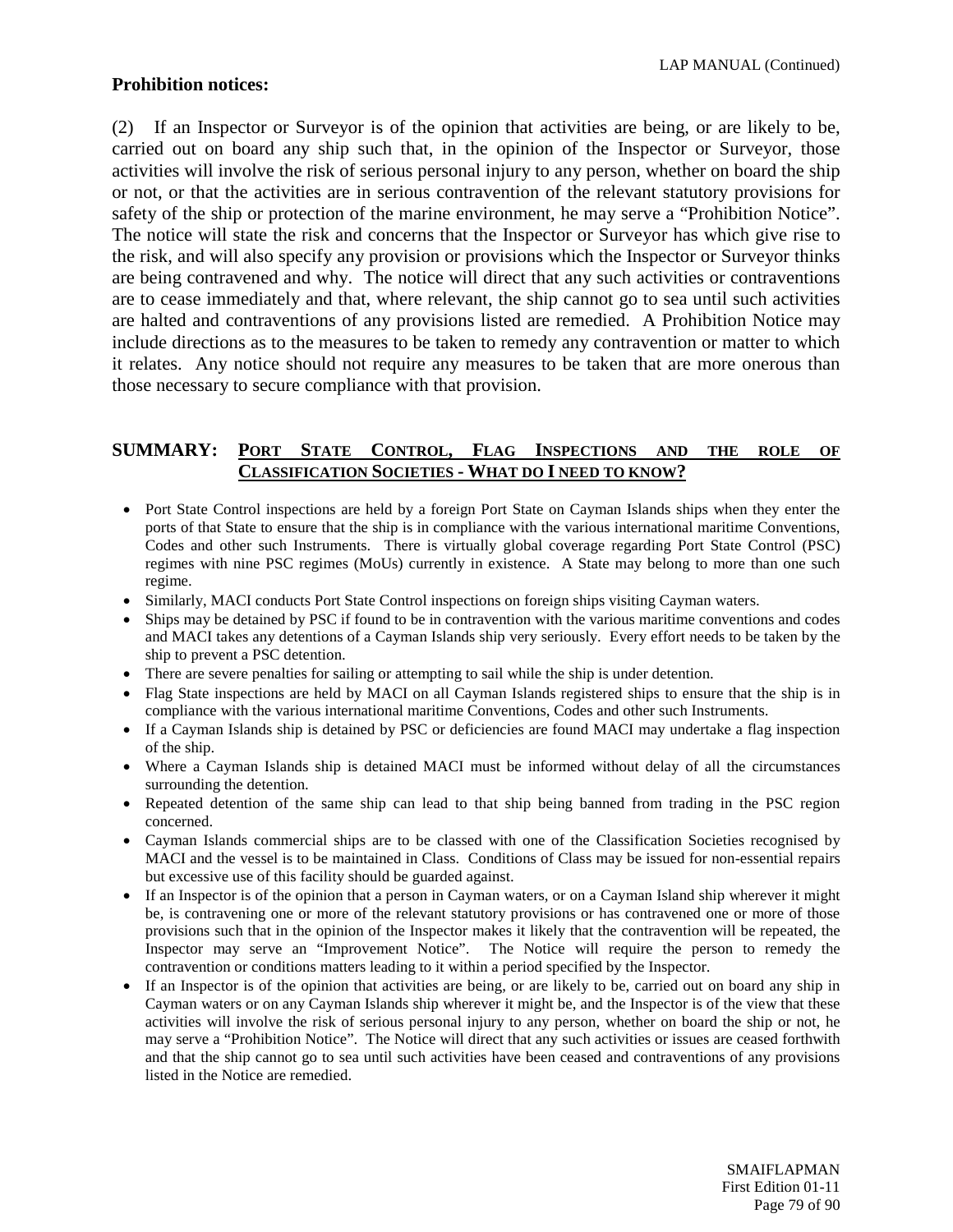# **ANNEX A: ISSUE OF CERTIFICATES:**

The following lists the main full term Certificates issued to the ship and by whom they may be issued. However it should be noted that the list below is not exhaustive and Masters and senior Officers should always be aware of the Certificates the vessel is required to maintain to comply with the international Conventions etc. In addition the issuing body may change over time as the CISR may delegate some of the functions not already delegated to an authorised Classification Society, either generally or on a case-by-case basis-

| NAME OF CERTIFICATE OR DOCUMENT                                                                       | <b>NORMALLY ISSUED BY</b> |
|-------------------------------------------------------------------------------------------------------|---------------------------|
| Cargo Ship Safety Construction Certificate (SAFCON).                                                  | Classification Society.   |
| Cargo Ship Safety Equipment Certificate (SEC). (with Form E)                                          | MACI/CISR.                |
| Cargo Ship Safety Radio Certificate (SRC). (with Form R)                                              | MACI/CISR.                |
| Cargo Ship Safety Certificate <sup>1</sup> . (with Form C)                                            | MACI/CISR.                |
| International Tonnage Certificate (ITC).                                                              | Classification Society.   |
| International Load Line Certificate (ILLC). (with Conditions of                                       | Classification Society.   |
| Assignment)                                                                                           |                           |
| Minimum Safe Manning Document (MSMD).                                                                 | MACI/CISR.                |
| Passenger Ship Safety Certificate (PSC). (with Form P)                                                | MACI/CISR.                |
| International Oil Pollution Prevention Certificate (IOPPC). (with Form                                | MACI/CISR.                |
| A)                                                                                                    |                           |
| ISM Safety Management Certificate (SMC). (Ship based)                                                 | MACI/CISR.                |
| ISM Document of Compliance (DOC). (Company based)                                                     | MACI/CISR.                |
| International Ship Security Certificate (ISSC).                                                       | MACI/CISR.                |
| International Pollution Prevention Certificate for the Carriage of                                    | Classification Society.   |
| Noxious Liquid Substances in Bulk (IPPC-NLS).                                                         |                           |
| International Sewage Pollution Prevention Certificate (ISPPC).                                        | Classification Society.   |
| Engine International Air Pollution Prevention Certificate <sup>2</sup> (EIAPP).                       | Classification Society.   |
| International Air Pollution Prevention Certificate <sup>3</sup> (IAPPC).                              | Classification Society.   |
| Anti-Fouling System - Certificate of Compliance (AFS-COC).                                            | Classification Society.   |
| International Certificate of Fitness for the Carriage of Liquefied Gases                              | Classification Society.   |
| in Bulk.                                                                                              |                           |
| International Certificate of Fitness for the Carriage of Dangerous                                    | Classification Society.   |
| Chemicals in Bulk.                                                                                    |                           |
| Document of Compliance for Carriage of Dangerous or Bulk Cargoes                                      | Classification Society.   |
| (IMDG/BC Codes).                                                                                      |                           |
| Civil Liability Certificate (Oil Pollution) (CLC-OP).                                                 | MACI/CISR.                |
| Civil Liability Certificate (Bunkers Convention) (CLC-BC).                                            | MACI/CISR.                |
| Record of Approved Ship Safety Equipment.                                                             | Classification Society.   |
| Certificate of Compliance for Large Commercial Sailing and Motor                                      | MACI/CISR.                |
| Vessels (COC-LY2)).                                                                                   |                           |
| Grain Loading Letter Class - CISR.                                                                    | MACI/CISR.                |
| Mobile Offshore Drilling Unit Code Certificate (MODU Certificate)                                     | Classification Society.   |
| $1$ The Cargo Ship Safety Certificate combines the Cargo Ship SEC and the Cargo Ship SR Certificates. |                           |

<sup>2</sup> *The Engine International Air Pollution Prevention Certificate is a sort of "type approval" Certificate* 

<sup>3</sup> The International Air Pollution Prevention Certificate is a ship specific Certificate issued after the *installation of the engine in the ship,*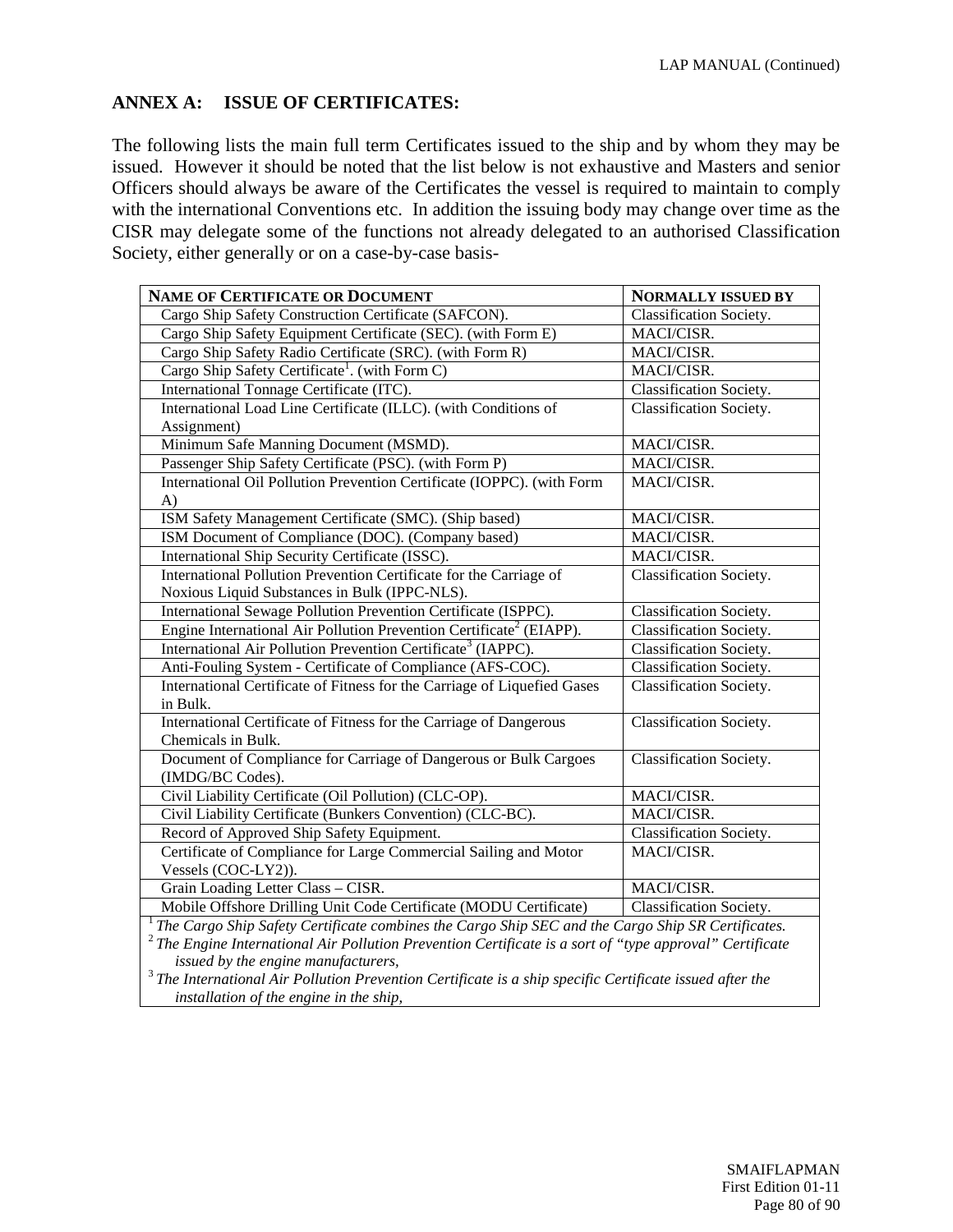|                                     |                                                        | <b>KNOWLEDGE</b> |                    |
|-------------------------------------|--------------------------------------------------------|------------------|--------------------|
| <b>MAIN HEADING</b>                 | <b>SUB-GROUPS</b>                                      |                  | <b>REQUIRED BY</b> |
|                                     |                                                        | <b>MASTER</b>    | <b>SENIOR</b>      |
|                                     |                                                        | <b>ONLY</b>      | <b>OFFICERS</b>    |
| <b>Registration of Ships:</b>       |                                                        |                  |                    |
|                                     | Registration requirements and Procedure.               | ■                |                    |
|                                     | Certificate of Registry.                               | ■                |                    |
|                                     | Demise (Bareboat) Charter Registration.                |                  |                    |
|                                     | Carving and Marking of ship.                           | ■                |                    |
|                                     | Registrations of Alterations and Registration          | ▬                |                    |
|                                     | anew.                                                  |                  |                    |
|                                     | Tonnage Measurement.                                   | ■                |                    |
|                                     | Transfers of Ownership.                                |                  |                    |
|                                     | Requirement for Insurance cover.                       | ■                |                    |
| <b>National Character and Flag:</b> |                                                        |                  |                    |
|                                     |                                                        |                  | ▬                  |
|                                     | <b>Masters and Seafarers, Log Books and Documents:</b> |                  |                    |
|                                     | Engagement and Discharge of Crew.                      |                  |                    |
|                                     | Lists of Crew.                                         |                  |                    |
|                                     | Payment of Crew's Wages.                               | ▬                |                    |
|                                     | Employment of young persons.                           |                  |                    |
|                                     | Crew's entitlement to on-board                         |                  |                    |
|                                     | accommodation, food and water.                         |                  |                    |
|                                     | Manning, Certification, Knowledge of                   |                  |                    |
| English.                            |                                                        |                  |                    |
|                                     | Hours of Work and Rest.                                | ■                | ■                  |
|                                     | Seafarer's Safety, Health and Welfare.                 |                  |                    |
|                                     | Crew's entitlement regarding repatriation.             | ■                |                    |
|                                     | Master's powers in relation to crew                    | ш                |                    |
|                                     | misconduct, including absence without leave.           |                  |                    |
|                                     | Disqualification of Seafarers and Inquiry into         | ■                |                    |
|                                     | fitness of conduct.                                    |                  |                    |
|                                     | Payment of wages of deceased seafarer or               | ▬                |                    |
|                                     | seafarer or seafarer left behind.                      |                  |                    |
|                                     | Log Books and documentation.                           |                  |                    |
|                                     | Handing over documents by Master.                      | ■                | ■                  |
|                                     | Prevention of Collisions and Safety of Navigation:     |                  |                    |
|                                     | Adherence to Collision Regulations and                 |                  |                    |
|                                     | Traffic Separation Schemes.                            |                  |                    |
|                                     | Collision Liability.                                   |                  |                    |
|                                     | Duty to render assistance following a                  |                  |                    |
|                                     | collision.                                             |                  |                    |
|                                     | Duty to assist ships in distress and persons in        | п                |                    |
|                                     | danger at sea.                                         |                  |                    |
|                                     | Reporting of accidents.                                |                  |                    |
|                                     | Life boat and fire drills, entry into dangerous        |                  |                    |
|                                     | spaces and Inspections of Safety Equipment.            |                  |                    |
|                                     | Carriage of Nautical Publications.                     | ■                |                    |

#### **ANNEX B: OUTLINE SYLLABUS FOR LAWS AND PROCEDURE TESTS**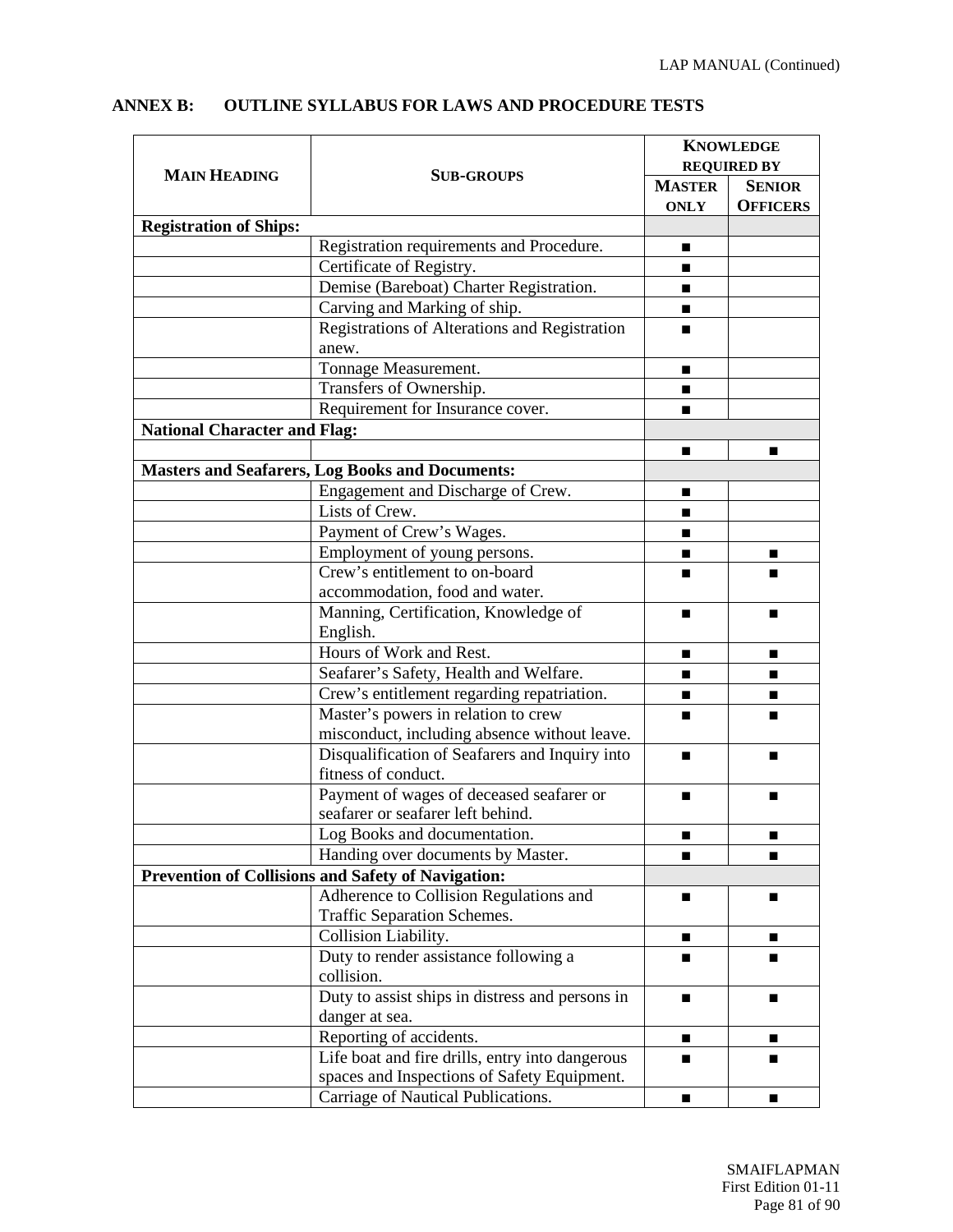|                      |                                                                   |                    | LAP MANUAL (Continued) |
|----------------------|-------------------------------------------------------------------|--------------------|------------------------|
|                      |                                                                   |                    | <b>KNOWLEDGE</b>       |
|                      |                                                                   | <b>REQUIRED BY</b> |                        |
| <b>MAIN HEADING</b>  | <b>SUB-GROUPS</b>                                                 | <b>MASTER</b>      | <b>SENIOR</b>          |
|                      |                                                                   | <b>ONLY</b>        | <b>OFFICERS</b>        |
|                      | <b>International Safety Management (ISM) Code:</b>                |                    |                        |
|                      | Purpose of the ISM Code.                                          |                    |                        |
|                      | Certificates and periods of validity.                             | п                  |                        |
|                      | Responsibility of Owner and Master for                            | ■                  |                        |
|                      | compliance with the ISM Code.                                     |                    |                        |
|                      | Designated Person Ashore (DPA) and                                | ■                  | ■                      |
|                      | functions.                                                        |                    |                        |
|                      | Effect of the withdrawal or cancellation of the                   |                    |                        |
|                      | DOC.                                                              |                    |                        |
|                      | <b>International Ship and Port Facility Security (ISPS) Code:</b> |                    |                        |
|                      | ISSC Certificate - Period of Validity and                         | ▬                  |                        |
|                      | inspections.                                                      |                    |                        |
|                      | Security Levels.                                                  |                    |                        |
|                      | ISPS Ship Security Plan.                                          |                    |                        |
|                      | Ship Security Officer (SSO) and functions.                        |                    |                        |
|                      | Company Security Officer (CSO) and                                | ▬                  |                        |
|                      | functions.                                                        |                    |                        |
|                      | Ship Security Alarm systems and testing.                          | ■                  | ■                      |
|                      | Access and egress control.                                        | ■                  |                        |
|                      | <b>Safety of Life at Sea and Maritime Security:</b>               |                    |                        |
|                      | Safety of Life at Sea Convention, 1974                            |                    | ■                      |
|                      | (SOLAS 74).                                                       |                    |                        |
|                      | Master's obligations and authority with                           | ■                  |                        |
|                      | respect to ship Certificates.                                     |                    |                        |
|                      | Effect of an operational Certificate becoming                     | п                  |                        |
|                      | invalid.                                                          |                    |                        |
| <b>Load Lines:</b>   |                                                                   |                    |                        |
|                      | The Load Lines Convention, 1966.                                  |                    | ■                      |
|                      | Submersion of Load Lines.                                         | ■                  | ■                      |
|                      | Posting up of Load Line Certificate, draft and                    |                    |                        |
|                      | freeboard prior to leaving port.                                  |                    |                        |
|                      | Load Line marks and offences in relation to                       | п                  |                        |
|                      | these.                                                            |                    |                        |
|                      | Ships not to proceed without a Load Line                          | п                  |                        |
|                      | Certificate.                                                      |                    |                        |
|                      | Load Line Exemption Certificate.                                  |                    |                        |
|                      | <b>Carriage of Dangerous Goods and Bulk Cargoes:</b>              |                    |                        |
|                      | Application of Codes.                                             |                    |                        |
|                      | Rejection, disposal or forfeiture of Dangerous                    |                    |                        |
|                      | Goods.                                                            |                    |                        |
|                      | Carriage of Grain.                                                | ■                  |                        |
|                      | Carriage of other bulk cargoes.                                   | ■                  |                        |
| <b>Unsafe Ships:</b> |                                                                   |                    |                        |
|                      | What is an Unsafe Ship?                                           | п                  |                        |
|                      | Responsibilities and liabilities in relation to                   | ■                  |                        |
|                      | an Unsafe Ship                                                    |                    |                        |
|                      |                                                                   |                    |                        |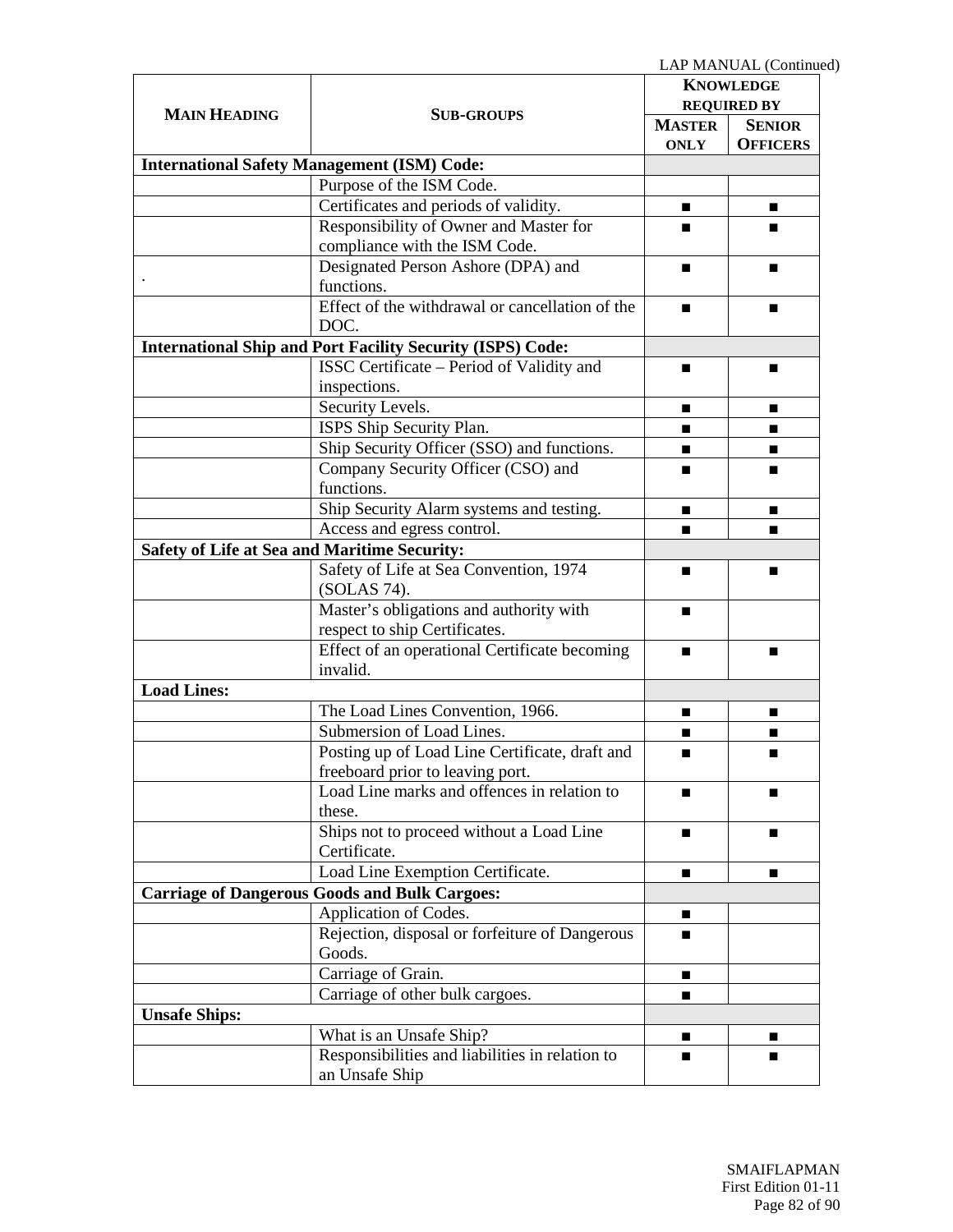LAP MANUAL (Continued)

|                                              |                                                                |                                        | LAI MARUAL (COMMI |
|----------------------------------------------|----------------------------------------------------------------|----------------------------------------|-------------------|
|                                              |                                                                | <b>KNOWLEDGE</b><br><b>REQUIRED BY</b> |                   |
| <b>MAIN HEADING</b>                          | <b>SUB-GROUPS</b>                                              |                                        |                   |
|                                              |                                                                | <b>MASTER</b>                          | <b>SENIOR</b>     |
|                                              |                                                                | <b>ONLY</b>                            | <b>OFFICERS</b>   |
| <b>Wreck and Salvage:</b>                    |                                                                |                                        |                   |
|                                              | $Wreck - what it is and what action to take$                   | ■                                      |                   |
|                                              | with respect to it.                                            |                                        |                   |
|                                              | Salvage - What constitutes salvage.                            | ■                                      | ■                 |
|                                              | Master's authority to enter into salvage                       |                                        |                   |
|                                              | agreement.                                                     |                                        |                   |
|                                              | SCOPIC Clause of the Salvage Convention.                       |                                        |                   |
|                                              | Control of and returns as to persons on board:                 |                                        |                   |
|                                              | Procedures for Births and Deaths on board                      | ▬                                      |                   |
|                                              | Stowaways                                                      | ■                                      |                   |
|                                              | Powers of arrest                                               | ■                                      |                   |
|                                              | Unauthorised presence on board.                                |                                        |                   |
|                                              | Liability and Compensation for Oil Pollution Damage (Tankers): |                                        |                   |
|                                              | Overview of CLC and Fund regime.                               |                                        |                   |
|                                              | Certificate of Insurance for Oil Pollution                     |                                        |                   |
|                                              | Damage.                                                        |                                        |                   |
|                                              | Penalties                                                      | ■                                      |                   |
|                                              | <b>Compensation for Oil Pollution Damage (Bunker Oil):</b>     |                                        |                   |
|                                              | Overview of Bunkers Convention regime.                         | ■                                      |                   |
|                                              | Bunker Oil Pollution Insurance Certificate.                    | ▬                                      |                   |
|                                              | Penalties                                                      |                                        |                   |
|                                              |                                                                | ■                                      |                   |
|                                              | Prevention of Oil spills and action in the event of a spill:   |                                        |                   |
|                                              | IOPP Certificate Regime.                                       |                                        |                   |
|                                              | SOPEP manual.                                                  | ■                                      |                   |
|                                              | Reporting procedures in the event of a cargo                   | ■                                      |                   |
|                                              | oil spill.                                                     |                                        |                   |
|                                              | Procedure for the Approval of a SOPEP                          | ■                                      | ■                 |
| <b>Piracy and Hijacking:</b>                 |                                                                |                                        |                   |
|                                              | Piracy                                                         | ■                                      | ■                 |
|                                              | Hijacking and Destroying Ships                                 | ■                                      | ■                 |
|                                              | Offences endangering safe navigation, threats                  | ш                                      |                   |
|                                              | and ancillary offences                                         |                                        |                   |
| <b>Limitation and Division of Liability:</b> |                                                                |                                        |                   |
|                                              | What constitutes a maritime claim.                             |                                        |                   |
|                                              | What is "general average"                                      |                                        |                   |
|                                              | What claims are excepted from limitation.                      |                                        |                   |
|                                              | Claims against a Port Authority for damages.                   | ■                                      |                   |
| <b>Casualty Investigations:</b>              |                                                                |                                        |                   |
|                                              | General Framework for Casualty                                 |                                        |                   |
|                                              | Investigations.                                                |                                        |                   |
|                                              | Procedures for mounting an investigation                       |                                        |                   |
|                                              | Powers of an inspector holding investigation.                  |                                        |                   |
|                                              | Protection for witnesses                                       | ■                                      | ■                 |
|                                              | What documents of information are the                          |                                        |                   |
|                                              | Master and crew required to give the                           | ■                                      | ■                 |
|                                              | Investigator regarding a Casualty?                             |                                        |                   |
|                                              | The IMO Casualty Investigation Code                            | ■                                      | ■                 |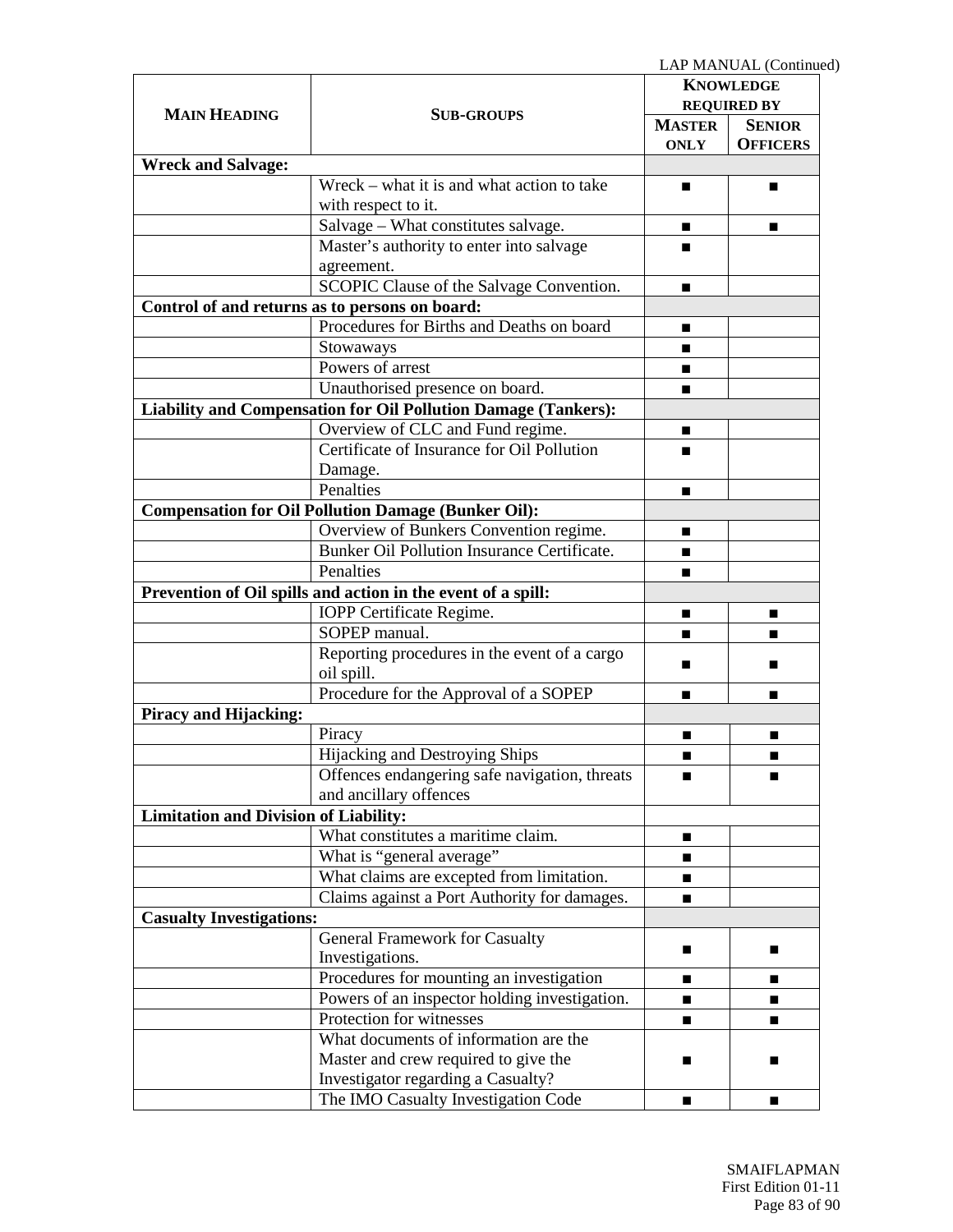LAP MANUAL (Continued)

|                                                      |                                               | <b>KNOWLEDGE</b>   |                 |
|------------------------------------------------------|-----------------------------------------------|--------------------|-----------------|
| <b>MAIN HEADING</b>                                  | <b>SUB-GROUPS</b>                             | <b>REQUIRED BY</b> |                 |
|                                                      |                                               | <b>MASTER</b>      | <b>SENIOR</b>   |
|                                                      |                                               | <b>ONLY</b>        | <b>OFFICERS</b> |
|                                                      | What entries are to be made in the ships' Log |                    |                 |
|                                                      | Books following a casualty?                   |                    |                 |
|                                                      | Preliminary Inquiries and Formal              |                    |                 |
|                                                      | Investigations                                |                    |                 |
| <b>Port State Control and Flag State Inspection:</b> |                                               |                    |                 |
|                                                      | Port State Control (PSC) – Global Coverage,   |                    |                 |
|                                                      | and Inspections of Cayman Islands ships in    |                    |                 |
|                                                      | foreign Ports.                                |                    |                 |
|                                                      | Action following PSC intervention on a        |                    |                 |
|                                                      | Cayman Islands Ship                           |                    |                 |
|                                                      | Flag State Inspection and the role of         |                    |                 |
|                                                      | <b>Classification Societies.</b>              |                    |                 |
|                                                      | What are Improvement and Prohibition          |                    |                 |
|                                                      | Notices.                                      |                    |                 |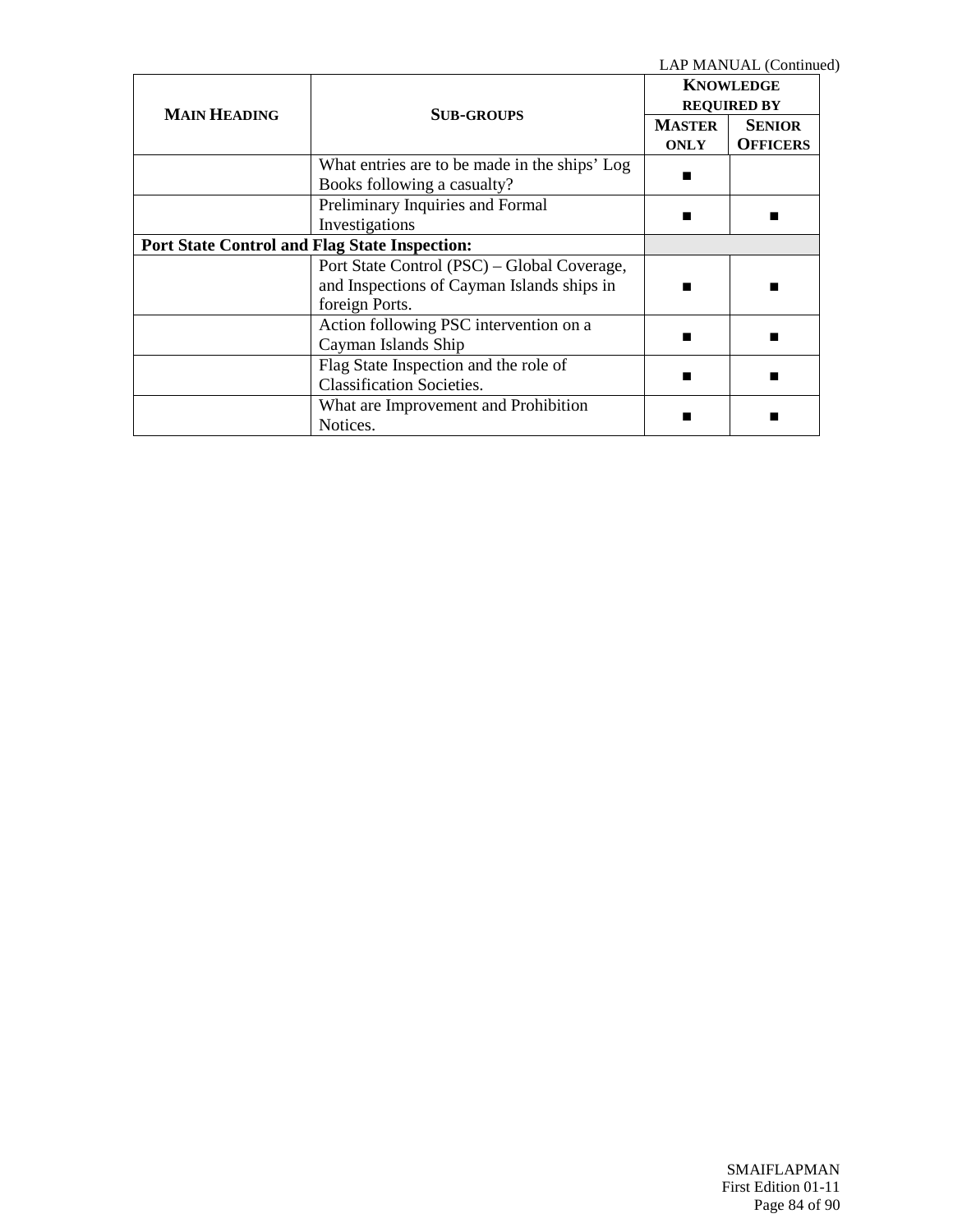## **ANNEX C: SUMMARY LIST OF CURRENT MAIN CAYMAN ISLANDS SHIPPING LAWS AND REGULATIONS**

#### **1. PRIMARY LEGISLATION:**

- (a) The Merchant Shipping Law (2008 Revision).
- (b) The Merchant Shipping (Marine Pollution) Law, 2001.
- (c) The Maritime Authority Law (2008 Revision).
- (d) The Merchant Shipping (Amendment) Law 2010

## **2. REGULATIONS MADE UNDER THE CURRENT MERCHANT SHIPPING LAW AND THE CURRENT MARINE POLLUTION LAW:**

- (a) Merchant Shipping (Returns of Births and Deaths) Regulations, 2004.
- (b) Merchant Shipping (Classes of Ships) Regulations, 2002.
- (c) Merchant Shipping (Carriage of Packaged Irradiated Nuclear Fuel Etc) (INF Code) Regulations, 2003.
- (d) Merchant Shipping (Certification of Ships' Cooks) Regulations, 2004.
- (e) Merchant Shipping (Classes of Ships) Regulations, 2002.
- (f) Merchant Shipping (Prevention of Collisions and Use of Distress Signals) Regulations, 2003.
- (g) Merchant Shipping (Counting and Registration of Persons on Board Passenger Ships) Regulations, 2002.
- (h) Merchant Shipping (Entry into Dangerous Spaces) Regulations, 2004.
- (i) Merchant Shipping (Registration Fees) Regulations, 2006.
- (j) Merchant Shipping (Guarding Of Machinery and Safety of Electrical Equipment) Regulations, 2004.
- (k) Merchant Shipping (Load Line) Regulations, 2002.
- (l) Merchant Shipping (Certification, Safe Manning, Hours of Work and Watchkeeping) Regulations, 2002.
- (m) Merchant Shipping (Certification, Safe Manning, Hours of Work and Watchkeeping)(Amendment) Regulations 2003.
- (n) Merchant Shipping (Marine Pollution) Regulations, 2004.
- (o) Merchant Shipping (Means of Access) Regulations, 2004.
- (p) Merchant Shipping (Medical Examination) Regulations, 2002.
- (q) Merchant Shipping (Carriage of Nautical Publications) Regulations, 2002.
- (r) Merchant Shipping (Port State Control) Regulations, 2003.
- (s) Merchant Shipping (Registration of Ships) Regulations, 2002.
- (t) Merchant Shipping (Marine Pollution) (Reporting of Incidents Involving Harmful Substances) Regulations, 2004.
- (u) Merchant Shipping (Safety of Navigation) Regulations, 2004.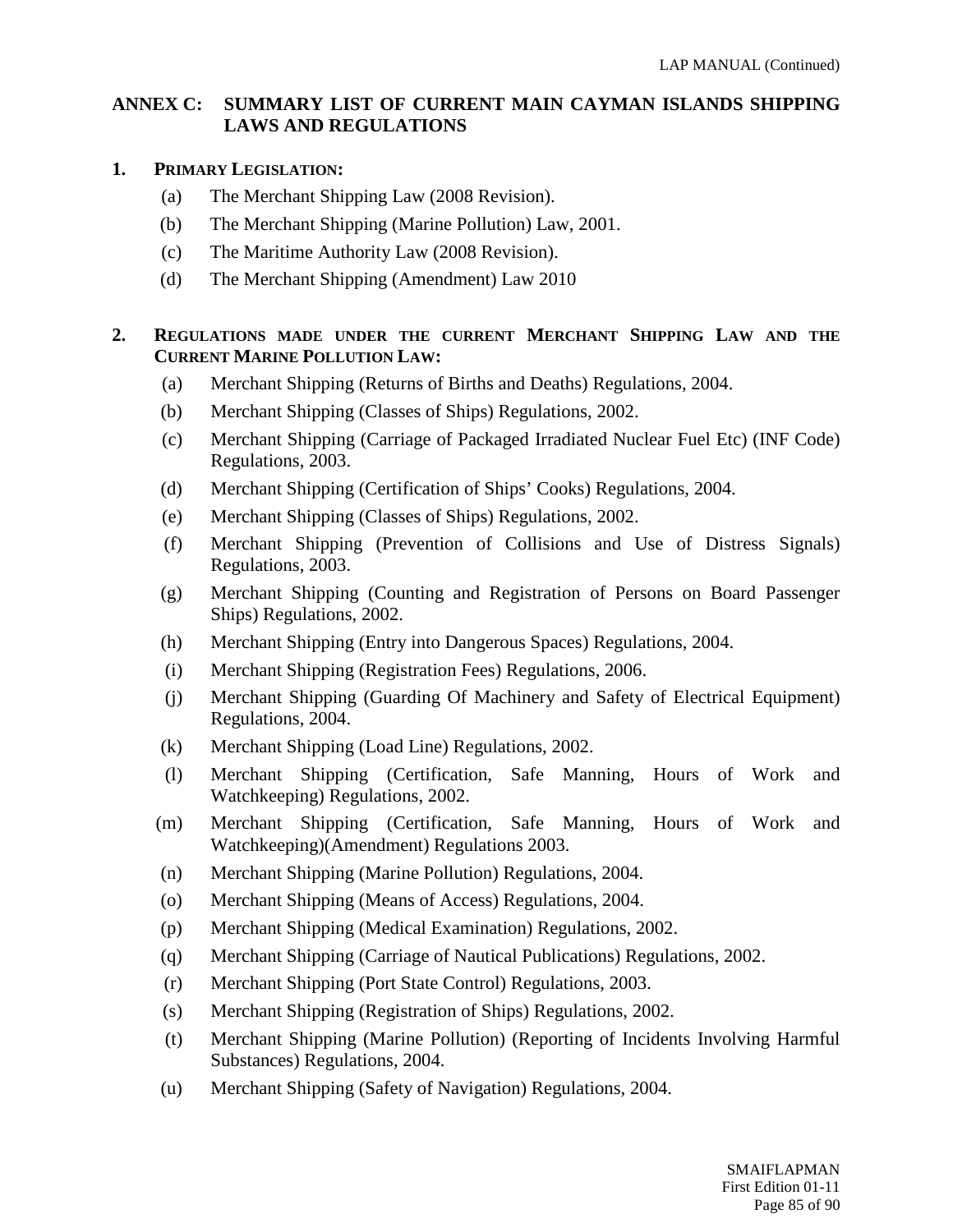- (v) Merchant Shipping (Tonnage) Regulations, 2002.
- (w) Merchant Shipping (Vessels in Commercial Use for Sport or Pleasure) Regulations, 2002.

#### **3. REGULATIONS MADE UNDER EARLIER MERCHANT SHIPPING LAW AND MARINE POLLUTION LAW BUT RETAINED UNDER CURRENT LAWS:**

- (a) Merchant Shipping (Control of Pollution by Noxious Liquid Substances in Bulk)(Cayman Islands) Regulations 1988.
- (b) Merchant Shipping (BCH Code) (Cayman Islands) Regulations, 1988.
- (c) Merchant Shipping (IBC) Code) (Cayman Islands) Regulations, 1988.
- (d) Merchant Shipping (Crew Accommodation) (Cayman Islands) Regulations, 1988.
- (e) Merchant Shipping (Prevention of Pollution by Garbage) (Cayman Islands) Regulations, 1988.
- (f) Merchant Shipping (Submersible Craft Construction, Equipment and Survey)(Cayman Islands) Regulations 1991.
- (g) Merchant Shipping (Submersible Craft Operations) (Cayman Islands) Regulations, 1991.
- (h) Merchant Shipping (Provisions and Water) (Cayman Islands) Regulations, 1989.
- (i) Merchant Shipping (Repatriation) (Cayman Islands) Regulations, 1989.
- (j) Merchant Shipping (Crew Agreements, List of Crew and Discharge of Seamen) Regulations, 1992.

Whilst maritime legislation deals with shipping matters there are on occasion necessary references to non-maritime legislation, for example the reference in the Merchant Shipping Law to the Companies law. Where this occurs, the reference is clear and unambiguous so that the referenced legislation can easily be identified and sourced.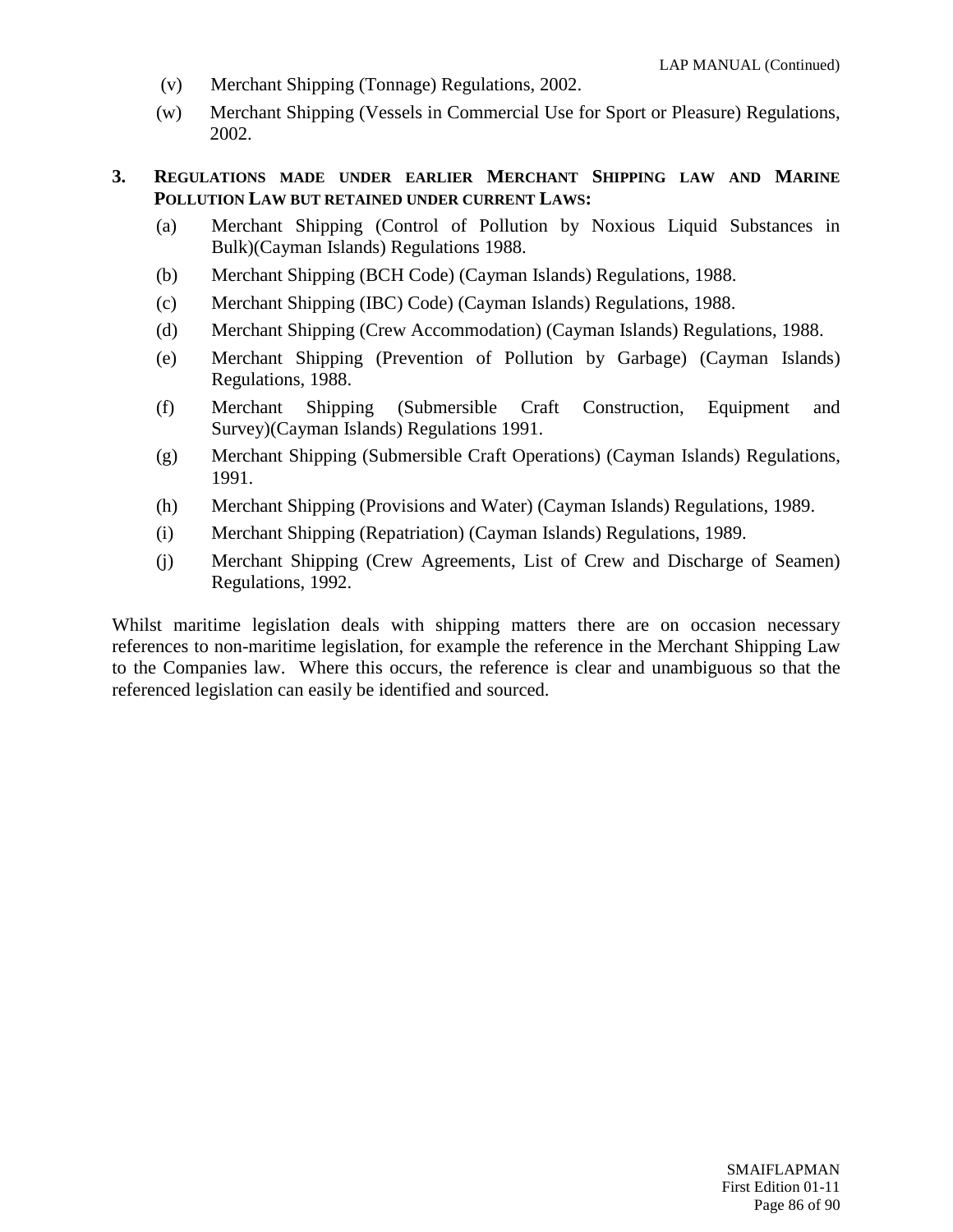#### **ANNEX D: KEY INTERNATIONAL MARITIME CONVENTIONS RATIFIED BY THE UK AND EXTENDED TO THE CAYMAN ISLANDS**

Of the various IMO Conventions that have been extended to the Cayman Islands, the following are the *main* ones:

# *(Note: In all cases the listed Conventions are inclusive of all applicable amendments in force)*

#### **1. IMO CONVENTIONS AND CONVENTIONS WHICH IMO ACT AS THE DEPOSITORY:**

| REF.<br>No.      | <b>SHORT TITLE</b>                    | <b>FULL TITLE</b>                                                                                                                                |
|------------------|---------------------------------------|--------------------------------------------------------------------------------------------------------------------------------------------------|
| 1.               | <b>SOLAS 1974.</b>                    | International Convention for the Safety of<br>Life at Sea, 1974, as amended (SOLAS 1974)/                                                        |
| 2.               | SOLAS PROTOCOL 1978.                  | Protocol of 1978 relating to the International<br>Convention for the Safety of Life at Sea,<br>1974, as amended (SOLAS PROT)                     |
| 3.               | SOLAS PROTOCOL 1988.                  | Protocol of 1988 relating to the International<br>Convention for the Safety of Life at Sea, 1974<br>(SOLAS PROT (HSSC) 1988).                    |
| $\overline{4}$ . | <b>COLREG 1972.</b>                   | Convention on the International Regulations<br>for Preventing Collisions at Sea (COLREG<br>$72)$ .                                               |
| 5.               | MARPOL 73/78 (MAIN BODY).             | International Convention for the Prevention of<br>Marine Pollution from Ships, 1973, as<br>modified by the Protocol of 1978 relating<br>thereto. |
| 6.               | MARPOL Annex I.                       | Oil Pollution.                                                                                                                                   |
| 7.               | <b>MARPOL Annex II.</b>               | Noxious Liquid Substances in Bulk.                                                                                                               |
| 8.               | <b>MARPOL Annex III.</b>              | Harmful Substances Carried by Sea in<br>Packaged Form.                                                                                           |
| 9.               | <b>MARPOL Annex V.</b>                | Garbage.                                                                                                                                         |
| 10.              | LOAD LINE 1966.                       | International Convention on Load Lines,<br>1966.                                                                                                 |
| 11.              | <b>LOAD LINE PROTOCOL 1988.</b>       | Protocol of 1988 relating to the International<br>Convention on Load Lines, 1966.                                                                |
| 12.              | TONNAGE 1969.                         | <b>International Convention on Tonnage</b><br>measurements of Ships, 1969.                                                                       |
| 13.              | <b>INTERVENTION 1969.</b>             | International Convention relating to<br>Intervention on the High Seas in Cases of Oil<br>Pollution Casualties, 1969.                             |
| 14.              | <b>STCW 1978.</b>                     | International Convention on Standards of<br>Training, Certification and Watchkeeping for<br>Seafarers, 1978.                                     |
| 15.              | <b>INTERVENTION PROTOCOL</b><br>1973. | Protocol relating to Intervention on the High<br>Seas in Cases of Pollution by Substances<br>other than Oil, 1973.                               |
| 16.              | <b>CLC 1969</b>                       | International Convention on Civil Liability for<br>Oil Pollution Damage, 1969                                                                    |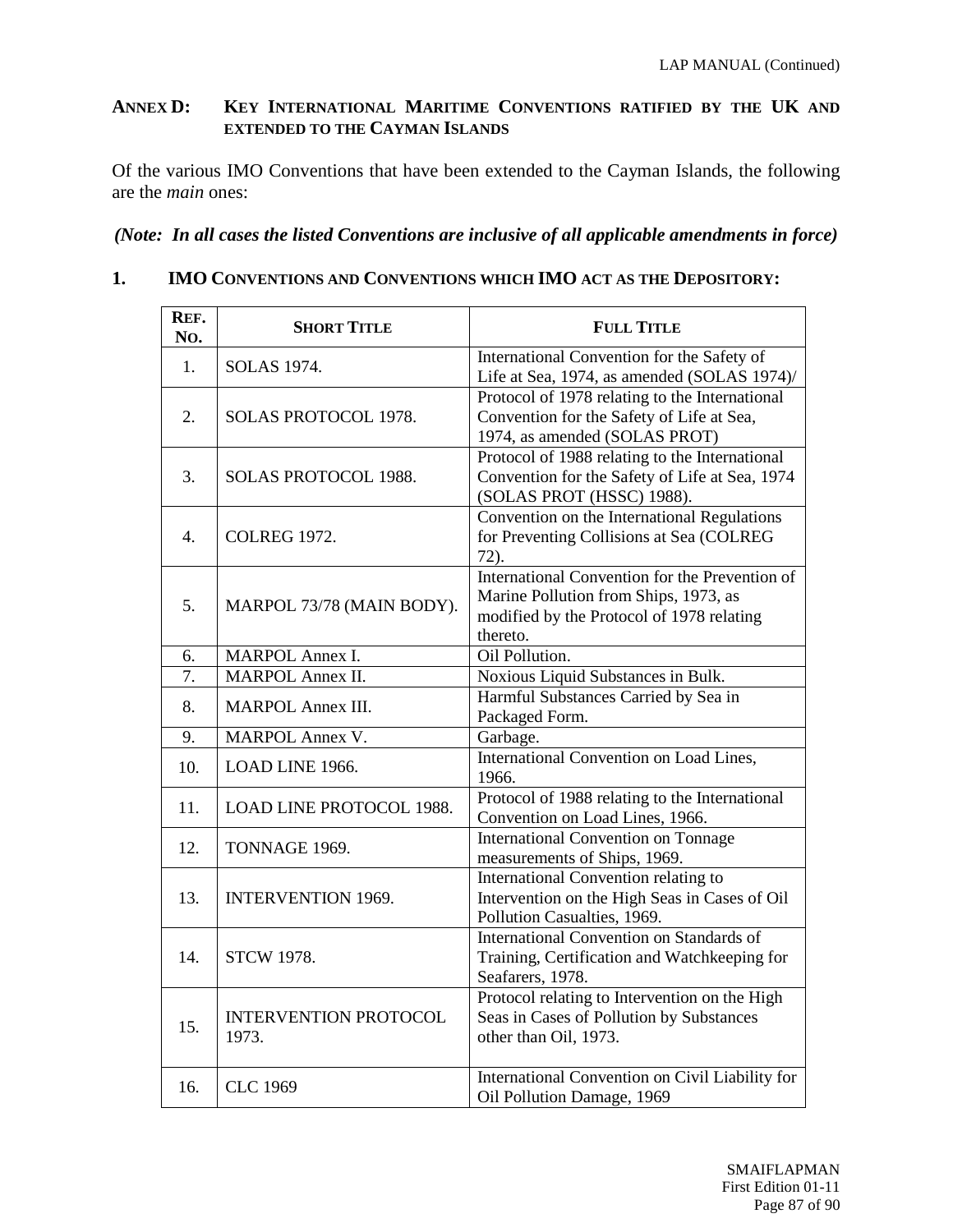| REF.<br>No. | <b>SHORT TITLE</b>       | <b>FULL TITLE</b>                                                                                                                                                 |
|-------------|--------------------------|-------------------------------------------------------------------------------------------------------------------------------------------------------------------|
|             |                          |                                                                                                                                                                   |
| 17.         | <b>CLC PROTOCOL 1992</b> | Protocol to of 1992 to amend the International<br>Convention on Civil Liability for Oil<br>Pollution Damage, 1969.                                                |
| 18.         | <b>FUND 1971.</b>        | International Convention on the<br>Establishment of an International Fund for<br>Compensation for Oil Pollution Damage,<br>1971.                                  |
| 19.         | FUND PROTOCOL 1992.      | Protocol of 1992 to amend the International<br>Convention on the Establishment of an<br>International Fund for Compensation for Oil<br>Pollution Damage, 1971     |
| 20.         | PAL 1974.                | Athens Convention relating to the Carriage of<br>Passengers and their Luggage by Sea, 1974<br>(PAL 1974)                                                          |
| 21.         | LLMC PROT 1996.          | Protocol of 1996 to amend the Convention on<br>Limitation of Liability for Maritime Claims,<br>1976 (LLMC PROT 1996)                                              |
| 22.         | <b>BUNKERS 2001.</b>     | International Convention on Civil Liability for<br>Bunker Oil Pollution Damage, 2001                                                                              |
| 23.         | SALVAGE 1989.            | International Convention on Salvage, 1989.                                                                                                                        |
| 24.         | LC 1972.                 | Convention on the Prevention of Marine<br>Pollution by Dumping of Wastes and Other<br>Matter, 1972, as amended.                                                   |
| 25.         | LC PROT 1996             | Protocol of 1996 to the Convention on the<br>Prevention of Marine Pollution by Dumping<br>of Wastes and other matter, 1972.                                       |
| 26.         | Brussels Collision 1910. | <b>Brussels Collision Convention - International</b><br>Convention for the Unification of Certain<br>Rules of Law respecting Collisions between<br>Vessels, 1910. |
| 27.         | <b>Arrest 1910.</b>      | International Convention for the Unification<br>of Certain Rules relating to the Arrest of Sea-<br>going Ships, Brussels, 1952.                                   |

# **2. ILO CONVENTIONS:**

The following main ILO Conventions are complied with through provisions contained in Cayman Islands Law:

| REF.<br>No. | <b>SHORT TITLE</b> | <b>FULL TITLE</b>                                                      |
|-------------|--------------------|------------------------------------------------------------------------|
| 28          | C.073.             | Medical Examination (Seafarers) Convention, 1946.                      |
| 29          | C.092.             | Accommodation of Crews Convention (Revised),<br>1949.                  |
|             | C.133.             | Accommodation of Crews (Supplementary<br>Provisions) Convention, 1970. |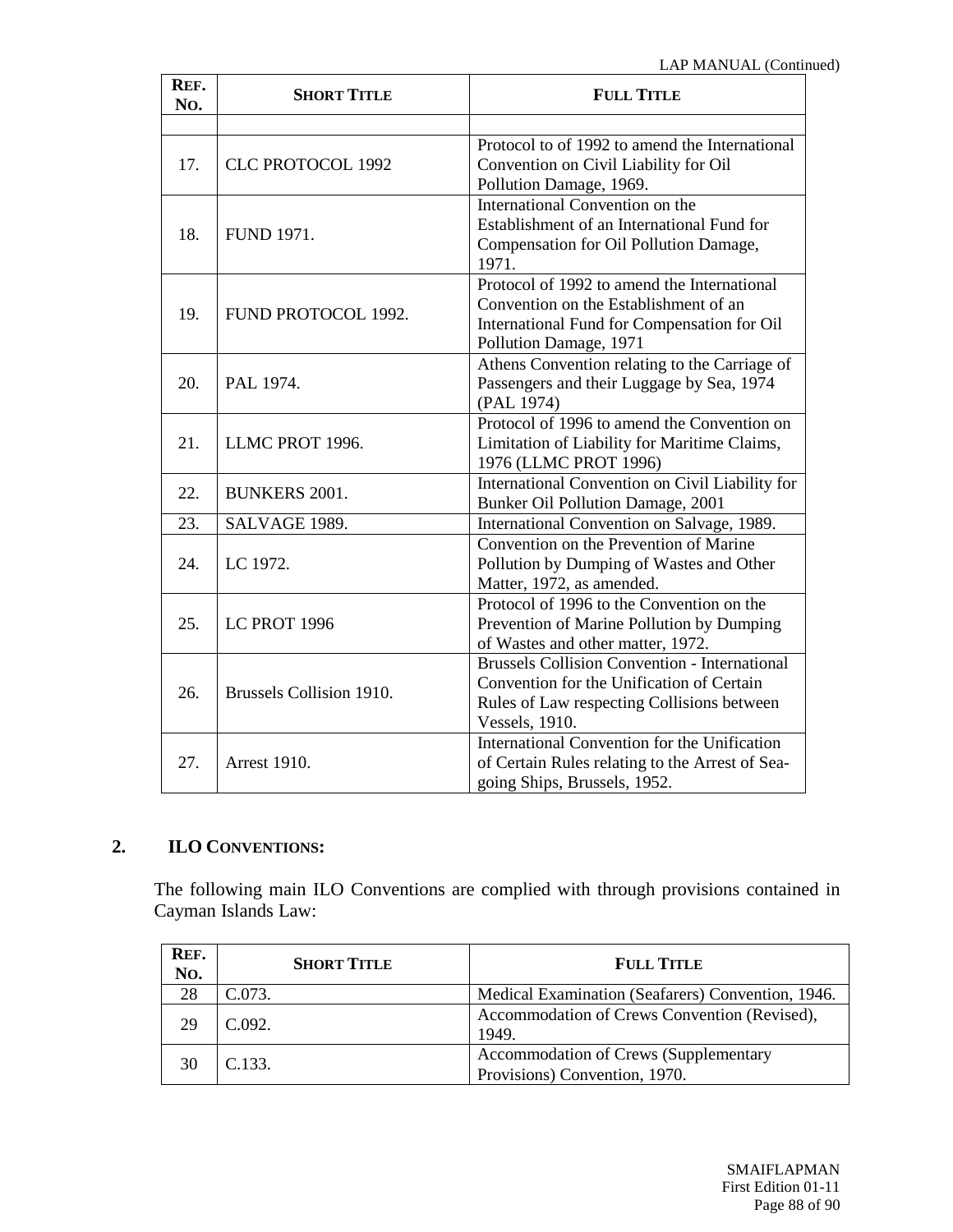| REF.<br>No. | <b>SHORT TITLE</b> | <b>FULL TITLE</b>                                                      |
|-------------|--------------------|------------------------------------------------------------------------|
| 31          | C.147.             | Merchant Shipping (Minimum Standards)<br>Convention, 1976.             |
| 32          | C.164.             | Health Protection and Medical Care Convention,<br>1987.                |
| 33          | C.166.             | Repatriation of Seafarers Convention (Revised),<br>1987.               |
| 34          | C.178.             | Labour Inspection (Seafarers) Convention, 1996.                        |
| 35          | C.180.             | Seafarers' Hours of Work and the Manning of Ships<br>Convention, 1996. |

# **3. OTHER CONVENTIONS:**

| REF.<br>No. | <b>SHORT TITLE</b> | <b>FULL TITLE</b>                                      |
|-------------|--------------------|--------------------------------------------------------|
| 36.         | UNCLOS 1982        | United Nations Convention on the Law of the Sea, 1982. |

**MACI APRIL2011**